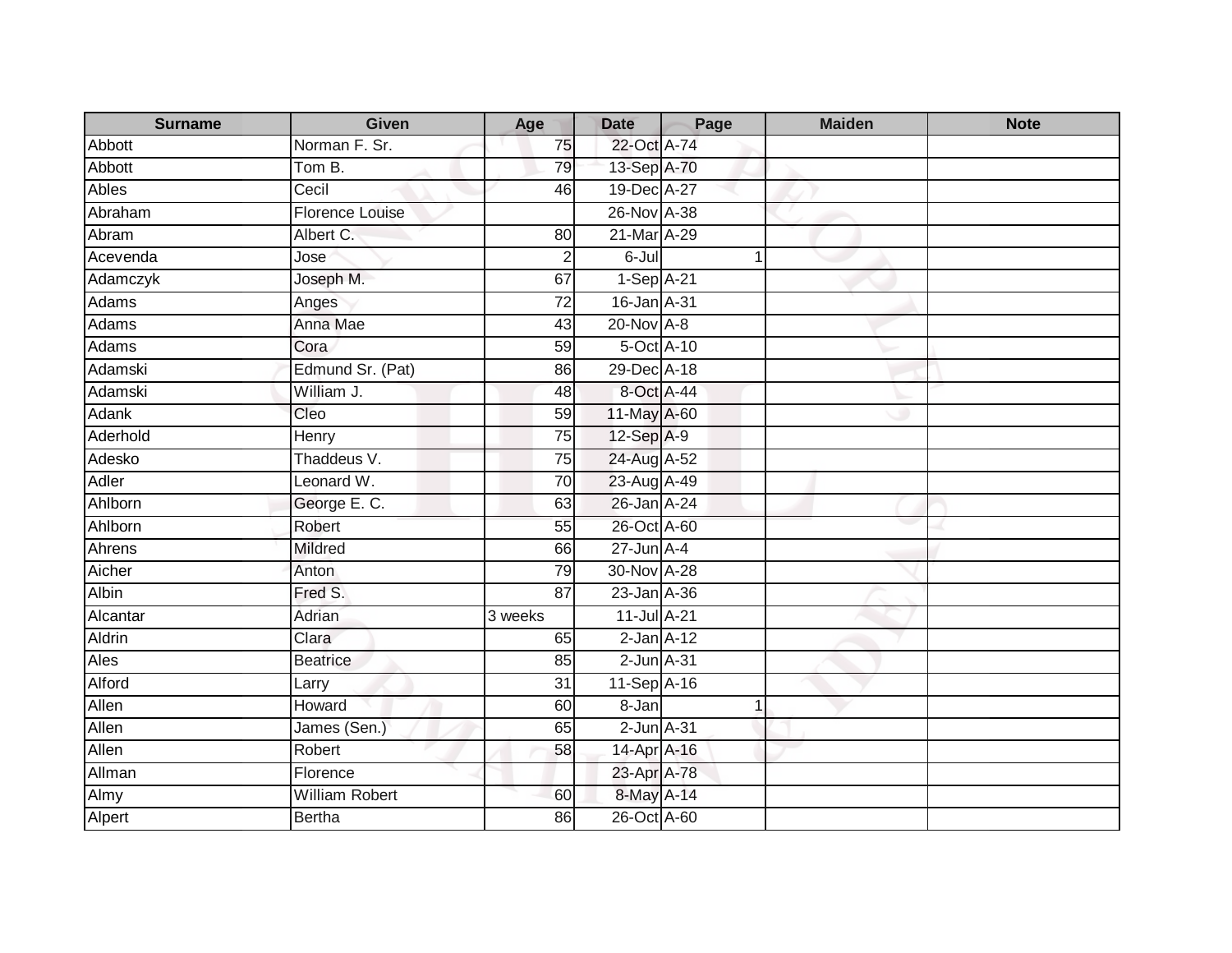| Alvarez   | Jose                | 31              | 23-Mar 1, A-47   |   |  |
|-----------|---------------------|-----------------|------------------|---|--|
| Alvey     | Wylie E.            | 42              | 28-May A-44      |   |  |
| Alyea     | Roy E.              | 52              | 30-Jul A-44      |   |  |
| Alyea     | Roy Sr.             | 78              | $7-SepA-47$      |   |  |
| Alyea     | Thelma M.           | 66              | $1$ -May $A$ -43 |   |  |
| Ambler    | Norma J.            | $\overline{48}$ | 30-Apr A-26      |   |  |
| Ambre     | <b>Ryan Michael</b> | 4 weeks         | 13-Sep A-70      |   |  |
| Ament     | Reva B.             | 70              | $12$ -Jun $A-8$  |   |  |
| Amerman   | <b>Robert Leroy</b> | 64              | 29-Oct A-40      |   |  |
| Ammerman  | <b>Nell Rachael</b> | 93              | 23-Jun A-26      |   |  |
| Amos      | George              | 65              | 26-Mar A-30      |   |  |
| Amos      | William C. Jr.      | $\overline{21}$ | 24-Jul           | 1 |  |
| Anderson  | Abel                | 72              | 24-Mar A-36      |   |  |
| Anderson  | Adolph G.           | 69              | 26-Mar A-30      |   |  |
| Anderson  | Alex (Bud)          | $\overline{39}$ | 25-Jun A-63      |   |  |
| Anderson  | Carl Alfred (Andy)  | 81              | 19-Jan A-22      |   |  |
| Anderson  | Catherine O.        | 63              | 31-Jul A-14      |   |  |
| Anderson  | Corean              |                 | 11-Dec A-8       |   |  |
| Anderson  | David J.            | 23              | 30-Oct A-16      |   |  |
| Anderson  | Ella Amanda         | 83              | 17-May A-42      |   |  |
| Anderson  | Gertrude A.         | 90              | 3-Nov A-29       |   |  |
| Anderson  | Harold W.           | 60              | 31-Aug A-47      |   |  |
| Anderson  | Karen               | 18              | 16-Jan 1, A-31   |   |  |
| Anderson  | <b>Nels</b>         | 79              | 16-Nov A-50      |   |  |
| Anderson  | Rita M.             | 55              | 23-Oct A-16      |   |  |
| Anderson  | Wilhelmina (Wilma)  | 83              | 8-Feb A-24       |   |  |
| Andrechuk | Grant               | 40              | 12-Jul A-24      |   |  |
| Andres    | Clyde James         | 74              | 12-Dec A-21      |   |  |
| Andrews   | Elizabeth           | 77              | 31-Jul A-14      |   |  |
| Andrews   | Mary M.             | 72              | 15-Oct A-34      |   |  |
| Antilla   | Alex                | 87              | 23-Nov A-69      |   |  |
| Antonio   | George              |                 | 23-Jun A-26      |   |  |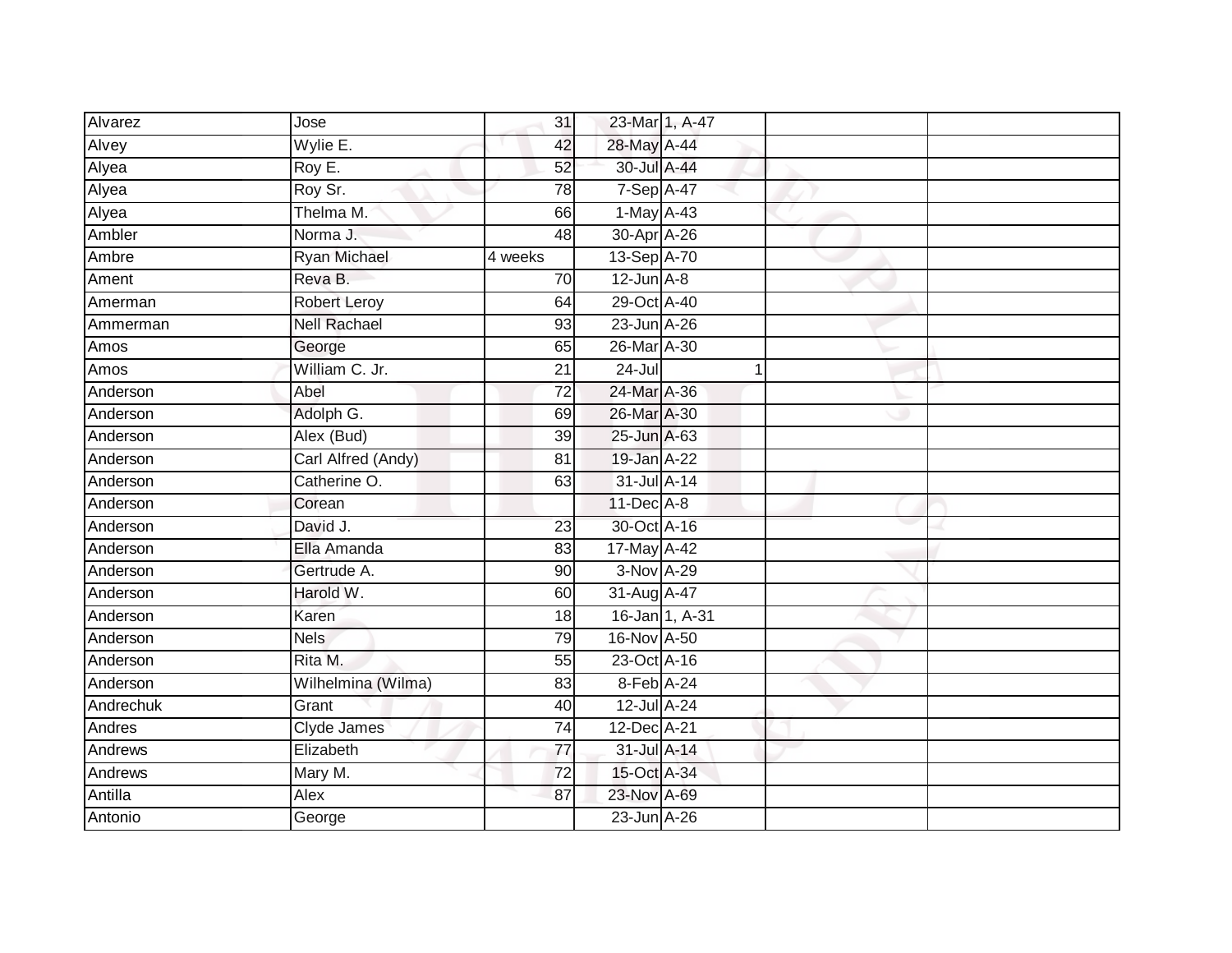| Anzur          | Anthony V. (Tony)   | 72              | 17-Dec A-99      |   |        |  |
|----------------|---------------------|-----------------|------------------|---|--------|--|
| Aparicio       | Reynaldo Baltasar   | 24              | 27-Dec A-28      |   |        |  |
| Arcella        | Anna                | 86              | 9-Mar A-30       |   |        |  |
| Arcos          | Julia               | 89              | 3-Nov A-29       |   |        |  |
| Arezina        | Katherine           | 65              | 22-Jun A-49      |   |        |  |
| Armani         | Assunta (Mary)      | 78              | 23-Jun A-26      |   |        |  |
| Armbruster     | Maureen             | 37              | 2-Apr            |   |        |  |
| Armstrong      | Arthur C.           | 95              | 2-Mar A-44       |   |        |  |
| Ashby          | Edwin H.            | 86              | 22-Dec A-22      |   |        |  |
| Ashby          | Estel L.            | $\overline{71}$ | 13-Jan A-22      |   |        |  |
| Atelevich      | Melvin (Sonny)      | 41              | 23-Oct A-16      |   |        |  |
| <b>Atkins</b>  | Mary D.             | 87              | 8-Jan A-53       |   |        |  |
| Atkinson       | William             | 20              | 3-Nov            | 1 |        |  |
| Auer           | Shirley             | 44              | 12-Sep A-9       |   |        |  |
| <b>Aumick</b>  | Florence A.         | $\overline{75}$ | 30-Jul A-44      |   |        |  |
| Austgen        | Katherine           | 84              | 22-Mar A-38      |   |        |  |
| Austgen        | Mary                | 85              | 11-Jun A-68      |   |        |  |
| Austin         | Annie B.            | 81              | 30-Mar A-22      |   | Flener |  |
| Austin         | Lee (Rev.)          | 81              | $31$ -Jan $A$ -4 |   |        |  |
| Avgerinos      | George S.           | 74              | 18-Sep A-16      |   |        |  |
| <b>Babbitt</b> | Jeffrey P. Jr.      | 4               | 7-Feb A-22       |   |        |  |
| <b>Babilla</b> | Rose M.             | $\overline{72}$ | 4-Oct A-50       |   |        |  |
| Babinec        | Mary (Maria)        | 78              | $20$ -Feb $A-8$  |   |        |  |
| <b>Babitz</b>  | Jerome J.           | 62              | 16-Jun A-20      |   |        |  |
| Bachli         | Stella M.           | 66              | $25-Sep$ A-4     |   |        |  |
| Bacon          | <b>Robert Paul</b>  | 56              | 1-Aug A-17       |   |        |  |
| Bacon          | Theodore            | $\overline{47}$ | 27-Dec A-28      |   |        |  |
| Bacso          | Frank J. Sr.        | 83              | 14-Mar A-29      |   |        |  |
| Bacso          | Julius              | 75              | 16-Jun A-20      |   |        |  |
| <b>Badgley</b> | Claude A.           | 63              | 26-Nov A-38      |   |        |  |
| <b>Bahr</b>    | Mary Martha         | 76              | 7-Sep A-47       |   |        |  |
| <b>Bailey</b>  | Joyce J. (Rev. Dr.) | $\overline{82}$ | 22-May A-20      |   |        |  |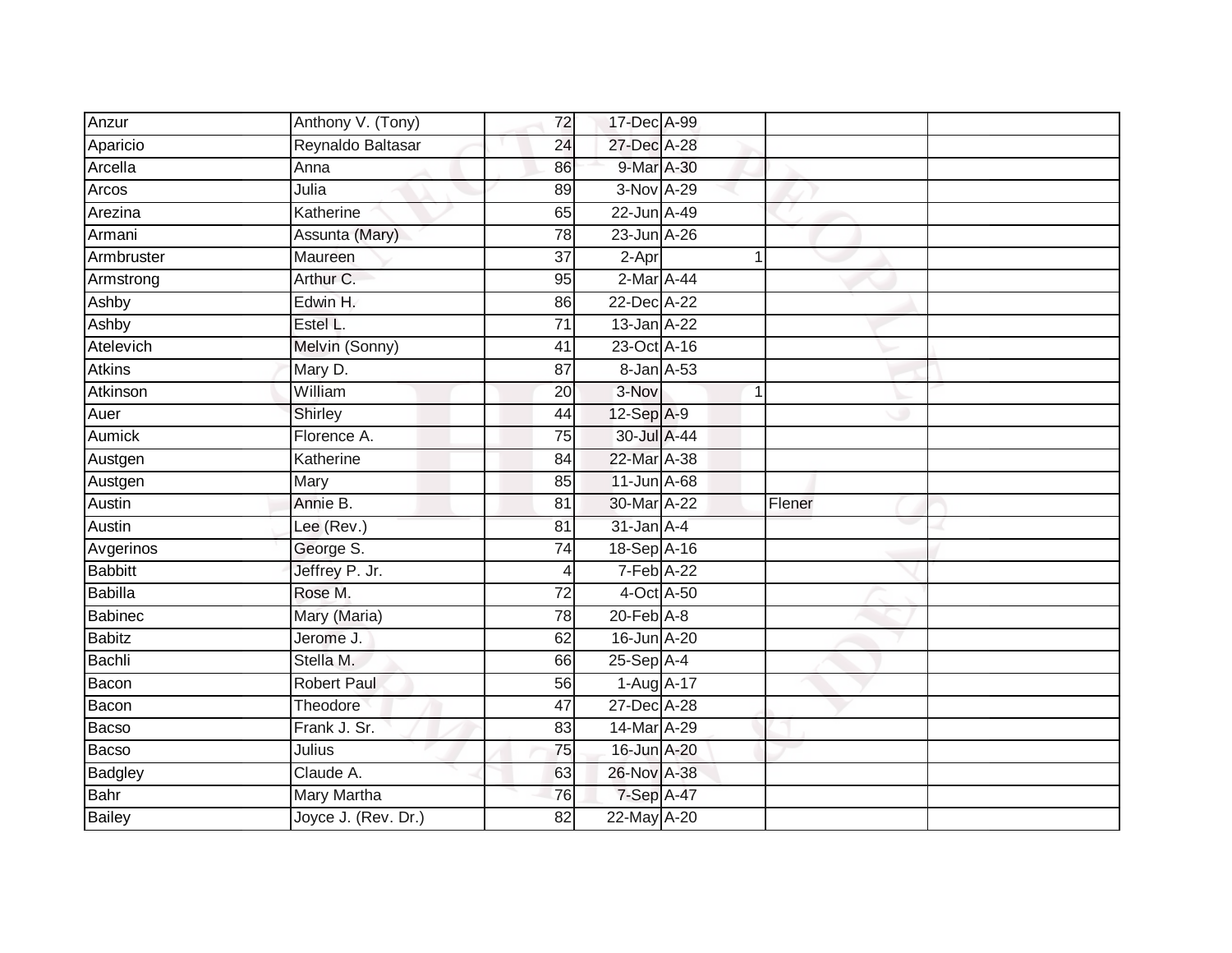| Bainbridge     | Grace                 | 59              | 31-Oct A-6         |               |               |
|----------------|-----------------------|-----------------|--------------------|---------------|---------------|
| <b>Baker</b>   | <b>Esther Millett</b> | 82              | 3-Mar A-4          |               |               |
| <b>Baker</b>   | Gerald M.             | 62              | 19-Mar A-72        |               |               |
| <b>Baker</b>   | Helen                 | 38              | 14-Feb A-12        |               |               |
| <b>Baker</b>   | Leonard J.            | 78              | 28-Jul A-19        |               |               |
| <b>Baker</b>   | Louise                | 79              | 23-May A-36        |               |               |
| <b>Baker</b>   | Robert A. Sr.         | 50              | 18-Sep A-16        |               |               |
| <b>Bakker</b>  | Winnie                | 92              | 28-Feb A-15        |               |               |
| <b>Balbo</b>   | Gesualdo (Joe)        | 79              | 23-May A-36        |               |               |
| <b>Balka</b>   | Anthony               | 66              | 13-Jul A-59        |               |               |
| Ball           | Vera                  | 77              | 18-Dec A-41        |               |               |
| Balog          | Mary                  | 91              | 1-May A-43         |               |               |
| <b>Balok</b>   | Josephine B.          | 55              | 11-Apr A-28        |               |               |
| <b>Balzer</b>  | Rudolph H.            | 83              | $5 - Jan$ $A - 43$ |               |               |
| <b>Banas</b>   | Andrew                | 83              | 2-Nov A-34         |               |               |
| <b>Banas</b>   | Rose M.               |                 | 23-May A-36        |               |               |
| Banasiak       | Walter                | 61              | $27$ -Jun $A-4$    |               |               |
| Banaszak       | Phillip F. (Butch)    | 30              | $26$ -Jun $A-4$    |               |               |
| <b>Banik</b>   | Mary                  | 88              | 31-Dec A-39        |               |               |
| <b>Banks</b>   | <b>Doris</b>          | 57              | 29-Oct A-40        |               |               |
| Banovich       | Katherine             |                 | 16-Oct A-16        |               | <b>Boldin</b> |
| Barclay        | Peter A.              | 25              |                    | 8-Mar 1, A-37 |               |
| <b>Bardin</b>  | <b>Bernice</b>        | 67              | 28-Feb A-15        |               |               |
| Barecke        | Elizabeth             | 80              | 21-Jun A-53        |               | Kish          |
| Barger         | Virgil J.             | 78              | 14-Sep A-26        |               |               |
| <b>Barilla</b> | Anthony Sr.           | 76              | 25-Apr A-5         |               |               |
| <b>Barker</b>  | Gerald J.             | $\overline{71}$ | 29-Jan A-70        |               |               |
| <b>Barnes</b>  | Catherine             | 90              | 5-Apr A-28         |               |               |
| <b>Barr</b>    | Fred D.               | 80              | 22-May A-20        |               |               |
| <b>Barrix</b>  | Hattie D.             | 74              | 5-Jan A-43         |               |               |
| Barron         | Ernest H.             | 57              | 29-Dec A-18        |               |               |
| <b>Barry</b>   | <b>Nettie</b>         | 86              | 14-Nov A-6         |               |               |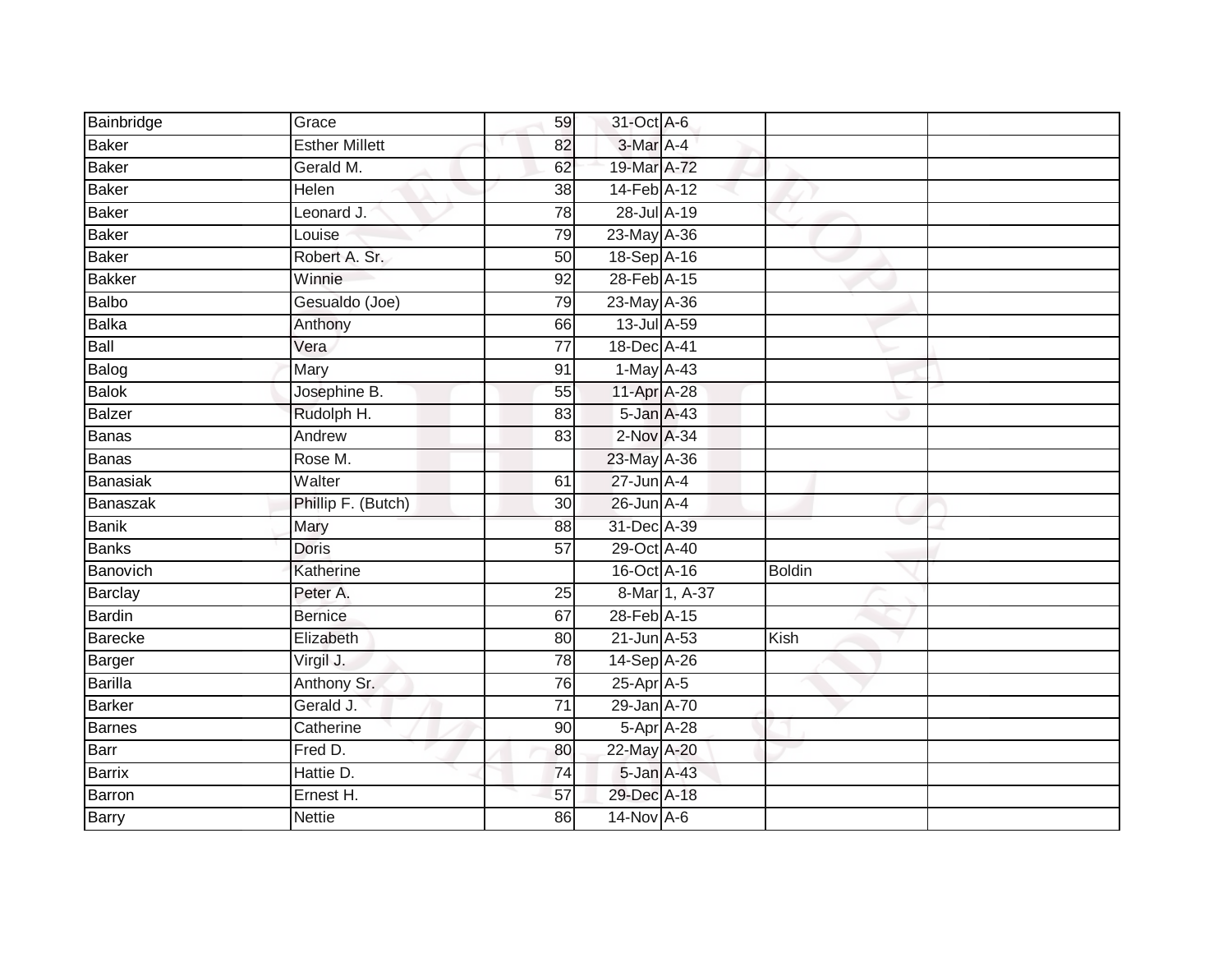| <b>Barsic</b>   | Ann                   | 66      | 21-Nov A-31      | Petrovich |  |
|-----------------|-----------------------|---------|------------------|-----------|--|
| <b>Bartels</b>  | Oliver F.             | 85      | 19-Oct A-59      |           |  |
| Bartkowski      | Edmond J.             | 80      | $21$ -Apr $A$ -4 |           |  |
| <b>Basetich</b> | Sandra S.             | 83      | $7-Nov$ A-6      |           |  |
| Basham          | Marie Ann             | 68      | 5-Dec A-8        |           |  |
| <b>Bass</b>     | Eddie L.              | 36      | 22-Mar A-38      |           |  |
| <b>Bates</b>    | <b>Dareld Foster</b>  | 67      | 18-Sep A-16      |           |  |
| <b>Bates</b>    | Richard               | 88      | 30-May A-37      |           |  |
| <b>Batey</b>    | Oswall M.             | 70      | 6-Nov A-16       |           |  |
| <b>Batka</b>    | Michael F.            |         | 8-Jun A-27       |           |  |
| <b>Batur</b>    | Helen                 | 69      | 26-Mar A-30      |           |  |
| Baumer          | Carl E. Sr.           | 68      | 29-Jan A-70      |           |  |
| Bayer           | Anna                  | 83      | 3-Sep A-64       |           |  |
| Bayusz          | Jean                  | 63      | $2$ -Oct A-8     | Dembowski |  |
| <b>Bayusz</b>   | <b>Mike</b>           | 66      | 24-Jan A-4       |           |  |
| Bean            | Frances S.            | 70      | 1-Oct A-34       |           |  |
| Bean            | William F.            | 70      | $10-FebA-6$      |           |  |
| <b>Beare</b>    | Marjorie E.           | 69      | 30-Apr A-26      |           |  |
| Beaver          | James L.              | 39      | $21$ -Apr $A$ -4 |           |  |
| <b>Beck</b>     | Earl                  | 87      | 20-Mar A-16      |           |  |
| <b>Beck</b>     | Frank                 | 90      | 13-Dec A-9       |           |  |
| <b>Beck</b>     | Kenneth E.            | 60      | $1$ -Jan $A$ -32 |           |  |
| <b>Beck</b>     | Richard C.            | 79      | 9-Nov A-28       |           |  |
| <b>Beck</b>     | Roy D.                | 76      | 4-Jan A-46       |           |  |
| <b>Becker</b>   | Caroline (Carrie)     | 98      | $30 - Jan$ A-4   |           |  |
| Beckman         | J. Baum               | 70      | 22-Jan A-36      |           |  |
| Beda            | Anthony J. Sr.        |         | $20$ -Feb $A-8$  |           |  |
| <b>Bednarz</b>  | Raymond S.            | 68      | 29-May A-26      |           |  |
| Bednarz         | Stanley J.            | 60      | 9-Oct A-8        |           |  |
| Beegle          | <b>Jack George</b>    | 54      | 8-May A-14       |           |  |
| Beeson          | <b>Andrew Shirley</b> | 3 weeks | 26-Jan A-24      |           |  |
| <b>Beggs</b>    | David R.              | 79      | 18-Aug A-10      |           |  |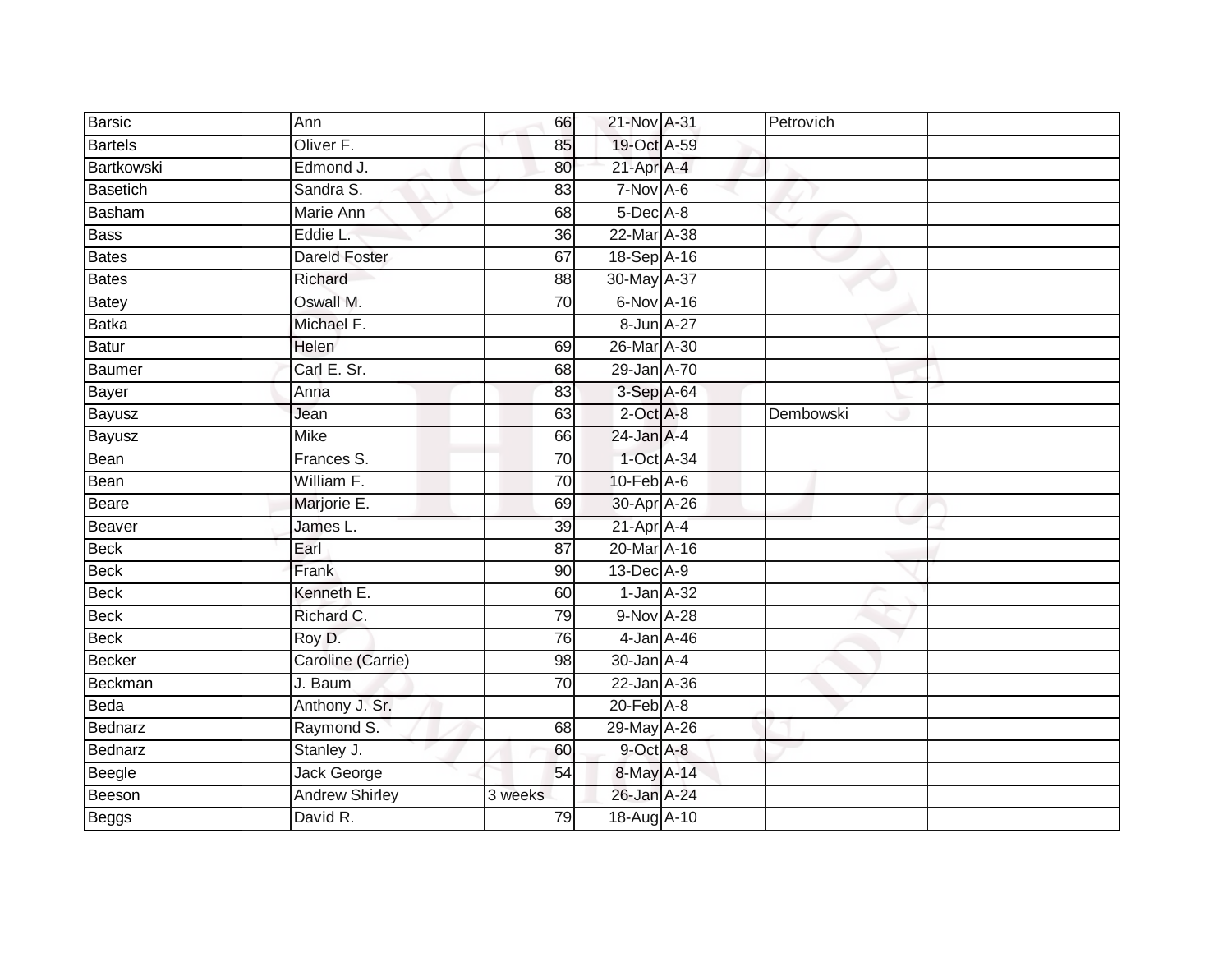| Behary       | Michele              | 22              | 18-Jun A-72   |                |                 |  |
|--------------|----------------------|-----------------|---------------|----------------|-----------------|--|
| Bell         | Charles N.           | 68              | 17-Mar A-37   |                |                 |  |
| Bell         | Joe Elbert           | 69              | 18-Jan A-39   |                |                 |  |
| Bellamy      | Floyd C.             | 61              | 3-Aug A-26    |                |                 |  |
| Bello        | Alen J.              | 8               | $27 - Jun$    | 1              |                 |  |
| Belork       | George A.            | 33              | 22-Aug A-35   |                |                 |  |
| Beluschak    | Margaret             | 64              | 27-Dec A-28   |                |                 |  |
| Belzeski     | Mary                 | 82              | 17-Oct A-6    |                |                 |  |
| Belzeski     | Peter V.             | 55              | 12-Dec A-21   |                |                 |  |
| <b>Benak</b> | Michal J.            | 69              | 28-Apr A-12   |                |                 |  |
| Benco        | Clara                | 74              | 11-Oct A-71   |                | <b>Hilbrich</b> |  |
| Bender       | Anna N.              | 100             | 20-Apr A-24   |                |                 |  |
| Bender       | John M.              | 80              | 6-Jul A-24    |                |                 |  |
| Benedetto    | Sam                  | 70              | 8-Oct A-44    |                |                 |  |
| Benner       | Lois Miriam          | 62              | 26-Dec A-32   |                |                 |  |
| Bennett      | Forrest J.           | 51              | 19-Jan A-22   |                |                 |  |
| <b>Beno</b>  | <b>Mary Ann</b>      |                 | 14-Sep A-26   |                |                 |  |
| Benoit       | Sophei I. (Grzych)   | 64              | 13-Aug A-86   |                |                 |  |
| Bensic       | Nickolas P.          | 83              | 3-Aug A-26    |                |                 |  |
| Benson       | Raymond              | $\overline{29}$ | 30-Jun A-8    |                |                 |  |
| Bent         | George P.            | $\overline{74}$ | 21-Aug A-14   |                |                 |  |
| Bentley      | Anna                 | 65              | $25$ -Jul A-6 |                |                 |  |
| Benton       | Gary                 | 17              | 3-Nov         | $\overline{1}$ |                 |  |
| Berey        | Max Berezowsky       |                 | 3-Oct A-8     |                |                 |  |
| Berg         | Mildred H.           | 62              | 13-Dec A-9    |                |                 |  |
| Bergen       | David                | 88              | 25-May A-40   |                |                 |  |
| Berger       | Leo                  | 84              | 22-Feb A-12   |                |                 |  |
| Bergman      | Norman <sub>T.</sub> | $\overline{77}$ | 11-Dec A-8    |                |                 |  |
| Bergstedt    | <b>Mildred Irene</b> | 53              | 26-Nov A-38   |                |                 |  |
| Berkos       | Steve Sr. (Sharkey)  | 64              | 13-Sep A-70   |                |                 |  |
| Berkovitz    | Fannie               | 81              | 24-Nov A-24   |                | <b>Berke</b>    |  |
| Bermejo      | Domitila             | 64              | 13-Jun A-34   |                |                 |  |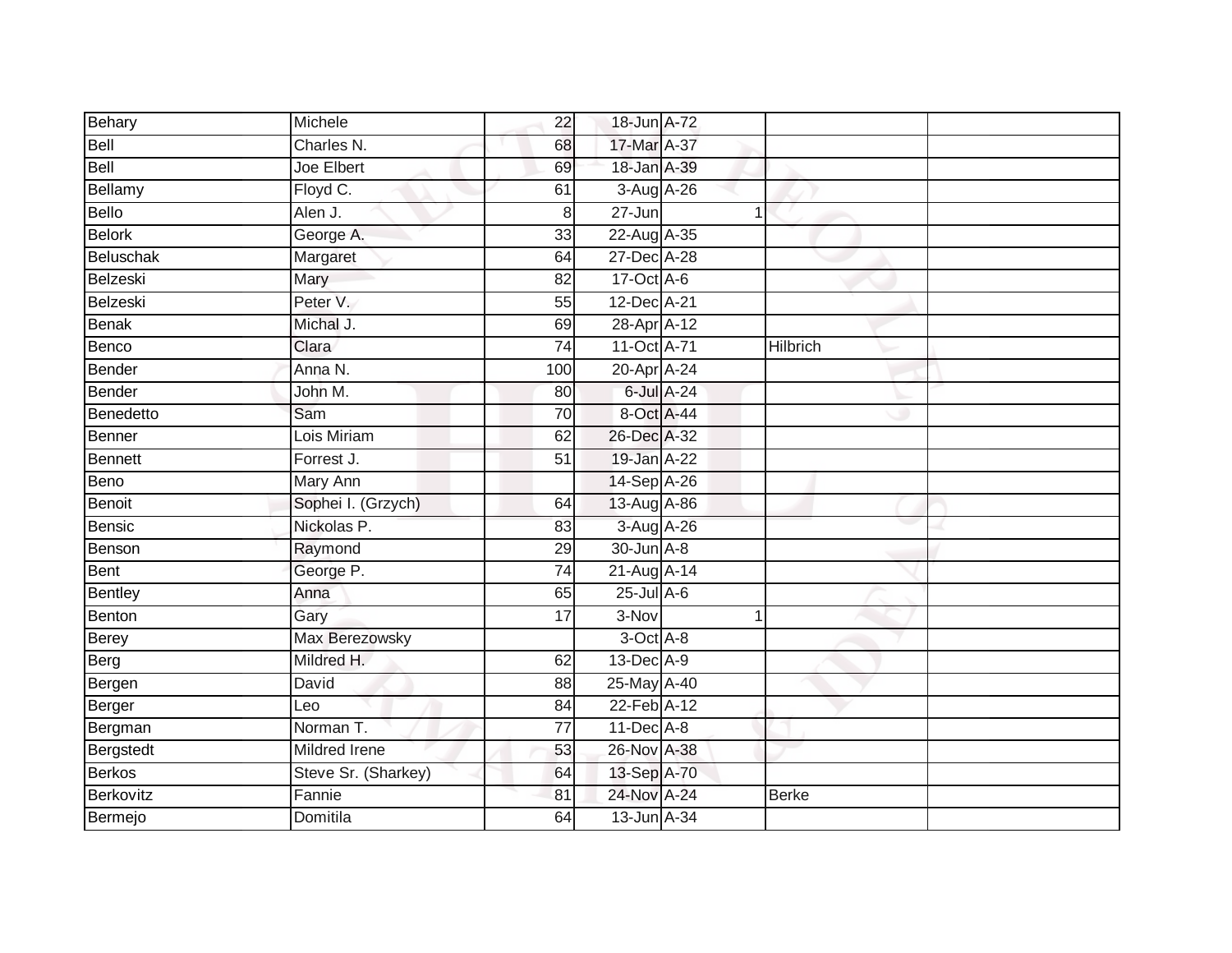| Bernacki         | Irene             | 52              | 16-Oct A-16     |       |  |
|------------------|-------------------|-----------------|-----------------|-------|--|
| Bernardi         | Alaide            | 86              | 27-Feb A-35     |       |  |
| Bernstein        | Goldie            | 70              | 24-Dec A-49     |       |  |
| Berry            | <b>Wiley Lee</b>  | 70              | 10-Dec A-50     |       |  |
| Berwanger        | Ella J.           |                 | 1-Mar A-47      |       |  |
| Betlinski        | Irene             | 90              | 26-Mar A-30     |       |  |
| Betlinski        | Irene S.          | 60              | 15-Oct A-34     |       |  |
| <b>Betz</b>      | Joseph            | 75              | 22-Jan A-36     |       |  |
| Bewley           | Sally             | 89              | 11-Sep A-16     |       |  |
| Beyer            | Norman A.         | 80              | 9-Jan A-16      |       |  |
| Bianchi          | John B.           | $\overline{73}$ | 17-Mar A-37     |       |  |
| Biazzo           | John              | 74              | 20-Aug A-91     |       |  |
| Biddings         | Edith B.          | 51              | $2$ -May A-6    |       |  |
| <b>Biddings</b>  | Moses Jr.         | 46              | 27-Mar A-30     |       |  |
| <b>Biddle</b>    | Nancy L.          | $\overline{91}$ | 20-Jan A-20     |       |  |
| Biel             | Thomas J.         | 44              | 10-Dec A-50     |       |  |
| Bielat           | Victoria          | 90              | 1-Aug A-17      |       |  |
| Bielefeld        | Marcella          | 64              | 5-Sep A-16      |       |  |
| Biggerstaff      | Paul T.           | 66              | 17-May A-42     |       |  |
| <b>Biggs</b>     | Douglas F.        | 62              | $20$ -Jun $A-4$ |       |  |
| <b>Biliskis</b>  | Anna              | 82              | 25-Jun A-63     |       |  |
| <b>Bims</b>      | Hamilton W.       | 63              | 27-Dec A-28     |       |  |
| <b>Bishop</b>    | Marion            | 65              | 13-Sep A-70     | Aston |  |
| <b>Bishop</b>    | Ralph R. (Gramps) | 61              | 27-Dec A-28     |       |  |
| Bixenman         | Harry             | 81              | 16-May A-6      |       |  |
| Bixenman         | Harvey J.         | 64              | $3-Aug$ $A-26$  |       |  |
| Bjelich          | <b>Steve</b>      | $\overline{54}$ | $19-SepA-6$     |       |  |
| <b>Bjorklund</b> | Carl V.           | 82              | 28-Aug A-4      |       |  |
| Blackburn        | Yolanda I.        | 38              | 26-Feb A-32     |       |  |
| Blackman         | Darrold F.        | 61              | 30-Jul A-44     |       |  |
| Blackman         | Julia             | 73              | 2-Feb A-39      |       |  |
| <b>Blalark</b>   | Lucille           | 70              | 11-Oct A-71     |       |  |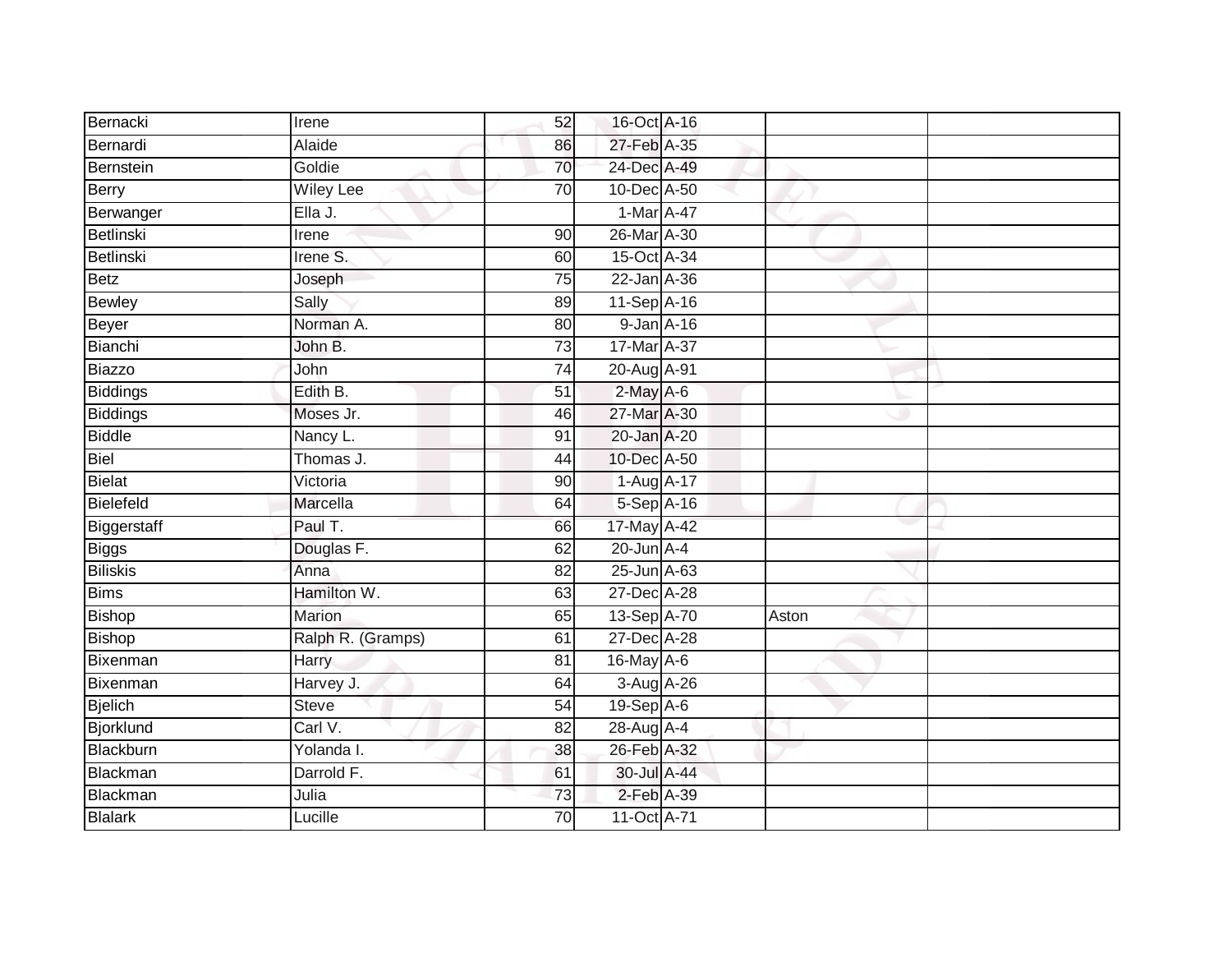| Blanchard       | Q <sub>0</sub>       | 83              | 13-Oct A-42      |             |       |  |
|-----------------|----------------------|-----------------|------------------|-------------|-------|--|
| Blanchard       | Robert               | 41              | 27-Sep A-24      |             |       |  |
| <b>Blanco</b>   | Hilaria              | 67              | 21-Aug A-14      |             |       |  |
| Blandford       | Marie D.             |                 | 6-Apr A-12       |             |       |  |
| Blandford       | Robert F.            | $\overline{71}$ | 9-Oct A-8        |             |       |  |
| <b>Blank</b>    | Raymond J.           | 64              | 20-Dec A-41      |             |       |  |
| Blankenship     | Rebecca              | 14 days         | $26$ -Jun $A-4$  |             |       |  |
| Blasingame      | Mildred C.           | 48              | 22-Oct A-74      |             |       |  |
| <b>Blasko</b>   | John D.              |                 | 16-Mar A-54      |             |       |  |
| <b>Blink</b>    | Mary                 | 93              | 5-May A-26       |             |       |  |
| <b>Bliss</b>    | Therese              | 51              | 15-Sep A-24      |             |       |  |
| <b>Blissmer</b> | Allen                | 67              | 19-Nov A-38      |             |       |  |
| <b>Block</b>    | Henry                | 67              |                  | 4-Jul A-20  |       |  |
| <b>Blocker</b>  | Clara                | 95              | 1-Oct A-34       |             |       |  |
| <b>Bloom</b>    | Deborah              | 19              | 14-Apr           | $\mathbf 1$ |       |  |
| <b>Blosser</b>  | Elizabeth M.         | 79              | 19-Sep A-6       |             |       |  |
| <b>Blozak</b>   | Antoinette           | $\overline{81}$ | 27-Nov A-16      |             |       |  |
| <b>Blozak</b>   | Antoinette           | 81              | 28-Nov A-37      |             |       |  |
| <b>Blum</b>     | Margaret             | 61              | 13-Jan A-22      |             | Senak |  |
| <b>Boals</b>    | Frank G.             | 77              | 16-Jan A-31      |             |       |  |
| <b>Bobal</b>    | John J.              | 71              | 3-Aug A-26       |             |       |  |
| <b>Bobbitt</b>  | Arch N.              | $\overline{82}$ | 25-Jan A-30      |             |       |  |
| <b>Bober</b>    | Frank                | 78              | 25-May A-40      |             |       |  |
| <b>Bocca</b>    | Frank J. (Abie)      | 88              | 6-Dec A-33       |             |       |  |
| Bochnowski      | Genevieve (Gene)     |                 | 16-Jun A-20      |             |       |  |
| <b>Bock</b>     | Eugene T.            | 58              | 10-Mar A-37      |             |       |  |
| <b>Bock</b>     | <b>Sharon Ambler</b> | 43              | $27 - Jun A - 4$ |             |       |  |
| Bodnar          | Andrew               | 75              | 27-Aug A-86      |             |       |  |
| Bodnar          | James                |                 | 21-Dec A-43      |             |       |  |
| <b>Boesel</b>   | <b>Betty Mae</b>     | 49              | 18-Aug A-10      |             |       |  |
| <b>Boesel</b>   | Emma A.              | 76              | 16-Jun A-20      |             |       |  |
| Bogdan          | George               | 86              | 25-May A-40      |             |       |  |
|                 |                      |                 |                  |             |       |  |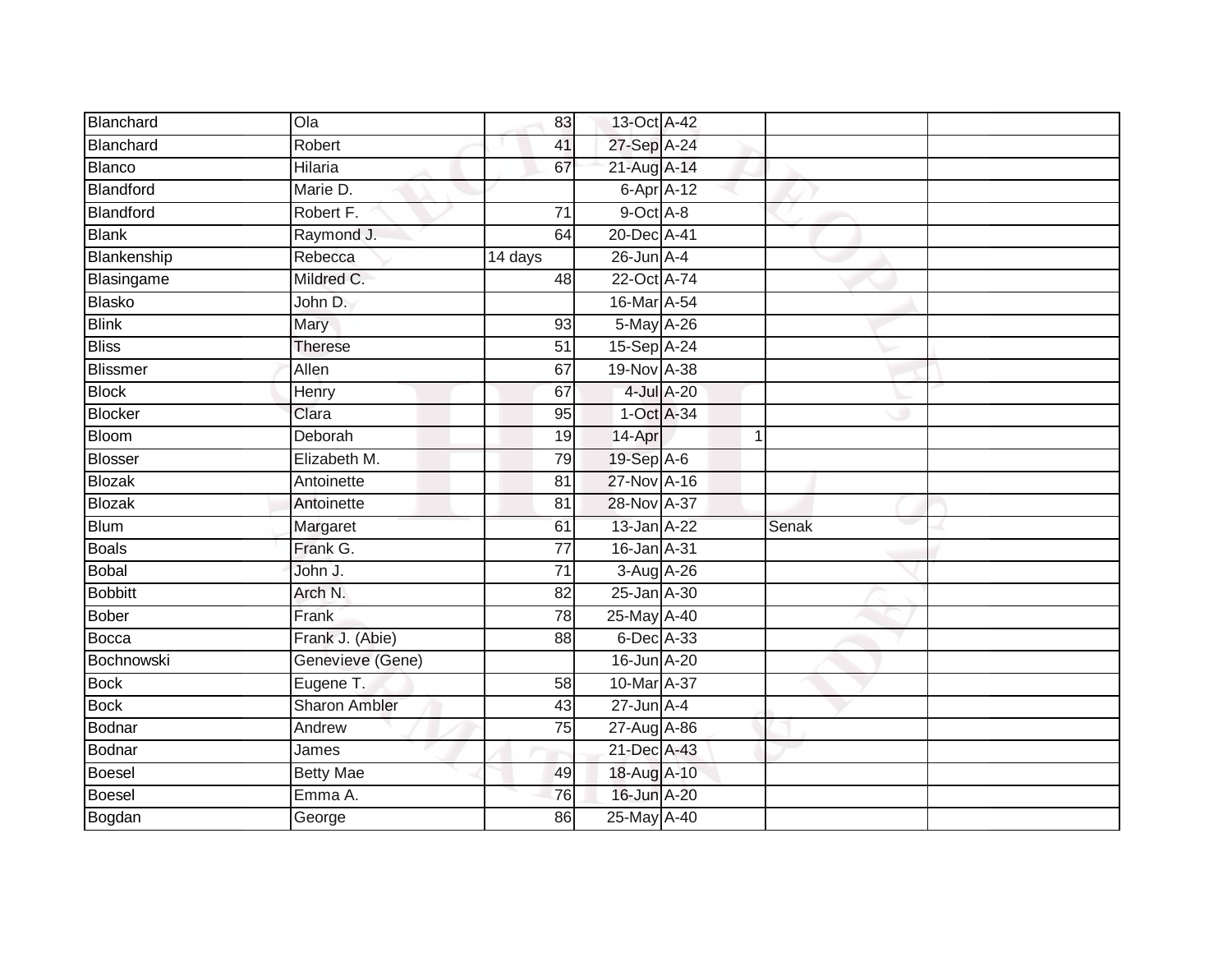| Thomas J.          | 27              |          |             |                                                                                                                                                                                                                                                                                                                                                                                                                                                                   |                                  |
|--------------------|-----------------|----------|-------------|-------------------------------------------------------------------------------------------------------------------------------------------------------------------------------------------------------------------------------------------------------------------------------------------------------------------------------------------------------------------------------------------------------------------------------------------------------------------|----------------------------------|
| Melva A.           | 67              |          |             |                                                                                                                                                                                                                                                                                                                                                                                                                                                                   |                                  |
| Mercedes A.        | 61              |          |             |                                                                                                                                                                                                                                                                                                                                                                                                                                                                   |                                  |
| Agnes              | 85              |          |             |                                                                                                                                                                                                                                                                                                                                                                                                                                                                   |                                  |
| Theresa T.         | $\overline{72}$ |          |             |                                                                                                                                                                                                                                                                                                                                                                                                                                                                   |                                  |
| Hannah E.          | 77              |          |             |                                                                                                                                                                                                                                                                                                                                                                                                                                                                   |                                  |
| Mary T.            | 92              |          |             |                                                                                                                                                                                                                                                                                                                                                                                                                                                                   |                                  |
| James R.           | 58              |          |             |                                                                                                                                                                                                                                                                                                                                                                                                                                                                   |                                  |
| Lena               | 88              |          |             |                                                                                                                                                                                                                                                                                                                                                                                                                                                                   |                                  |
| Walter M.          | 79              |          |             |                                                                                                                                                                                                                                                                                                                                                                                                                                                                   |                                  |
| Bernice V.         | 75              |          |             |                                                                                                                                                                                                                                                                                                                                                                                                                                                                   |                                  |
| Ronald D.          | 31              | 13-Jun   | $\mathbf 1$ |                                                                                                                                                                                                                                                                                                                                                                                                                                                                   |                                  |
| Amelia D.          | 96              |          |             |                                                                                                                                                                                                                                                                                                                                                                                                                                                                   |                                  |
| Chloie D.          | 85              |          |             |                                                                                                                                                                                                                                                                                                                                                                                                                                                                   |                                  |
| Virginia M.        | 61              |          |             |                                                                                                                                                                                                                                                                                                                                                                                                                                                                   |                                  |
| Delores M.         | 46              |          |             |                                                                                                                                                                                                                                                                                                                                                                                                                                                                   |                                  |
| Peter              | 61              |          |             |                                                                                                                                                                                                                                                                                                                                                                                                                                                                   |                                  |
| Sarah              | 98              |          |             |                                                                                                                                                                                                                                                                                                                                                                                                                                                                   |                                  |
| Leonard H.         | 41              |          |             |                                                                                                                                                                                                                                                                                                                                                                                                                                                                   |                                  |
| William (Bud)      | 68              |          |             |                                                                                                                                                                                                                                                                                                                                                                                                                                                                   |                                  |
| Laura              | 83              |          |             |                                                                                                                                                                                                                                                                                                                                                                                                                                                                   |                                  |
| Jennie A.          | 83              |          |             |                                                                                                                                                                                                                                                                                                                                                                                                                                                                   |                                  |
| <b>Jovita Rose</b> | 41              |          |             |                                                                                                                                                                                                                                                                                                                                                                                                                                                                   |                                  |
| Harry F.           | 62              |          |             |                                                                                                                                                                                                                                                                                                                                                                                                                                                                   |                                  |
| Dominic L.         | 80              |          |             |                                                                                                                                                                                                                                                                                                                                                                                                                                                                   |                                  |
| Charles K.         | 83              |          |             |                                                                                                                                                                                                                                                                                                                                                                                                                                                                   |                                  |
| Lyman              | $\overline{27}$ | $25-Sep$ |             |                                                                                                                                                                                                                                                                                                                                                                                                                                                                   | Picture of incident<br>included. |
| Roland J.          | 32              |          |             |                                                                                                                                                                                                                                                                                                                                                                                                                                                                   |                                  |
| Agnes Marie        | 65              |          |             |                                                                                                                                                                                                                                                                                                                                                                                                                                                                   |                                  |
| <b>Agnes Marie</b> | 65              |          |             |                                                                                                                                                                                                                                                                                                                                                                                                                                                                   |                                  |
| Charles            | 76              |          |             |                                                                                                                                                                                                                                                                                                                                                                                                                                                                   |                                  |
|                    |                 |          |             | $21$ -Apr $A$ -4<br>$6$ -Feb $A$ -18<br>30-May A-37<br>$12$ -Jun $A-8$<br>$12$ -Jun $A-8$<br>4-Dec A-30<br>15-Oct A-34<br>12-Nov A-70<br>8-Jan A-53<br>28-May A-44<br>14-May A-66<br>24-Jul A-18<br>16-Oct A-16<br>8-Sep A-24<br>8-Mar A-37<br>$27$ -Jan $A-4$<br>6-Nov A-16<br>8-May A-14<br>17-Oct A-6<br>21-Jul A-18<br>29-Sep A-12<br>20-Oct A-22<br>10-Oct A-10<br>1-Dec A-40<br>$20$ -Jun $A-4$<br>17-Jul A-35<br>24-Aug A-52<br>23-Aug A-49<br>13-Mar A-29 | Kasper                           |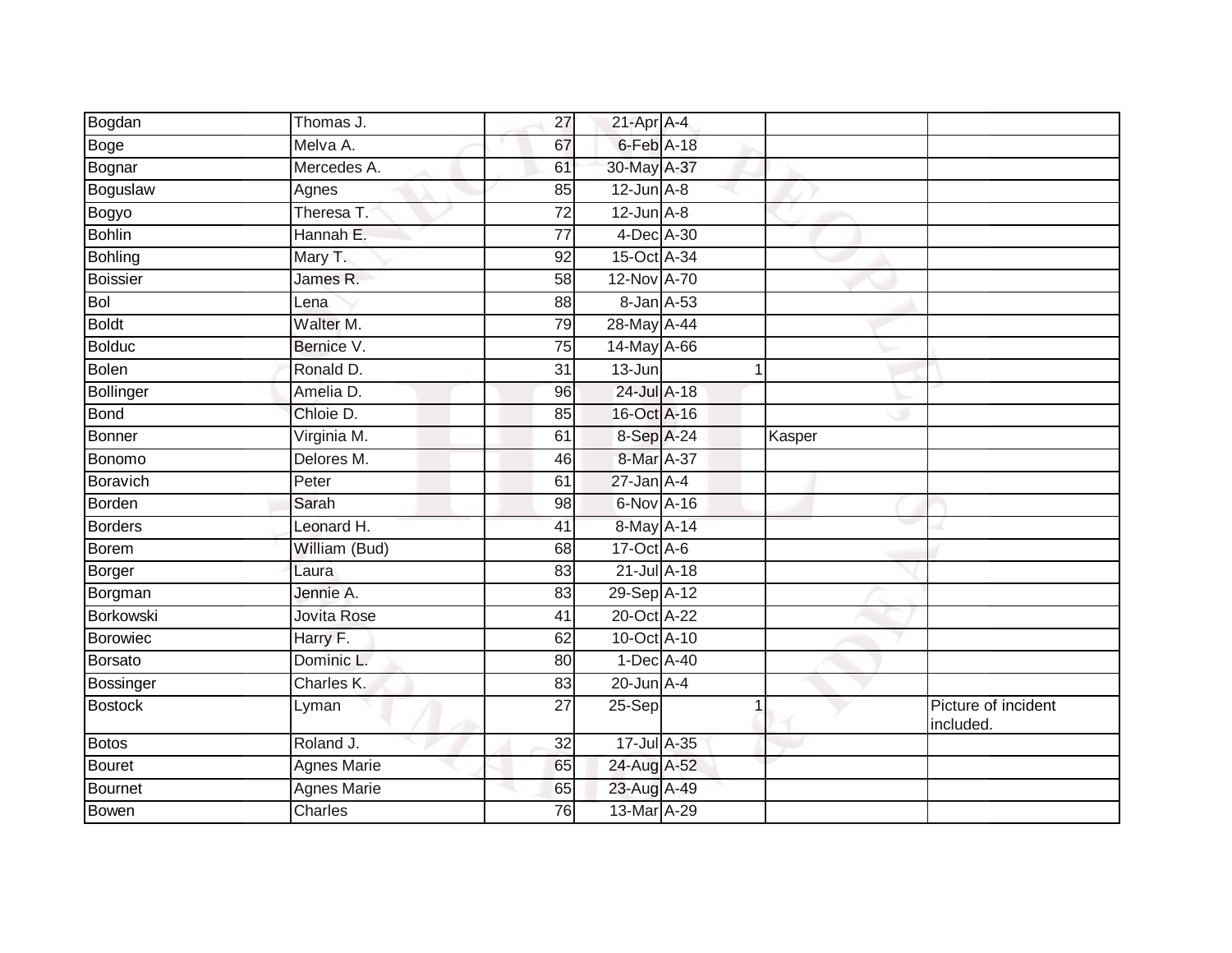| <b>Bowen</b>    | Christine          | 9               | 10-Sep A-32     |   |         |
|-----------------|--------------------|-----------------|-----------------|---|---------|
| Bowen           | Cindy              | 28              | 10-Sep A-32     |   |         |
| Bowen           | Heidi              | 6               | 10-Sep A-32     |   |         |
| <b>Bowen</b>    | Michael            |                 | 10-Sep A-32     |   |         |
| <b>Bowen</b>    | <b>Shelley Ann</b> | 8               | 4-Apr A-20      |   |         |
| <b>Bowler</b>   | Ellen              | 17              | 1-Aug A-17      |   |         |
| <b>Bowles</b>   | Edward H. Sr.      | $\overline{74}$ | 27-Dec A-28     |   |         |
| <b>Bowles</b>   | George W.          | 67              | 8-Jun A-27      |   |         |
| Bowman          | Ruth A.            | 64              | 30-Mar A-22     |   |         |
| <b>Bowsher</b>  | James (Jumbo)      | 47              | 27-Dec A-28     |   |         |
| Box             | Anna M.            | 94              | $3-Apr$ $A-23$  |   |         |
| Box             | Richard            | 21              | 26-Apr A-55     |   |         |
| Boyd            | Edythe C.          | 62              | 9-Nov A-28      |   |         |
| <b>Boyer</b>    | Floyd R.           | 80              | 11-Jun A-68     |   |         |
| <b>Boyer</b>    | Robert             | 19              | 1-Nov A-47      |   |         |
| <b>Boyer</b>    | Robert S.          | 22              | 24-Sep          | 1 |         |
| Boyer           | Virena E.          | $\overline{75}$ | $20$ -Feb $A-8$ |   |         |
| <b>Boyle</b>    | Vincent Thomas Sr. | 72              | 27-Mar A-30     |   |         |
| Boynton         | Richard            | 80              | 19-Dec A-27     |   |         |
| <b>Brack</b>    | Elmer J.           | 53              | $3-Feb$ A-18    |   |         |
| <b>Brackley</b> | Eileen             | 76              | 20-Mar A-16     |   |         |
| <b>Bradley</b>  | Edna F.            | 85              | 5-Sep A-16      |   |         |
| <b>Bradtke</b>  | <b>John Paul</b>   | 76              | 20-Apr A-24     |   |         |
| <b>Brady</b>    | Dorothy Marie      | 62              | 11-Jul A-21     |   |         |
| <b>Brands</b>   | Douglas Kent       | 21              | $10$ -Jan $A-5$ |   |         |
| <b>Brandys</b>  | Louis W.           | 63              | 17-Nov A-22     |   |         |
| <b>Branham</b>  | Verna Ruth         | 64              | $3-Apr$ $A-23$  |   |         |
| Branson         | <b>Hilda Alice</b> | 79              | $2$ -Oct $A-8$  |   |         |
| <b>Brant</b>    | Jean               | 58              | 21-Nov A-31     |   |         |
| <b>Brantner</b> | Elizabeth          | 68              | 11-Apr A-28     |   | Horvath |
| <b>Brasel</b>   | Walli              | 79              | 7-Aug A-25      |   | Elster  |
| <b>Braun</b>    | Anna W.            | $\overline{75}$ | 16-Jul A-68     |   |         |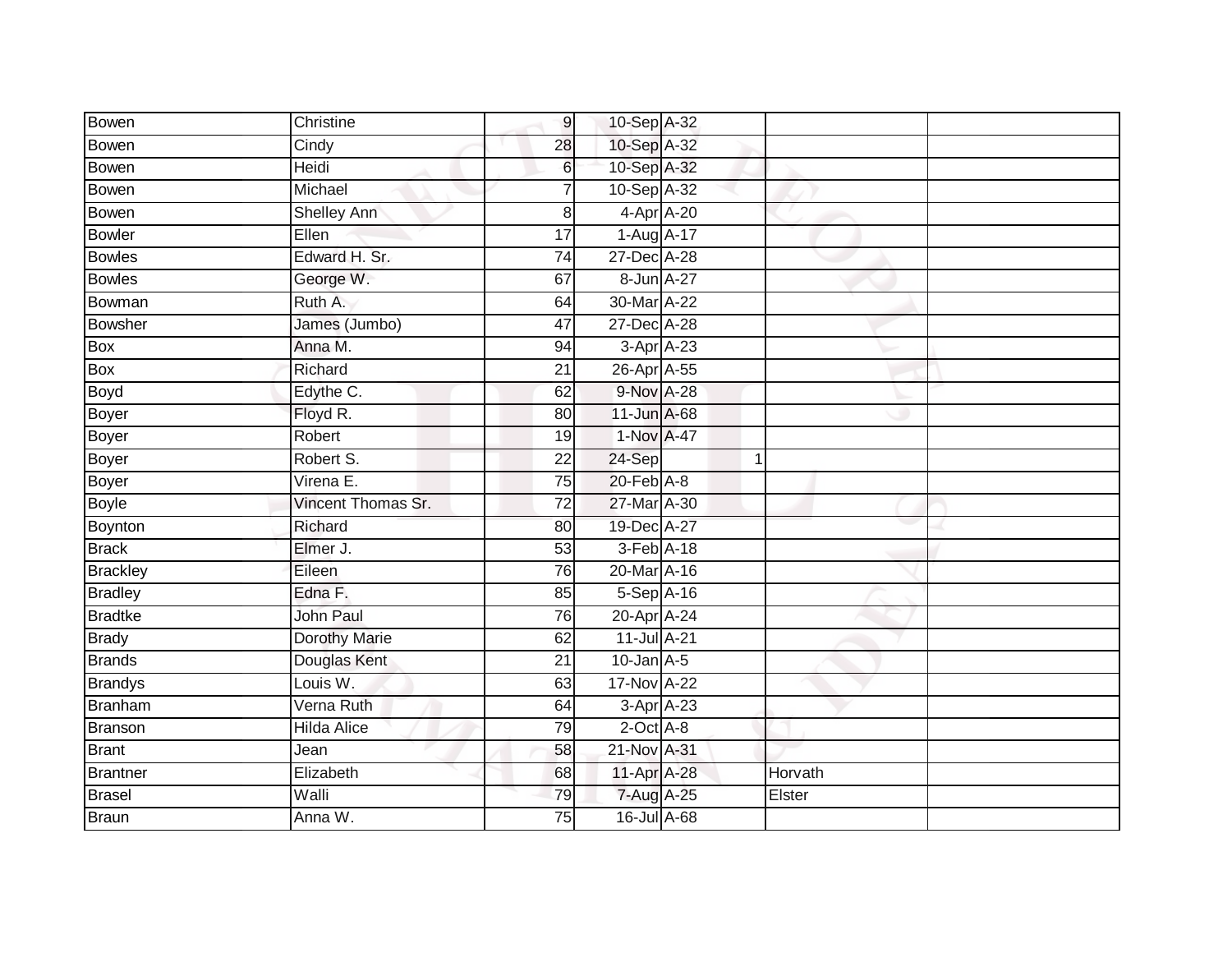| Brautigam       | Ethel                | 70              | 11-May A-60     |                  |              |                   |
|-----------------|----------------------|-----------------|-----------------|------------------|--------------|-------------------|
| Brazel          | Ervin E.             | 80              | 22-Aug A-35     |                  |              |                   |
| <b>Breetzke</b> | Erich H.             | 69              | 16-Jun A-20     |                  |              |                   |
| Brennan         | Agusta F.            | 84              | 3-Dec A-98      |                  |              |                   |
| Brennan         | <b>Drusilla</b>      | 60              | $19$ -Jul $A-8$ |                  |              |                   |
| Brennan         | Ruth F.              | $\overline{77}$ | 23-Jan A-36     |                  |              |                   |
| Brenner         | Peggy A.             | 40              | 10-Mar A-37     |                  |              |                   |
| Bridgeman       | James                | 56              |                 | $2$ -Jul $A$ -54 |              |                   |
| <b>Briggs</b>   | Douglas F.           | 62              | 19-Jun A-30     |                  |              |                   |
| <b>Bright</b>   | <b>Richard Grady</b> | 35              | 3-Dec A-98      |                  |              |                   |
| Brill           | Donald Roy           | 42              | 19-Apr A-57     |                  |              |                   |
| Brinkman        | Marie F.             | $\overline{82}$ | 13-Sep A-70     |                  | Wendt        |                   |
| <b>Britt</b>    | Estella M. (Mickey)  | 73              | 2-Nov A-34      |                  |              |                   |
| <b>Brnich</b>   | John                 | 69              | 7-Sep A-47      |                  |              |                   |
| <b>Brock</b>    | Bain Ryan            | 2 weeks         | 11-Sep A-16     |                  |              |                   |
| Bronn           | Charles A.           | 76              | 9-Nov A-28      |                  |              |                   |
| Bronson         | Mable A.             | $\overline{77}$ | 28-Mar B-4      |                  |              |                   |
| Brookman        | <b>Iva Marie</b>     | 77              | 18-May A-36     |                  |              |                   |
| Brotherton      | Ruby M.              | 58              |                 | 3-Apr A-23       |              |                   |
| <b>Brough</b>   | <b>John Ronald</b>   | 55              | $5$ -Dec $A$ -8 |                  |              | Picture included. |
| <b>Brouwers</b> | Carol M.             | 15              | 4-Dec A-30      |                  |              |                   |
| <b>Brouwers</b> | Leo J.               | 47              | 4-Dec A-30      |                  |              |                   |
| Brouwers        | Lisa W.              | 49              | 4-Dec A-30      |                  |              |                   |
| Brown           | Annie Lee            | 68              | 3-Dec A-98      |                  |              |                   |
| Brown           | Betty L.             | 39              | 14-Aug A-35     |                  |              |                   |
| Brown           | <b>Charles Henry</b> | 26              | 17-Dec A-99     |                  |              |                   |
| <b>Brown</b>    | Edward C.            | 76              | 28-Apr A-12     |                  |              |                   |
| <b>Brown</b>    | Elleanor C.          | 47              | 19-Jun A-30     |                  |              |                   |
| Brown           | Gertrude             | 75              | 17-Dec A-99     |                  | <b>Stowe</b> |                   |
| Brown           | Gregory W.           | 23              |                 | 26-Dec 1, A-32   |              |                   |
| <b>Brown</b>    | <b>Helen Mildred</b> | 64              | 22-Jan A-36     |                  |              |                   |
| Brown           | <b>James Mark</b>    | 17              |                 | 1-Jun 1, A-20    |              |                   |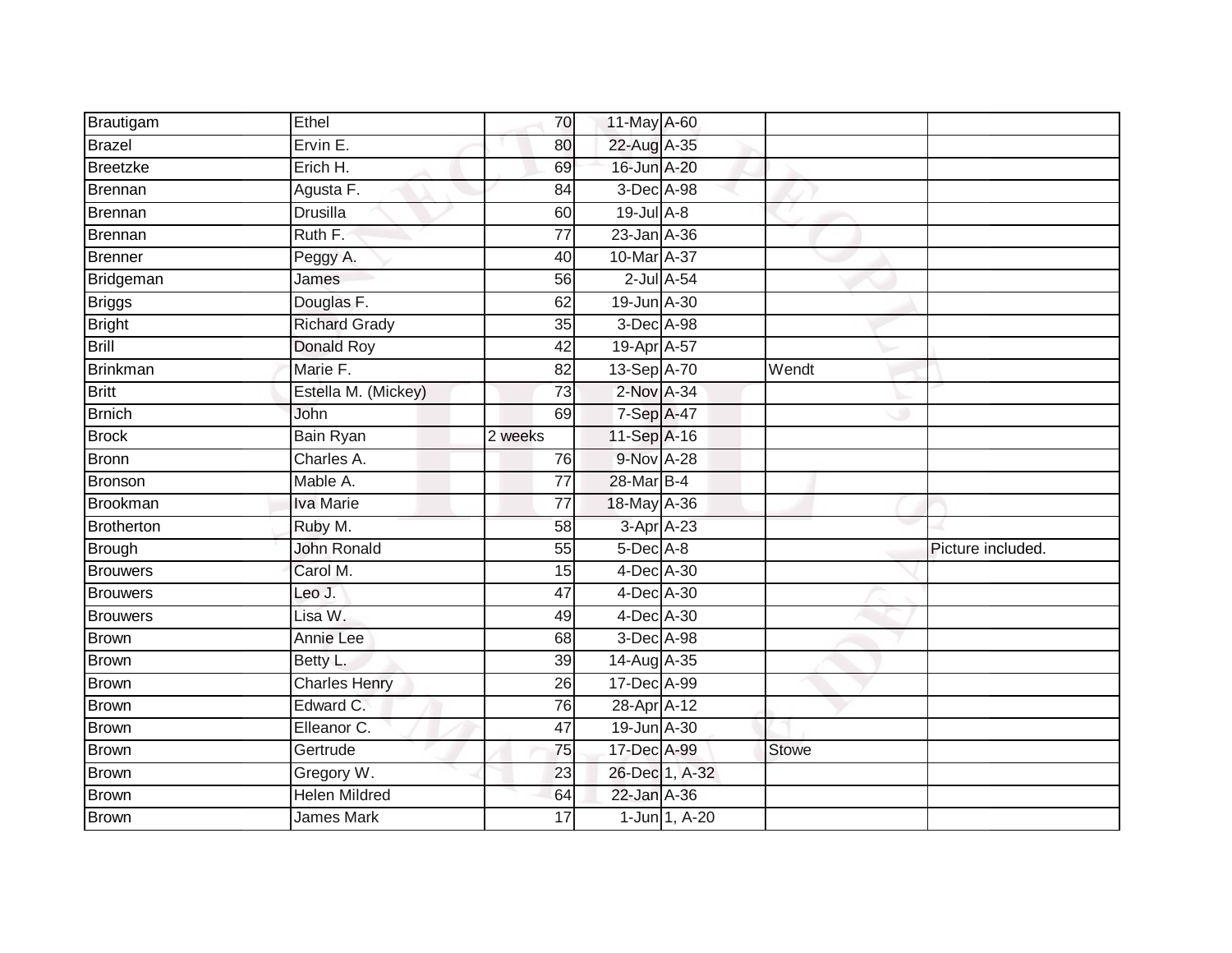| Brown             | Jerry                | 19              | 16-Jan A-31      |          |  |
|-------------------|----------------------|-----------------|------------------|----------|--|
| Brown             | Josephine            | 81              | 19-Dec A-27      |          |  |
| <b>Brown</b>      | <b>Kimberly Jane</b> | 15              | 30-Mar 1, A-22   |          |  |
| <b>Brown</b>      | Libby Goldstein      | 85              | 29-Jun A-16      |          |  |
| <b>Brown</b>      | Mary B.              | 86              | 28-Jul A-19      |          |  |
| <b>Brown</b>      | Roy                  | 26              | 27-Dec A-28      |          |  |
| <b>Brown</b>      | Timothy W.           | $\overline{32}$ | 31-Oct A-6       |          |  |
| <b>Brown</b>      | Wallace              | 59              | 1-Nov A-47       |          |  |
| <b>Brown</b>      | William              | 58              | 11-Aug A-20      |          |  |
| <b>Brown</b>      | <b>Willie</b>        | 48              | 15-Mar           |          |  |
| Brownbey          | <b>Robert Lee</b>    | 65              | 19-Oct A-59      |          |  |
| <b>Browne</b>     | Elizabeth J.         | 88              | 5-May A-26       |          |  |
| Brownewell        | Harold J.            | 57              | 2-Nov A-34       |          |  |
| Brozovich         | Nancy                | 77              | 2-Mar A-44       | Stipulin |  |
| <b>Bruce</b>      | Marshall M.          | 63              | 1-Jan A-32       |          |  |
| <b>Bruder</b>     | Arthur F.            | 56              | 7-Sep A-47       |          |  |
| Bruggemann        | Emma                 | $\overline{90}$ | $2$ -Jul $A$ -54 |          |  |
| <b>Bruner</b>     | <b>Edna Baxter</b>   | 84              | 26-Oct A-60      |          |  |
| <b>Bryant</b>     | Charles S.           | $\overline{71}$ | 10-Oct A-10      |          |  |
| <b>Bryant</b>     | Jerald L.            | 61              | 3-Feb A-18       |          |  |
| <b>Bryant</b>     | William E.           | 30              | 3-Mar 1, A-4     |          |  |
| <b>Bryski</b>     | Kenneth              | 22              | 10-Oct           | 1        |  |
| <b>Buchler</b>    | Henry                | 93              | 8-Feb A-24       |          |  |
| <b>Buchwalter</b> | Chester (Buck)       | 81              | 25-Oct A-43      |          |  |
| <b>Buckley</b>    | Lenora M.            | 67              | $6$ -Feb $A-18$  |          |  |
| Bucsanyi          | Michael Sr.          | 87              | 28-Feb A-15      |          |  |
| <b>Budinsky</b>   | <b>Maria</b>         | 91              | 5-May A-26       |          |  |
| <b>Budzik</b>     | Michael J.           | 67              | $10$ -Feb $A$ -6 |          |  |
| <b>Buege</b>      | Friedbert Warner     | 64              | 1-Mar A-47       |          |  |
| <b>Buettner</b>   | Anna                 | 79              | 28-Mar B-4       | Zapf     |  |
| Buffenbarger      | Gale E.              | 51              | 9-Aug A-34       |          |  |
| Bugajski          | Casimir J.           | $\overline{53}$ | 18-Oct A-34      |          |  |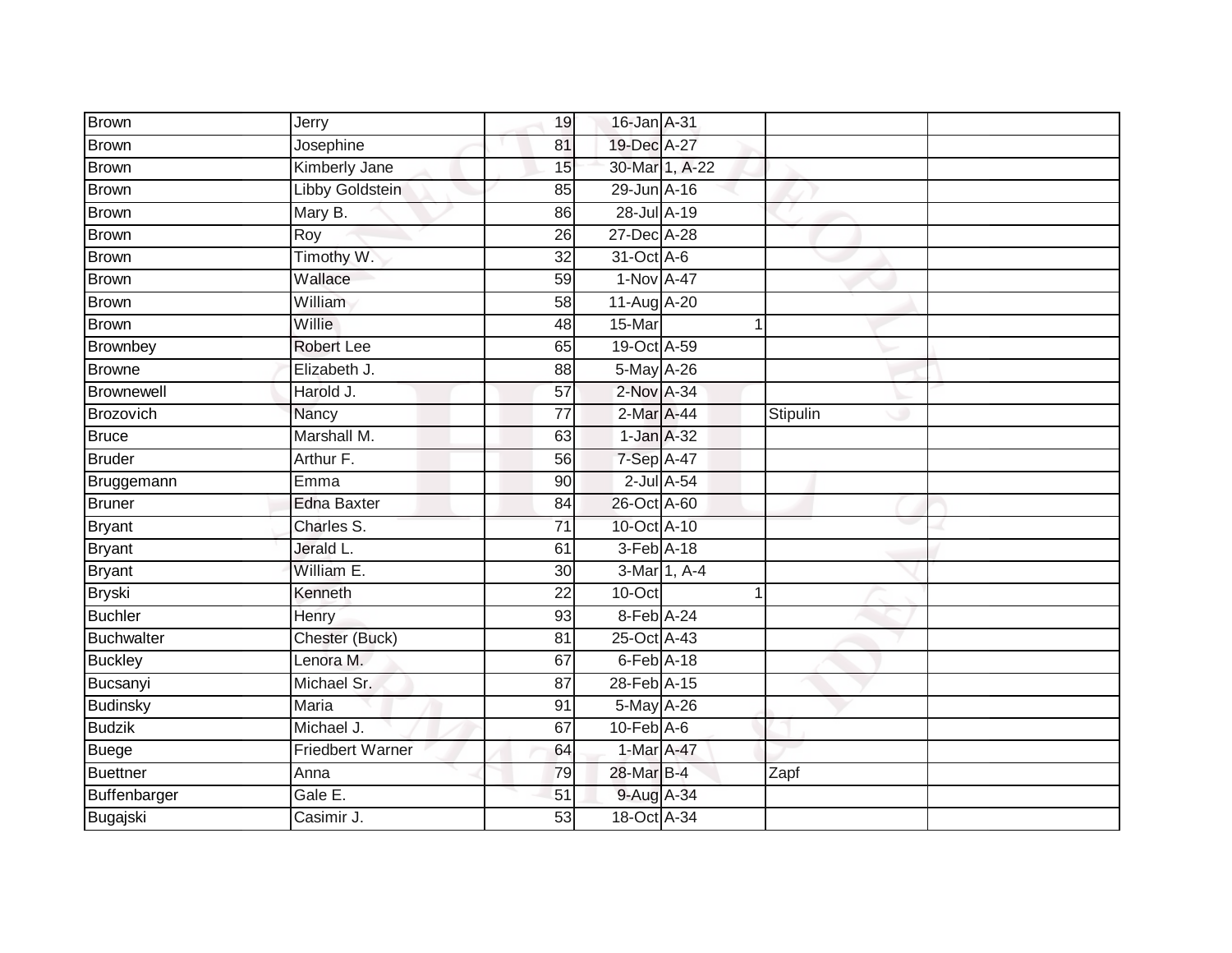| <b>Buggs</b>     | Daisy             | 71 | 19-Oct A-59      |        |  |
|------------------|-------------------|----|------------------|--------|--|
| <b>Bujwit</b>    | Phillip A.        |    | 12-Mar A-73      |        |  |
| <b>Bukovics</b>  | John              | 61 | 6-Oct A-55       |        |  |
| <b>Bukvich</b>   | John T.           | 64 | 2-Aug A-20       |        |  |
| <b>Bulczak</b>   | Edward G.         | 69 | $27$ -Jan $A-4$  |        |  |
| <b>Bulla</b>     | Raymond C. Sr.    | 78 | $5$ -Jan $A$ -43 |        |  |
| <b>Bultema</b>   | Clarence          | 78 | 26-Dec A-32      |        |  |
| <b>Bultema</b>   | Herman            | 69 | 9-Jul A-59       |        |  |
| <b>Bunda</b>     | William           | 49 | 9-Apr A-64       |        |  |
| <b>Burbick</b>   | Michael           | 62 | 4-Jun A-90       |        |  |
| <b>Burbridge</b> | Daniel            | 76 | 13-Sep A-70      |        |  |
| <b>Burches</b>   | Suzanne           | 60 | 12-Mar A-73      | Adaska |  |
| <b>Burd</b>      | Esther            | 81 | 20-Apr A-24      |        |  |
| <b>Burek</b>     | Michael S.        | 69 | 17-Jul A-35      |        |  |
| <b>Burgan</b>    | Geraldine         | 66 | 27-Mar A-30      |        |  |
| <b>Burk</b>      | Chester H.        | 66 | 19-Apr A-57      |        |  |
| <b>Burke</b>     | Jack F.           | 51 | 8-May A-14       |        |  |
| <b>Burkhart</b>  | Frank A.          | 80 | 18-Sep A-16      |        |  |
| <b>Burnett</b>   | Charles           | 94 | 5-Oct A-10       |        |  |
| <b>Burnett</b>   | John              | 83 | $1$ -Jun $A-20$  |        |  |
| <b>Burns</b>     | Juanita H.        | 64 | 5-Oct A-10       | Gammie |  |
| Burnstein        | Morris            | 84 | 10-Oct A-10      |        |  |
| <b>Burr</b>      | Michael           | 69 | 16-Jan A-31      |        |  |
| <b>Burton</b>    | <b>Myrtle May</b> | 85 | 4-Jan A-46       |        |  |
| <b>Bury</b>      | Kasper            | 86 | 20-Dec A-41      |        |  |
| <b>Busch</b>     | John              | 81 | 12-Feb A-63      |        |  |
| <b>Bush</b>      | Arthur S.         | 73 | 22-May A-20      |        |  |
| Buslovich        | Minnie            | 86 | 4-Jun A-90       |        |  |
| <b>Bussanmas</b> | Arlene            | 54 | 25-Oct A-43      |        |  |
| <b>Busse</b>     | Arthur            | 65 | 27-Dec A-28      |        |  |
| <b>Busse</b>     | William           | 83 | 9-Jan A-16       |        |  |
| <b>Butala</b>    | Pearl Barbara     | 41 | $2$ -Feb $A-39$  |        |  |
|                  |                   |    |                  |        |  |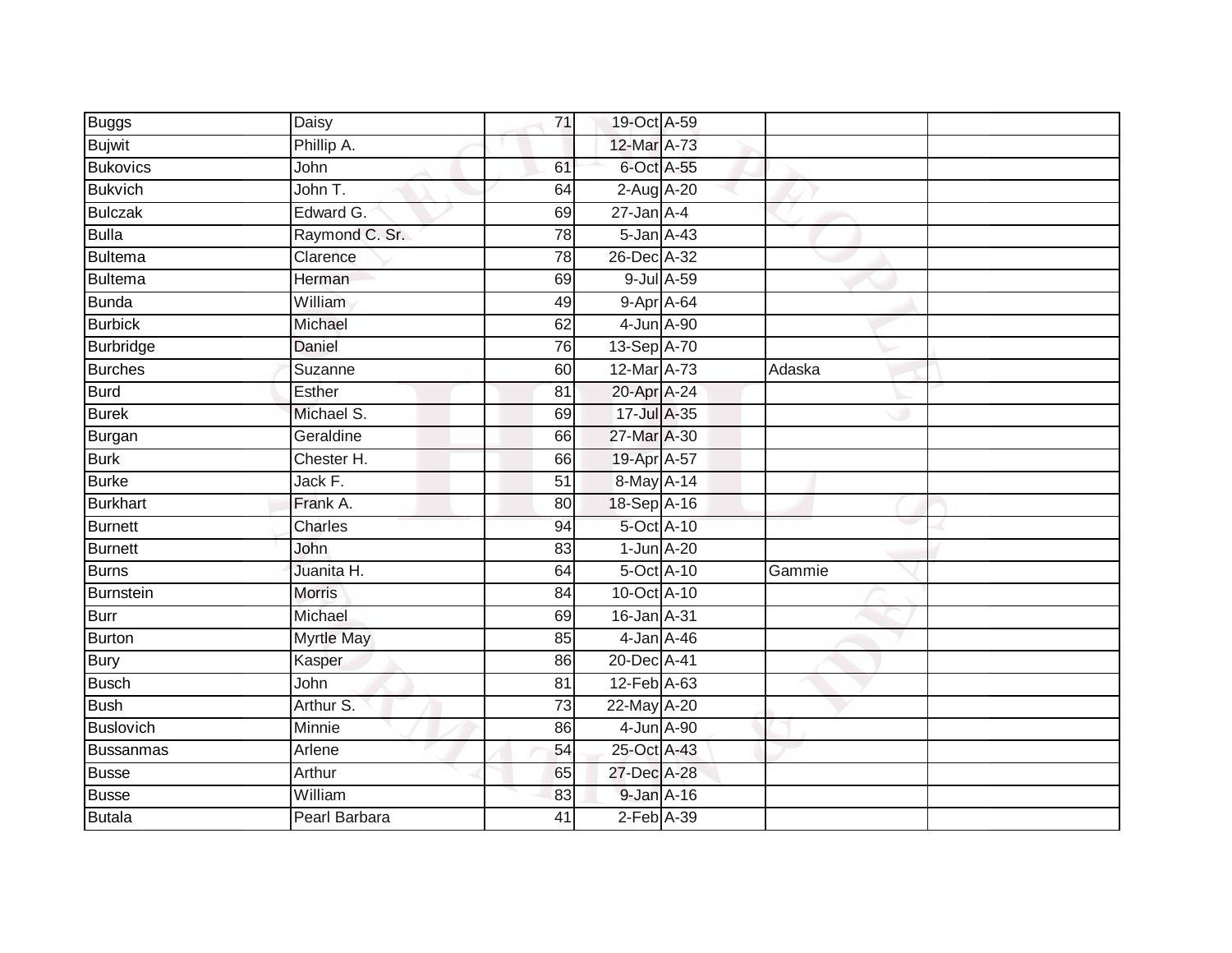| <b>Butler</b>   | Bernice V.             | 68              | 8-Oct A-44       | Arndt |  |
|-----------------|------------------------|-----------------|------------------|-------|--|
| Buxton          | Margaret E.            | 84              | 5-Jan A-43       |       |  |
| Buza            | Anna                   | 80              | 4-May A-30       |       |  |
| <b>Buzia</b>    | Maria Suma             |                 | 27-Apr A-24      |       |  |
| <b>Buzle</b>    | Frank                  | 80              | $9$ -Jan $A$ -16 |       |  |
| <b>Bzdziuch</b> | <b>Steve</b>           | 85              | 17-Feb A-35      |       |  |
| Cabala          | John P.                | 81              | 22-Feb A-12      |       |  |
| Caban           | Wilda                  | 57              | 13-Oct A-42      |       |  |
| Cabrera         | Ana Lillian            | 21              | 27-Dec A-28      |       |  |
| Cadle           | Kenneth L.             | $\overline{47}$ | 28-Nov A-37      |       |  |
| Cadwell         | Matilda                | 87              | 18-Dec A-41      |       |  |
| Cagen           | Philp M.               | 60              | 24-Dec A-49      |       |  |
| Cahill          | Alma                   | 71              | 9-Nov A-28       |       |  |
| Caine           | David W.               | 62              | 24-May A-45      |       |  |
| Calahane        | Elsie J.               | 81              | 19-Nov A-38      |       |  |
| Caldwell        | Robert E.              | $\overline{51}$ | 17-Dec A-99      |       |  |
| Call            | Lucille M.             | 81              | 7-May A-72       |       |  |
| Callahan        | Emma C.                | 84              | 16-Jun A-20      |       |  |
| Camacho         | J. Refugio             | 74              | 23-Oct A-16      |       |  |
| Camalick        | Eleanor M.             | 50              | 24-Oct A-8       |       |  |
| Camp            | Susie M.               | 92              | 22-May A-20      |       |  |
| Campbell        | Alma L.                | 85              | $14$ -Jul $A-8$  |       |  |
| Campbell        | Homer                  | 74              | 28-Dec A-30      |       |  |
| Campbell        | John R.                | 67              | 14-Aug A-35      |       |  |
| Cannon          | <b>Michael Anthony</b> | 21              | 8-Oct A-44       |       |  |
| Canter          | Evelyn I.              | $\overline{71}$ | 27-Dec A-28      |       |  |
| Capestany       | Virginia               | 73              | 13-Sep A-70      |       |  |
| Cappello        | Danilo                 | 47              | 17-Aug A-28      |       |  |
| Caqueline       | Marion (Lessig)        | 76              | 4-Oct A-50       |       |  |
| Carden          | Eugenia A.             | 62              | 2-Nov A-34       |       |  |
| Cardoni         | Neal B.                | 79              | 30-Mar A-22      |       |  |
| Carlberg        | Anne K.                | 68              | 13-Jul A-59      |       |  |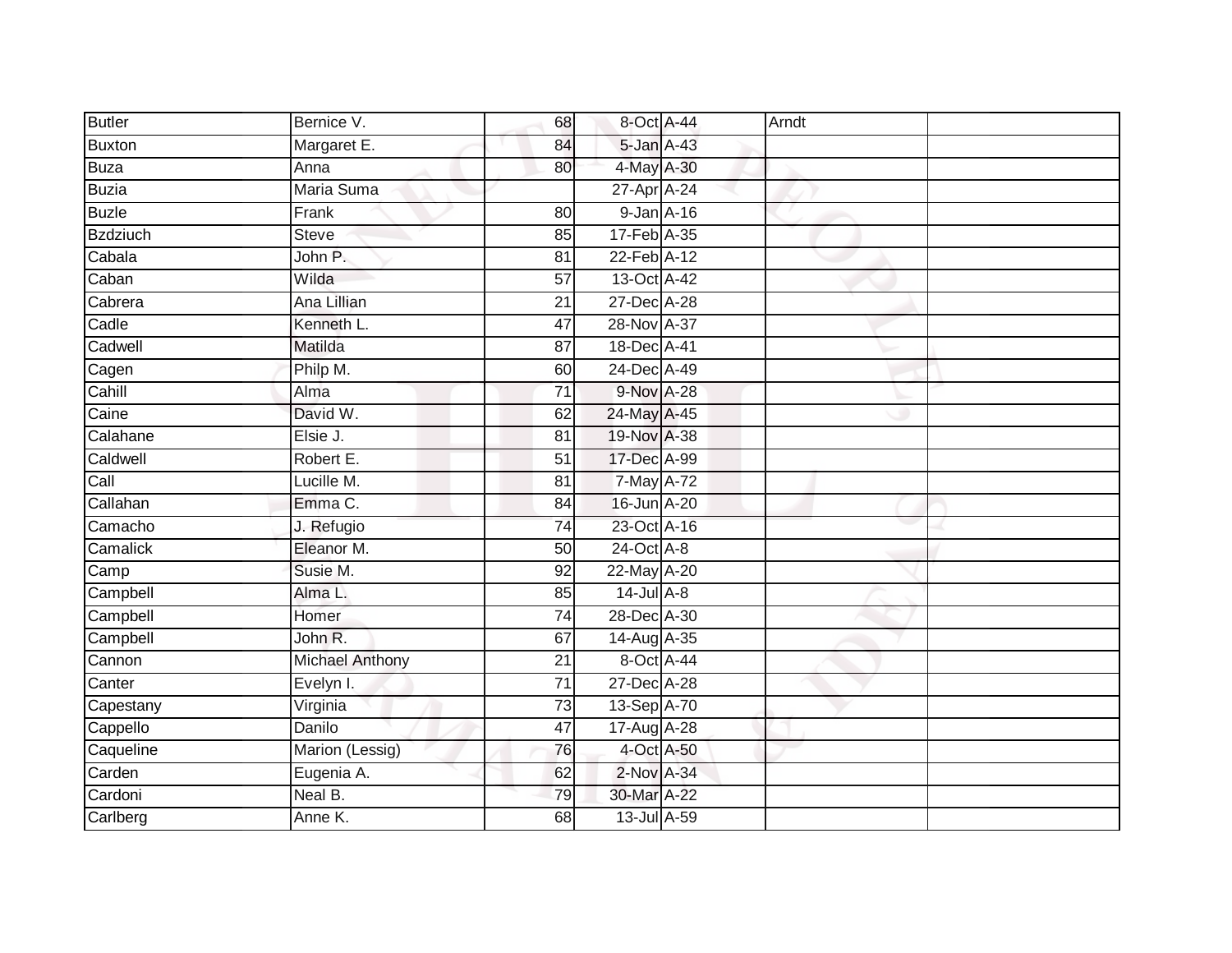| Carley     | Ray E.                      | 83              | 26-Apr A-55      |               |         |  |
|------------|-----------------------------|-----------------|------------------|---------------|---------|--|
| Carlin     | Donald O.                   | 65              | 3-Jan A-14       |               |         |  |
| Carlisle   | Charles                     | 48              | 28-Feb A-15      |               |         |  |
| Carlisle   | Rodney Eugene               | 31/2            | $2$ -May A-6     |               |         |  |
| Carlson    | Elizabeth                   |                 | 28-Jul A-19      |               |         |  |
| Carlson    | Shawn                       | 10 months       | $6$ -Feb $A$ -18 |               |         |  |
| Carlyle    | Reola                       |                 | 19-Feb A-38      |               |         |  |
| Carone     | Edward T.                   | 56              | 8-Feb A-24       |               |         |  |
| Carr       | Doris A.                    | 60              | 27-Dec A-28      |               |         |  |
| Carr       | Mary E.                     | 86              | 16-Jul A-68      |               |         |  |
| Carr       | Vernon R.                   | 69              | 19-Jan A-22      |               |         |  |
| Carrico    | Virginia                    | 48              | $2$ -Feb $A-39$  |               | Sawtell |  |
| Carrillo   | Tiburcio                    | 84              | 26-Nov A-38      |               |         |  |
| Carson     | John A. Frank               | 67              | 19-Apr A-57      |               |         |  |
| Carter     | Eugene                      | 65              |                  | 2-Mar 1, A-44 |         |  |
| Carter     | Joseph Albert               | 65              | 16-Mar A-54      |               |         |  |
| Carter     | Merle M.                    | 81              | 15-Feb A-40      |               | Prost   |  |
| Carther    | Thomas H. (Rev.)            | 72              | 29-Aug A-8       |               |         |  |
| Cartwright | Margaret H.                 | 41              | 14-May A-66      |               |         |  |
| Caruso     | <b>Maria</b>                | 90              | $1-Feb$ A-44     |               |         |  |
| Caserio    | Mary                        | 88              | $14$ -Nov A-6    |               |         |  |
| Casiano    | <b>Maria</b>                | 65              | 27-Feb A-35      |               |         |  |
| Cassoday   | Lancy F.                    | 89              | 24-Feb A-22      |               |         |  |
| Caster     | Fred                        | 89              | 21-Jun A-53      |               |         |  |
| Caster     | Margaret                    | 67              | 31-Dec A-39      |               |         |  |
| Catt       | Rosalie                     | 62              | 14-Aug A-35      |               |         |  |
| Catuara    | James (Jimmy the<br>Bomber) | $\overline{73}$ | $28 -$ Jul       |               |         |  |
| Cavender   | Roy Scott                   | 64              | 6-Oct A-55       |               |         |  |
| Celestin   | Severino                    | 85              | 22-Jan A-36      |               |         |  |
| Celmer     | Frank W.                    | 80              | 22-Feb A-12      |               |         |  |
| Cernia     | Helen                       | 78              | $20$ -Feb $A-8$  |               |         |  |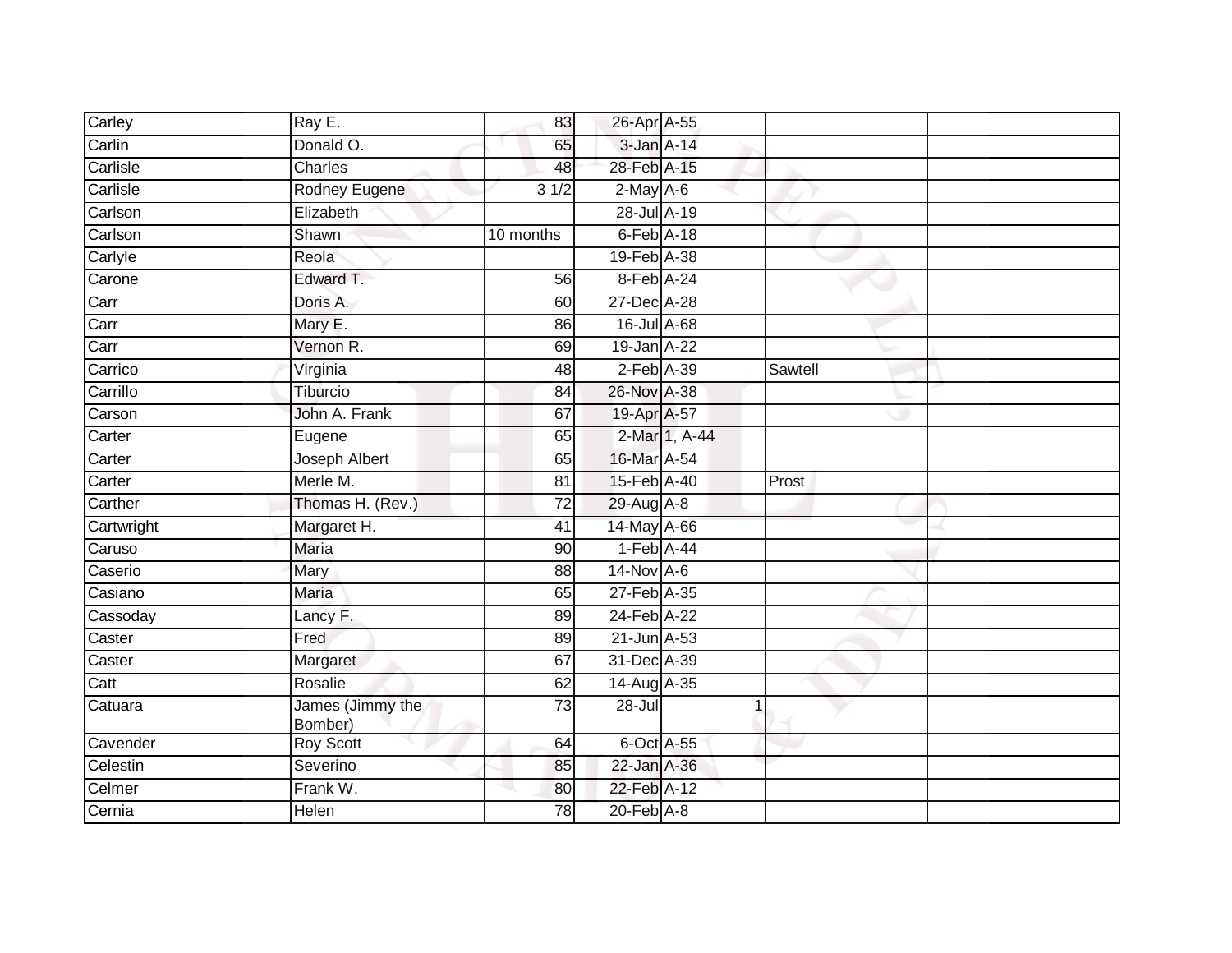| Cernohorsky     | James          | 82              | 30-Oct A-16      |                |      |  |
|-----------------|----------------|-----------------|------------------|----------------|------|--|
| Chaisson        | Milton E.      | 54              | 27-Aug A-86      |                |      |  |
| <b>Chambers</b> | Charlote       | 70              | 28-Nov A-37      |                |      |  |
| Chambers        | Jack E.        | 51              | 11-May A-60      |                |      |  |
| Chandler        | Acolier        | 68              | 13-Apr A-44      |                |      |  |
| Chandler        | Eddie          |                 | 10-Aug A-61      |                |      |  |
| Chandler        | Phyllis A.     | 51              | 29-Jun A-16      |                |      |  |
| Chapman         | Julia Morgan   | 63              | 20-Nov A-8       |                |      |  |
| Charbonneau     | Leon A. Sr.    |                 | 25-Jun A-63      |                |      |  |
| Chariton        | Alfred F.      | 57              | 5-Sep A-16       |                |      |  |
| Charkovsky      | <b>Mildred</b> | 83              | $6$ -Feb $A$ -18 |                |      |  |
| Chelich         | Albert (AI)    | $\overline{54}$ | 29-Dec A-18      |                |      |  |
| Chepela         | Albert P.      | 54              | 26-Dec A-33      |                |      |  |
| Cherbak         | <b>Derrick</b> | $\overline{17}$ |                  | 15-Oct 1, A-34 |      |  |
| Chermak         | Cecilia B.     | $\overline{58}$ | 21-Aug A-14      |                |      |  |
| Cherry          | Donald B.      | $\overline{22}$ | 27-Mar A-30      |                |      |  |
| Chester         | Harmon Sr.     | $\overline{77}$ | 14-Mar A-29      |                |      |  |
| Chiapetta       | James          | 74              | 10-Sep A-32      |                |      |  |
| Chidichimo      | Lucy           | 79              | 17-Apr A-17      |                |      |  |
| Childers        | Ronald C.      | 53              | 16-Aug A-24      |                |      |  |
| Chittum         | Christean      | 46              | $18 -$ Jul       |                |      |  |
| Chobanov        | John (Dobrica) | 74              | 21-Nov A-31      |                |      |  |
| Chovanec        | Mary           |                 | $24$ -Jan $A-4$  |                |      |  |
| Christ          | Ralph G.       | 77              | 1-Aug A-17       |                |      |  |
| Christenson     | Ervy           | 89              | 29-Dec A-18      |                |      |  |
| Christianson    | Erling         | $\overline{72}$ | $6-AprA-12$      |                |      |  |
| Christianson    | Frank P.       | 96              | 22-Jun A-49      |                |      |  |
| Christine       | Julia (Rich)   | 93              | $5$ -Jun $A-4$   |                |      |  |
| Christine       | Lue            | 73              | 6-Nov A-16       |                |      |  |
| Chuba           | Mary           | 74              | 31-Mar A-16      |                |      |  |
| Churoff         | Lena           | 88              | 20-Sep A-28      |                | Sema |  |
| Chwastowicz     | Ted (West)     |                 | $1-Feb$ A-44     |                |      |  |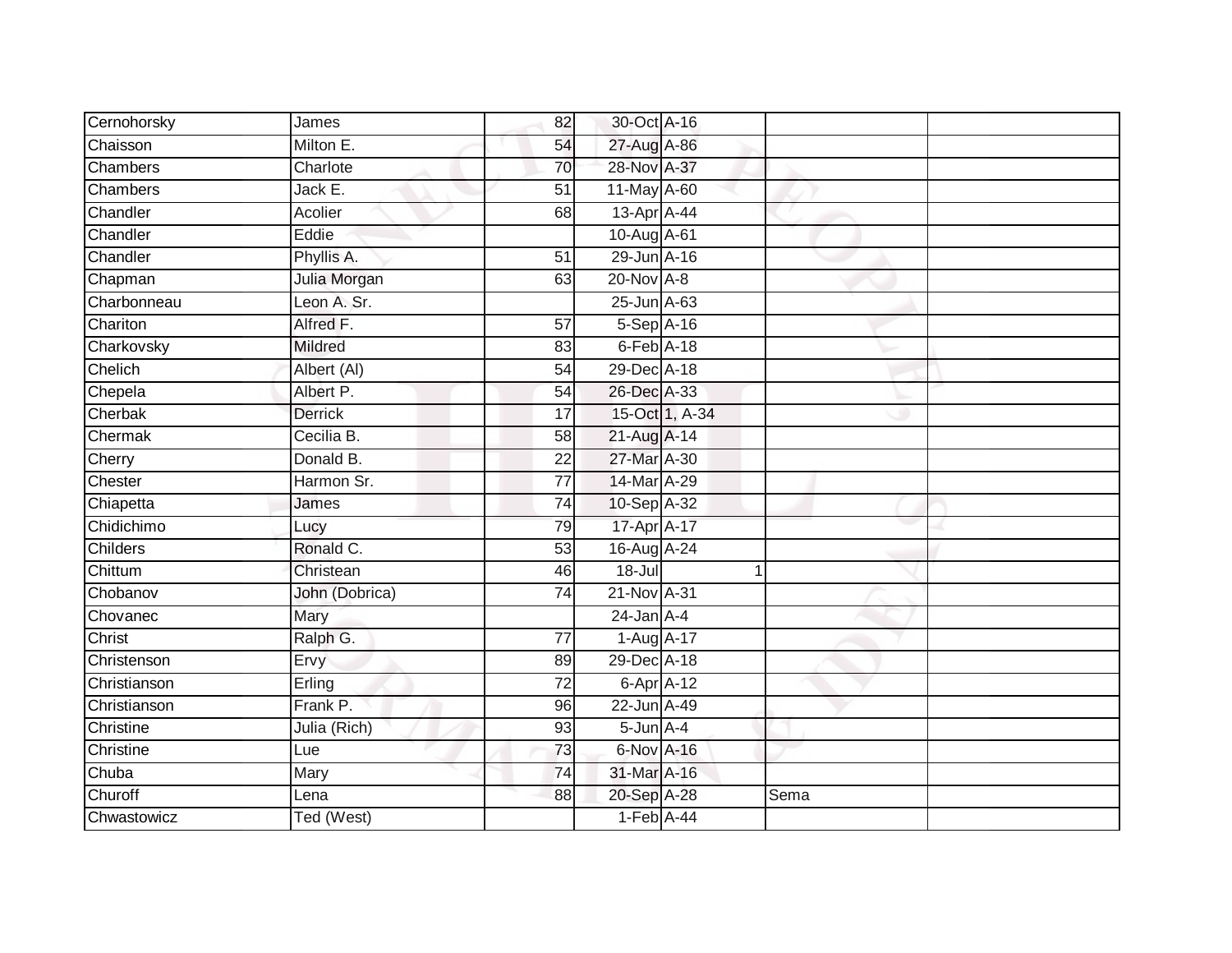| Ciecierega   | Stella B.            | 78              | 19-Jun A-30       |                | <b>Stambeck</b> |  |
|--------------|----------------------|-----------------|-------------------|----------------|-----------------|--|
| Ciecierski   | Julia                | 90              | 10-Jul A-23       |                |                 |  |
| Ciecierski   | Rose                 | 89              | 22-Dec A-22       |                |                 |  |
| Ciemiega     | <b>Stella</b>        | 82              |                   | 2-Jul A-54     | Stajkowski      |  |
| Cieszkiewicz | Florence             | $\overline{82}$ | 13-Oct A-42       |                |                 |  |
| <b>Cilek</b> | <b>Brian Michael</b> | 1 day           | 26-Nov A-38       |                |                 |  |
| Ciplys       | <b>Barbara</b>       | 44              | 9-Jan A-16        |                |                 |  |
| Cipowski     | Felix                | 87              | 7-Mar A-24        |                |                 |  |
| Clancy       | Evelyn J.            | 72              | 19-Oct A-59       |                |                 |  |
| Clapp        | James A. Sr.         | $\overline{58}$ | 11-Oct A-71       |                |                 |  |
| Clark        | Frances E.           |                 | 16-Mar A-54       |                |                 |  |
| Clark        | Graciabelle          | $\overline{51}$ | 5-Nov A-72        |                |                 |  |
| Clark        | Harry W.             | 78              | $12$ -Jun $A-8$   |                |                 |  |
| Clark        | Lula B.              | 93              | 10-Nov A-55       |                |                 |  |
| Clark        | Michael R.           | 50              |                   | 18-Jan 1, A-39 |                 |  |
| Claus        | Arthur               | 83              | 15-Feb A-40       |                |                 |  |
| Clausen      | <b>Helmuth</b>       |                 | 27-Mar A-30       |                |                 |  |
| Claussen     | Stephanie Jo         | 16 weeks        | 16-Nov A-50       |                |                 |  |
| Clement      | Harvey               | 82              | 27-Aug A-86       |                |                 |  |
| Cloe         | Clarence             | 68              | 30-Nov A-28       |                |                 |  |
| Cloud        | Murille              | 87              | 13-Dec A-9        |                |                 |  |
| Clousing     | Cornelius L.         | 83              |                   | 4-Jul A-20     |                 |  |
| Cobb         | Carvix L.            | 54              | 25-Oct A-43       |                |                 |  |
| Cobb         | Guy E.               | 86              | 9-Aug A-34        |                |                 |  |
| Cobb         | Phoebe Ellen         | 68              | 23-Nov A-69       |                |                 |  |
| Cobb         | Ruth Ann             | 82              | 19-Dec A-27       |                |                 |  |
| Copp         | Sherman (Ty)         | 66              | 21-May A-80       |                |                 |  |
| Coburn       | Robert               | 35              | $20 - Dec$        |                | $\overline{1}$  |  |
| Cochran      | James M. Jr.         | 20              | 19-May A-6        |                |                 |  |
| Cody         | Eric W.              | 10              | 5-May A-26        |                |                 |  |
| Coffield     | Bernice L.           | $\overline{71}$ | 6-Apr A-12        |                |                 |  |
| Coffman      | Viriginia R.         | 59              | $5 - Jun$ $A - 4$ |                | <b>Millies</b>  |  |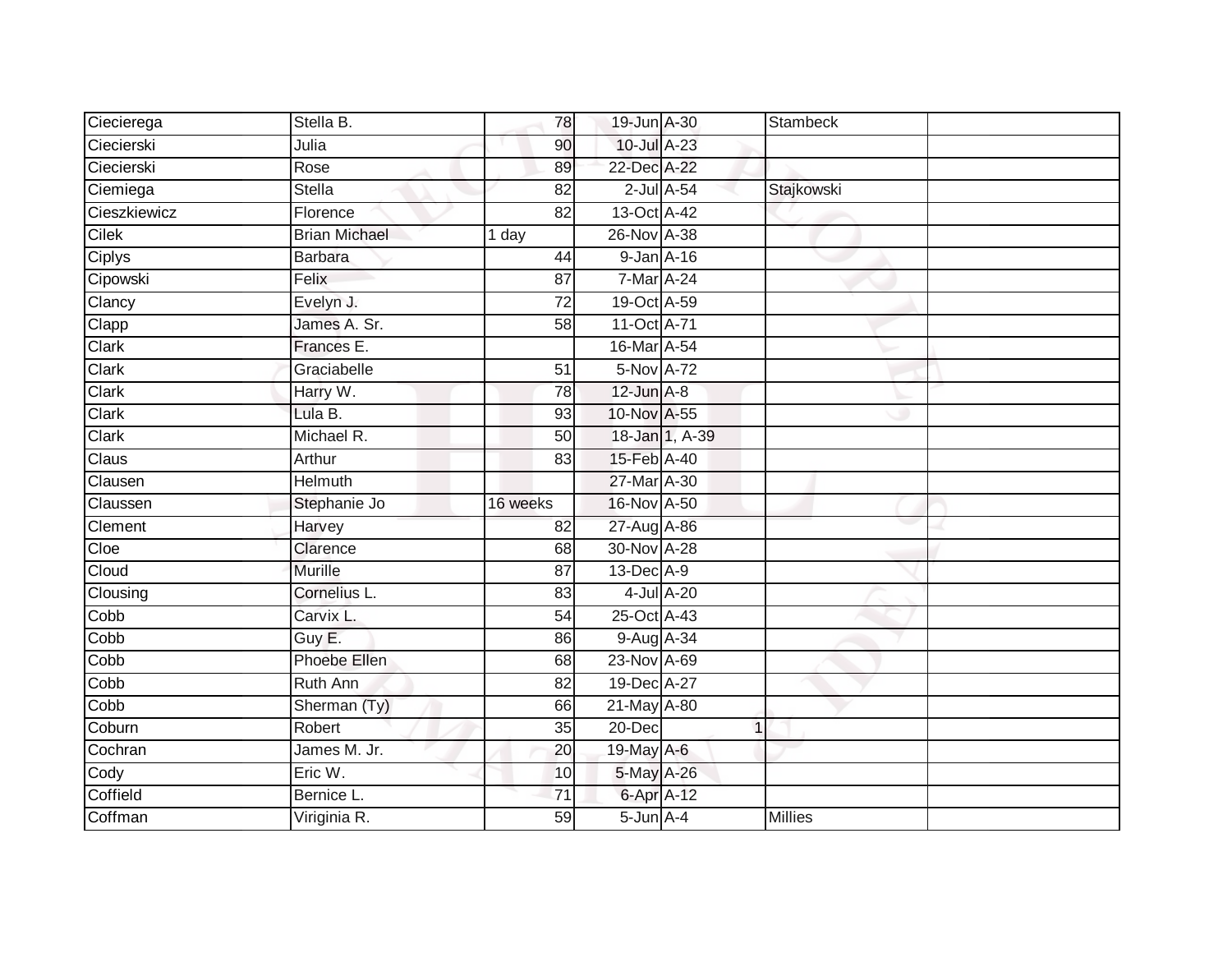| Cohen                    | David                    | 87              | 15-Jan A-66      |            |        |                   |
|--------------------------|--------------------------|-----------------|------------------|------------|--------|-------------------|
| Cokenour                 | Jan                      | 21              | $2$ -Nov $A-34$  |            |        |                   |
| Colangelo                | Joseph D.                | 37              | 24-Dec A-49      |            |        |                   |
| Cole                     | Evanelle                 | 56              | 16-Aug A-24      |            |        |                   |
| <b>Collins</b>           | Andrew                   | $\overline{57}$ | 27-Nov A-16      |            |        |                   |
| Collins                  | Toby N.                  | 41              | 19-Apr A-57      |            |        |                   |
| Colosimo                 | Alice W.                 | 65              | $17 -$ Jul A-35  |            | Wenger |                   |
| Combs                    | Mildred B.               | 57              | 19-Feb A-38      |            |        |                   |
| Comer                    | Carl Tyron               | 26              | 15-Aug A-15      |            |        |                   |
| Comparon                 | Amil A. (Smokey)         | 61              | 30-May A-37      |            |        |                   |
| Compton                  | Winona R.                | 46              | 3-Jan A-28       |            |        |                   |
| Conn                     | Francis J. Sr.           | 78              | $8$ -Dec $A$ -24 |            |        |                   |
| $\overline{\text{Conn}}$ | Murl                     | 89              | 16-Feb A-46      |            |        |                   |
| Connell                  | Owen J.                  | 52              | 9-May A-28       |            |        |                   |
| Connelly                 | Robert (AEAA U. S. Navy) | 19              | 14-May A-66      |            |        |                   |
| Conner                   | Willie                   | 39              | 8-Nov A-14       |            |        |                   |
| Connors                  | Charles                  | 69              | $1$ -Jan $A-32$  |            |        |                   |
| Conroy                   | John F.                  | 76              | 24-Apr A-8       |            |        | Picture included. |
| Conway                   | Smith                    | 77              | $17-Oct$ A-6     |            |        |                   |
| Conwell                  | Geneva                   | 54              | 29-Mar A-41      |            |        |                   |
| Conyers                  | Richard D. Sr.           | 82              | 21-Aug A-14      |            |        |                   |
| Cook                     | Alexander Sr.            | 78              | $7-Sep$ A-47     |            |        |                   |
| Cook-Cooke               | Millard (Jack)           | 63              | 24-May A-45      |            |        |                   |
| Cooper                   | Michael D.               | 23              | 23-Jan A-36      |            |        |                   |
| Cooper                   | Pearl L.                 | $\overline{74}$ | 20-Dec A-41      |            |        |                   |
| Copeland                 | Eleanor Vivian           | 63              | $10$ -Jan $A-5$  |            |        |                   |
| Coppage                  | Mary Elizabeth           | 57              | 10-Jul A-23      |            |        |                   |
| Copple                   | <b>Nellie</b>            | 71              | 21-Sep A-60      |            |        |                   |
| Copsy                    | Ellen E.                 | 58              |                  | 3-Jul A-16 |        |                   |
| Cormican                 | Floyd L.                 | 72              | 21-Jun A-53      |            |        |                   |
| Cormier                  | Elsie A.                 | 61              | 26-Dec A-32      |            |        |                   |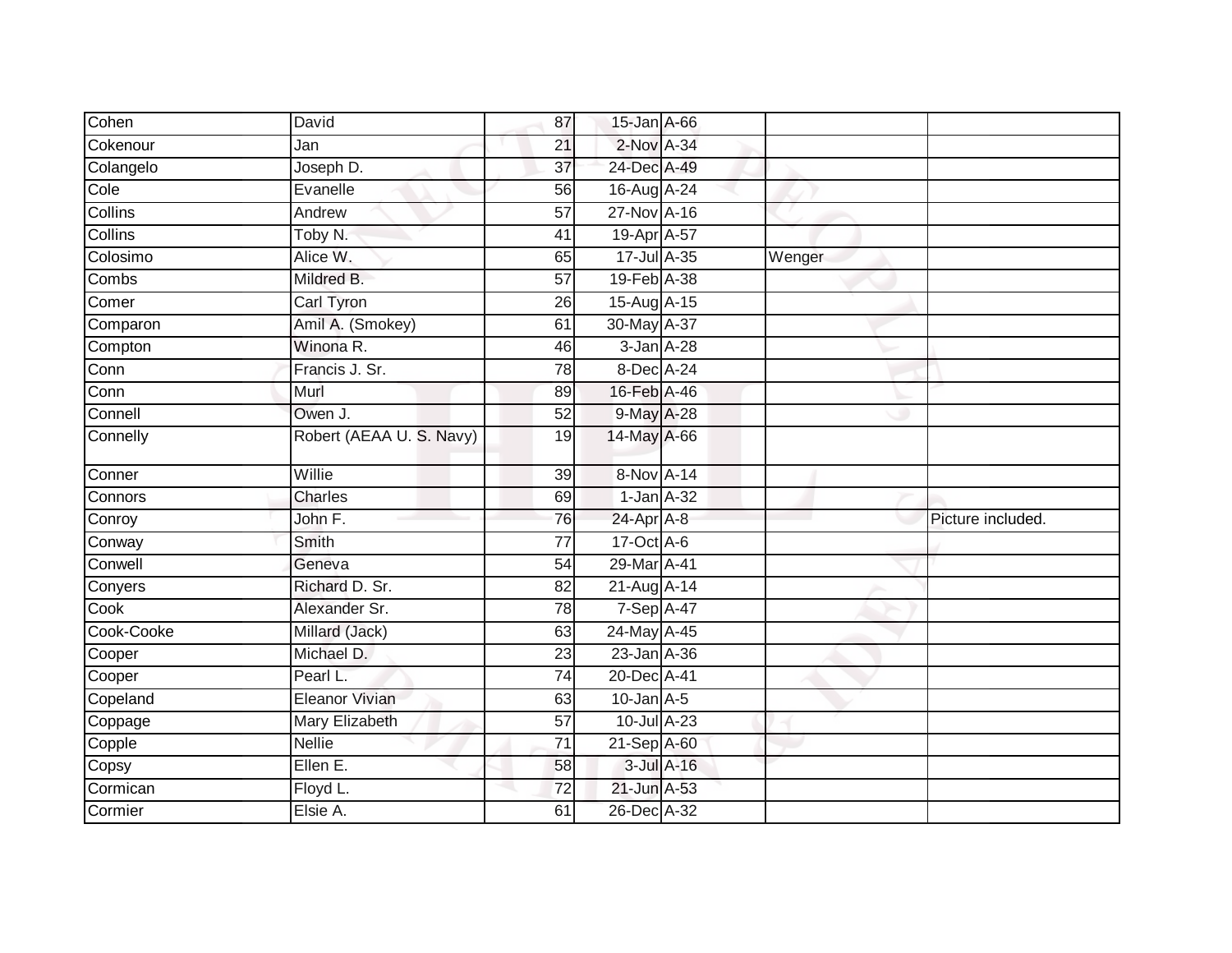| Corona     | George B.            | 35              | 31-Jul A-14      |                |  |
|------------|----------------------|-----------------|------------------|----------------|--|
| Cortopassi | Italo A.             | 56              | 24-Apr A-8       |                |  |
| Cosgrove   | Thomas E.            | 62              | 29-Jan A-70      |                |  |
| Cossey     | Moses Jr. (Rev.)     | 73              | 27-Aug A-86      |                |  |
| Costello   | Rudolph J.           | 50              | 19-Feb A-38      |                |  |
| Cothran    | Timothy H.           | 19              | 14-May A-66      |                |  |
| Cotner     | Charles O. Jr.       | 23              | 29-May A-26      |                |  |
| Cotner     | Richard I.           | 18              | 29-May A-26      |                |  |
| Cotterman  | <b>Esther Elaine</b> | 81              | 20-Sep A-28      |                |  |
| Coughlin   | Elmer W.             | 70              | 16-Jun A-20      |                |  |
| Coulter    | Olen O. Jr. (Bud)    | 53              | 13-Mar A-29      |                |  |
| Courtney   | Kenneth R.           | 37              | 26-Apr A-55      |                |  |
| Cousins    | Lucius               | 64              | $1$ -Jan $A-32$  |                |  |
| Cowles     | Hugh L.              | 88              | 27-Sep A-24      |                |  |
| Cox        | John W.              | 56              | 26-Jun A-4       |                |  |
| Cox        | Leslie Joan          | 1 day           | 1-Aug A-17       |                |  |
| Cox        | Raymond S.           | 67              | 8-Feb A-24       |                |  |
| Crary      | Doris V.             | 74              | 30-Oct A-16      |                |  |
| Crary      | <b>James Wesley</b>  | $\overline{77}$ | 28-Dec A-30      |                |  |
| Crawford   | Bertie M.            | 77              | 14-Apr A-16      |                |  |
| Crelly     | Margaret E.          | 93              | 27-Apr A-24      |                |  |
| Crenshaw   | Jane-Lou             | $\overline{57}$ | 20-Mar A-16      |                |  |
| Crepeau    | Marggret M.          | 60              | 20-Aug A-91      | <b>McGlone</b> |  |
| Crider     | <b>Bonnie Mae</b>    |                 | $24$ -Apr $A$ -8 |                |  |
| Criswell   | Lucille Ann          | 59              | 6-Jan A-4        |                |  |
| Crompton   | Barbara M.           | 82              | 20-Jul A-59      |                |  |
| Crosariol  | John A.              | 76              | 21-Mar A-29      |                |  |
| Crouch     | Eugene E.            | 59              | 17-Jul A-35      |                |  |
| Crowder    | Andrew J.            | 21              | 7-Sep A-47       |                |  |
| Crowder    | Bobbie J. (Bob)      | 47              | 29-Aug A-8       |                |  |
| Crowley    | Lee                  | 54              | 1-Mar A-47       |                |  |
| Crowley    | Mary Lou             | $\overline{35}$ | 17-Jan A-30      |                |  |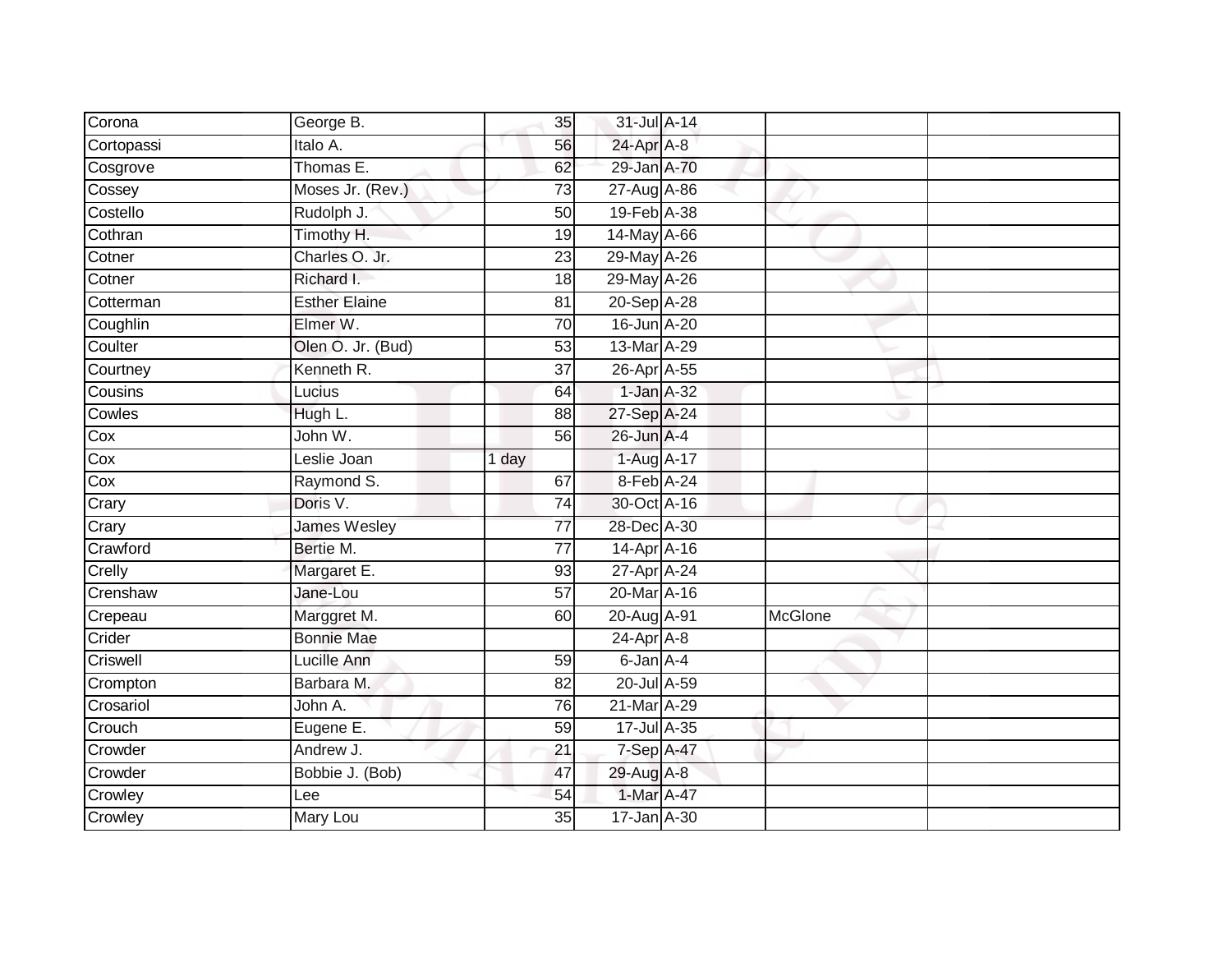| Crowley        | Stanton L.        | 61              | 30-Oct A-16      |         |  |
|----------------|-------------------|-----------------|------------------|---------|--|
| Crowley        | William H.        | 66              | 1-Jan A-32       |         |  |
| Cruise         | William D.        | $\overline{23}$ | 3-Sep            |         |  |
| Crumedy        | J. C.             | 52              | 29-Dec A-18      |         |  |
| Crumpacker     | Edgar D.          | 85              | 14-Dec A-40      |         |  |
| Crumpacker     | Mary Windle       | 92              | 16-Jan A-31      |         |  |
| Csikos         | Velma H.          | 60              | 15-Jun A-14      |         |  |
| Cuculic        | Kosto             | 87              | 11-Apr A-28      |         |  |
| Cuppicciotti   | Dante             | 5 <sub>l</sub>  | 31-Aug           |         |  |
| Curiel         | Porfiria R.       | $\overline{72}$ | 3-Feb A-18       |         |  |
| Cybul          | Stanislawa        |                 | 10-Aug A-61      | Walczak |  |
| Czaja          | Stella K.         | 67              | 8-Mar A-37       |         |  |
| Czap           | Mary              | 88              | 17-Apr A-17      |         |  |
| Czapla         | Edward J.         | 59              | $25$ -Jul $A$ -6 |         |  |
| Czechanski     | Frank S.          | 85              | 1-Oct A-34       |         |  |
| Dabek          | Albert            | $\overline{82}$ | 5-Jun A-4        |         |  |
| Dafcik         | Emil W.           | $\overline{70}$ | 8-Aug A-31       |         |  |
| Dahl           | Grace M.          |                 | $17-Oct$ A-6     |         |  |
| Dailey         | Marguerite L.     |                 | 19-Dec A-27      |         |  |
| Dalton         | Sarah A.          | $\overline{81}$ | 1-Mar A-47       |         |  |
| Daltovich      | Katherine F.      | 63              | 6-Aug A-77       |         |  |
| Damai          | Elinor V.         | 73              | 27-Mar A-30      |         |  |
| Damato         | Darlene C.        | 50              | 20-Aug A-91      |         |  |
| Damico         | Mary              | 95              | 3-Sep A-64       |         |  |
| Danavich       | Daniel            | 51              | 23-Feb A-33      |         |  |
| Danculovich    | Helen             | 87              | $20$ -Feb $A-8$  |         |  |
| <b>Daniels</b> | Harry             | $\overline{47}$ | 13-Jul A-59      |         |  |
| <b>Daniels</b> | Omar E.           | 59              | $31$ -Jan $A-4$  |         |  |
| <b>Daniels</b> | <b>Walter Lee</b> | 42              | 6-Aug A-77       |         |  |
| Daniels        | William Sr.       | 77              | 22-Jun A-49      |         |  |
| Danikoias      | Gramatiki (Grace) |                 | 26-Jun A-4       |         |  |
| Dankanich      | George Sr.        | 61              | 3-Apr A-23       |         |  |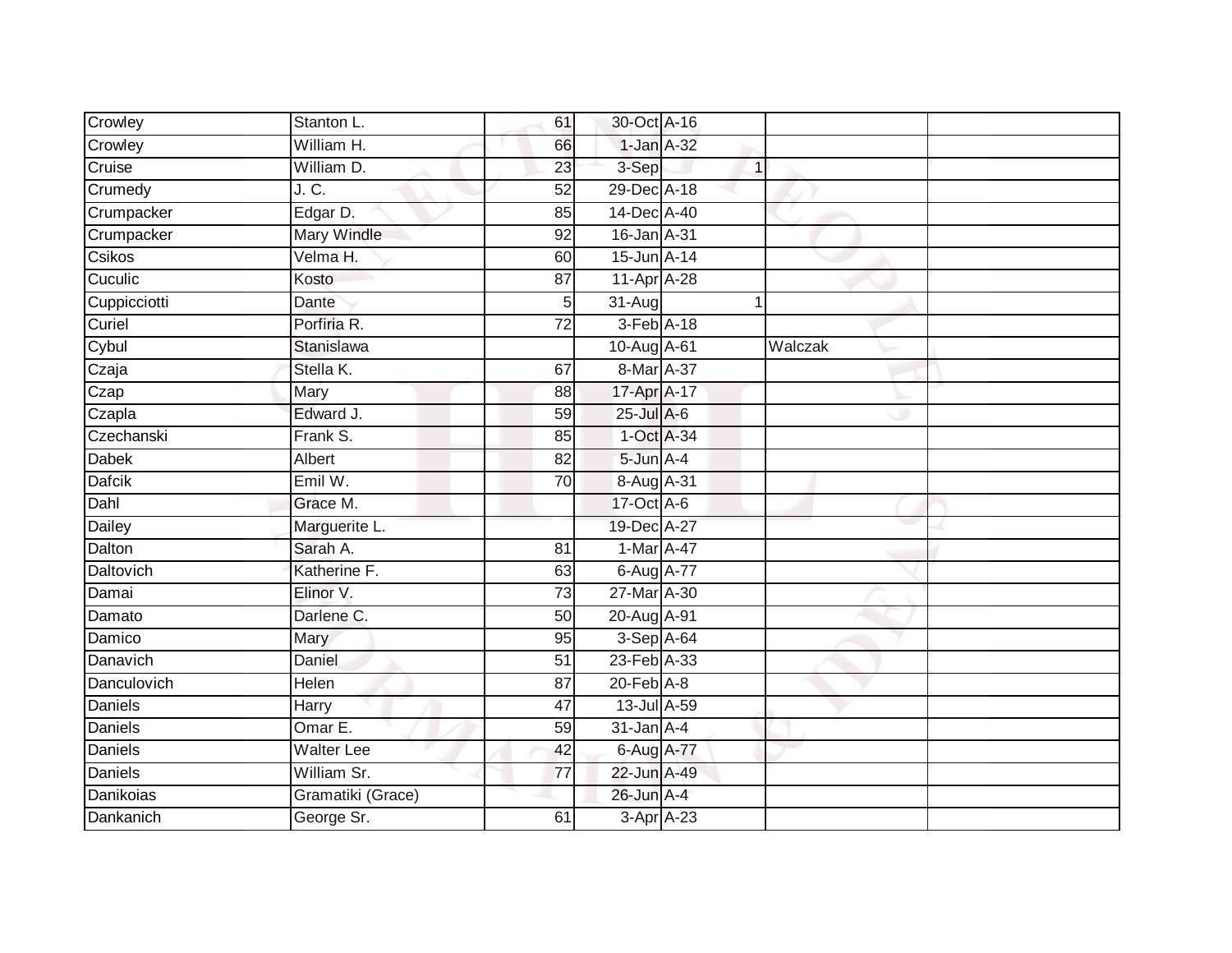| Danner         | Ronald Lee             | 27              | 16-Jul A-68       |   |          |
|----------------|------------------------|-----------------|-------------------|---|----------|
| Darnell        | Gary                   | 31              | 5-Oct A-10        |   |          |
| Darnell        | Marie D.               | 43              | 19-Jun A-30       |   |          |
| Darro          | <b>Steve</b>           | 74              | 26-Apr A-55       |   |          |
| Dauksza        | Casimir Jr. (Jidge)    | $\overline{43}$ | 6-Oct A-55        |   |          |
| Dauksza        | Fred J.                | 41              | 5-Feb A-60        |   |          |
| Daumer         | Howard                 | 56              | $24$ -Jan $A-4$   |   |          |
| Davalos        | Manuel                 | 71              | $2-Aug$ $A-20$    |   |          |
| Davidson       | John Lee               | 62              | 14-Aug A-35       |   |          |
| Davidson       | Leona                  | $\overline{74}$ | 21-Mar A-29       |   | Wells    |
| Davies         | Evelyn                 | 68              | $2$ -Jan $A-12$   |   | Wilson   |
| Davis          | Bessie M.              | 85              | 29-Jun A-16       |   |          |
| Davis          | Daniel                 | 16              | 20-Nov            | 1 |          |
| Davis          | Dorothy J.             | 66              | 11-Dec A-8        |   |          |
| Davis          | Edward (Whitey)        | $\overline{51}$ | 25-Aug A-47       |   |          |
| Davis          | Halsey E.              | 82              | $10$ -Jan $A-5$   |   |          |
| <b>Davis</b>   | James (Jimmie)         |                 | 18-May A-36       |   |          |
| Davis          | Lucille L.             | 80              | 5-Jan A-43        |   |          |
| Davis          | Morris                 | 86              | 28-Aug A-4        |   |          |
| <b>Davis</b>   | Pauline (Pat)          | 61              | 27-Mar A-30       |   |          |
| Davis          | William Jr.            | 53              | 17-Aug A-28       |   |          |
| <b>Dawkins</b> | Henry A.               |                 | 4-Jun A-90        |   |          |
| De Briae       | Helen                  | 65              | $20$ -Jun $A-4$   |   |          |
| De Maio        | Thelma B.              | 66              | 2-Aug A-20        |   | Anderson |
| Dean           | Arthur H.              | 72              | 13-Nov A-14       |   |          |
| Dean           | <b>Clarence Milton</b> | 47              | $21$ -Jun $A$ -53 |   |          |
| Dean           | Everett B.             | 79              | 9-Jan A-16        |   |          |
| Dec            | Julian                 | 67              | $26$ -Jun $A$ -4  |   |          |
| Degraff        | Charlotte              | 44              | 12-Oct A-34       |   |          |
| Delaney        | Anna E.                | 84              | 19-Sep A-6        |   |          |
| DeLaney        | Charles B.             | 89              | 13-Mar A-29       |   |          |
| Delaney        | Charles D.             | $\overline{23}$ | 26-Feb A-32       |   |          |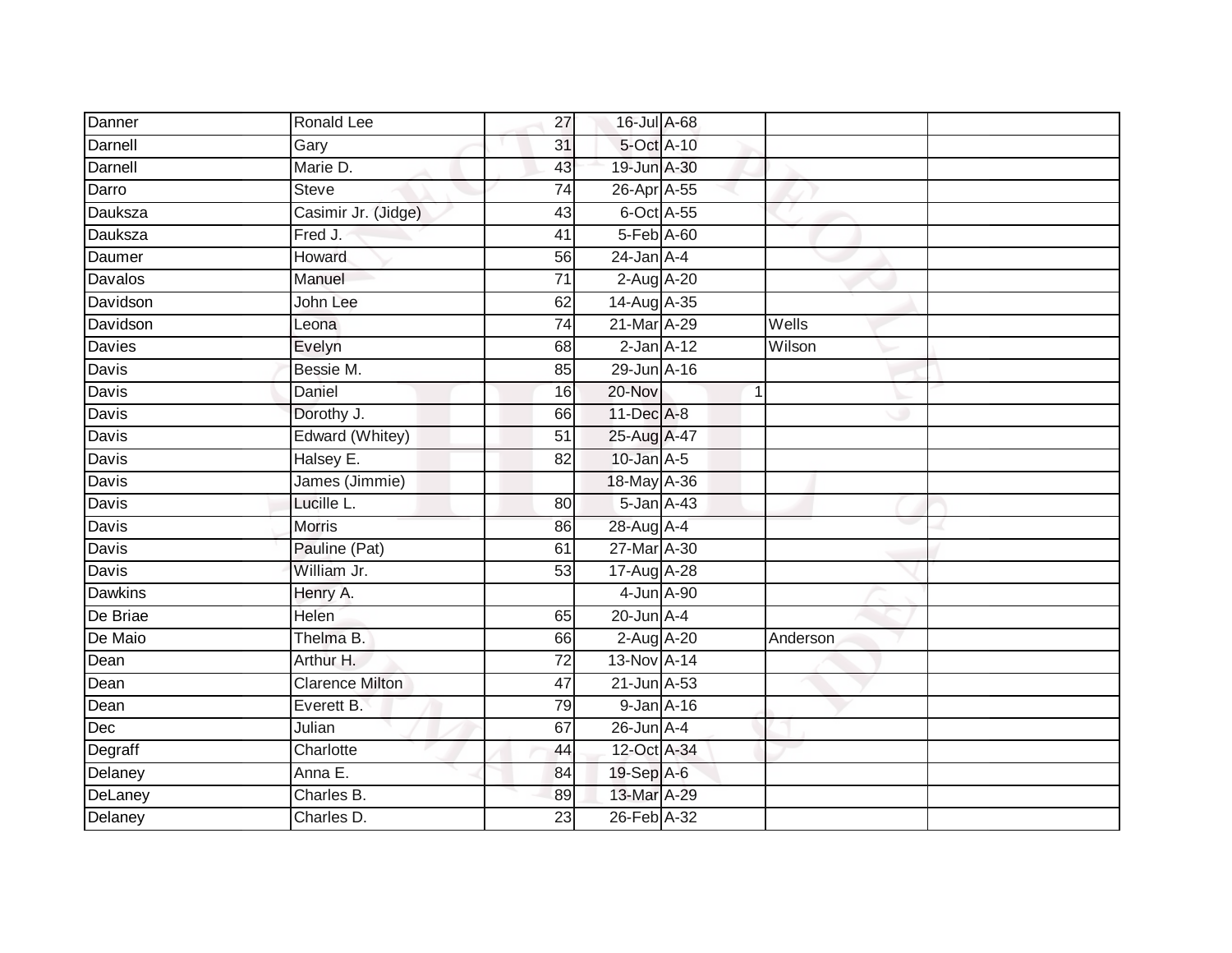| DeLao          | Juan E.               | 65              | $3$ -Jan $A$ -14 |                |  |
|----------------|-----------------------|-----------------|------------------|----------------|--|
| DeLaurier      | James Sidney          | 76              | 8-Oct A-44       |                |  |
| Delay          | David                 | $\overline{25}$ | 15-Oct           | $\overline{1}$ |  |
| Delehanty      | Albert                | $\overline{77}$ | 27-Oct A-22      |                |  |
| Dell           | <b>William Robert</b> | 76              | $2$ -Feb $A-39$  |                |  |
| Dellitko       | Michaelina            | 83              | 20-Aug A-91      |                |  |
| DeLor          | Derold H.             | 61              | $21$ -Jul $A-18$ |                |  |
| <b>DeMack</b>  | Elizabeth F.          | 60              | 15-May A-16      |                |  |
| Dembowski      | Stanley A. Jr.        | 53              | 6-Jun A-4        |                |  |
| Dembowski      | Stanley J. Sr.        | $\overline{72}$ | 19-Jun A-30      |                |  |
| Demetrios      | Penelope              | 84              | 26-Dec A-33      |                |  |
| <b>DeMik</b>   | Arthur                | 65              | 17-Apr A-17      |                |  |
| Dempsey        | Mary (Molly)          | 92              | 7-Nov A-6        |                |  |
| <b>DeMure</b>  | Pat                   | 62              | 2-Nov A-34       |                |  |
| Denihan        | Evelyn P.             | $\overline{82}$ | 25-Sep A-4       | Beatson        |  |
| Depa           | Malvina               |                 | 20-Jul A-59      |                |  |
| Depczynski     | Joseph John Sr.       | 58              | $2-Apr$ A-65     |                |  |
| DeReamer       | Clarence R.           | 88              | 18-May A-36      |                |  |
| Dermody        | Arlene                | 43              | 1-Mar A-47       |                |  |
| DeRoos         | Richard W. Sr.        | $\overline{57}$ | 12-Mar A-73      |                |  |
| DeRosier       | Josephine A.          | 59              | 6-Jun A-4        |                |  |
| Desmond        | Francis J.            | $\overline{71}$ | 23-Apr A-78      |                |  |
| Deutsch        | Ervin J.              | 58              | 23-Mar A-47      |                |  |
| Devan          | Sophie                | 86              | 12-Jan A-48      |                |  |
| Devine         | Kathryn L.            | 72              | 13-Jan A-22      |                |  |
| <b>DeVries</b> | Joan E.               | 49              | 15-Oct A-34      |                |  |
| DeYoung        | Jennie                | 95              | 19-Jan A-22      |                |  |
| <b>Dick</b>    | Anna                  | 83              | 12-Mar A-73      |                |  |
| <b>Diercks</b> | Lisette               | 88              | 6-Feb A-18       |                |  |
| Dietrich       | Fred J. Jr.           | 87              | 17-Nov A-22      |                |  |
| Dietzen        | Jerome J.             | 67              | $11$ -Jan $A-8$  |                |  |
| Dikun          | Mary                  | 70              | 8-Oct A-44       | Kenderes       |  |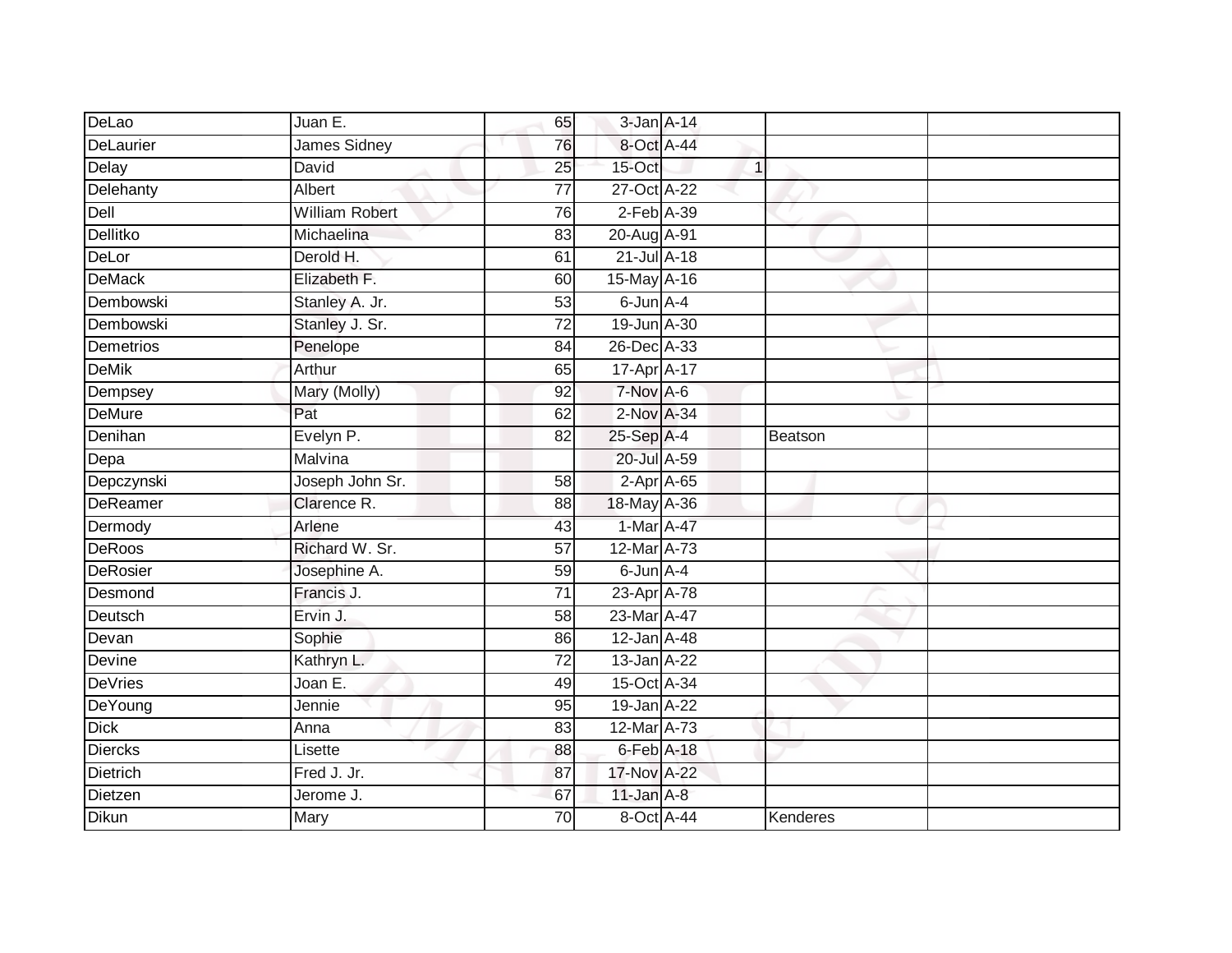| Manford H.           | 70              |  |                                                                                                                                                                                                                                                                                                                                                                                                                                                                                        |                                            |
|----------------------|-----------------|--|----------------------------------------------------------------------------------------------------------------------------------------------------------------------------------------------------------------------------------------------------------------------------------------------------------------------------------------------------------------------------------------------------------------------------------------------------------------------------------------|--------------------------------------------|
| <b>Gladys Etelka</b> | 83              |  |                                                                                                                                                                                                                                                                                                                                                                                                                                                                                        |                                            |
| Harold W.            | 59              |  |                                                                                                                                                                                                                                                                                                                                                                                                                                                                                        |                                            |
| Russell R.           | 73              |  |                                                                                                                                                                                                                                                                                                                                                                                                                                                                                        |                                            |
| Henrietta M.         | $\overline{87}$ |  |                                                                                                                                                                                                                                                                                                                                                                                                                                                                                        |                                            |
| Bertha E.            | 77              |  |                                                                                                                                                                                                                                                                                                                                                                                                                                                                                        |                                            |
| Patricia Ann         | 50              |  | Mabrey                                                                                                                                                                                                                                                                                                                                                                                                                                                                                 |                                            |
| Joseph               | 68              |  |                                                                                                                                                                                                                                                                                                                                                                                                                                                                                        |                                            |
| James                | 73              |  |                                                                                                                                                                                                                                                                                                                                                                                                                                                                                        |                                            |
| Ruth L.              | 62              |  |                                                                                                                                                                                                                                                                                                                                                                                                                                                                                        |                                            |
| Jakobina             | $\overline{71}$ |  |                                                                                                                                                                                                                                                                                                                                                                                                                                                                                        |                                            |
| Alexander            | 86              |  |                                                                                                                                                                                                                                                                                                                                                                                                                                                                                        |                                            |
| Donna                | 10              |  |                                                                                                                                                                                                                                                                                                                                                                                                                                                                                        |                                            |
| Pauline              | 56              |  | Klaus                                                                                                                                                                                                                                                                                                                                                                                                                                                                                  |                                            |
| Bernard H.           | 81              |  |                                                                                                                                                                                                                                                                                                                                                                                                                                                                                        |                                            |
| Frank                | 72              |  |                                                                                                                                                                                                                                                                                                                                                                                                                                                                                        |                                            |
| Philipene M.         | 68              |  |                                                                                                                                                                                                                                                                                                                                                                                                                                                                                        |                                            |
| Walter P.            | 63              |  |                                                                                                                                                                                                                                                                                                                                                                                                                                                                                        |                                            |
| Arthur J.            | 65              |  |                                                                                                                                                                                                                                                                                                                                                                                                                                                                                        |                                            |
| <b>Thomas</b>        | 85              |  |                                                                                                                                                                                                                                                                                                                                                                                                                                                                                        |                                            |
| Valentine (Val)      | 63              |  |                                                                                                                                                                                                                                                                                                                                                                                                                                                                                        |                                            |
| Emil                 | 65              |  |                                                                                                                                                                                                                                                                                                                                                                                                                                                                                        |                                            |
| Terezia              | 81              |  |                                                                                                                                                                                                                                                                                                                                                                                                                                                                                        |                                            |
| Allen M.             | $\overline{72}$ |  |                                                                                                                                                                                                                                                                                                                                                                                                                                                                                        |                                            |
| Catherine E.         | 89              |  |                                                                                                                                                                                                                                                                                                                                                                                                                                                                                        |                                            |
| Walter G.            | 61              |  |                                                                                                                                                                                                                                                                                                                                                                                                                                                                                        |                                            |
| Paul L.              | $\overline{54}$ |  |                                                                                                                                                                                                                                                                                                                                                                                                                                                                                        |                                            |
| Robert M.            | 18              |  |                                                                                                                                                                                                                                                                                                                                                                                                                                                                                        | Picture of incident<br>included on page 1. |
| James                | 49              |  |                                                                                                                                                                                                                                                                                                                                                                                                                                                                                        |                                            |
| Fred                 | 82              |  |                                                                                                                                                                                                                                                                                                                                                                                                                                                                                        |                                            |
| Francis J.           | 64              |  |                                                                                                                                                                                                                                                                                                                                                                                                                                                                                        |                                            |
|                      |                 |  | 14-Jul A-8<br>13-Sep A-70<br>14-Nov A-6<br>29-Jun A-16<br>9-Feb A-29<br>12-Dec A-21<br>25-Aug A-47<br>9-Jan A-16<br>9-Mar A-30<br>19-Dec A-27<br>18-Aug A-10<br>28-Sep A-63<br>$7-Sep$ A-47<br>6-Apr A-12<br>7-Feb A-22<br>17-Jan A-30<br>23-Apr A-78<br>4-Dec A-30<br>30-Apr A-26<br>10-Oct A-10<br>$11$ -Dec $A-8$<br>28-Aug A-4<br>$5 - Jun$ $A - 4$<br>10-Oct A-10<br>$26-SepA-6$<br>25-May A-40<br>25-Jun A-63<br>21-Nov 1, A-31<br>$12$ -Jun $A-8$<br>22-Oct A-74<br>22-Dec A-22 |                                            |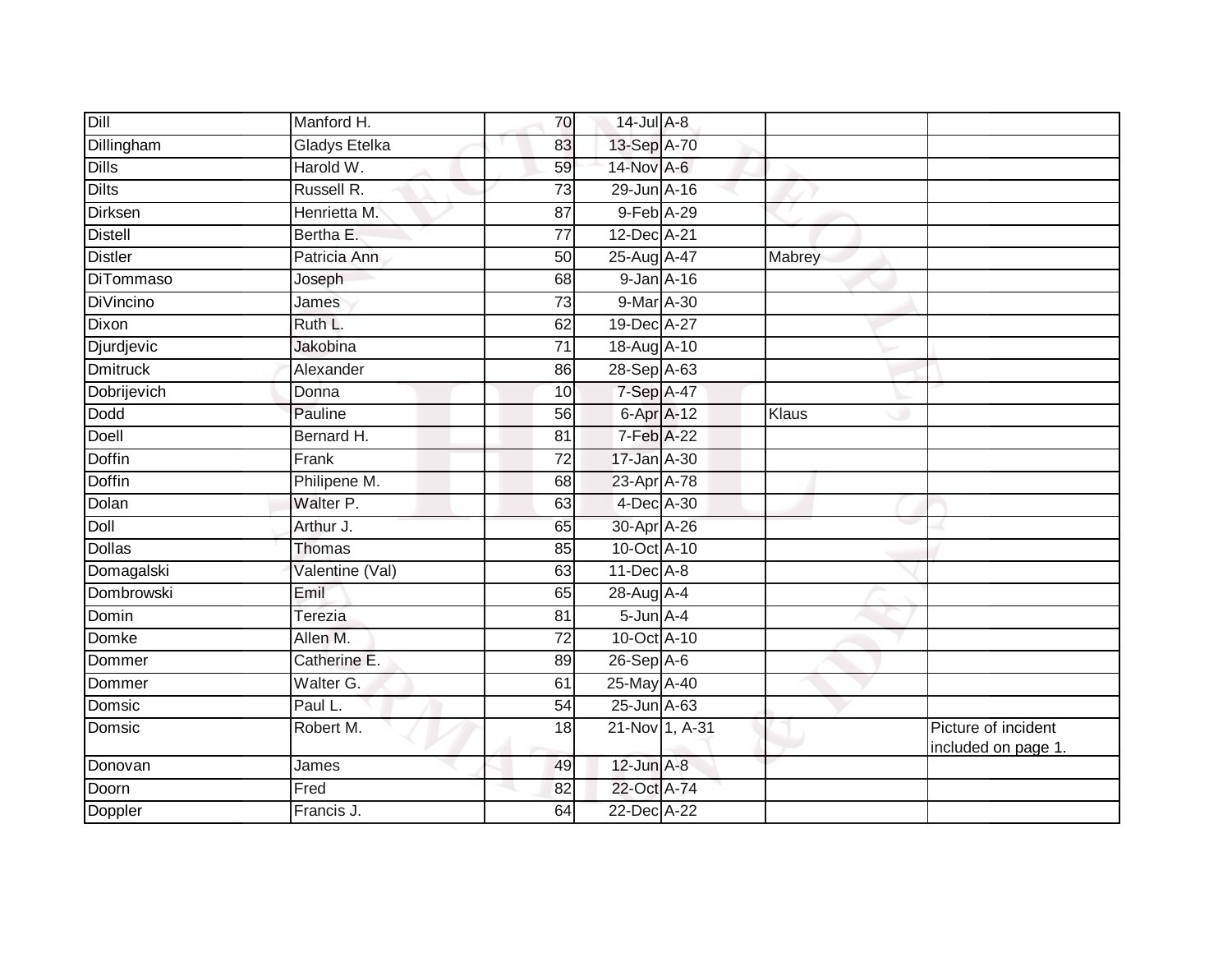| Dorman            | Rose                | 62              | 1-Sep A-21      |          |
|-------------------|---------------------|-----------------|-----------------|----------|
| Dorsey            | Betty L.            | 41              | 15-Feb A-40     |          |
| Dorton            | Edith               | 86              | 29-Jun A-16     |          |
| Doty              | Chandos J.          | 65              | 15-May A-16     |          |
| <b>Douthett</b>   | Harold J.           | $\overline{78}$ | 18-May A-36     |          |
| Dowling           | Zella M.            | 66              | $27$ -Jun $A-4$ |          |
| Downard           | Neil                | 69              | 12-Apr A-47     |          |
| <b>Drackley</b>   | Eileen              | 76              | 21-Mar A-29     |          |
| <b>Drake</b>      | Ora Lee             | $\overline{57}$ | 19-Dec A-27     |          |
| <b>Drake</b>      | <b>Stanley</b>      | 63              | 9-Jul A-59      |          |
| <b>Drechsler</b>  | <b>Barbara</b>      | 72              | 5-Jan A-43      | Gruhler  |
| Dreesen           | Edison C.           | 75              | 8-Aug A-31      |          |
| <b>Dressel</b>    | Carl H.             | 64              | 8-Oct A-44      |          |
| Drewenski         | Helen B.            | 44              | 7-Jun A-32      | Ralowski |
| Drewno            | Walter S.           | 55              | 5-Dec A-8       |          |
| <b>Drey</b>       | Manny               |                 | 24-Sep A-80     |          |
| <b>Dreyfus</b>    | Milton              | $\overline{82}$ | 12-Mar A-73     |          |
| <b>Dross</b>      | Veronica Josephine  | 58              | 17-Jan A-30     |          |
| <b>Drozdz</b>     | <b>Stanley</b>      | $\overline{71}$ | 6-Jan A-4       |          |
| <b>Drzewiecki</b> | Lottie D.           | 69              | 22-Dec A-22     |          |
| <b>Dubczak</b>    | Harriet             | 88              | 25-Aug A-47     |          |
| <b>Dublak</b>     | Edward J. Sr.       | 53              | 26-Mar A-30     |          |
| Dudukovich        | Nikola              | 79              | $11$ -Dec $A-8$ |          |
| Duensing          | Nelda B.            | 57              | 18-Jun A-71     |          |
| Duff              | <b>Marian Ellen</b> | 83              | 6-Oct A-55      |          |
| Dugan             | Thelma L.           | 71              | $11$ -Jan $A-8$ |          |
| <b>Dukes</b>      | Pearl               | $\overline{72}$ | 12-Apr A-47     |          |
| Duley             | Sharon K.           | 14              | 31-Jul A-14     |          |
| Dulijan           | Mary                | 89              | 23-Aug A-49     |          |
| Dulijan           | Theodore J.         | 61              | 9-Apr A-64      |          |
| Dunajeski         | Victor S.           | 57              | 17-Feb A-35     |          |
| Dunn              | <b>Dolly</b>        | $\overline{81}$ | 30-Apr A-26     | O'Connor |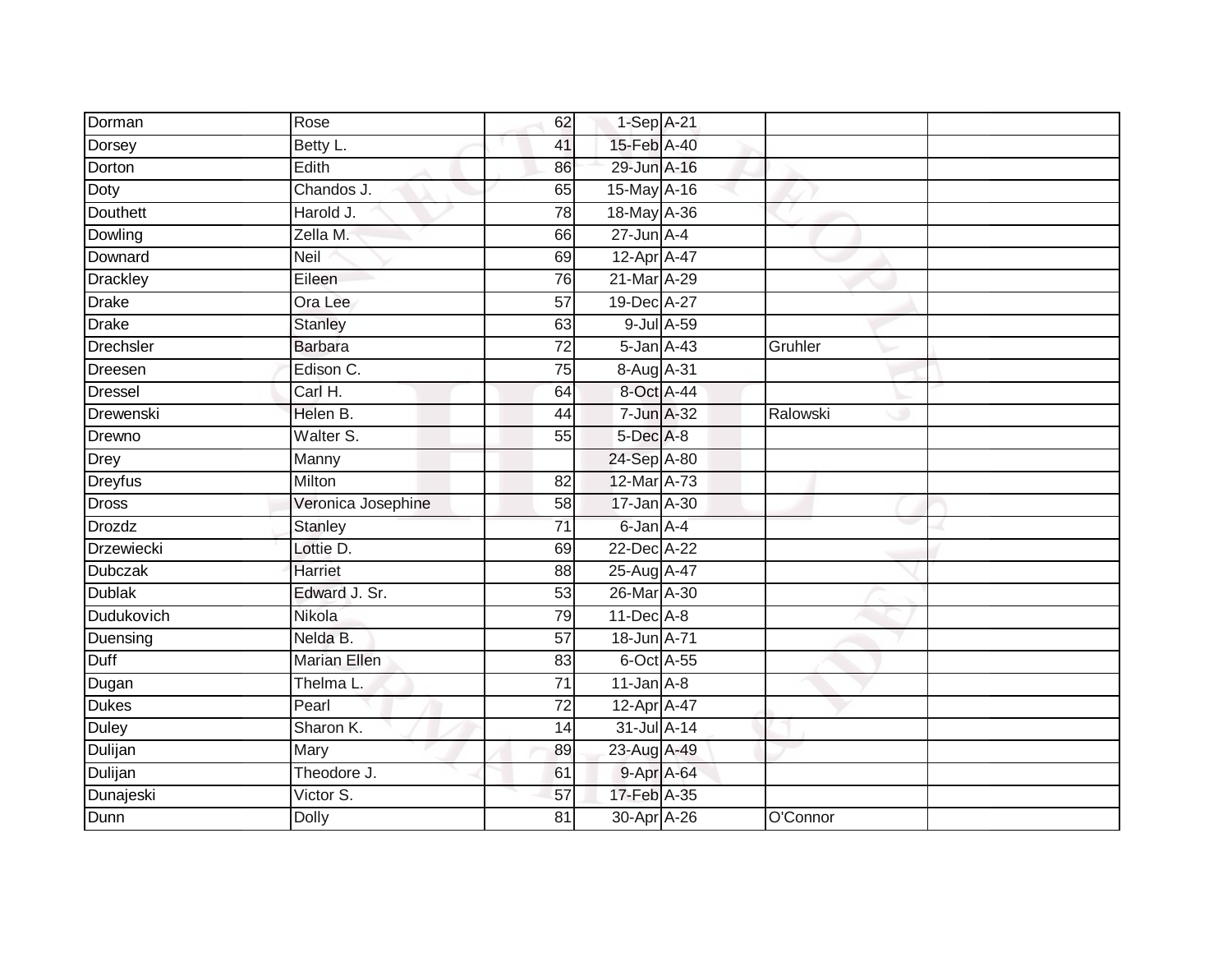| Dunn           | James Z.            | 58              | 13-Sep A-70       |                |              |                                  |
|----------------|---------------------|-----------------|-------------------|----------------|--------------|----------------------------------|
| Dunn           | Kenneth R.          | 23              | $11$ -Jan $A-8$   |                |              |                                  |
| Dunn           | Lillian A.          | 63              | 13-Aug A-86       |                |              |                                  |
| Durajczyk      | Walter              | 63              | 18-Aug A-10       |                |              |                                  |
| Durakovich     | Samuel              | 63              | 26-Dec A-32       |                |              |                                  |
| Duralski       | Genevieve (Jean)    | 64              | 20-Nov A-8        |                |              |                                  |
| <b>Durante</b> | Helen D.            | 59              | 9-Apr A-64        |                | Pruzinger    |                                  |
| Durham         | Grace M.            | 62              | 27-Dec A-28       |                |              |                                  |
| Dust           | Arthur J.           |                 | 23-Aug A-49       |                |              |                                  |
| <b>Duszka</b>  | Jozefa              |                 | 29-Dec A-18       |                |              |                                  |
| Dutko          | Marie               | 70              | 8-Jun A-27        |                |              |                                  |
| Duvall         | Mary P.             | 70              | $12$ -Apr $A$ -47 |                | Palenchar    |                                  |
| Dwyer          | Thomas              | 69              | 17-Dec A-99       |                |              |                                  |
| Dybala         | Stephen E.          | 85              | 17-Jul A-35       |                |              |                                  |
| <b>Dybel</b>   | Dennis F.           | 28              |                   | 30-Oct 1, A-16 |              | Picture of incident<br>included. |
| Dykstra        | Nicholas L.         | 70              | 6-Aug A-77        |                |              |                                  |
| Dziedzic       | Anna L.             | $\overline{76}$ | 9-Nov A-28        |                | <b>Stork</b> |                                  |
| Eagleton       | Leo L.              | 67              | 18-Apr A-6        |                |              |                                  |
| Earl           | Ethel               | 82              | 27-Aug A-86       |                |              |                                  |
| Earle          | Harold D.           | 20              | $2$ -Jan $A-12$   |                |              |                                  |
| Eaton          | Frank L.            | 62              | 24-Nov A-24       |                |              |                                  |
| Ebberly        | Russell D.          | 71              | 22-Sep A-23       |                |              |                                  |
| Eberle         | Conchetta (Helen)   | 61              | 10-May A-45       |                |              |                                  |
| Eberle         | Elizabeth M.        | 70              | 12-Oct A-34       |                |              |                                  |
| Ebert          | $\overline{Cl}$ ara | 88              | 15-Mar A-58       |                |              |                                  |
| Echoles        | Bird C.             | 64              | 19-Oct A-59       |                |              |                                  |
| Echterling     | Winthrop W.         | 82              | 4-Jan A-46        |                |              |                                  |
| Ecklund        | Clarence L.         | 68              | 5-Feb A-60        |                |              |                                  |
| Edge           | <b>Stokes</b>       | 67              | 12-Apr A-47       |                |              |                                  |
| Edgman         | Lena                | 75              | 29-Jun A-16       |                |              |                                  |
| Edwards        | Jack                | 82              | 28-Nov A-37       |                |              |                                  |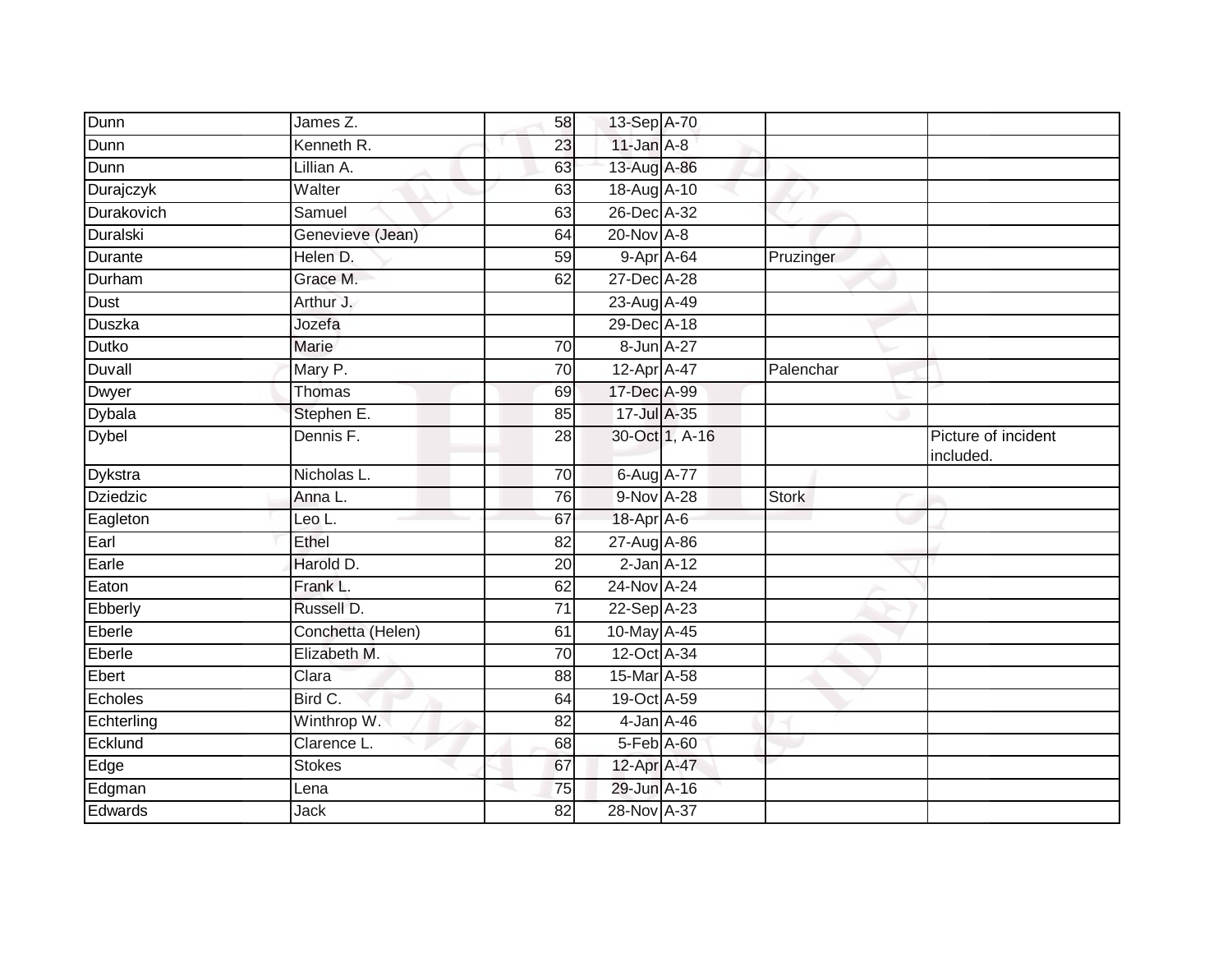| Edwards      | Kathy L.            | 29              | 22-Nov A-8        |                | Koselke  |  |
|--------------|---------------------|-----------------|-------------------|----------------|----------|--|
| Edwards      | William H.          | 68              | 22-Aug A-35       |                |          |  |
| Eggebrecht   | <b>Herman</b>       | 62              | 1-Mar A-47        |                |          |  |
| Eggebrecht   | Louise              | 97              | 10-Oct A-10       |                |          |  |
| Eggers       | <b>Grace Evelyn</b> | 64              | 10-Oct A-10       |                |          |  |
| Eggers       | Warren              | 67              | $29$ -Aug $A - 8$ |                |          |  |
| Eggert       | Elizabeth           | 92              | 28-Dec A-30       |                |          |  |
| Egnew        | Lucille (Dr.)       | 63              | 22-Aug A-35       |                |          |  |
| Elder        | Mary Ann            | 60              | 22-Oct A-74       |                | Kulschar |  |
| Elischer     | Frederick           | 69              | $26$ -Jun $A-4$   |                |          |  |
| Elish        | Nicholas (Nick)     | 65              | 25-Sep A-4        |                |          |  |
| Elledge      | Effie               | 90              | 28-Dec A-30       |                |          |  |
| Ellington    | Robert              | 81              | $3$ -Jul $A-16$   |                |          |  |
| Elliott      | Clara A.            | 84              | $7-Feb$ A-22      |                |          |  |
| <b>Ellis</b> | Arthur A. (Buck)    | 83              | 18-May A-36       |                |          |  |
| <b>Ellis</b> | James O.            | 71              | 9-Feb A-29        |                |          |  |
| Elton        | Robert              | 20              | $14-Aug$          | $\mathbf 1$    |          |  |
| Emmeloth     | David               | 22              | $30 -$ Jul        | $\overline{1}$ |          |  |
| Emry         | Sherry J.           | 26              | 4-Jan A-46        |                |          |  |
| Engle        | Charles C.          | 58              | 14-Feb A-12       |                |          |  |
| Engleman     | Hedwig (Ebert)      | 84              | 21-Mar A-29       |                |          |  |
| Ensweiler    | Laura F.            | 78              | 10-Nov A-55       |                |          |  |
| Entenmann    | August              | 82              | 16-Jul A-68       |                |          |  |
| $E$ pple     | Elizabeth           | 87              | 25-Jan A-30       |                |          |  |
| Erfert       | William E.          | 80              | 27-Nov A-16       |                |          |  |
| Ericksen     | Ann E.              | 52              | 9-May A-28        |                |          |  |
| Erickson     | Neils A.            | $\overline{77}$ | 22-Jan A-36       |                |          |  |
| Eriks        | Joe A.              | 19              | 27-Dec A-28       |                |          |  |
| Erikson      | Mabel               | 75              | 3-Nov A-29        |                |          |  |
| Erlandson    | Glenn E.            | $\overline{71}$ | 15-Jun A-14       |                |          |  |
| Ervin        | Edith E.            | 92              | 5-Nov A-72        |                |          |  |
| Eskew        | Helen               | 86              | 27-Aug A-86       |                |          |  |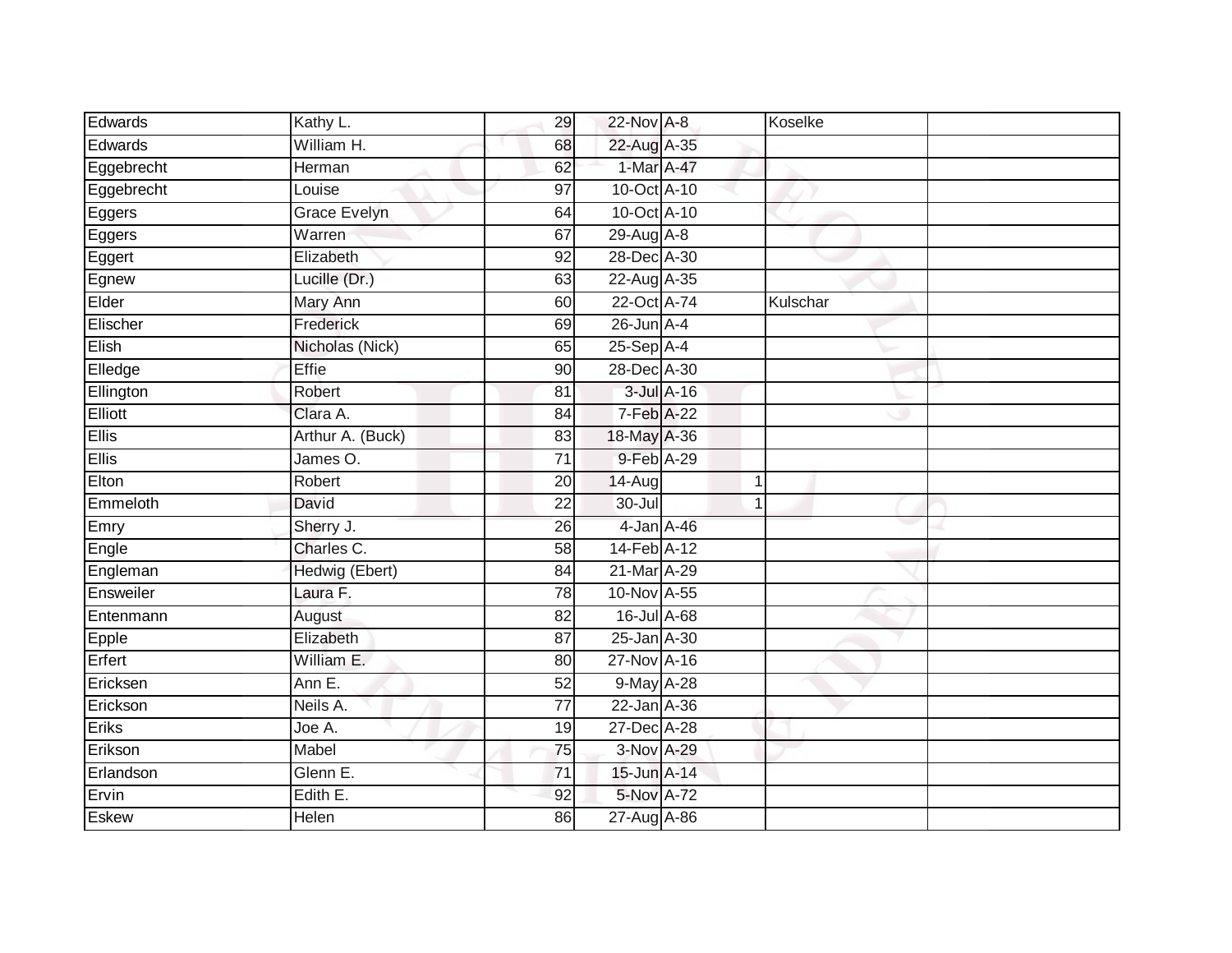| <b>Eskew</b> | $\overline{Kim}$       | 24              | 9-Nov                       | 1 |         |  |
|--------------|------------------------|-----------------|-----------------------------|---|---------|--|
| Eskridge     | Harold (Babe)          | 48              | 17-Aug A-28                 |   |         |  |
| Esparsa      | Pilar                  | 76              | 20-Jun A-4                  |   |         |  |
| Esparza      | Pedro                  | 72              | 15-Mar A-58                 |   |         |  |
| Estes        | Kathleen E.            | $\overline{27}$ | 13-Sep A-70                 |   |         |  |
| Estrada      | Norbert J. Sr.         | 69              | 29-Jan A-70                 |   |         |  |
| Eustace      | Matilda J.             | 63              | 13-Sep A-70                 |   | Farmer  |  |
| Evak         | John                   | 53              | 24-Mar A-36                 |   |         |  |
| Evans        | <b>Amel Vernon</b>     | 68              | $10$ -Jan $A-5$             |   |         |  |
| Evans        | Verndella              | 32              | 27-Dec A-28                 |   |         |  |
| Ewing        | Hannah                 | 84              | 10-Dec A-50                 |   | Bergner |  |
| Eyber        | Lillian J.             | 83              | 18-Jan A-39                 |   |         |  |
| Faber        | Robert E.              | 57              | 5-Feb A-60                  |   |         |  |
| Facek        | Marie A.               | 66              | $12$ -Jun $A-8$             |   |         |  |
| Facen        | Sarah                  |                 | 15-Mar A-58                 |   |         |  |
| Fagins       | Erma L.                | 64              | 22-Mar A-38                 |   |         |  |
| Fagyas       | <b>Alex</b>            | $\overline{87}$ | 13-Nov A-14                 |   |         |  |
| Fairbanks    | Linda                  | 30              | 29-Dec A-18                 |   |         |  |
| Falat        | George J.              | 60              | 13-Jun A-34                 |   |         |  |
| Falusi       | Steven M. Sr.          | $\overline{76}$ | $20$ -Feb $\overline{A}$ -8 |   |         |  |
| Fant         | John                   | 58              | 14-Mar A-29                 |   |         |  |
| Fariss       | Ethel Virginia (Happy) | $\overline{71}$ | 18-Jun A-72                 |   |         |  |
| Farmer       | Jordan L.              | 50              | $14$ -Jul A-8               |   |         |  |
| Farn         | Celestine              | 68              | $2$ -Apr $A$ -65            |   |         |  |
| Farr         | David (Pops)           |                 | 13-Mar                      |   |         |  |
| Faure        | Glen (Red)             | 61              | 3-Dec A-98                  |   |         |  |
| Fausnaugh    | Francine               | $\overline{38}$ | 16-Jan A-31                 |   |         |  |
| Feasel       | Floyd                  | 74              | 28-Nov A-37                 |   |         |  |
| Febech       | E. James               | 87              | 24-Apr A-8                  |   |         |  |
| Fedler       | J. Edward              | 89              | 20-Sep A-28                 |   |         |  |
| Fedorko      | George A.              | 80              | 1-Feb A-44                  |   |         |  |
| Fehse        | <b>Maria</b>           | 79              | 6-Sep A-38                  |   |         |  |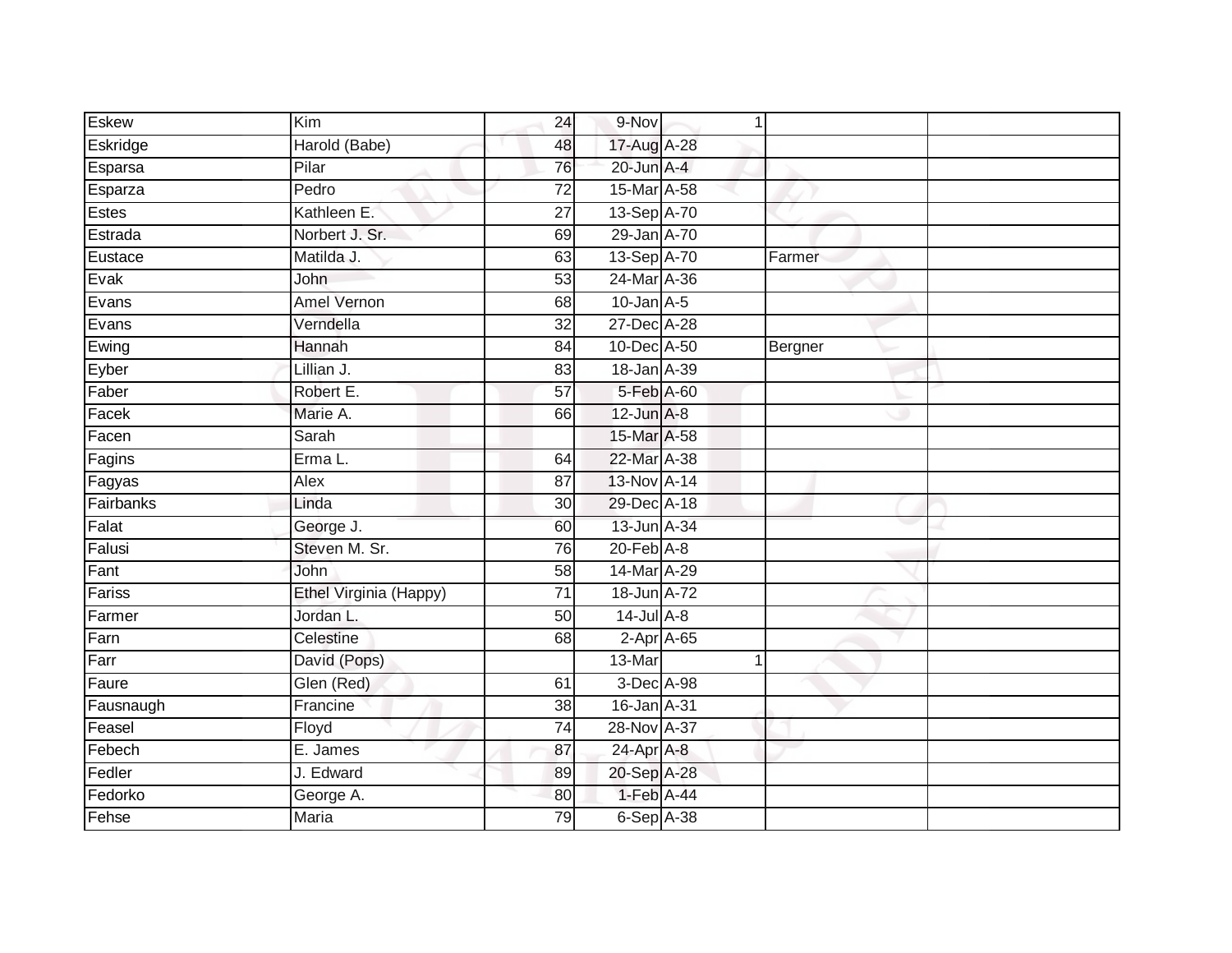| Feltzer    | John               |                 | 26-Dec A-32     |            |
|------------|--------------------|-----------------|-----------------|------------|
| Fenes      | Thomas S.          | 42              | 30-Mar A-22     |            |
| Fennema    | Andrew Sr.         | 90              | $1-Feb$ $A-44$  |            |
| Ferguson   | Dick D.            | $\overline{57}$ | $20$ -Jun $A-4$ |            |
| Ferguson   | Harry              | $\overline{84}$ | 19-Jun A-30     |            |
| Ferguson   | Nora               | $\overline{77}$ | $10$ -Jan $A-5$ |            |
| Ferguson   | Sara <sub>B.</sub> | 81              | $2$ -Feb $A-39$ |            |
| Fernandez  | Constance M.       | 48              | 14-Apr A-16     | Guess      |
| Fernwalt   | Anna               | 77              | 9-Feb A-29      |            |
| Ferrell    | Audrey             | 62              | $10$ -Jan $A-5$ |            |
| Ferry      | Hesten Lee (Rev.)  | 53              | $2$ -Jan $A-12$ |            |
| Fiala      | Joseph Jr.         | 47              | 22-Jun A-49     |            |
| Ficek      | Thomas J.          | 50              | 30-Jun A-8      |            |
| Fiegel     | Rose S.            | 52              | 7-Aug A-25      |            |
| Fielden    | Olivia             | $\overline{72}$ | 2-Apr A-65      |            |
| Fieldon    | Ermurle D.         | 53              | 12-Nov A-70     |            |
| Fields     | Cherrye            | 88              | 27-Dec A-28     |            |
| Fields     | Katherine          | 30              | 19-Jan A-22     |            |
| Fifield    | Esther (Herlitz)   | 68              | 23-Oct A-16     |            |
| Figuero    | Catalina           | 80              | 23-Oct A-16     |            |
| Filipowicz | Thomas             | 80              | 29-Oct A-40     |            |
| Finck      | Harold H.          | $\overline{74}$ | 23-Jul A-74     |            |
| Finn       | George P.          | $\overline{78}$ | 29-Jun A-16     |            |
| Finnegan   | Maude E.           | 87              | 22-Jun A-49     | LaFreniere |
| Fiocca     | Ruby M. (Sylver)   | 63              | 23-Jan A-36     |            |
| Fiori      | Edward A.          | 79              | 5-Nov A-72      |            |
| Fisco      | John               |                 | 30-May A-37     |            |
| Fisher     | Florence B.        | 76              | 1-May A-43      |            |
| Fisher     | Goldia             | 53              | 27-Oct A-22     |            |
| Fisher     | Herman E.          | 63              | 24-May A-45     |            |
| Fisher     | Lundy J.           | $\overline{74}$ | 31-Dec A-39     |            |
| Fisher     | Mary L.            | $\overline{78}$ | 8-Oct A-44      |            |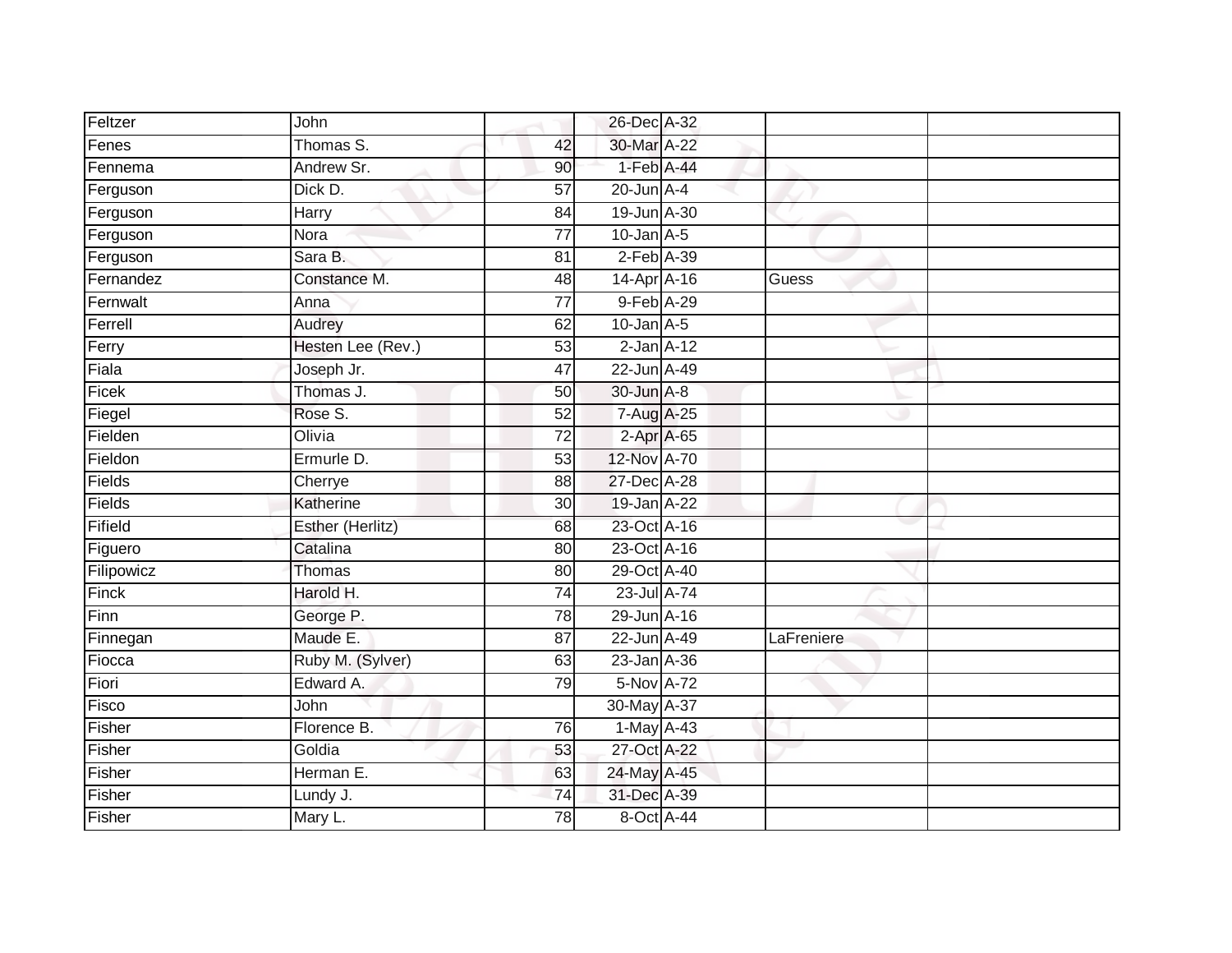| Fisher        | Molly            | 62              | 26-Apr A-55     |            | Eulalia |  |
|---------------|------------------|-----------------|-----------------|------------|---------|--|
| Fisher        | Robert E.        | 62              | 31-Aug A-47     |            |         |  |
| Fithian       | Eva Mae          | 87              | 20-Dec A-41     |            |         |  |
| Fitzgerald    | Patrick D.       | 78              | $1$ -Jan $A-32$ |            |         |  |
| Fitzpatrick   | <b>Bluford</b>   | 73              |                 | 5-Jul A-64 |         |  |
| Fitzwater     | Beatrice T.      | 69              | 6-Jan A-4       |            |         |  |
| Fizer         | Jimmy Joe        | 34              | 18-May A-36     |            |         |  |
| Fladeland     | Dorothy          | 63              | 20-Sep A-28     |            |         |  |
| Flaherty      | Patricia M. L.   | 2 days          | 22-Dec A-22     |            |         |  |
| Fleeger       | Gerald P.        | $\overline{77}$ | 28-Mar B-4      |            |         |  |
| Fleener       | Mattie G.        | 87              | 9-Nov A-28      |            |         |  |
| Flemmonds     | <b>Mark</b>      | 16              | 20-Nov          |            | 1       |  |
| Flewelling    | Helen B.         | 56              | 18-Jan A-39     |            |         |  |
| Flores        | Adolph N.        | 78              | 12-Nov A-70     |            |         |  |
| <b>Flores</b> | Pedro Jr.        | $\overline{27}$ | 29-Nov          |            | 1       |  |
| <b>Flores</b> | Trinidad         | 59              | 16-Jan A-31     |            |         |  |
| Flusche       | Ralph J.         | 56              | 13-Aug A-86     |            |         |  |
| Flynn         | Eva Gretchen     | 61              | $25-Sep$ A-4    |            |         |  |
| Flynn         | Florence M.      | 48              | 22-Dec A-22     |            |         |  |
| Flynn         | <b>Ruby Bell</b> | $\overline{71}$ | 1-Sep A-21      |            |         |  |
| Fogelman      | Norman J.        | 56              | 28-Dec A-30     |            |         |  |
| Fogle         | Guy E.           | 83              | 26-Dec A-32     |            |         |  |
| Foley         | Granville D.     | 53              | $12$ -May $A-4$ |            |         |  |
| Ford          | Zelpha           | 72              | 29-Nov A-18     |            |         |  |
| Forehlich     | Joseph William   | 68              | 4-Jan A-46      |            |         |  |
| Forkasdi      | John E.          | 68              | 8-Dec A-24      |            |         |  |
| Forszt        | Julius R. (Dr.)  | 59              | 22-Jun A-49     |            |         |  |
| Fortener      | Sylvester E.     | 83              | 24-May A-45     |            |         |  |
| Foster        | Woodrow          |                 | 4-Jun A-90      |            |         |  |
| Foust         | Herbert E.       | 68              | $2$ -Oct $A-8$  |            |         |  |
| Fowler        | Joseph T. (Rev.) | 89              | 23-Jun A-26     |            |         |  |
| Fowler        | Lee B.           | 87              | 25-Jun A-63     |            |         |  |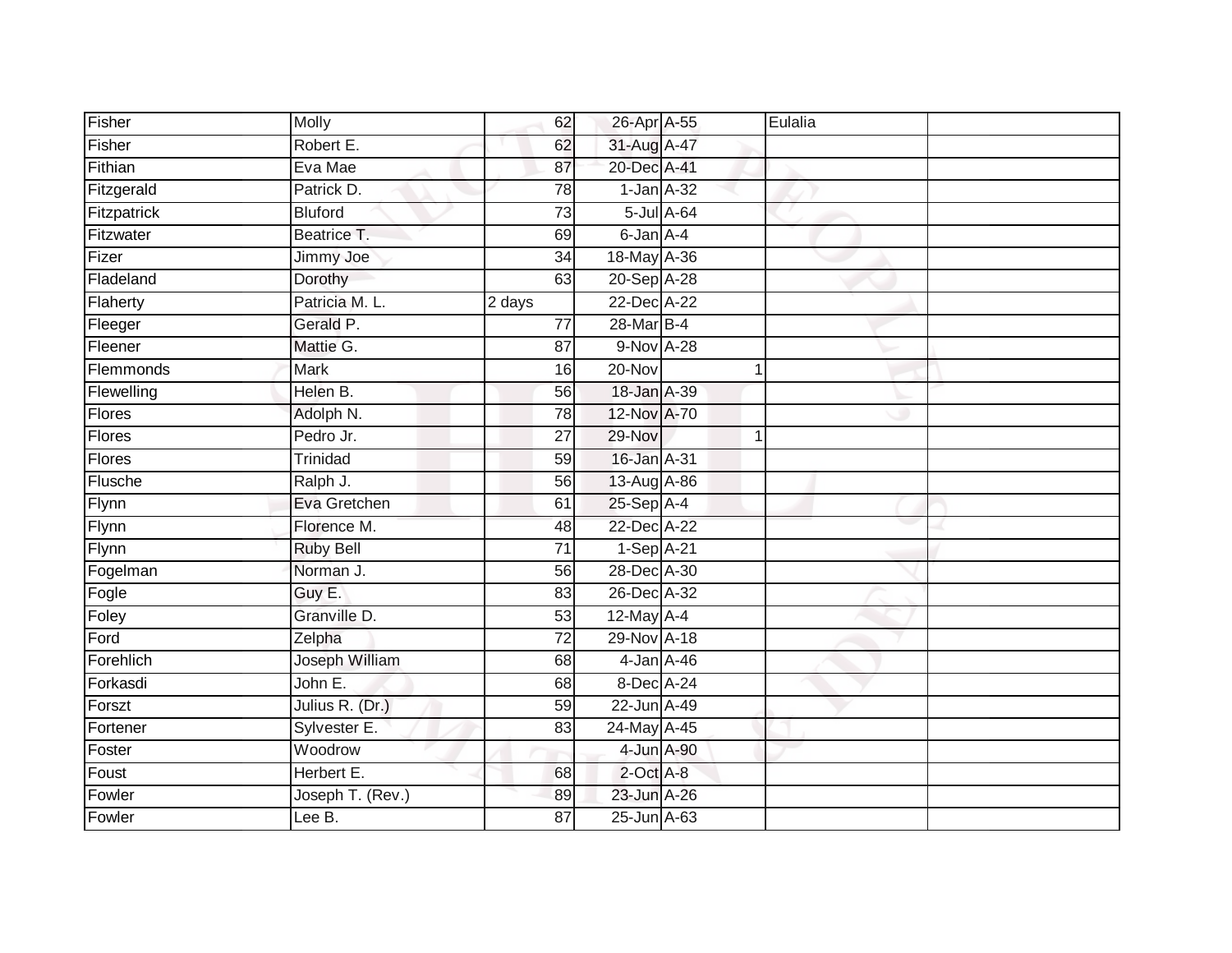| Fowler        | Lesa Jo            | 18              | 19-Nov A-38      |             |            |  |
|---------------|--------------------|-----------------|------------------|-------------|------------|--|
| Fox           | David C.           | 42              | 19-Oct A-59      |             |            |  |
| Frame         | <b>Bernice Bea</b> | 62              | 27-Aug A-86      |             |            |  |
| Francisco     | Grace              | 69              | $21-Apr$ A-4     |             | Colantuono |  |
| Franker       | <b>Herbert</b>     | $\overline{58}$ | 28-Jul A-19      |             |            |  |
| Franklin      | Virginia           | 54              | $5 - Jan A - 43$ |             |            |  |
| Franklin      | William (Two Gun)  | $\overline{73}$ | 30-Nov A-28      |             |            |  |
| Frantz        | Edgar A.           | 55              | $24$ -Jan $A-4$  |             |            |  |
| Frazier       | Sidney             | 62              | 21-Feb A-14      |             |            |  |
| Freise        | Daniel W.          | 86              | 10-Sep A-32      |             |            |  |
| French        | Earl R.            | 92              | $17-Oct$ A-6     |             |            |  |
| Frevert       | John D.            | 80              | $6-Sep$ A-38     |             |            |  |
| Freyman       | Carol A.           | 44              | 24-Jan A-4       |             |            |  |
| Friedman      | Eugene             | 78              | 23-Mar A-47      |             |            |  |
| Friedt        | Jane               | 20              | $20 - Nov$       | $\mathbf 1$ |            |  |
| Frith         | Calvin Jr.         | 27              | $2$ -Jan $A-12$  |             |            |  |
| Frith         | James              | 62              | 16-Jan A-31      |             |            |  |
| Fritts        | Gilbert C.         | 47              | 11-Jun A-68      |             |            |  |
| Fron          | Walter             | 63              | 29-Jun A-16      |             |            |  |
| Fronek        | Ben                | 63              | 31-Oct A-6       |             |            |  |
| Fry           | Kenneth B. (Buss)  | $\overline{73}$ | 21-Jun A-53      |             |            |  |
| Fry           | Wesley             | 67              | 8-Jun A-27       |             |            |  |
| Fulkner       | Otto W.            | 89              | $6-Sep$ A-38     |             |            |  |
| Fuller        | Mary M.            | 90              | 24-Sep A-80      |             |            |  |
| Fuller        | Mollie             | 89              | 18-Aug A-10      |             |            |  |
| Funchess      | <b>Eddie Lee</b>   | 64              | 10-Aug A-61      |             |            |  |
| Funcik        | Helen              | 67              | 21-Nov A-31      |             | Perhach    |  |
| Funston       | Howard Sr.         | 73              | $12$ -Dec A-21   |             |            |  |
| Furman        | Mark S.            | 28              | 22-Jan A-36      |             |            |  |
| Furman        | Walter A.          | 65              | 12-Oct A-34      |             |            |  |
| Furmankiewicz | Edward             | 62              | 20-Jul A-59      |             |            |  |
| Furness       | Ingvald (Dutch)    | $\overline{74}$ | 12-Dec A-21      |             |            |  |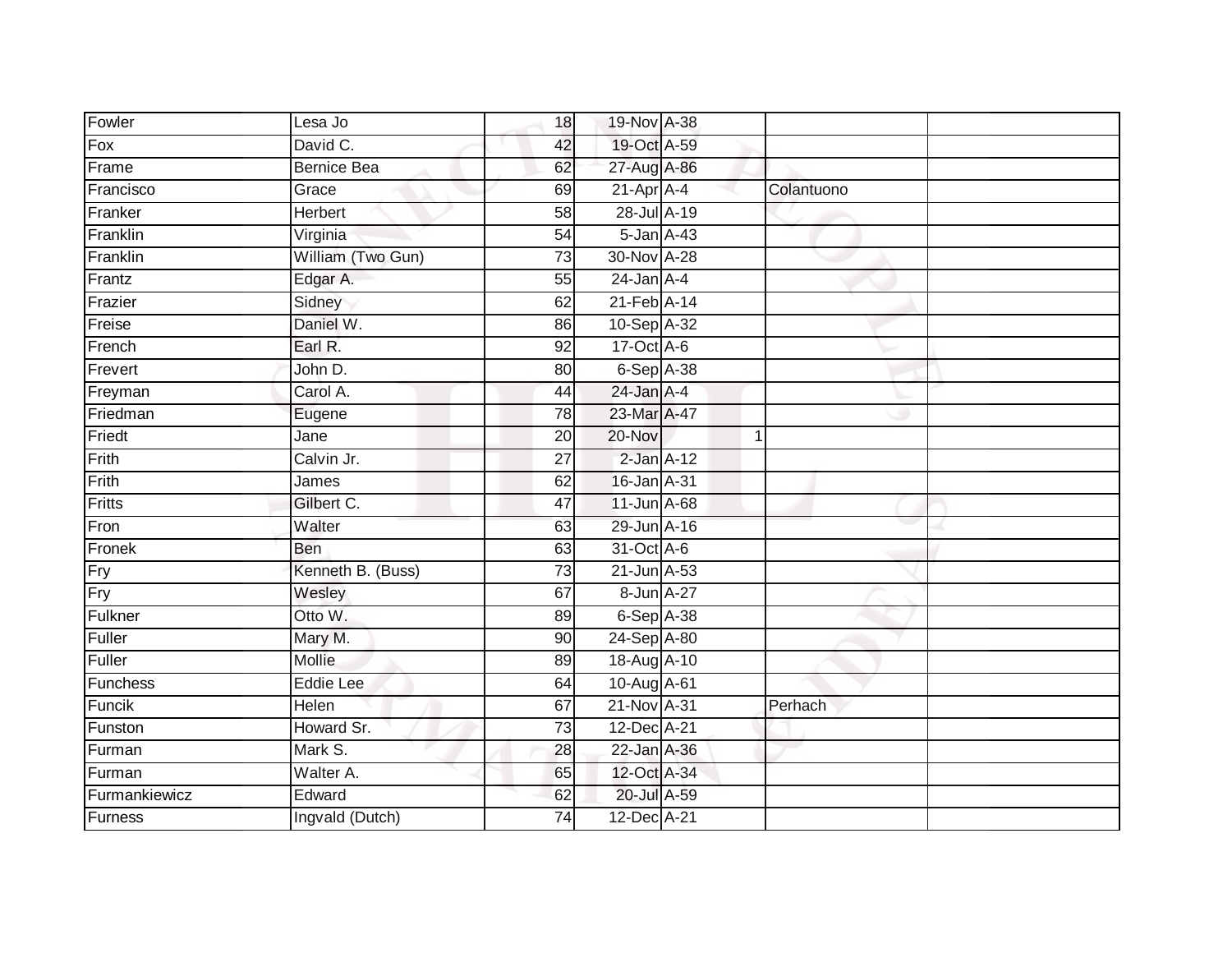| Furtyo    | Elmer J.             | 77              | 15-May A-16       |                |  |
|-----------|----------------------|-----------------|-------------------|----------------|--|
| Fusak     | Elmer M.             | 49              | 3-Oct A-8         |                |  |
| Gabourie  | Stafford R.          | 56              | 23-Jan A-36       |                |  |
| Gadzala   | Loretta              | 57              | 8-Jan A-53        |                |  |
| Gainski   | Zygmunt              |                 | $22$ -Jan $A-36$  |                |  |
| Galamback | Karl Herman          | 60              | 29-Jan A-70       |                |  |
| Galan     | Jose                 | 60              | 26-Nov A-38       |                |  |
| Galen     | Frank H.             |                 | 21-Feb A-14       |                |  |
| Gall      | Julia                | 78              | $12-Sep$ A-9      |                |  |
| Gall      | Terez                | 92              | 23-Jun A-26       |                |  |
| Gall      | <b>Todd Kelly</b>    | $\,8\,$         | 6-Jun A-4         |                |  |
| Gallagher | Alice K.             | 73              | 13-Dec A-49       |                |  |
| Gallagher | Dorothy              |                 | 27-Jun A-4        |                |  |
| Gallagher | John P.              | 59              | 24-Aug A-52       |                |  |
| Gallimore | Milton D.            | 66              | 6-Jul A-24        |                |  |
| Galus     | Thomas A.            | 54              | 4-Jun A-90        |                |  |
| Galvan    | Guadalupe            |                 | 5-Apr A-28        |                |  |
| Gammon    | Loretta J.           | $\overline{38}$ | 18-Oct A-34       |                |  |
| Ganas     | Peter F.             | 61              | 23-Apr A-78       |                |  |
| Ganz      | <b>Robert Thomas</b> | $\overline{31}$ | $22$ -Jan $A-36$  |                |  |
| Garbinsky | Stanley J.           |                 | 29-Jan A-70       |                |  |
| Garcia    | Alfredo              | 24              |                   | 16-Nov 1, A-50 |  |
| Garcia    | Euterina             | 78              | $21$ -Dec $A$ -43 |                |  |
| Garcia    | Hector               | 3               | 2-Oct             | $\mathbf{1}$   |  |
| Gardner   | Edward J.            | 86              | 8-Jun A-27        |                |  |
| Garner    | Eleanor S.           | 74              | $10$ -Feb $A$ -6  |                |  |
| Garner    | John R. Sr.          | 40              | 30-Apr            | $\mathbf{1}$   |  |
| Garvey    | Mary M.              |                 | 12-Apr A-47       |                |  |
| Gasiecki  | Frank J. Sr.         | 85              | 19-Oct A-59       |                |  |
| Gastaut   | Susan                | 34              | 15-May A-16       |                |  |
| Gates     | Ralph F.             | 85              | 30-Jul A-44       |                |  |
| Gatewood  | Emmett H.            | $\overline{54}$ | 25-Aug A-47       |                |  |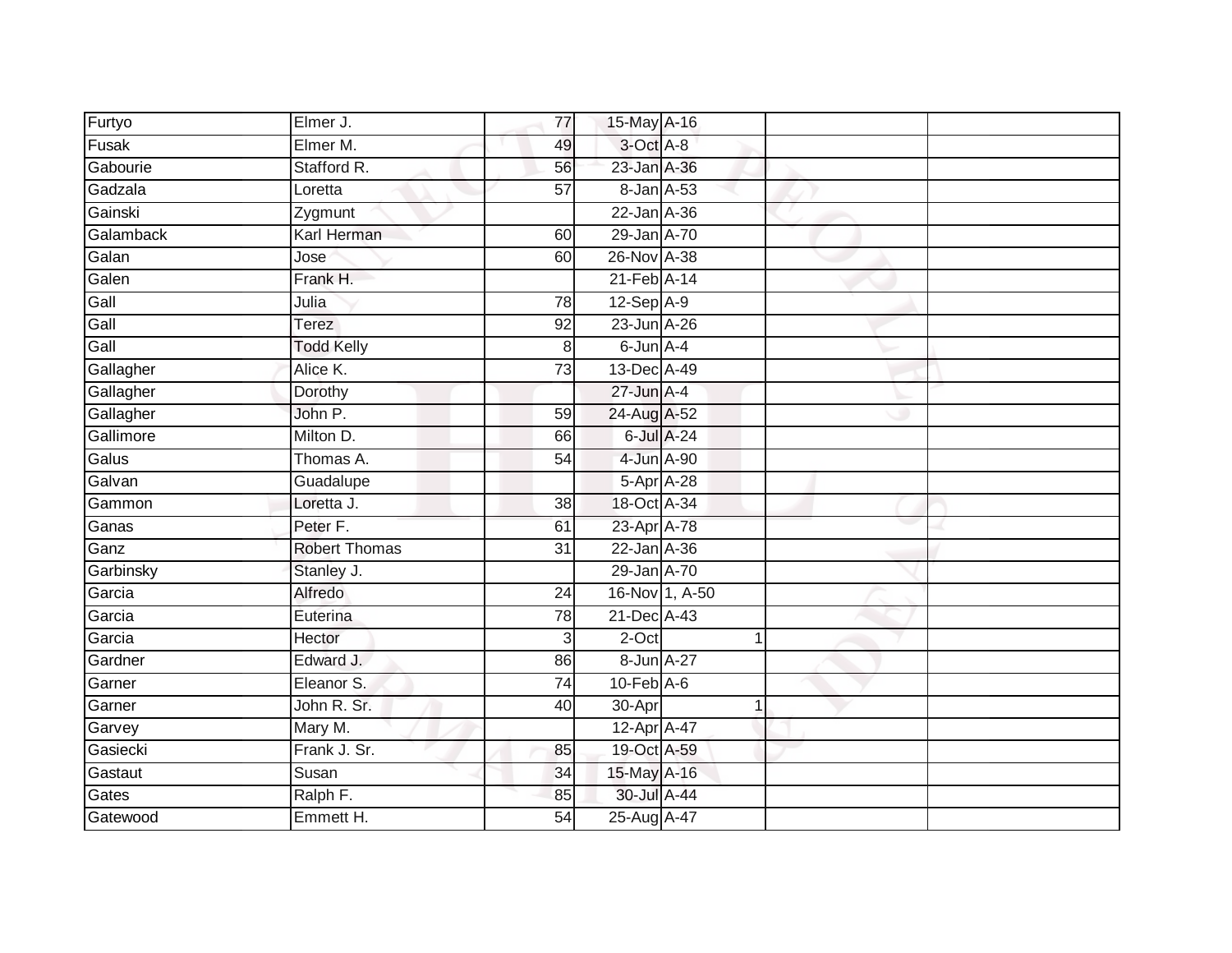| Gatewood  | William A.             | 85              | 31-May A-16     |                |  |
|-----------|------------------------|-----------------|-----------------|----------------|--|
| Gauder    | Joseph                 | 67              | 24-Sep A-80     |                |  |
| Gaughan   | Carl E.                | 65              | 2-Nov A-34      |                |  |
| Gavrilos  | Gus A.                 | 51              | 6-Nov A-16      |                |  |
| Gawronski | <b>Wilma North</b>     | 45              | $2$ -Feb $A-39$ |                |  |
| Gaydos    | Dorothy Marie (Sister) | 49              | 8-Jan A-53      |                |  |
| Gee       | David                  | 19              | $30 -$ Jul      | 1              |  |
| Gee       | Timothy                | 22              | $30 -$ Jul      | 1              |  |
| Geeter    | Lonnie                 | 25              | 15-May A-16     |                |  |
| Gehring   | Elinor F.              | $\overline{75}$ | 13-Feb A-30     |                |  |
| Gehrt     | Charles K.             | 68              | $1-Sep$ A-21    |                |  |
| Geib      | Howard                 | 47              | $26-Sep$ A-6    |                |  |
| Geist     | Lillian P.             | 76              | 6-Jun A-4       |                |  |
| Gergely   | <b>Marie</b>           |                 | 27-Apr A-24     |                |  |
| Gericke   | Julius J. Sr.          | $\overline{74}$ | 5-Oct A-10      |                |  |
| Geringer  | George C.              | 87              | 29-Jun A-16     |                |  |
| German    | Otto M.                | 80              | 29-May A-26     |                |  |
| Gerner    | William L.             | 73              | 31-Mar A-16     |                |  |
| Gettler   | Clement W.             |                 | 30-Mar A-22     |                |  |
| Geusic    | John S.                | 67              | 10-Dec A-50     |                |  |
| Gibney    | Helen M.               | 87              | 25-Apr A-5      |                |  |
| Gierymski | Slawomir               | 50              | 12-Oct A-34     |                |  |
| Giffin    | Arlene (Dolly)         | 59              | 13-Mar A-29     |                |  |
| Gilbert   | Erin                   | $\overline{21}$ | 28-Dec A-30     |                |  |
| Gill      | Mary                   | 70              | 27-Feb A-35     |                |  |
| Gill      | Thomas                 | 79              | $1-Feb$ A-44    |                |  |
| Gilland   | Mildred                | 63              | 17-Apr A-17     |                |  |
| Gilleland | Russell L.             | 36              | 28-May A-44     |                |  |
| Gillham   | Floyd                  | 66              | 6-Oct           | $\mathbf 1$    |  |
| Gilliland | Elna Rene              | 68              | 17-Jul A-35     |                |  |
| Ginay     | <b>Maria Pauline</b>   | 85              | 22-May A-20     |                |  |
| Girman    | George Jr.             | $\overline{31}$ |                 | 11-Sep 1, A-16 |  |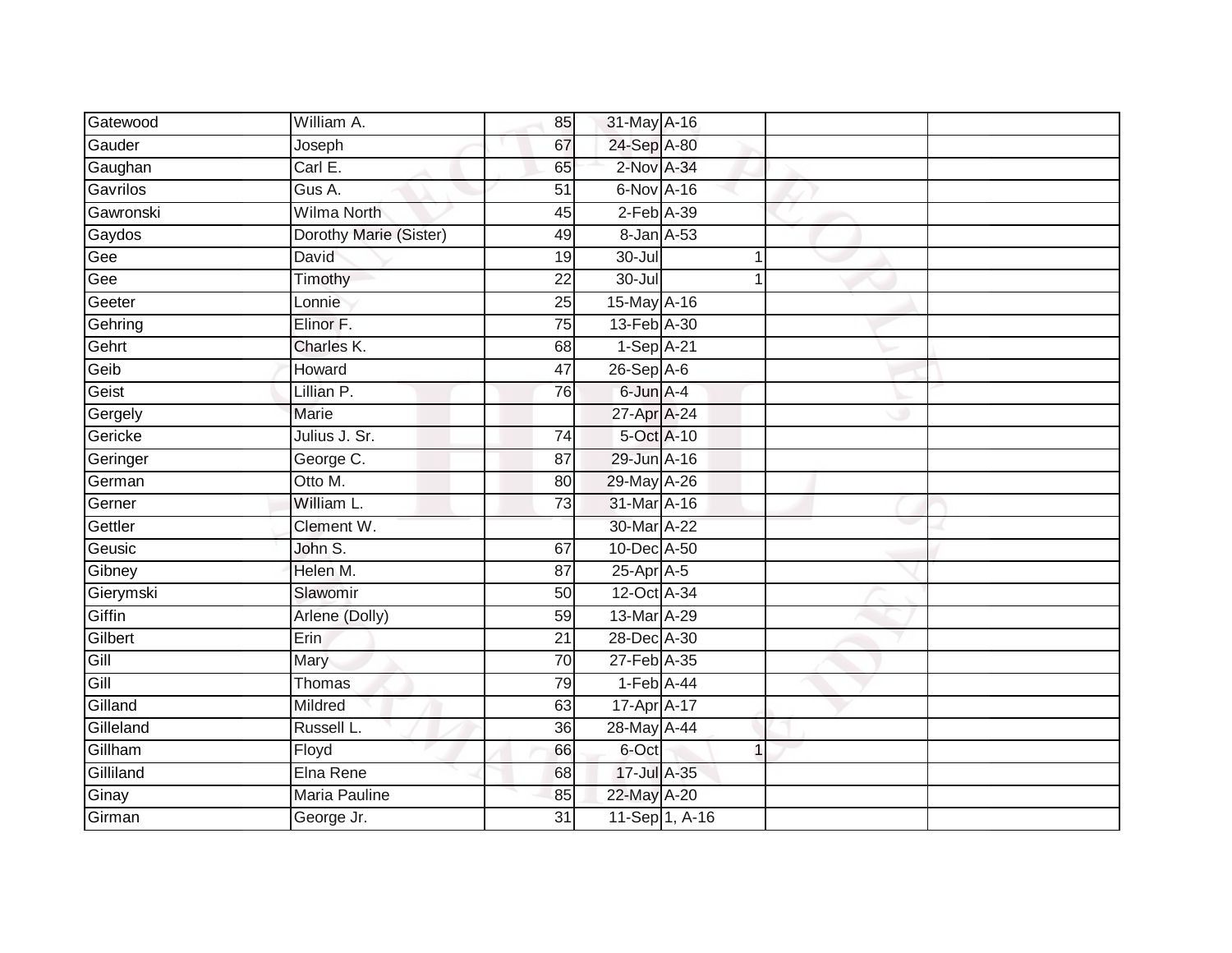| Givens         | Coleman                    |                 | 31-May A-16               |  |                        |
|----------------|----------------------------|-----------------|---------------------------|--|------------------------|
| Givers         | Frances (Johnnie)          | 62              | 14-Jun A-41               |  |                        |
| Glasheen       | Elizabeth                  | 88              | 27-Apr A-24               |  |                        |
| Glass          | Fenimore Cooper            | 68              | 5-Mar A-94                |  |                        |
| Glick          | Pearl                      | 88              | $11$ -Jan $A$ -8          |  |                        |
| Glines         | Ralph R.                   | 60              | 5-Apr A-28                |  |                        |
| Glueckert      | Ann Marie (Honey)          | 53              | 29-Jan A-70               |  |                        |
| Gnass          | Robert H.                  | 56              | $6$ -Jun $A - 4$          |  |                        |
| Gnerlich       | George A.                  | 79              | $19$ -Jul $A-8$           |  |                        |
| Godocik        | Paul J.                    | $\overline{30}$ | $2$ -Feb $A-39$           |  |                        |
| Goins          | Emmett B. (Bill)           | 55              | 30-Jul A-44               |  |                        |
| Golan          | Sigmund A.                 | 63              | 4-May A-30                |  |                        |
| Gold           | Fred I.                    | 97              | 22-Jan A-36               |  |                        |
| Gold           | Marie E.                   | 67              | 15-Oct A-34               |  |                        |
| Goldrick       | William John               | 49              | 8-Dec A-24                |  |                        |
| Golembieski    | Thaddeus (Pidgeon)         | 59              | 10-Nov A-55               |  |                        |
|                |                            |                 |                           |  |                        |
| Goluska        | John                       | 92              | 4-May A-30                |  | Also listed as Gouska. |
|                | Alberto                    | 18              | 17-Dec A-99               |  |                        |
| Gomez<br>Gomez | Anselmo (Tony)             | 77              | 19-May $A-6$              |  |                        |
| Gomez          | Rafael S.                  | 56              | 16-Apr A-83               |  |                        |
| Gonzalez       | Arthur (Teco)              | 34              | 30-May A-37               |  |                        |
| Gonzalez       | Manuel                     | 67              | 26-Feb A-32               |  |                        |
| Good           | Emma G.                    | 91              | $1-Feb$ A-44              |  |                        |
| Good           | Norman B.                  | 90              | 9-Feb A-29                |  |                        |
| Goodman        | Thomas                     |                 | 15-Feb A-40               |  |                        |
| Goodrich       | John (Jack)                | 52              | 25-Jun A-63               |  |                        |
| Gootee         | Delbert Sr.                | $\overline{72}$ | $12$ -Jun $A-8$           |  |                        |
| Gorak          | John F.                    | 64              | $6$ -Feb $A$ -18          |  |                        |
| Gorczyca       | Stanley                    | 83              | 13-Aug A-86               |  |                        |
| Gordon         | Glen G.                    | 65              | 17-Nov A-22               |  |                        |
| Gordon<br>Goss | Wilhelmena P.<br>Marion K. | 65              | 6-Mar A-30<br>27-Dec A-28 |  |                        |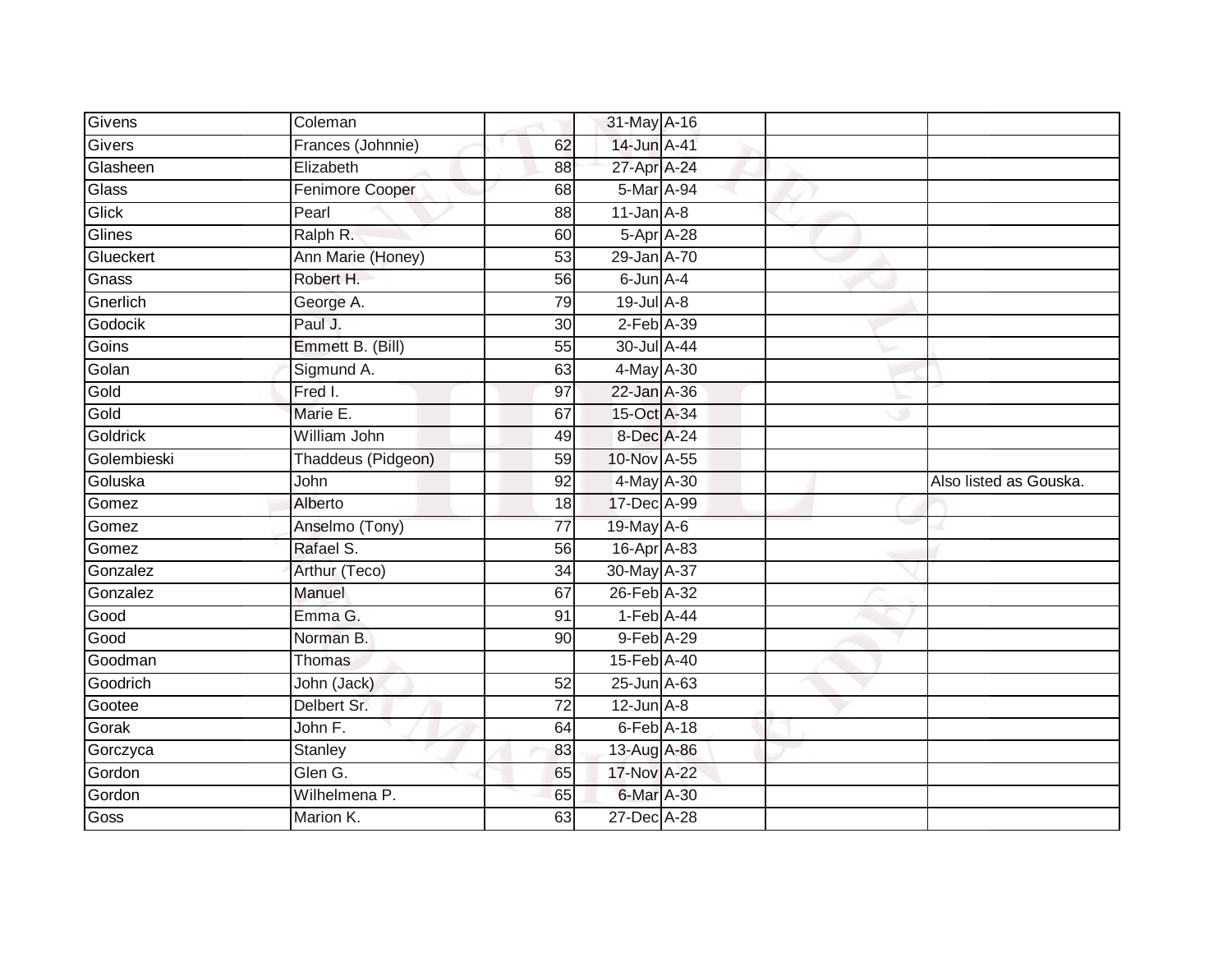| Govert     | Anna M.            | 76              | 29-Jun A-16       |               |  |
|------------|--------------------|-----------------|-------------------|---------------|--|
| Grabill    | Herbert            | 76              | 3-Mar A-4         |               |  |
| Grabski    | Lucian             | $\overline{72}$ | 10-May A-45       |               |  |
| Graczyk    | Mary               | 83              | 19-Oct A-59       |               |  |
| Grages     | <b>Stanley</b>     | 54              | $3$ -Jan $A-14$   |               |  |
| Grambo     | William B.         | 81              | 22-Dec A-22       |               |  |
| Granger    | Herman (Ed)        | 63              | $1-Feb$ A-44      |               |  |
| Granger    | Tony               | 67              | 18-Jul A-4        |               |  |
| Grannan    | Clarence B.        |                 | 14-Mar A-29       |               |  |
| Grasa      | Stefan             | 57              | 23-Feb A-33       |               |  |
| Gratteau   | Clyde              | 80              | $14$ -May $A$ -66 |               |  |
| Gray       | Alice              | 73              | 27-Sep A-24       |               |  |
| Gray       | Carroll Steven Jr. | 5 months        | 7-Sep A-47        |               |  |
| Gray       | Robert M.          | 52              | 10-Sep A-32       |               |  |
| Greathouse | Florence W.        | 64              | 16-Feb A-46       |               |  |
| Greb       | Johanna            | 78              | 10-Sep A-32       | <b>Boerst</b> |  |
| Green      | <b>Allie Mae</b>   | 59              | 24-May A-45       |               |  |
| Green      | Alvina             | 73              | $24$ -Jan $A-4$   |               |  |
| Greene     | Lucille H.         | 80              | 13-Aug A-86       |               |  |
| Greer      | Floyd              | 61              | 23-Jan A-36       |               |  |
| Grega      | Alexander A.       | 63              | $7-Nov A-6$       |               |  |
| Greig      | James S.           | 63              | 20-Apr A-24       |               |  |
| Grenchik   | Mary               | 90              | $9$ -Mar A-30     |               |  |
| Griese     | Louisa C.          | 90              | 21-Jun A-53       |               |  |
| Griffin    | Dennis             | 70              | 4-Apr A-20        |               |  |
| Griffin    | Hazel M.           | 74              | 22-Jun A-49       |               |  |
| Griffin    | Robert J.          | 82              | 13-Dec A-9        |               |  |
| Grigoras   | John               | 53              | $6$ -Jan $A$ -4   |               |  |
| Grigoras   | Phillip            | 91              | $12$ -Jan $A$ -48 |               |  |
| Grills     | Hiley D.           | $\overline{77}$ | 18-Dec A-41       |               |  |
| Grimler    | Edward J.          | 78              | 27-Oct A-22       |               |  |
| Grimmer    | Anthony            | 76              | 24-Jul A-18       |               |  |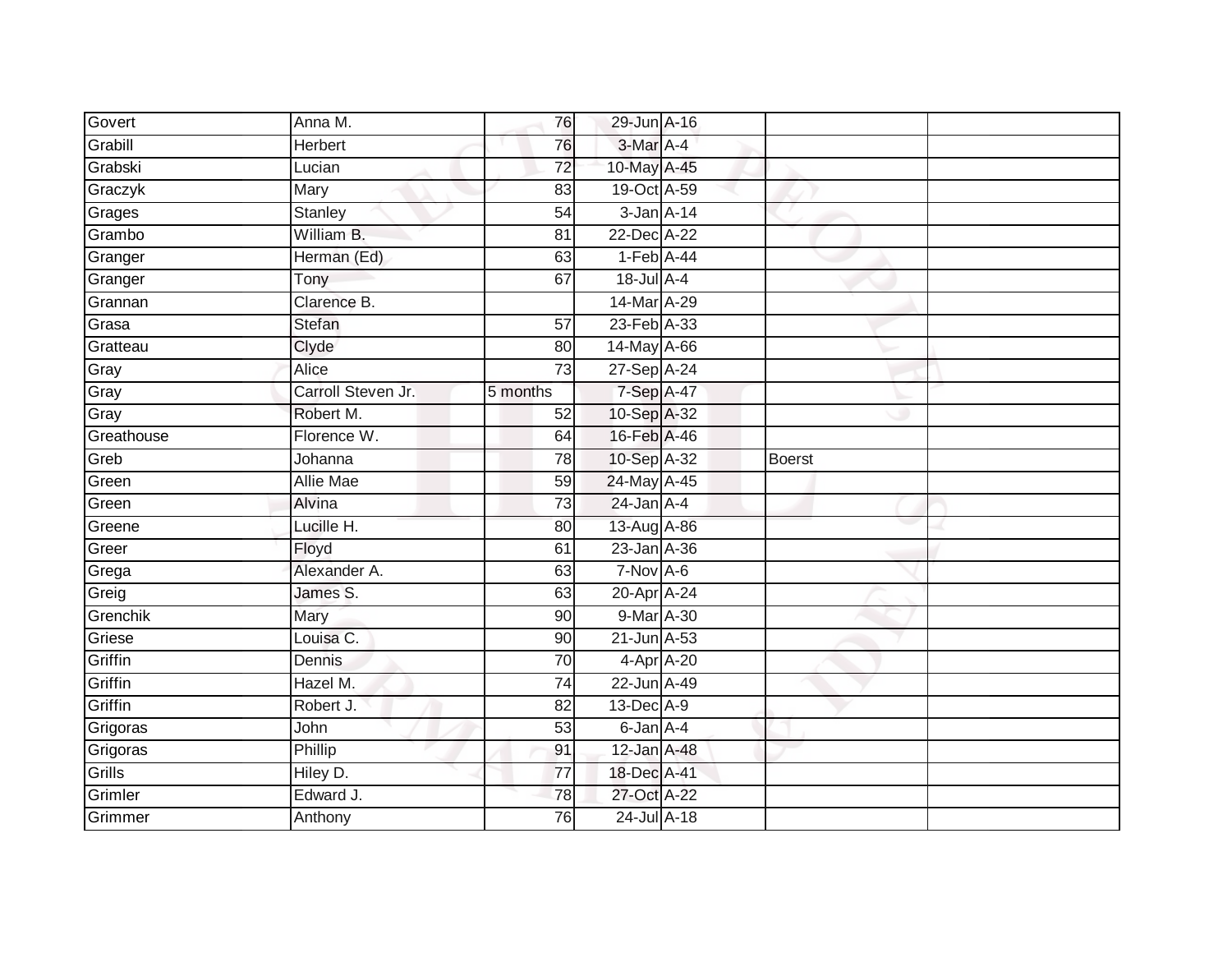| Grindey       | Estelle H.            | 70              | 24-May A-45                     | Urbaniak   |
|---------------|-----------------------|-----------------|---------------------------------|------------|
| Grisafi       | Joseph                |                 | 9-May A-28                      |            |
| Grodetz       | <b>Bruno</b>          | 88              | 17-Jul A-35                     |            |
| Gromala       | Anna M.               | 68              | 19-Oct A-59                     | <b>Rys</b> |
| Gross         | Donald Jr.            | 25              | 26-Nov                          |            |
| Gross         | Joseph F.             | 74              | 16-Jul A-68                     |            |
| Gross         | Ralph E. (Ed)         | 20              | 17-Aug 1, A-28                  |            |
| Grossman      | Nyna P.               | 33              | $20$ -Feb $A-8$                 |            |
| Grote         | Lina                  |                 | $2$ -Jul $A$ -54                |            |
| Grove         | Robert A. (D.D.S.)    | $\overline{73}$ | 3-Sep A-64                      |            |
| Groves        | Robert R.             | 59              | 28-Jul A-19                     |            |
| Gryn          | Mary                  | 88              | 13-Oct A-42                     |            |
| Grzybek       | Anna                  | 55              | 20-Mar A-16                     |            |
| Grzybek       | Henry P.              | 55              | 20-Mar A-16                     |            |
| Gubitz        | Harry                 | 89              | 3-Sep A-64                      |            |
| Gudalis       | John                  | 64              | 31-Dec A-39                     |            |
|               |                       |                 |                                 |            |
| Guernier      | Elizabeth             | 72              | 26-Apr A-55                     | Komacsar   |
| Guerrero      | John                  | 30              | $26-Sep$ A-6                    |            |
| Guerrero      | Marcos V.             | 66              | 17-May A-42                     |            |
| Gulyas        | <b>Jeffery</b>        | 19              | $15$ -Dec                       |            |
| Guman         | Mary                  |                 | 27-Apr A-24                     |            |
| Gunter        | Mildred J.            | 61              | 1-Oct A-34                      |            |
| Gunty         | Christian J.          | 58              | 7-Feb A-22                      |            |
| Gurchik       | Mildred               | 52              | 26-Mar A-30                     |            |
| Gustafson     | Gustav                | 89              | 26-Dec A-32                     |            |
| Gustafson     | Myrna J.              | 43              | 11-Apr A-28                     |            |
| Gustke        | Clement P.            | 63              | $24-Apr$ A-8                    |            |
| Gutierrez     | Atanacio              | 48              | 17-Oct A-6                      |            |
| Gutierrez     | Jose A.               | 55              | 29-Nov A-18                     |            |
| Gutierrez     | Lucille               | $\overline{77}$ | 16-Oct A-16                     |            |
| Haack<br>Haag | Katherine<br>Orval O. | 73              | 30-Oct A-16<br>$3 - Jan A - 14$ |            |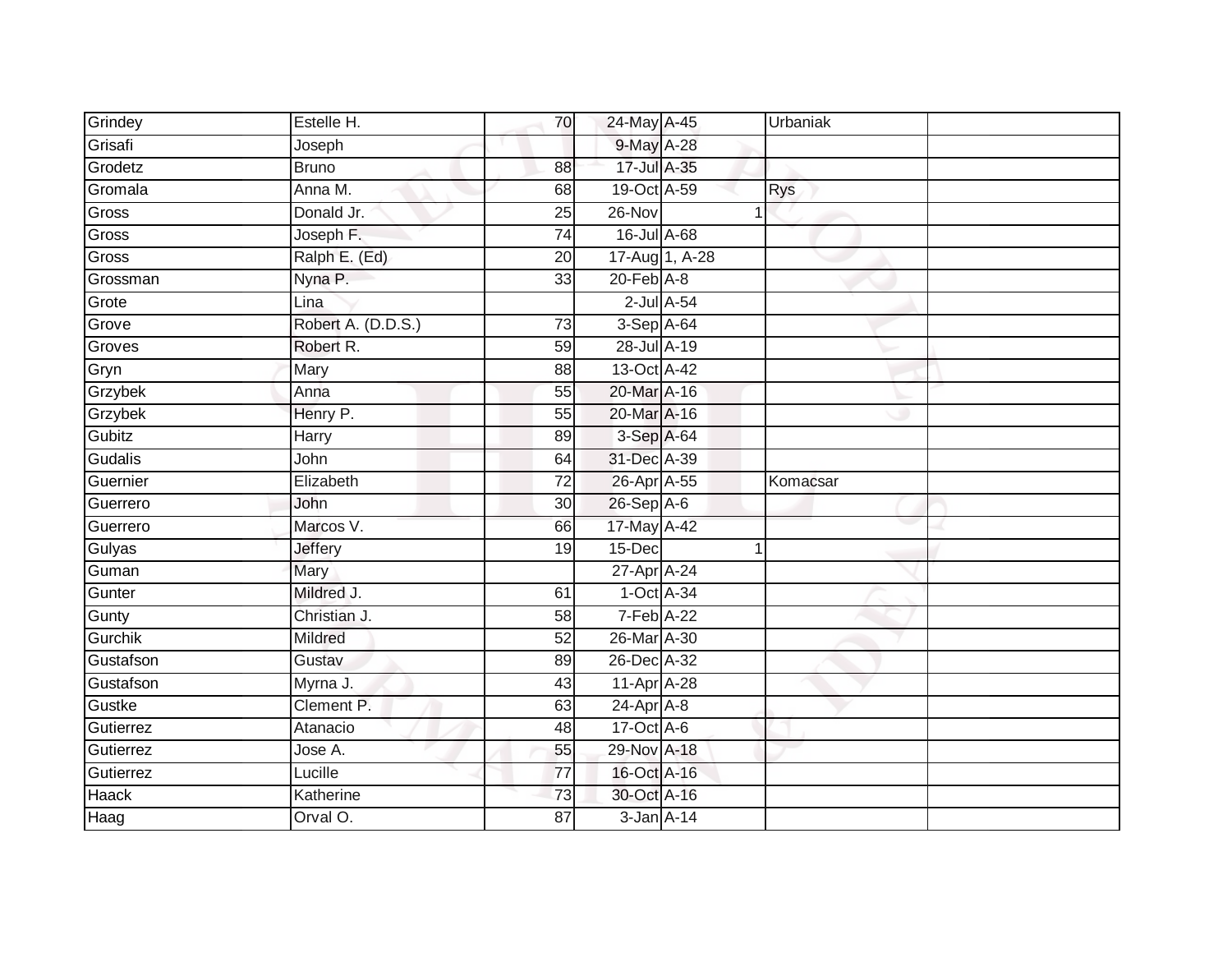| Haas             | Craig John         | 21              | 19-Jul A-8       |             |  |
|------------------|--------------------|-----------------|------------------|-------------|--|
| Haas             | Mary C.            | 18              | 20-Apr A-24      |             |  |
| Hachat           | Dorwin E.          | 70              | 13-Jun A-34      |             |  |
| Hack             | Margaretha B.      | 86              | 17-Mar A-37      |             |  |
| Hacker           | Dollie D.          | 63              | 8-Oct A-44       |             |  |
| Hadley           | Joseph             | 29              | 9-Oct            | $\mathbf 1$ |  |
| <b>Hafits</b>    | Arthur L.          | 60              | 7-Jun A-32       |             |  |
| Hafner           | <b>Dolores</b>     | 45              | 5-Nov A-72       |             |  |
| Hagamuchi        | Kenneth K.         | 32              | 19-Jun A-30      |             |  |
| Hager            | George P.          | 59              | $3$ -Jan $A-14$  |             |  |
| Hahney           | Margaret E.        | 89              | 28-Mar B-4       |             |  |
| Halaburt         | Berniece J.        | 75              | 17-Dec A-99      |             |  |
| Halasz           | James              | 62              | 24-Mar A-36      |             |  |
| Halberstadt      | Jane G.            | 19              | 26-Nov           | 1           |  |
| Hale             | Ellis C.           | $\overline{73}$ | 25-Jun A-63      |             |  |
| Hale             | John G. Sr.        | 82              | 7-Apr A-35       |             |  |
| Hall             | Burdella (Della)   | 61              | 28-Aug A-4       |             |  |
| Hall             | James L.           | 19              | 31-Oct A-6       |             |  |
| Hall             | John B.            | 66              | 13-Mar A-29      |             |  |
| Hall             | <b>Marie Adams</b> |                 | $11$ -Jan $A-8$  |             |  |
| <b>Hallstrom</b> | William            | 94              | 27-Dec A-28      |             |  |
| Halpin           | Michael J.         | 55              | 23-Apr A-78      |             |  |
| Halsey           | John Heron         | 71              | 6-Apr A-12       |             |  |
| Hamacher         | Floyd H. Sr.       | 86              | 29-Jan A-70      |             |  |
| Hamady           | Paul               | 58              | 18-May A-36      |             |  |
| Hamilton         | June               | 74              | 30-Nov A-28      |             |  |
| <b>Hamilton</b>  | William M.         | $\overline{38}$ | $2$ -Jul $A$ -54 |             |  |
| Hammerschmidt    | Henry C.           | $\overline{77}$ | 10-Aug A-61      |             |  |
| Hammond          | Aldea M.           |                 | 5-Mar A-94       |             |  |
| Hammond          | Mary Louise        | 60              | 14-Apr A-16      |             |  |
| Hammonds         | William J.         | 62              | 24-Oct A-8       |             |  |
| Hamnik           | Paul               | 85              | 12-Dec A-21      |             |  |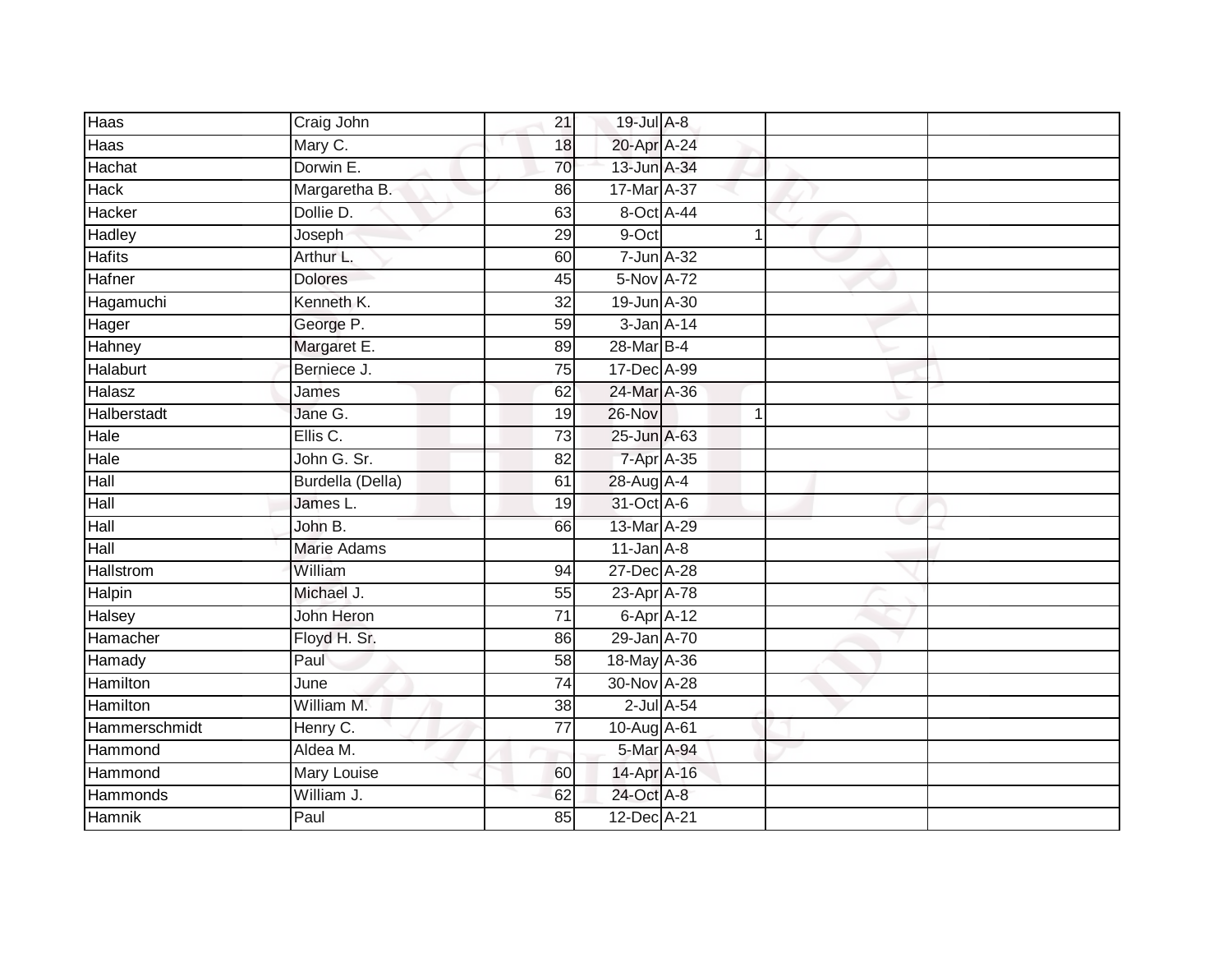| Hampton         | Ann                | 39              | 26-Mar            | 1 |  |
|-----------------|--------------------|-----------------|-------------------|---|--|
| Hampton         | Darnell            | 13              | 26-Mar            | 1 |  |
| Hampton         | Denise             | 11              | 26-Mar            | 1 |  |
| Hampton         | Frank              | 5               | 26-Mar            | 1 |  |
| Hampton         | Loretta            | 6               | $26$ -Mar         | 1 |  |
| Hampton         | Norman             | 10              | $26$ -Mar         | 1 |  |
| Hand            | Cora B.            | 76              | 17-Nov A-22       |   |  |
| Haney           | Elizabeth (Betty)  |                 | 18-Oct A-34       |   |  |
| Hanis           | John A.            | 84              | $7-Feb$ A-22      |   |  |
| Hannah          | Barbara L.         | 40              | 3-Oct A-8         |   |  |
| Hansen          | Dorothy M.         | 61              | 16-Nov A-50       |   |  |
| Hanson          | Marion O.          | $\overline{74}$ | $2$ -Jan $A-12$   |   |  |
| Hapak           | Joseph J.          | 61              | 30-Apr A-26       |   |  |
| Harasty         | Olga (Barkal)      | 63              | 19-Oct A-59       |   |  |
| Harbison        | Noble M.           | 61              | 2-Feb A-39        |   |  |
| Harbison        | Sylvia             | 76              | 27-Dec A-28       |   |  |
| <b>Harbst</b>   | Charles A.         | 85              | $7-Nov A-6$       |   |  |
| Hardaway        | Johnny J. Sr.      | $\overline{51}$ | 11-Oct A-71       |   |  |
| Harden          | Tulla M.           | 61              | 22-Nov A-8        |   |  |
| Hardesty        | Eugene             | 68              | 17-Apr A-17       |   |  |
| Hardesty        | Herman P.          | 68              | $5$ -Jan $A$ -43  |   |  |
| <b>Hardison</b> | <b>Jackie Lee</b>  | $\overline{24}$ | 22-Dec A-22       |   |  |
| Hargrecht       | Beatrice M.        | 67              | 24-Apr A-8        |   |  |
| Harkema         | William            | 70              | 24-May A-45       |   |  |
| Harle           | Eugene H.          | $\overline{72}$ | 27-Mar A-30       |   |  |
| Haro            | Jesus Campos (Aro) | 18              | $1-Oct$ A-34      |   |  |
| Harper          | Yvonne             | 47              | 13-Dec A-9        |   |  |
| Harreld         | Howard             | 60              | $10$ -Jan $A$ -5  |   |  |
| Harris          | <b>Bozzle</b>      | 57              | $12$ -Jan $A$ -48 |   |  |
| Harris          | Claire             | 59              | 22-Jun A-49       |   |  |
| Harris          | Creighton W.       | 57              | 20-Apr A-24       |   |  |
| <b>Harris</b>   | Donald             | 17              | $6-Sep$ A-38      |   |  |
|                 |                    |                 |                   |   |  |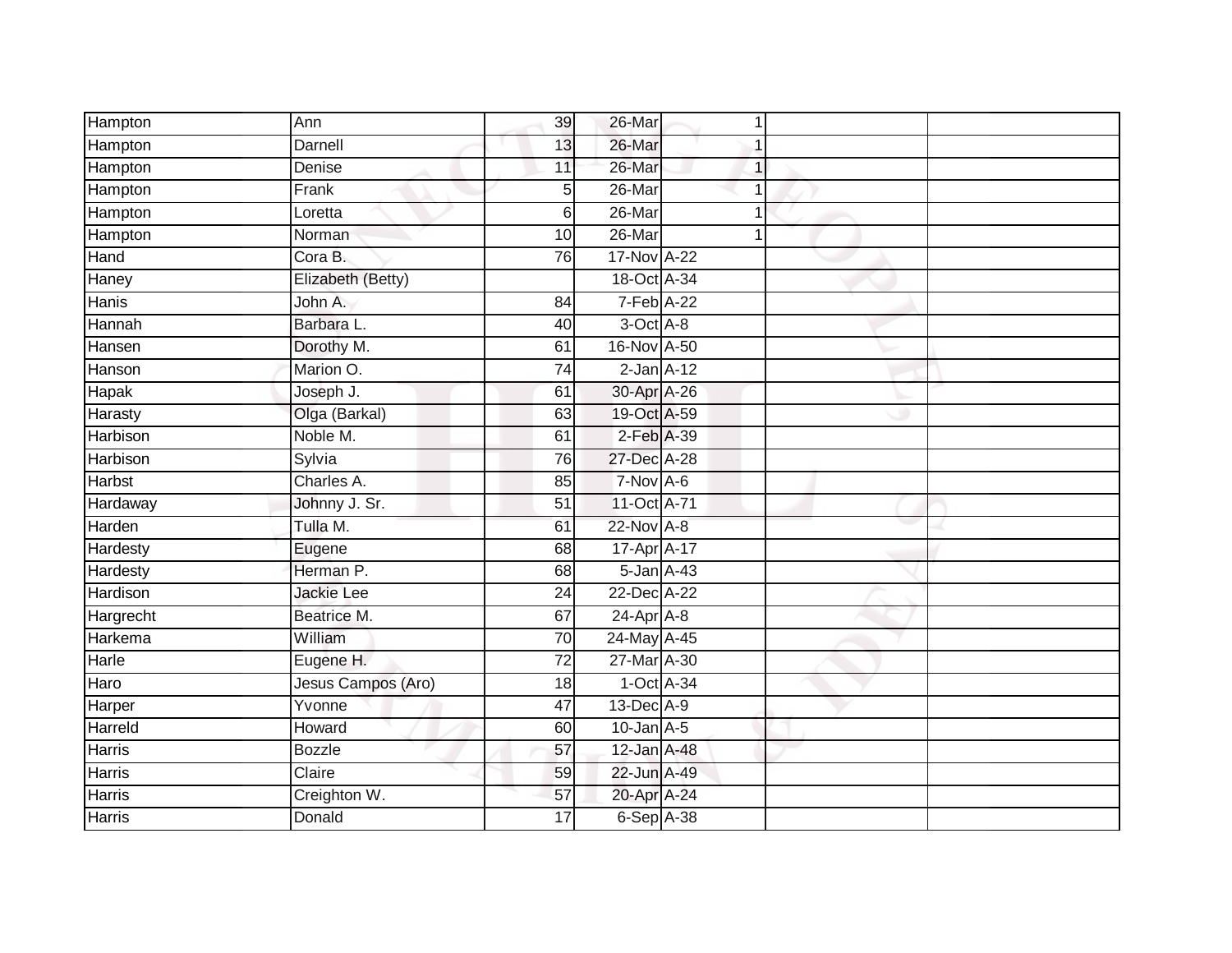| <b>Harris</b>   | Eli Sr.               |                 | $21$ -Apr $A$ -4 |          |                                            |
|-----------------|-----------------------|-----------------|------------------|----------|--------------------------------------------|
| Harris          | Frank Lee Sr.         | 61              | 19-Dec A-27      |          |                                            |
| <b>Harris</b>   | John H. Sr.           | 43              | $11$ -Jan $A-8$  |          |                                            |
| Harris          | Wallace               | 76              | 14-May A-66      |          |                                            |
| <b>Harrison</b> | Mary M.               | $\overline{70}$ | 10-Jul A-23      |          |                                            |
| Hartfield       | <b>William Schurr</b> | 75              | 31-Jul A-14      |          |                                            |
| Hartleroad      | Mary E.               | 79              | 15-Jan A-66      |          |                                            |
| Hartley         | George H.             | 91              | $2$ -May A-6     |          |                                            |
| Hartman         | Adelaide              | 78              | $7-Nov$ A-6      |          |                                            |
| <b>Hartman</b>  | Antionette (Smiles)   | 65              | 22-Sep A-23      |          |                                            |
| Hartman         | <b>Betty Ann</b>      | 55              | 30-Oct A-16      |          |                                            |
| Hartman         | Julia A.              | 64              | $5$ -Jun $A-4$   |          |                                            |
| Hartmann        | Carl                  | 51              | 27-Dec A-28      |          |                                            |
| <b>Haskins</b>  | Myrtle Ann            | 59              | 15-May A-16      |          |                                            |
| Hasler          | Mabel                 |                 | 3-Sep A-64       | Klinger  |                                            |
| Hasselgren      | John K.               | 14              | 30-Oct A-16      |          |                                            |
| Hastings        | John Ellis            | 68              | 19-Feb A-38      |          |                                            |
| Hatchett        | James                 | 52              | 18-Aug           | 1        | Picture of incident<br>included.           |
| Haugh           | Eleanor G.            |                 | 4-Jan A-46       |          |                                            |
| Hautala         | Einar                 | 81              | 30-Apr A-26      |          |                                            |
| Haviland        | Kenneth B.            | $\overline{28}$ | 15-Aug A-15      |          |                                            |
| <b>Hawkins</b>  | <b>Scottie</b>        | 20              | $14 -$ Jul       | 1        |                                            |
| Hawley          | James E. (Jim)        | 18              | 21-Nov 1, A-31   |          | Picture of incident<br>included on page 1. |
| Hawn            | Edert T.              | 77              | $1$ -Jan $A-32$  |          |                                            |
| Haycock         | <b>Robert Lee</b>     | $\overline{59}$ | $3-Oct$ $A-8$    |          |                                            |
| Hayes           | Sandra Lee            | 32              | 8-Feb A-24       |          |                                            |
| Hayhurst        | Arnold W.             | $\overline{72}$ | 10-May A-45      |          |                                            |
| Hayward         | Leland V.             | 72              | 24-Apr A-8       |          |                                            |
| Hazel           | Adeline               |                 | 6-Jan A-4        | Boroviak |                                            |
| Headden         | William E.            | 62              | 28-Feb A-15      |          |                                            |
| Headley         | Homer P.              | 64              | $20$ -Jun $A-4$  |          |                                            |
|                 |                       |                 |                  |          |                                            |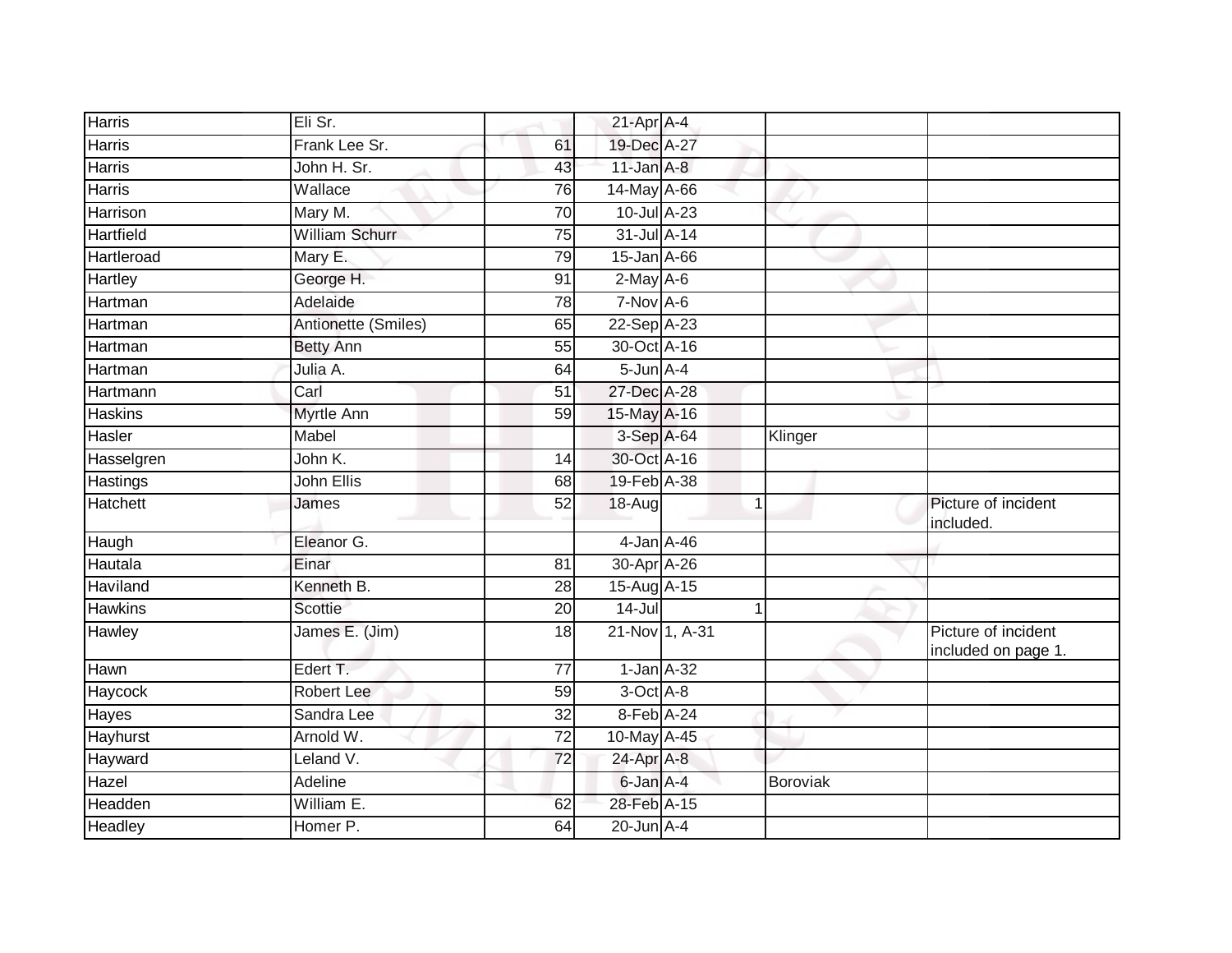| Heard                | Mary                 | 62              | 13-Feb A-30     |              |       |  |
|----------------------|----------------------|-----------------|-----------------|--------------|-------|--|
| <b>Hebblethwaite</b> | Edwin L.             | 60              | 29-Jun A-16     |              |       |  |
| Hecker               | Thomas               | 23              | 22-Sep          | $\mathbf{1}$ |       |  |
| Hefferman            | Sue                  | $\overline{72}$ | 15-Feb A-40     |              |       |  |
| <b>Hefflon</b>       | Frederick G. Jr.     | 68              | 30-Oct A-16     |              |       |  |
| Hegykozi             | Elizabeth            | $\overline{57}$ | 5-May A-26      |              |       |  |
| Heibel               | James F.             | 47              | 12-Jul A-24     |              |       |  |
| Heiland              | Flora E.             | 74              | 6-Dec A-33      |              |       |  |
| Hein                 | Elmer                | 74              | 8-Dec A-24      |              |       |  |
| Hein                 | John F.              | 61              | 29-Jan A-70     |              |       |  |
| Hein                 | Milton               | 73              | 21-Dec A-43     |              |       |  |
| Heino                | Nancy A.             | 47              | 26-Dec A-33     |              |       |  |
| Heins                | Pearl                | 96              | 26-Dec A-32     |              |       |  |
| Heinzman             | <b>Shannon Marie</b> | Infant          | 25-Jan A-30     |              |       |  |
| Helbling             | Irma L.              | 60              | 13-Oct A-42     |              |       |  |
| Heldt                | Theodore (Ted)       | 40              | 14-May A-66     |              |       |  |
| <b>Helfen</b>        | Elizabeth A.         | 80              | 20-Nov A-8      |              |       |  |
| Heller               | Mary M.              | 76              | 12-Feb A-63     |              |       |  |
| <b>Helmick</b>       | Kenneth (Skeezix)    |                 | 21-May A-80     |              |       |  |
| Hemaguchi            | Kenneth K.           | $\overline{32}$ | 18-Jun A-71     |              |       |  |
| Henderson            | Ida Mae              | 58              | $6-$ Sep $A-38$ |              |       |  |
| Henderson            | Prince Ella          | 65              | 14-Feb A-12     |              |       |  |
| <b>Hendrick</b>      | Margaret (Madge)     | 60              | $31$ -Jan $A-4$ |              |       |  |
| Hendrickson          | William O.           | 84              | 3-Oct A-8       |              |       |  |
| Henn                 | Catherine A.         | 88              | 3-Mar A-4       |              |       |  |
| Hennessy             | Bette J.             | 54              | 12-Feb A-63     |              |       |  |
| Henninger            | Edna L.              |                 | 10-Dec A-50     |              | Wille |  |
| Hennon               | Gladys               | 78              | $27$ -Jun $A-4$ |              |       |  |
| Henry                | Effie J.             | 84              | 28-May A-44     |              |       |  |
| Henry                | Ella M.              |                 | 26-Jun A-4      |              |       |  |
| Henry                | Jessie               | 79              | 15-Jun A-14     |              |       |  |
| Hermann              | Sylvester            | $\overline{59}$ | 1-May A-43      |              |       |  |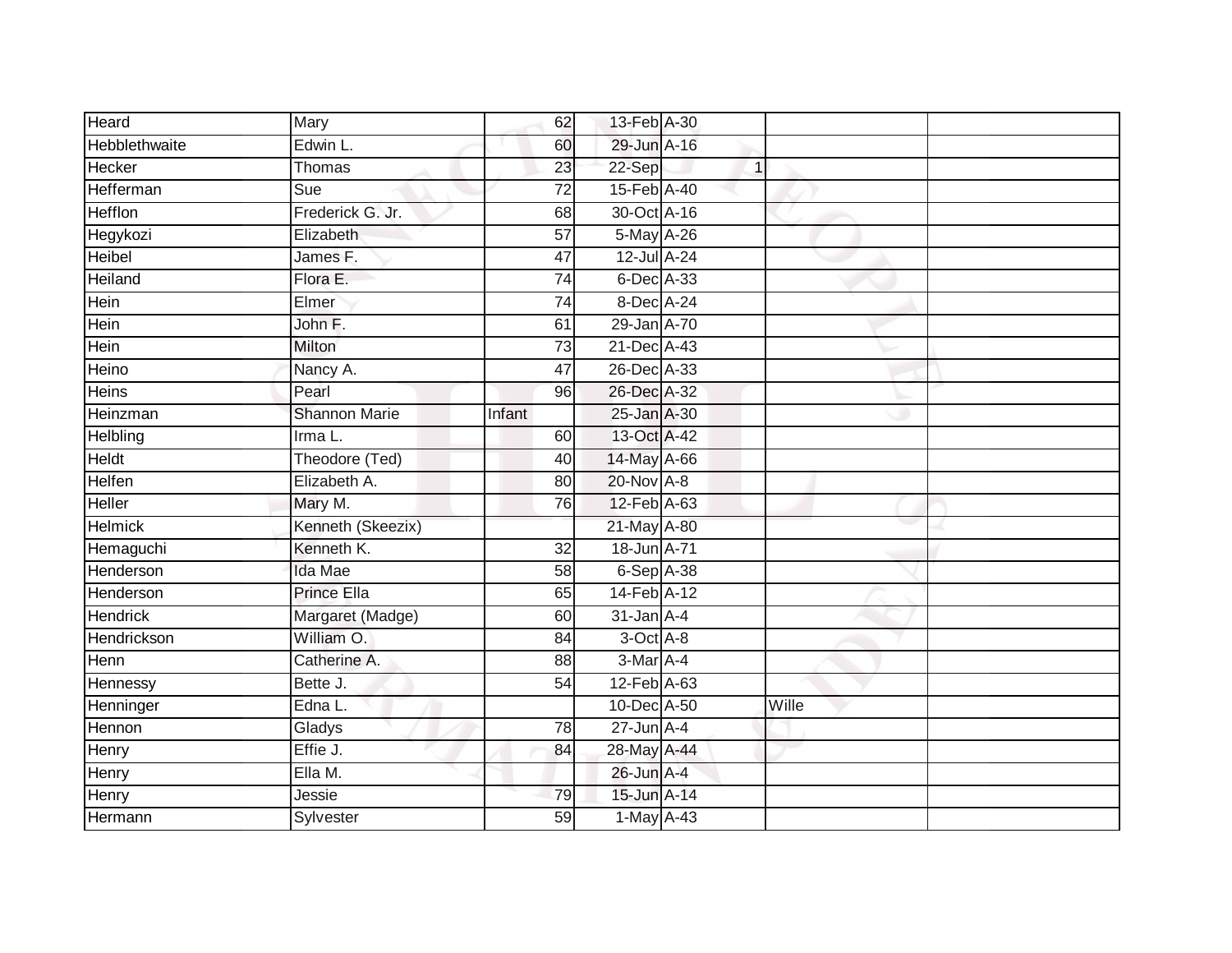| Hernandez         | Arturo            | 24              | 13-Aug A-86  |                  |              |  |
|-------------------|-------------------|-----------------|--------------|------------------|--------------|--|
| Hertl             | <b>Henry Fred</b> | 58              | 31-Oct       | 1                |              |  |
| <b>Hicks</b>      | Edd Sr.           | 86              | 15-May A-16  |                  |              |  |
| Higgins           | John N.           | $\overline{71}$ | 18-Jan A-39  |                  |              |  |
| Hill              | Ann H.            | 83              | 15-Jun A-14  |                  |              |  |
| Hill              | Herbert L.        | $\overline{73}$ | $9-AprA-64$  |                  |              |  |
| Hill              | Jimmy Dale (Tiny) | $\overline{27}$ | 29-May A-26  |                  |              |  |
| Hill              | William A.        | 54              | 30-Apr A-26  |                  |              |  |
| Hillegonds        | Peter             | $\overline{87}$ | 20-Mar A-16  |                  |              |  |
| <b>Hilsen</b>     | Dana              | 15 months       | 18-May       | 1                |              |  |
| <b>Hiney</b>      | Francis B.        | 87              | $25-Sep$ A-4 |                  |              |  |
| Hipp              | William O.        | 59              |              | 7-Jul A-22       |              |  |
| Hite              | Henry             | 63              | 29-May A-26  |                  |              |  |
| Hjertquist        | Mildred           | 77              | 16-Jan A-31  |                  |              |  |
| <b>Hjertquist</b> | William L.        | $\overline{57}$ | 31-Aug A-47  |                  |              |  |
| Hoagland          | Sharon            | 27              | 3-Oct        | 1                |              |  |
| Hodor             | Helen             | $\overline{77}$ | 20-Jul A-59  |                  |              |  |
| Hodor             | Raymond M. Jr.    | 24              | 6-Mar A-30   |                  |              |  |
| Hoekstra          | Anna              | 93              |              | $2-AprA-65$      | Van Der Wall |  |
| Hoekstra          | Ida               | 78              | 5-Sep A-16   |                  |              |  |
| Hoffman           | Frances M.        | 64              | 8-Mar A-37   |                  |              |  |
| Hoffman           | Robert E. (Bud)   | 56              | 22-Aug A-35  |                  |              |  |
| <b>Hofirek</b>    | Mary              | 64              |              | 8-Jun A-27       | Kovacik      |  |
| Hoge              | Edward            | 85              |              | $1$ -Jan $A$ -32 |              |  |
| Hoge              | Tina              | 79              | 13-Feb A-30  |                  |              |  |
| Hogg              | Willie (Deacon)   |                 | 19-Dec A-27  |                  |              |  |
| Hohenberger       | Bernard           | 82              | 11-Apr A-28  |                  |              |  |
| Hoholek           | Valentine Walter  | 87              | 25-Aug A-47  |                  |              |  |
| <b>Holbrook</b>   | Helen             | 85              | 20-Aug A-91  |                  |              |  |
| Holcomb           | Lillie M.         | 69              | 16-Oct A-16  |                  |              |  |
| Holem             | Anna Belle        | 70              | 24-Apr A-8   |                  |              |  |
| Holler            | Robert            | 14              | 7-Sep A-47   |                  |              |  |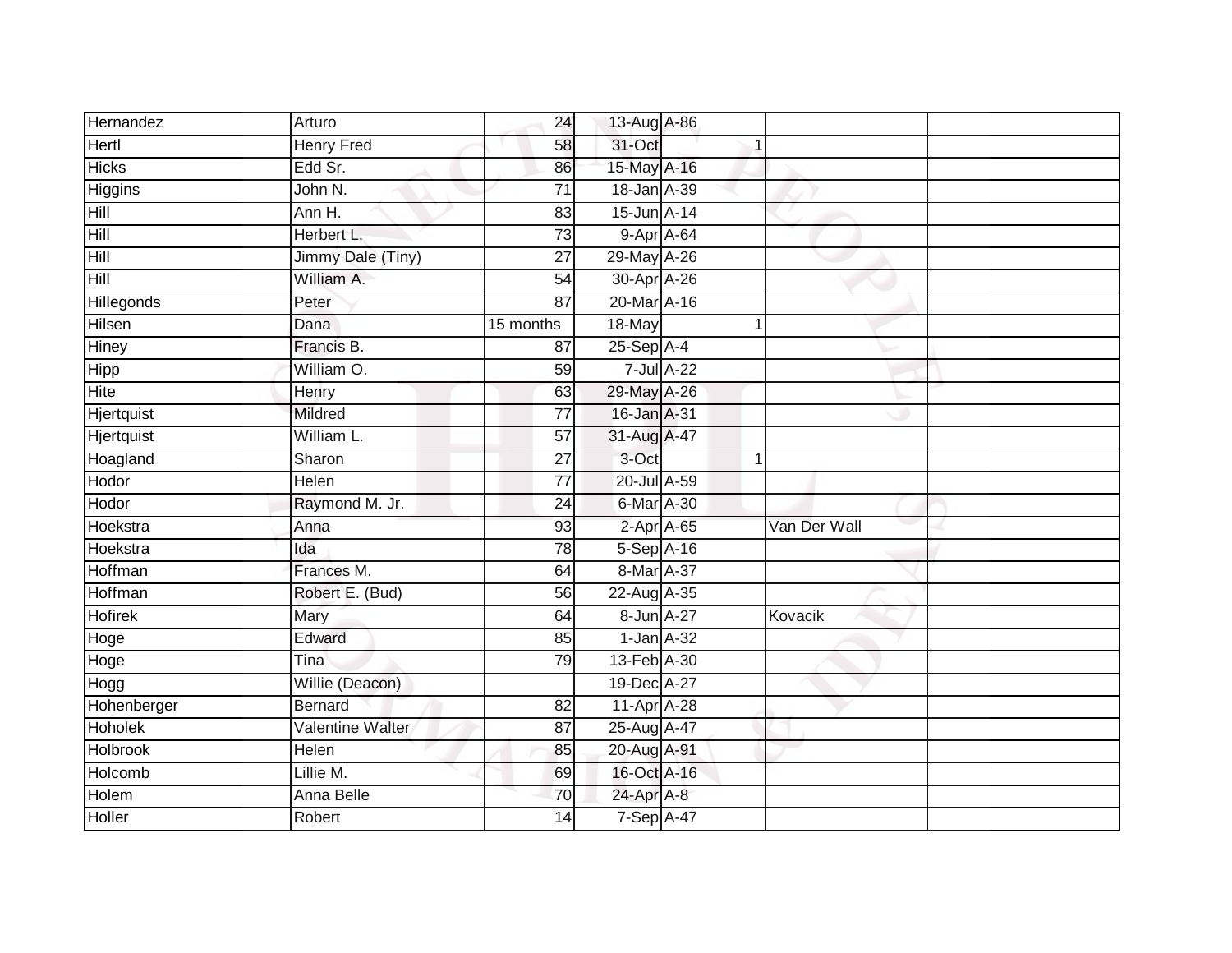| Holley            | John E.             | 80              | 28-Mar B-4      |                  |  |
|-------------------|---------------------|-----------------|-----------------|------------------|--|
| <b>Hollie</b>     | Rickie              | $\overline{20}$ | 4-Dec           |                  |  |
| <b>Hollifield</b> | Roy Sr.             | 70              | 7-May A-72      |                  |  |
| Holloway          | William R.          | 44              | 22-Oct A-74     |                  |  |
| <b>Holmes</b>     | Charles R. Jr.      | 13              | $26$ -Jun $A-4$ |                  |  |
| <b>Holmes</b>     | <b>Fred William</b> | 81              | $22$ -Nov $A-8$ |                  |  |
| Holmes            | Lessly L.           | 57              | 27-Dec A-28     |                  |  |
| Holsclaw          | Thomas J.           | 38              | 27-Nov A-16     |                  |  |
| Holsinger         | Carl (Rev.)         | 78              | $20$ -Jun $A-4$ |                  |  |
| Holzbach          | George R. Jr.       | 69              | 17-Jan A-30     |                  |  |
| Homans            | John                | $\overline{58}$ | 9-Nov A-28      |                  |  |
| Honan             | Catherine E. (Nana) | $\overline{77}$ | 3-Jan A-28      |                  |  |
| Honeycutt         | Arthur              | 31              | 18-Aug A-10     |                  |  |
| Hoogeveen         | Henry               | 90              | 29-Dec A-18     |                  |  |
| <b>Hook</b>       | <b>Ruby</b>         | 65              | 2-Mar A-44      |                  |  |
| <b>Hoots</b>      | Donald D. Sr.       | 41              | 14-Aug A-35     |                  |  |
| Hoover            | Ernest              | 40              | 10-Jan          | 1                |  |
| Hoover            | Jennifer Renee      | 9 weeks         | 18-Jul A-4      |                  |  |
| Horan             | Ella                | 70              |                 | $2$ -Apr $A$ -65 |  |
| Horar             | Alyce               | 53              | 7-Nov A-6       |                  |  |
| Horinchuk         | Roman               | 80              | 29-Jan A-70     |                  |  |
| Horn              | James Dean II       | $\overline{22}$ | 2-Aug A-20      |                  |  |
| Hornak            | Anna                | 90              | 28-Mar B-4      |                  |  |
| Hornick           | <b>Nicholas</b>     | 63              | 18-Jan A-39     |                  |  |
| Hornyak           | Susan               | 53              |                 | $5$ -Jan $A$ -43 |  |
| Horrell           | Ruth                | 85              | 21-Feb A-14     |                  |  |
| Horton            | Roy                 | 67              | 10-Aug A-61     |                  |  |
| Horvath           | Steve (Happy)       |                 |                 | 8-Jun A-27       |  |
| <b>Hoshaw</b>     | Walter A.           | 63              | 12-Dec A-21     |                  |  |
| <b>Hoskins</b>    | Juliete M.          | 82              | 22-Jan A-36     |                  |  |
| House             | Ellen M.            | 90              | 19-Jun A-30     |                  |  |
| Howald            | Charley             | 63              | 24-Apr A-8      |                  |  |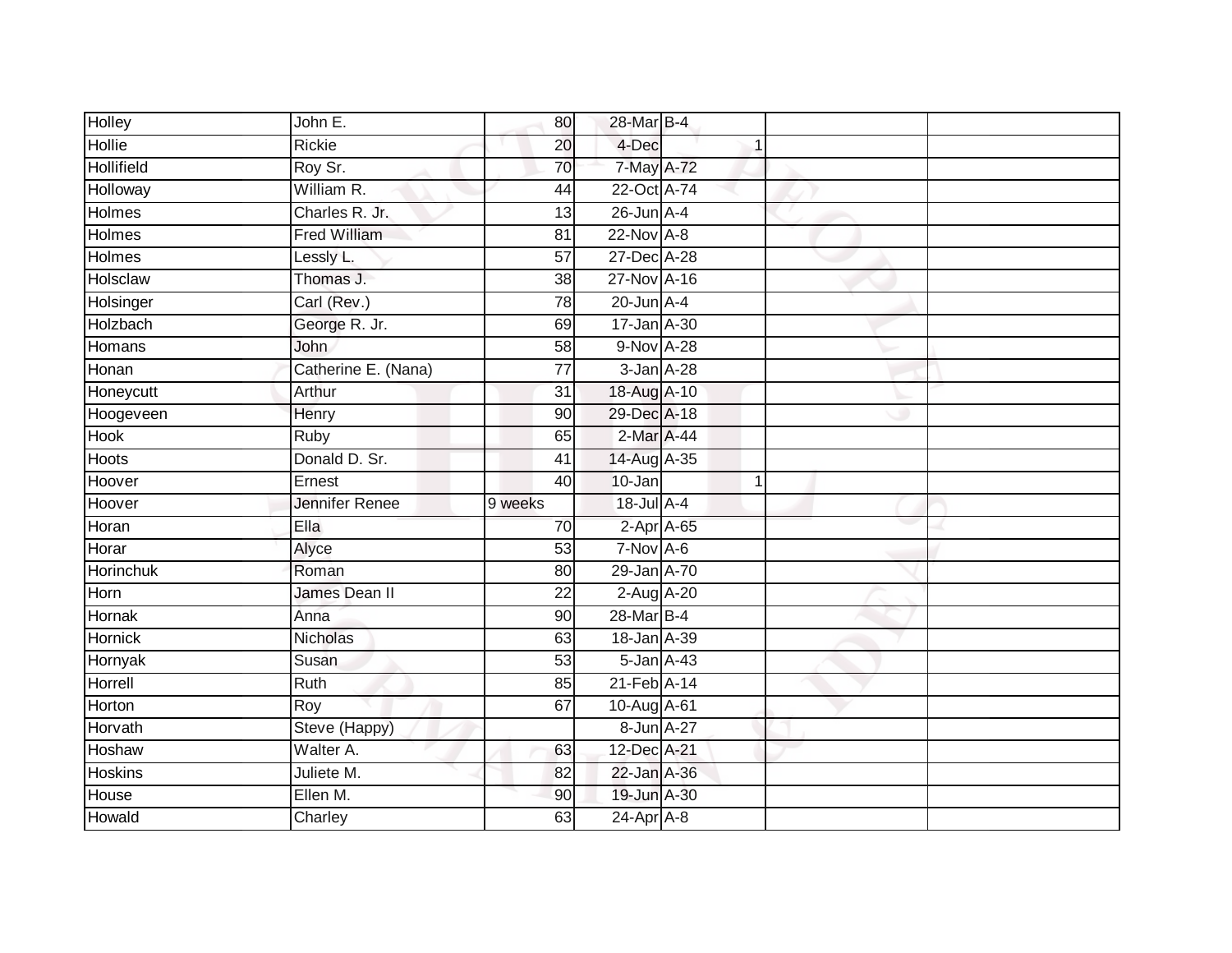| Howard         | Warren A.               | 70              | 11-May A-60      |              |  |
|----------------|-------------------------|-----------------|------------------|--------------|--|
| Howell         | David H.                | 57              | 8-Mar A-37       |              |  |
| <b>Howes</b>   | Lawrence E.             | 78              | 28-Jul A-19      |              |  |
| Howisen        | Marie L.                | 75              | 16-Feb A-46      |              |  |
| Howkinson      | Martin P.               | 89              | 21-Sep A-60      |              |  |
| Hoyda          | Rose E:                 | $\overline{74}$ | 10-Dec A-50      | <b>Teets</b> |  |
| Hrpka          | Joseph P.               | 51              | 15-Sep A-24      |              |  |
| Hrycak         | Maxim                   | 21              | 20-Oct A-22      |              |  |
| Hubal          | Thomas F.               | 63              | 26-Oct A-60      |              |  |
| Huber          | Raymond W.              | 80              | $1$ -Jan $A$ -32 |              |  |
| <b>Huchins</b> | <b>Olivia Elizabeth</b> | 92              | 24-Feb A-22      | Ehrsam       |  |
| Hudson         | Christine J.            |                 | $11$ -Dec $A-8$  |              |  |
| Hudson         | D. M.                   | 85              | 26-Mar A-30      |              |  |
| Hudson         | Jessie P.               | 99              | 1-Oct A-34       |              |  |
| Hudspeth       | Anne                    |                 | 13-Aug A-86      | Kopcha       |  |
| <b>Huggins</b> | Paul C.                 | 78              | 28-Apr A-12      |              |  |
| Hugo           | Bertha L.               |                 | 4-Jul A-20       |              |  |
| Hugo           | Walter E.               | 81              | 11-Oct A-71      |              |  |
| Huha           | Basil (Very Rev.)       | 87              | 9-Mar A-30       |              |  |
| <b>Hulick</b>  | Mary                    | 69              | 19-Nov A-38      |              |  |
| <b>Hullett</b> | Ambrosia                | 66              | $26-Sep$ A-6     |              |  |
| Hummel         | Earle D.                | 86              | 6-Jan A-4        |              |  |
| Hummel         | Emelie                  |                 | 27-Feb A-35      | <b>Brown</b> |  |
| Humpfer        | M. Marcella (Sister)    | $\overline{78}$ | 10-Nov A-55      |              |  |
| Hundman        | Katherine               |                 | 19-Dec A-27      |              |  |
| <b>Hunt</b>    | <b>Alice Maud</b>       | 98              | 29-Sep A-12      |              |  |
| Hunt           | Mary E. (Mayme)         | 86              | 25-Aug A-47      |              |  |
| Hunt           | Richard W.              | 64              | 31-Aug A-47      |              |  |
| Hunter         | Emma                    | 89              | $1-Sep$ A-21     |              |  |
| Huntley        | Ann M.                  | 71              | 6-Aug A-77       |              |  |
| Hurd           | Audrie T.               | 52              | 15-Mar A-58      |              |  |
| <b>Hurst</b>   | Ramona Suann            | $\overline{22}$ | 26-Mar A-30      |              |  |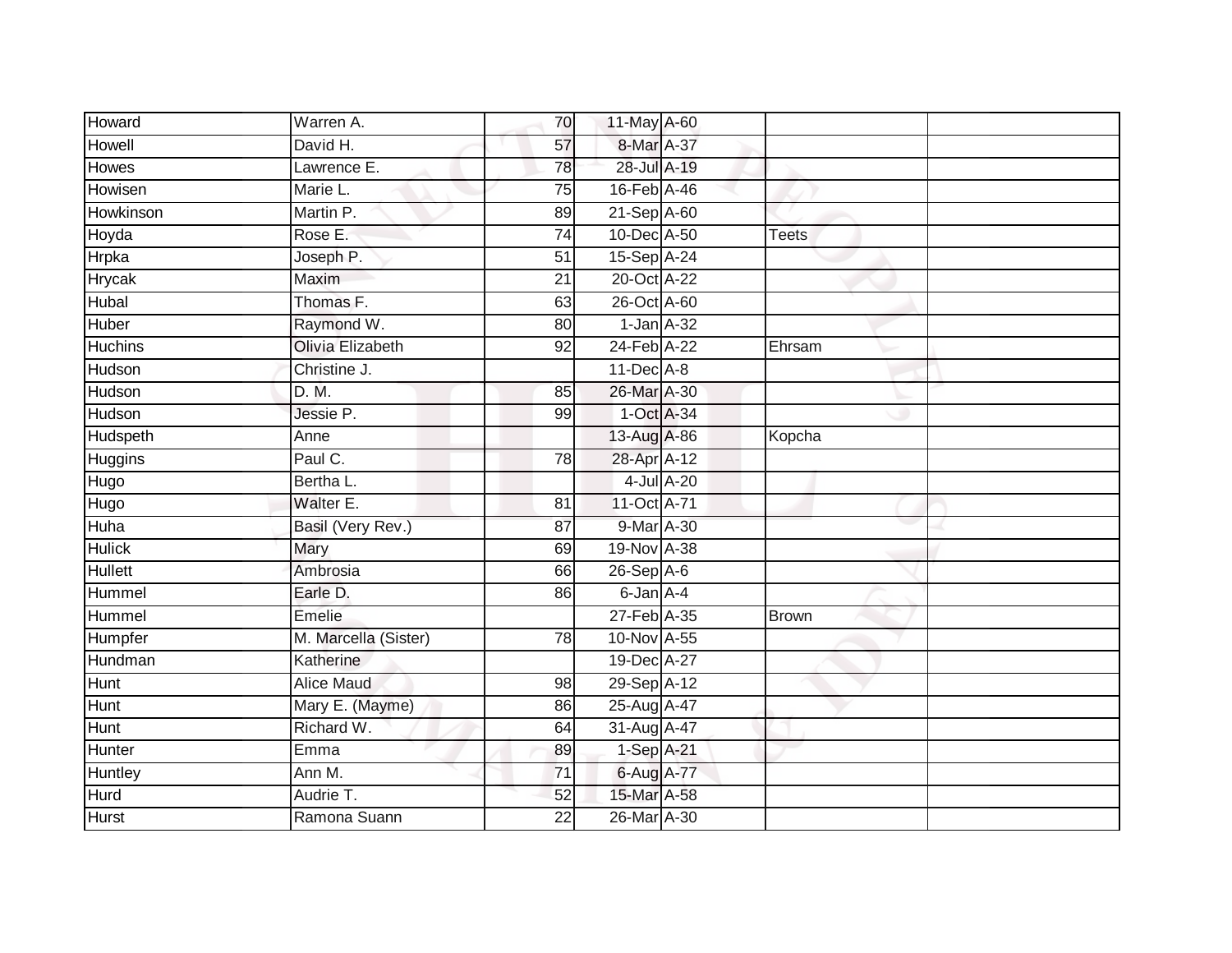| Husakoff          | George A.            | 83              | 27-Aug A-86     |            |                         |  |
|-------------------|----------------------|-----------------|-----------------|------------|-------------------------|--|
| Hussey            | Anna W.              | 82              | 24-Sep A-80     |            |                         |  |
| Hussey            | Eva L.               | 78              | 18-Jun A-71     |            |                         |  |
| Huyser            | Jennie               | 78              | 15-May A-16     |            | Speelman                |  |
| Huzzie            | <b>Margaret Ruth</b> | 60              | 22-May A-20     |            |                         |  |
| <b>Hylek</b>      | Walenty              | 84              | 9-Oct A-8       |            |                         |  |
| Hynes             | Donald               |                 | $6$ -Feb $A-18$ |            |                         |  |
| Ihnat             | Helen                | 59              | 15-Sep A-24     |            | Seman                   |  |
| <b>Ilickovich</b> | Andy                 | 65              | 28-Nov A-37     |            |                         |  |
| Iliovici          | Aurel                | 65              | 27-Dec A-28     |            |                         |  |
| Imboden           | <b>Steven</b>        | 19              | 6-Nov A-16      |            |                         |  |
| Inglis            | Herbert D.           | 58              | 23-Jul A-74     |            |                         |  |
| Ingram            | Lucy                 | 30              | 21-Apr          |            | $\overline{\mathbf{1}}$ |  |
| Ingram            | Omega                | 4               | 21-Apr          |            | 1                       |  |
| Ingram            | William              | 69              | 21-Jun A-53     |            |                         |  |
| Ippel             | Cornelius            | 69              | 12-Oct A-34     |            |                         |  |
| Isakson           | <b>Flora Myrtle</b>  | 80              |                 | 7-Jul A-22 | Camp                    |  |
| Isberg            | Edwin S.             | 84              | 11-Aug A-20     |            |                         |  |
| <b>Ivy</b>        | Andrew C. (Dr.)      | 84              | 9-Feb           |            |                         |  |
| <b>Ivy</b>        | Charles M.           | $\overline{78}$ | 19-Nov A-38     |            |                         |  |
| Jablonski         | Henrietta            | 78              | 12-May A-4      |            |                         |  |
| <b>Jackett</b>    | Marion               | 63              | 16-Jun A-20     |            |                         |  |
| Jackson           | Alfred               | 58              | 28-Sep A-63     |            |                         |  |
| Jackson           | Andrew               | 49              | 30-Mar A-22     |            |                         |  |
| Jackson           | Anthony P.           | 45              | 7-Apr A-35      |            |                         |  |
| Jackson           | Dorothea             |                 | 14-Dec A-40     |            |                         |  |
| Jackson           | Earnestine           | 61              | 9-Jun A-10      |            |                         |  |
| Jackson           | Edwina               |                 | 7-Aug A-25      |            |                         |  |
| Jackson           | Laura L.             |                 | 19-Dec A-27     |            |                         |  |
| Jackson           | Mary E.              | 74              |                 | 2-Jul A-54 |                         |  |
| Jacobilski        | Mary L.              | 67              | 13-Jan A-22     |            | Dobrowolski             |  |
| Jacobs            | Duke M.              | $\overline{70}$ | $1-Feb$ A-44    |            |                         |  |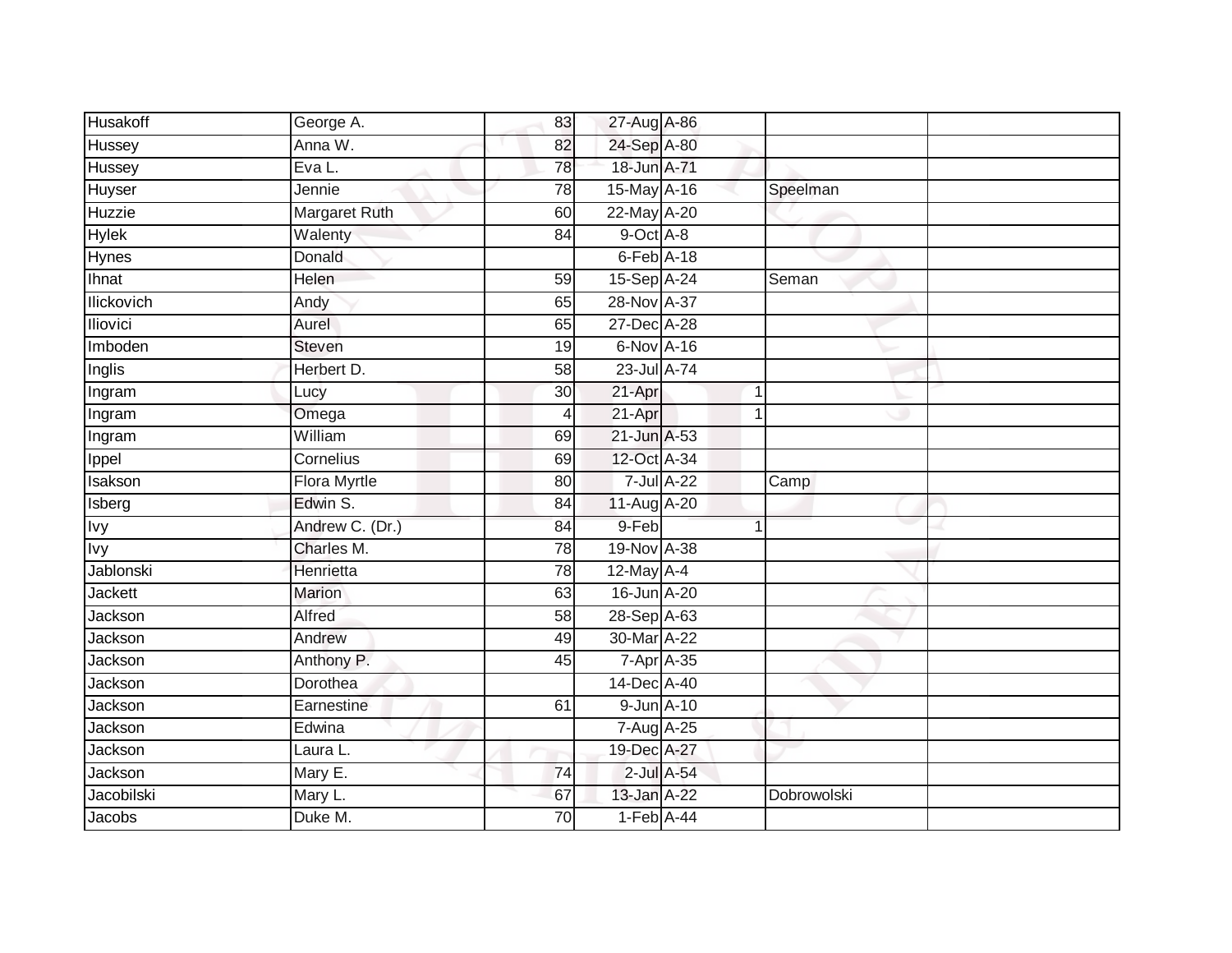| Jacobs           | Frank Jr.            | 53              | $10$ -Jan $A-5$ |                |            |  |
|------------------|----------------------|-----------------|-----------------|----------------|------------|--|
| Jacobsma         | Harry G.             | 59              | 8-Aug A-31      |                |            |  |
| Jacobson         | Hilda                | 83              | 14-Nov A-6      |                |            |  |
| Jacobson         | Monica M.            | 69              | 26-Sep A-6      |                |            |  |
| Jaeger           | Esther               | $\overline{82}$ | 5-Nov A-72      |                |            |  |
| Jagiello         | Frank M.             | 88              | 19-May A-6      |                |            |  |
| <b>Jakuboski</b> | Richard              | 56              | 29-Aug A-8      |                |            |  |
| Jalovecky        | Ann                  |                 | 8-Aug A-31      |                | Kollar     |  |
| Jamrose          | John J.              | 67              | $2$ -Oct $A$ -8 |                |            |  |
| Jamrose          | <b>Marie</b>         |                 | 23-Jun A-26     |                | Urbanik    |  |
| Jandria          | <b>Steve</b>         | 79              | 30-May A-37     |                |            |  |
| Janeczko         | Frances              | 82              | 12-Feb A-63     |                |            |  |
| Janiak           | Henry L.             | 54              | 28-Aug A-4      |                |            |  |
| Janiga           | Stanley J.           | 67              | 11-Aug A-20     |                |            |  |
| Janik            | Sophie Rose          | $\overline{51}$ | 13-Aug A-86     |                | Yager      |  |
| Janik            | Victoria J.          | 68              | 3-Jul A-16      |                |            |  |
| Janiszewski      | Edward               | 71              | 7-Jul A-22      |                |            |  |
| Jankowski        | Charles J.           | 80              | 3-Nov A-29      |                |            |  |
| Janos            | Mary B.              | 88              | 17-Dec A-99     |                | Zurbriggen |  |
| Janowski         | <b>Barbara Helen</b> | 66              | 4-Apr A-20      |                |            |  |
| Jansen           | John (Jim)           | 83              | 28-Jul A-19     |                |            |  |
| Jansky           | Steve Sr.            | $\overline{90}$ | 12-Jan A-48     |                |            |  |
| Jansma           | Larry M.             | 28              |                 | 16-Aug 1, A-24 |            |  |
| Jaranowski       | Jerome V.            | 65              | $2-Mar$ A-44    |                |            |  |
| Jarvis           | Sherry               | 22              | $2$ -Jan $A-12$ |                |            |  |
| Jaryszak         | William A.           | 67              | $3$ -Jan $A-14$ |                |            |  |
| Jarzemski        | Margaret             | 91              | 24-Jul A-18     |                |            |  |
| Jean             | Sara L.              | 57              | 7-Dec A-58      |                |            |  |
| Jenkins          | Bernice B.           | 61              | 12-Mar A-73     |                |            |  |
| Jenkins          | Louise               | 55              | 19-Jul A-8      |                |            |  |
| Jenkins          | Woodrow              | 63              | 1-Oct A-34      |                |            |  |
| Jennings         | Lillian              | $\overline{58}$ | 12-Mar A-73     |                | Passmore   |  |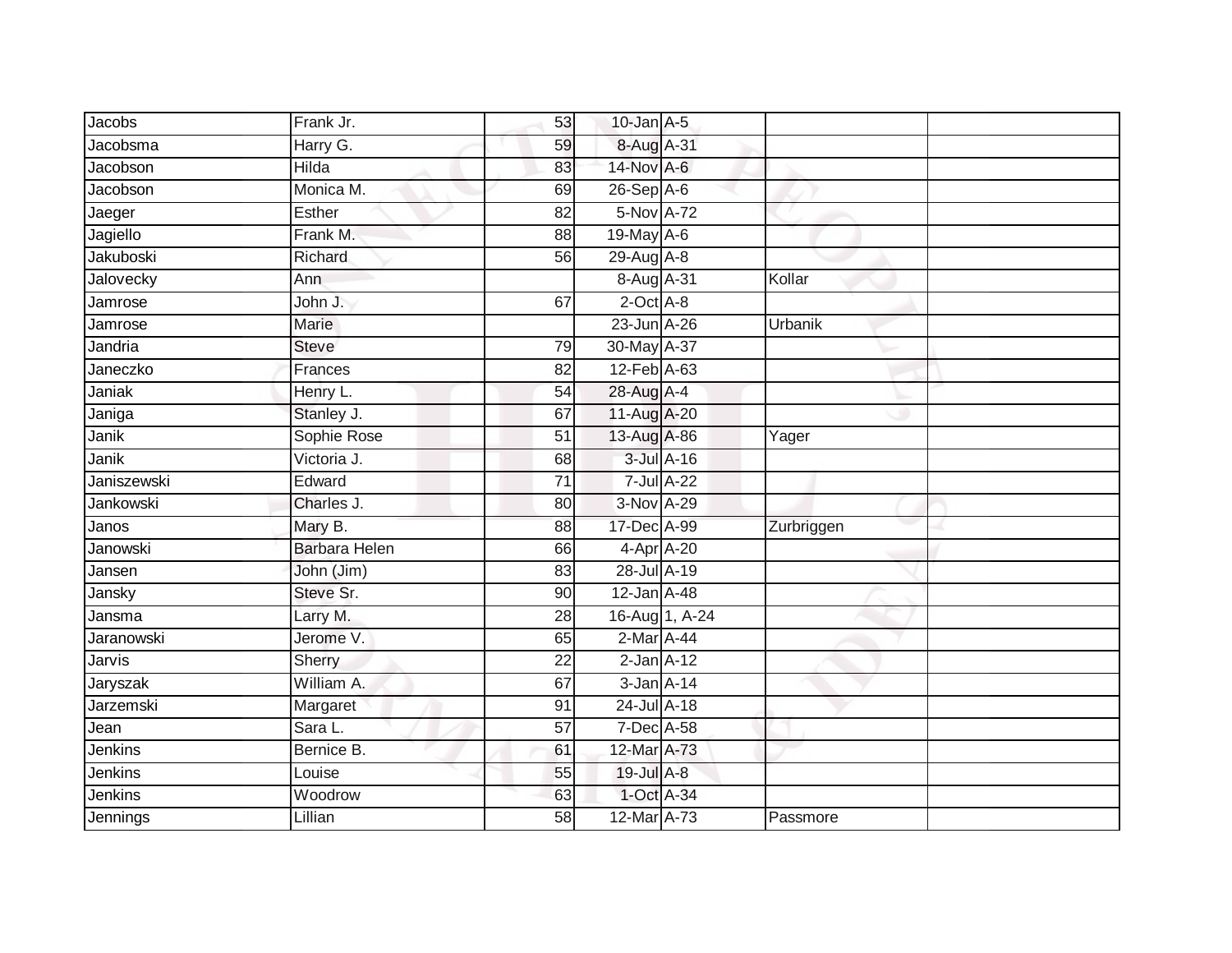| Jeorse   | Robert W. (Butch)             | 33              | 26-Oct A-60     |   |  |
|----------|-------------------------------|-----------------|-----------------|---|--|
| Jett     | Hosie N.                      | 76              | 28-Jul A-19     |   |  |
| Johns    | Vineta M.                     | 75              | 31-Mar A-16     |   |  |
| Johnson  | Arnold A. Jr.                 | 31              | 8-Dec A-24      |   |  |
| Johnson  | Calvin Jr.                    | $\overline{51}$ | 21-May A-80     |   |  |
| Johnson  | Cecelia                       | 81              | 19-Oct A-59     |   |  |
| Johnson  | Dale                          | 14              | 16-Aug          | 1 |  |
| Johnson  | David M.                      | 46              | $1$ -Jun $A-20$ |   |  |
| Johnson  | Earl L.                       | 62              | 15-Nov A-26     |   |  |
| Johnson  | Eva M.                        | 83              | 8-Feb A-24      |   |  |
| Johnson  | Fred Sr.                      | $\overline{77}$ | $11$ -Jan $A-8$ |   |  |
| Johnson  | Hedvig                        | $\overline{71}$ | 22-Feb A-12     |   |  |
| Johnson  | Helen K.                      | 66              | 16-May A-6      |   |  |
| Johnson  | <b>Jesse Lee</b>              | 65              | 18-Jan A-39     |   |  |
| Johnson  | Juanita Mae                   | $\overline{51}$ | 25-Aug A-47     |   |  |
| Johnson  | Julia                         | $\overline{83}$ | 10-Sep A-32     |   |  |
| Johnson  | Julia S.                      | 78              | 16-Jun A-20     |   |  |
| Johnson  | Margaret M.                   | 78              | 30-May A-37     |   |  |
| Johnson  | Marquise                      | 4 months        | 26-Dec          | 4 |  |
| Johnson  | <b>Myrtle Mae</b>             | 73              | 24-Dec A-49     |   |  |
| Johnson  | Ruth                          | 74              | 29-Nov A-18     |   |  |
| Johnson  | Tara                          | 10              | 31-May          |   |  |
| Johnson  | <b>Wilfred John</b>           | 68              | 18-Sep A-16     |   |  |
| Johnson  | <b>William Urban Carlisle</b> | 86              | 12-Jan A-48     |   |  |
| Johnson  | Zila F.                       | 79              | 19-Jan A-22     |   |  |
| Johnston | Hazel Eugenia                 | 84              | 5-May A-26      |   |  |
| Johnston | Marie V.                      | $\overline{82}$ | 10-Dec A-50     |   |  |
| Jones    | Anna Pearl                    | 67              | 7-Dec A-58      |   |  |
| Jones    | Burt D.                       | 66              | 31-Jul A-14     |   |  |
| Jones    | Harold J.                     | 61              | 12-Dec A-21     |   |  |
| Jones    | <b>Robert George</b>          | 74              | 6-Nov A-16      |   |  |
| Jones    | Willie                        | 58              | 2-Mar A-44      |   |  |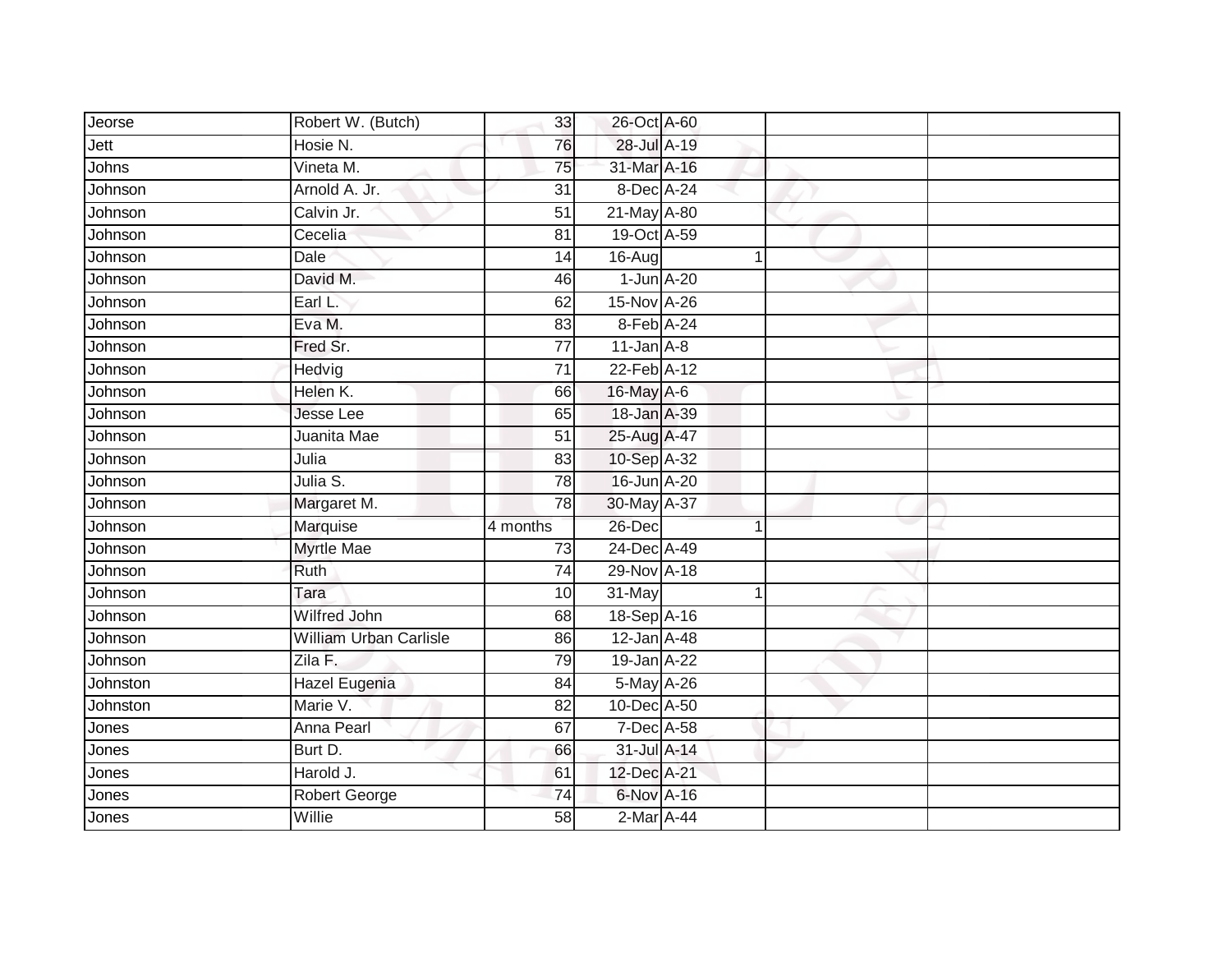| Joseph       | Walter W.          | 75              | 20-Jul A-59     |                  |  |
|--------------|--------------------|-----------------|-----------------|------------------|--|
| Joy          | Charles E.         | 64              | 7-Mar A-24      |                  |  |
| Joyce        | <b>Patrick</b>     | $\overline{71}$ | 17-Jan A-30     |                  |  |
| Julier       | Edward J.          | 89              | $31$ -Jan $A-4$ |                  |  |
| Jung         | Leo F.             | 76              | 28-Dec A-30     |                  |  |
| Juntti       | Lucy Ann           | 88              | 4-Jan A-46      |                  |  |
| Juran        | Anna               | 78              | 15-Aug A-15     |                  |  |
| Juran        | Anton              | 77              | 24-Aug A-52     |                  |  |
| Jurcak       | Peter              | 85              | $25$ -Jul $A-6$ |                  |  |
| Jurczak      | Jacob J.           | 61              | 7-May A-72      |                  |  |
| <b>Jurek</b> | Matt               | $\overline{54}$ | 7-Sep A-47      |                  |  |
| Jurik        | Susie              | 74              | $14$ -Jul $A-8$ |                  |  |
| Jurina       | Anna               | 65              | 4-Dec A-30      |                  |  |
| Justice      | Arvle D.           | 57              | 22-Nov A-8      |                  |  |
| Juszczak     | Frances            | $\overline{77}$ | 26-Feb A-32     |                  |  |
| Juszczak     | Stanley F.         | 59              | 15-Dec A-22     |                  |  |
| Juzdasic     | Mile               | 61              | 3-Feb A-18      |                  |  |
| Kabo         | Rose Zeman         | 85              | 4-Jun A-90      |                  |  |
| Kaczmarski   | Ambrose T.         | 47              | 29-Dec A-18     |                  |  |
| Kaiser       | David              | 35              | 31-Mar          | 1                |  |
| Kaiser       | Vernon L.          | 62              | 11-Sep A-16     |                  |  |
| Kakol        | <b>Stanley</b>     | 70              | 17-May A-42     |                  |  |
| Kale         | Sheila Ann         | 19              | 5-Jun           | 1                |  |
| Kalshan      | Harold J.          | 63              | 14-Apr A-16     |                  |  |
| Kaluf        | Dora M.            | 83              | 6-Dec A-33      |                  |  |
| Kaluzny      | John               | 59              | 21-Sep A-60     |                  |  |
| Kamin        | Stanley T.         | 63              | 10-Aug A-61     |                  |  |
| Kaminski     | Petronella (Alice) | 81              |                 | $6$ -Jul $A$ -24 |  |
| Kaminski     | Raymond J.         | 57              | 24-Sep A-80     |                  |  |
| Kaminski     | Walter J.          | 64              | 10-Oct A-10     |                  |  |
| Kaminsky     | Ann                | 60              | 5-May A-26      |                  |  |
| Kandalec     | Anthony (Tony)     | 65              | 13-Oct A-42     |                  |  |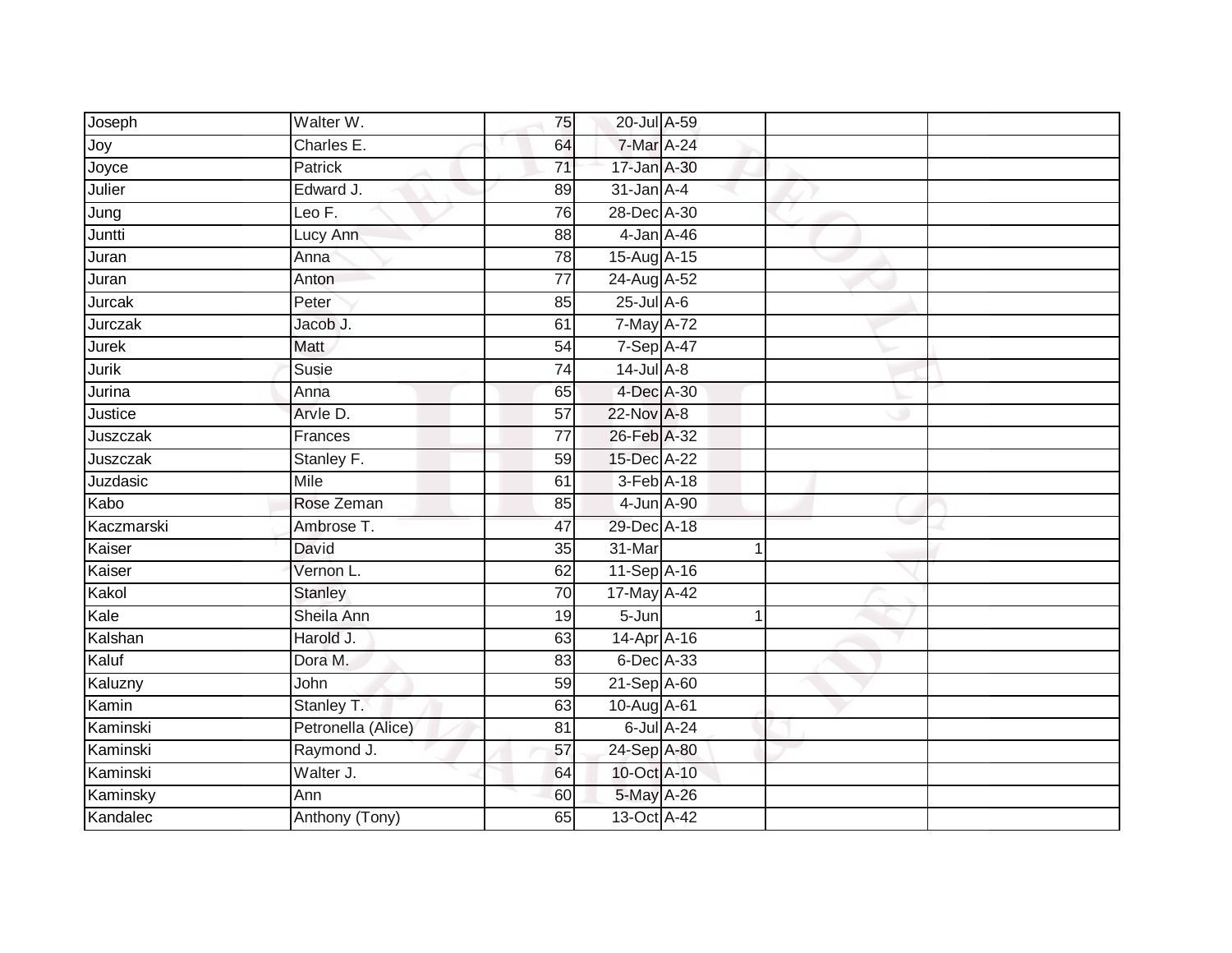| Kandalec     | Joseph B.            | 70              | 26-Jan A-24   |                |             |  |
|--------------|----------------------|-----------------|---------------|----------------|-------------|--|
| Kaniuk       | Joan C.              | 50              | 5-Feb A-60    |                |             |  |
| Kapec        | John                 | 82              | 24-Dec A-49   |                |             |  |
| Kaplan       | Bernard B.           | 85              | 31-Jul A-14   |                |             |  |
| Kaplan       | Rose King            | $\overline{81}$ | 11-Jul A-21   |                |             |  |
| Kapteyn      | Peter                | 78              | 24-Jul A-18   |                |             |  |
| Kapturski    | <b>John Anastazy</b> | 86              | 29-May A-26   |                |             |  |
| Kar          | Agnes                | 94              | 3-Mar A-4     |                |             |  |
| Karaffa      | Frank                | $\overline{71}$ | 25-Oct A-43   |                |             |  |
| Karagish     | <b>Steve</b>         | 79              | 21-Mar A-29   |                |             |  |
| Karas        | Amelia               | 75              | 11-May A-60   |                | Michalowski |  |
| Karas        | Clemenc A.           | 59              | 21-Dec A-43   |                |             |  |
| Karczynski   | Edward J.            | 22              |               | 10-Jul 1, A-23 |             |  |
| Karner       | Ernest H.            | 67              | 15-May A-16   |                |             |  |
| <b>Kaske</b> | Lydia Martha         | $\overline{74}$ | 15-Nov A-26   |                |             |  |
| Kaslevich    | Peter A.             | 76              | 11-Oct A-71   |                |             |  |
| Kavanaugh    | Mary                 | 73              | 1-Aug A-17    |                |             |  |
| Kawalski     | Andrew J.            | 62              | 22-Oct A-74   |                |             |  |
| Kawalski     | Linda L.             | 27              | 8-May A-14    |                |             |  |
| Kawicki      | Henry                | 53              | 10-Dec A-50   |                |             |  |
| Kayes        | Edwin C.             | 62              | 21-Sep A-60   |                |             |  |
| Kazen        | Clara                | 56              | 8-Nov A-14    |                |             |  |
| Keane        | Mary Ellen           | 103             | 30-Jan 1, A-4 |                |             |  |
| Kearney      | June                 | 70              | 17-Mar A-37   |                |             |  |
| Keck         | Edward P.            | 54              | 13-Oct A-42   |                |             |  |
| Keehn        | John B. (Jack)       | 83              | 30-May A-37   |                |             |  |
| Keel         | Lucy M.              | 95              | 15-Jan A-66   |                |             |  |
| Keeley       | Sarah A.             | 82              | 30-May A-37   |                |             |  |
| Keene        | <b>Mary Opal</b>     | 69              | 4-Dec A-30    |                |             |  |
| Kegebein     | Sophia               | 83              | 12-Apr A-47   |                |             |  |
| Kehle        | John J.              | 80              | 21-Jul A-18   |                |             |  |
| Keilman      | Raymond J.           | 83              | 31-Jul A-14   |                |             |  |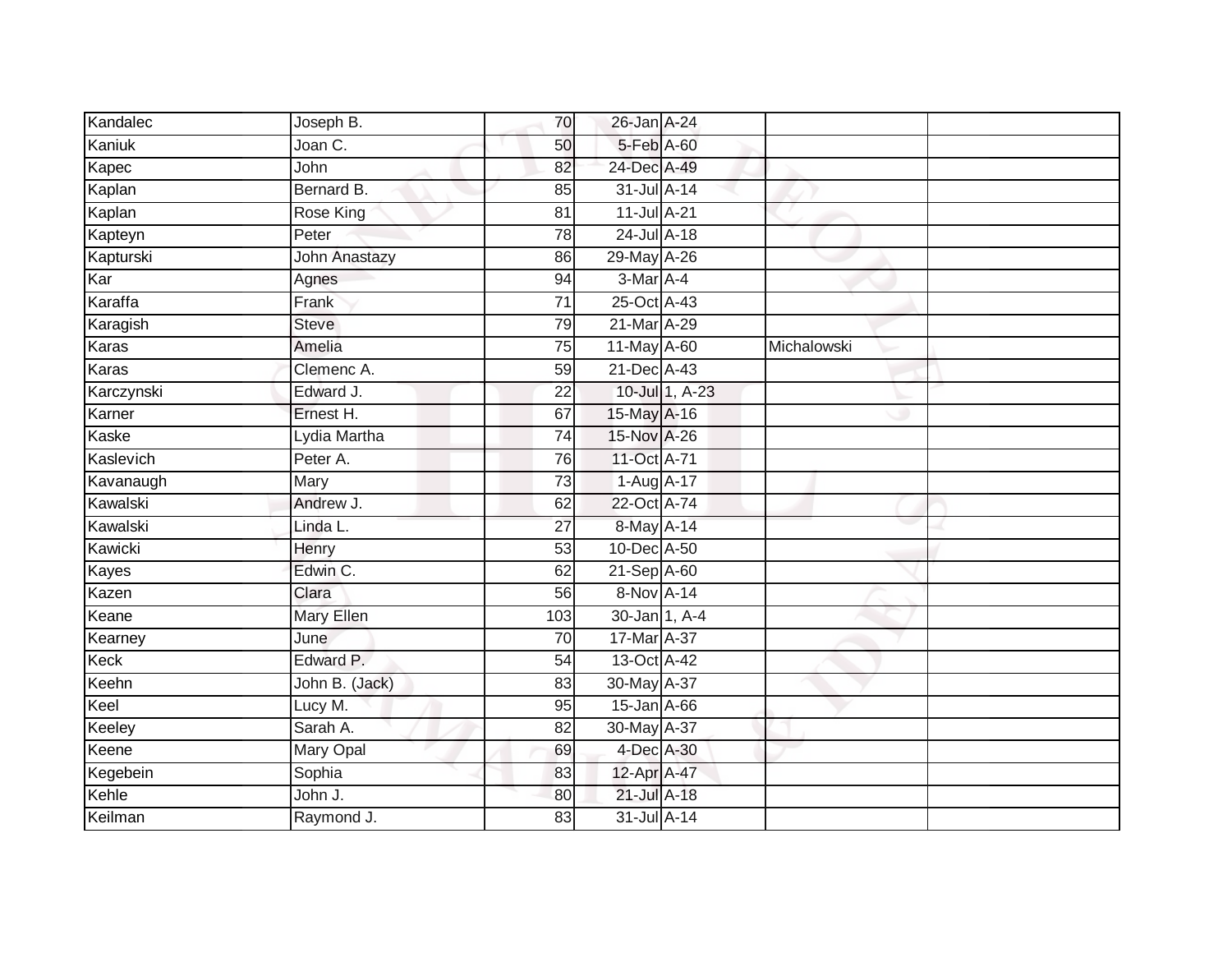| Kellar    | Walter A.       | 59              | 22-Jan A-36     |   |  |
|-----------|-----------------|-----------------|-----------------|---|--|
| Kellemen  | Florence        |                 | 28-Aug A-4      |   |  |
| Keller    | <b>Alice</b>    | 81              | 5-Oct A-10      |   |  |
| Keller    | John            | $\overline{37}$ | 9-Nov           | 1 |  |
| Kelly     | Daniel F.       | 64              | 4-Dec A-30      |   |  |
| Kelly     | Helen J.        | 81              | 20-Oct A-22     |   |  |
| Kemper    | Michael G.      | 19              | 20-Nov 1, A-8   |   |  |
| Kendall   | Opal B.         | 79              | 1-Mar A-47      |   |  |
| Kenney    | Eleanor E.      | $\overline{71}$ | 18-Aug A-10     |   |  |
| Kenning   | Edward          | 65              | 24-Nov A-24     |   |  |
| Kent      | Robert Lee Jr.  | 16              | 3-Dec A-98      |   |  |
| Kenworthy | Claude          | 57              | 16-Mar A-54     |   |  |
| Kerkez    | Katica (Katie)  | 82              | 27-Oct A-22     |   |  |
| Kerley    | Inez Sophrona   | 63              | 19-Dec A-27     |   |  |
| Kerr      | John A. Sr.     | 67              | 23-Jan A-36     |   |  |
| Kerr      | Verne (Turk)    | 70              | 1-May A-43      |   |  |
| Kesic     | Lazar           | 56              | 29-Oct A-40     |   |  |
| Kessar    | Katherine Masny | 92              | $27$ -Jan $A-4$ |   |  |
| Kesser    | Ronald          | 35              | 17-Nov          | и |  |
| Kessler   | Helen M.        | 64              | 21-Dec A-43     |   |  |
| Kessler   | Sandra Lee      | 37              | 27-Apr A-24     |   |  |
| Kickert   | Delia           | 75              | 11-May A-60     |   |  |
| Kicmal    | Phillip E.      | 24              | 24-May A-45     |   |  |
| Kieft     | Robert          | 9               | 29-Aug A-8      |   |  |
| Kiel      | Clara           | 89              | 28-Feb A-15     |   |  |
| Kielmer   | Josephine       | 83              | 30-Jun A-8      |   |  |
| Kight     | Richard         | 61              | 15-Oct A-34     |   |  |
| Kikkert   | Elizabeth       | 77              | 31-Dec A-39     |   |  |
| Kikkert   | Maggie          | 78              | 1-Jun A-20      |   |  |
| Kilbury   | Delbert (Red)   | 55              | 7-Feb A-22      |   |  |
| Kilhof    | Louis H.        | 74              | $2$ -Jan $A-12$ |   |  |
| Killar    | Michael J.      | 53              | 31-Oct A-6      |   |  |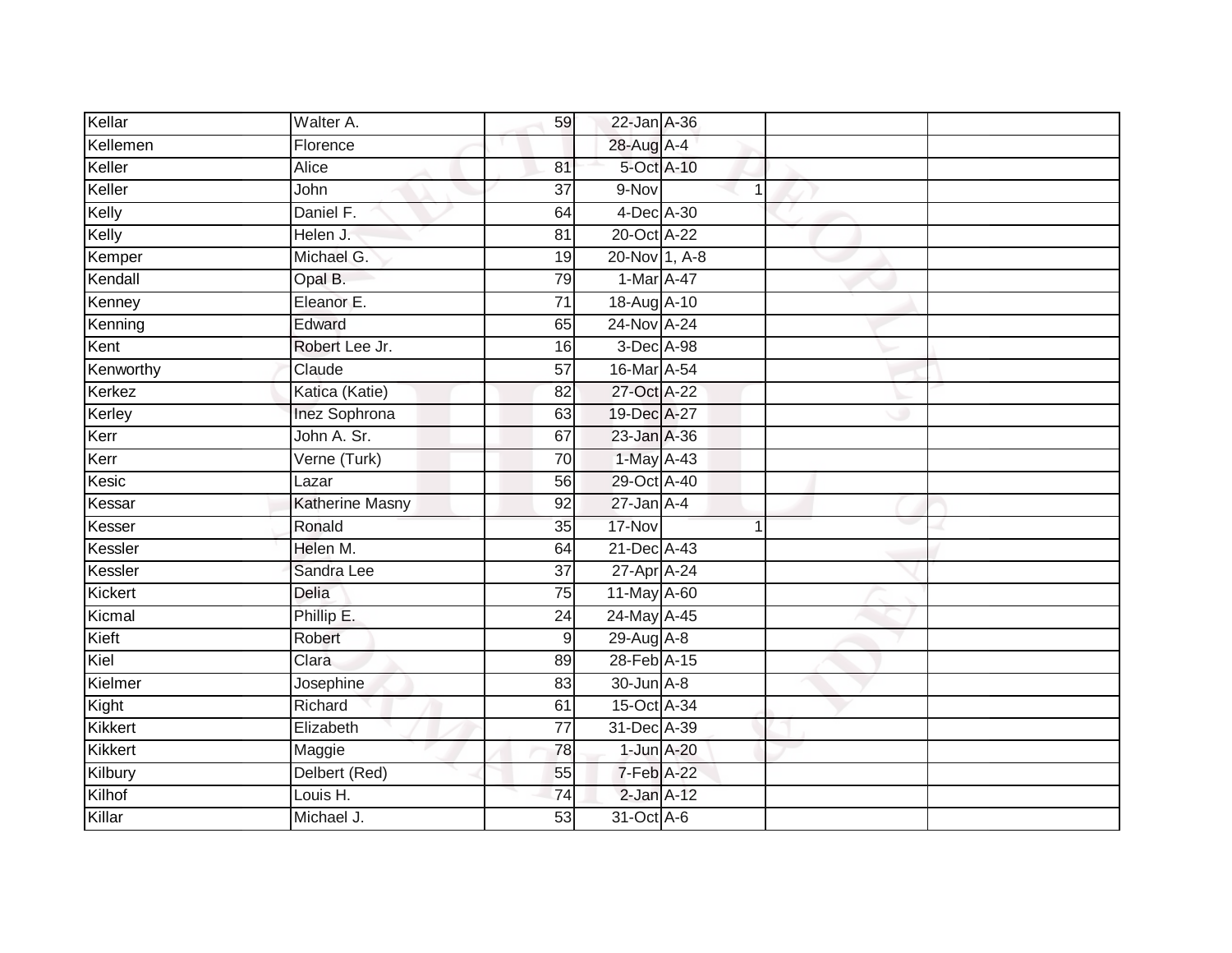| Kilpatrick   | Franklin P. (Dr.)   | 58 | 30-Jun A-8      |                  |         |  |
|--------------|---------------------|----|-----------------|------------------|---------|--|
| Kim          | Hyan Sook           |    | 12-Feb A-63     |                  |         |  |
| Kimmich      | Gertrude            | 80 | 24-Sep A-80     |                  |         |  |
| Kindreck     | Warner              | 47 | 27-Dec A-28     |                  |         |  |
| Kindred      | <b>Willie Pearl</b> | 62 | 5-Oct A-10      |                  |         |  |
| Kindt        | Shirley             | 43 | 16-Aug          | 1                |         |  |
| King         | Bennie Jr.          | 21 | 27-Dec A-28     |                  |         |  |
| King         | Effie A.            | 83 | $7-Mar A-24$    |                  |         |  |
| King         | Emily               |    |                 | $2$ -Jul $A$ -54 | Ristich |  |
| King         | Florence            |    | $1-Feb$ A-44    |                  |         |  |
| Kingma       | <b>Nellie</b>       | 84 | 3-Oct A-8       |                  |         |  |
| Kinkade      | Steve L.            | 26 |                 | 6-Jul A-24       |         |  |
| Kinney       | Anna Katheleen      |    | 26-Jan A-24     |                  | Quinn   |  |
| Kinnon       | Mary                | 57 | 4-Apr A-20      |                  |         |  |
| Kinsey       | Lindarae            | 30 | 24-Dec A-49     |                  | Honea   |  |
| Kinsey       | Theodore C.         | 33 | 27-Dec A-28     |                  |         |  |
| Kirk         | <b>Francis Leon</b> | 31 | $2$ -Feb $A-39$ |                  |         |  |
| Kirk         | Loraine M.          | 56 | 13-Feb A-30     |                  |         |  |
| Kisala       | Mary                | 82 | 6-Oct A-55      |                  |         |  |
| Kish         | <b>Barbara</b>      | 78 |                 | 9-Jul A-59       |         |  |
| Kissinger    | Kenneth C.          | 63 | $1-Jan A-32$    |                  |         |  |
| Klein        | Edward J.           | 86 | 17-Apr A-17     |                  |         |  |
| Klein        | Henry H.            | 66 | 4-Oct A-50      |                  |         |  |
| Klein        | Vincent (Mouse)     | 64 |                 | 5-Jul A-64       |         |  |
| Kleinschmidt | Earlene E.          | 56 | 9-Apr A-64      |                  |         |  |
| Klimek       | Matthew J.          | 52 | 28-May A-44     |                  |         |  |
| Klonel       | Jacob               | 79 | 14-Sep A-26     |                  |         |  |
| Klyczek      | Stanley J.          | 65 | $14$ -Jul $A-8$ |                  |         |  |
| Klyczek      | Walter J.           | 69 | 10-Nov A-55     |                  |         |  |
| Knight       | Everett             | 73 | 20-Apr A-24     |                  |         |  |
| Knight       | Melodie             | 23 | 26-Jun          |                  |         |  |
| Knight       | S. Ethel            |    | 6-Oct A-55      |                  |         |  |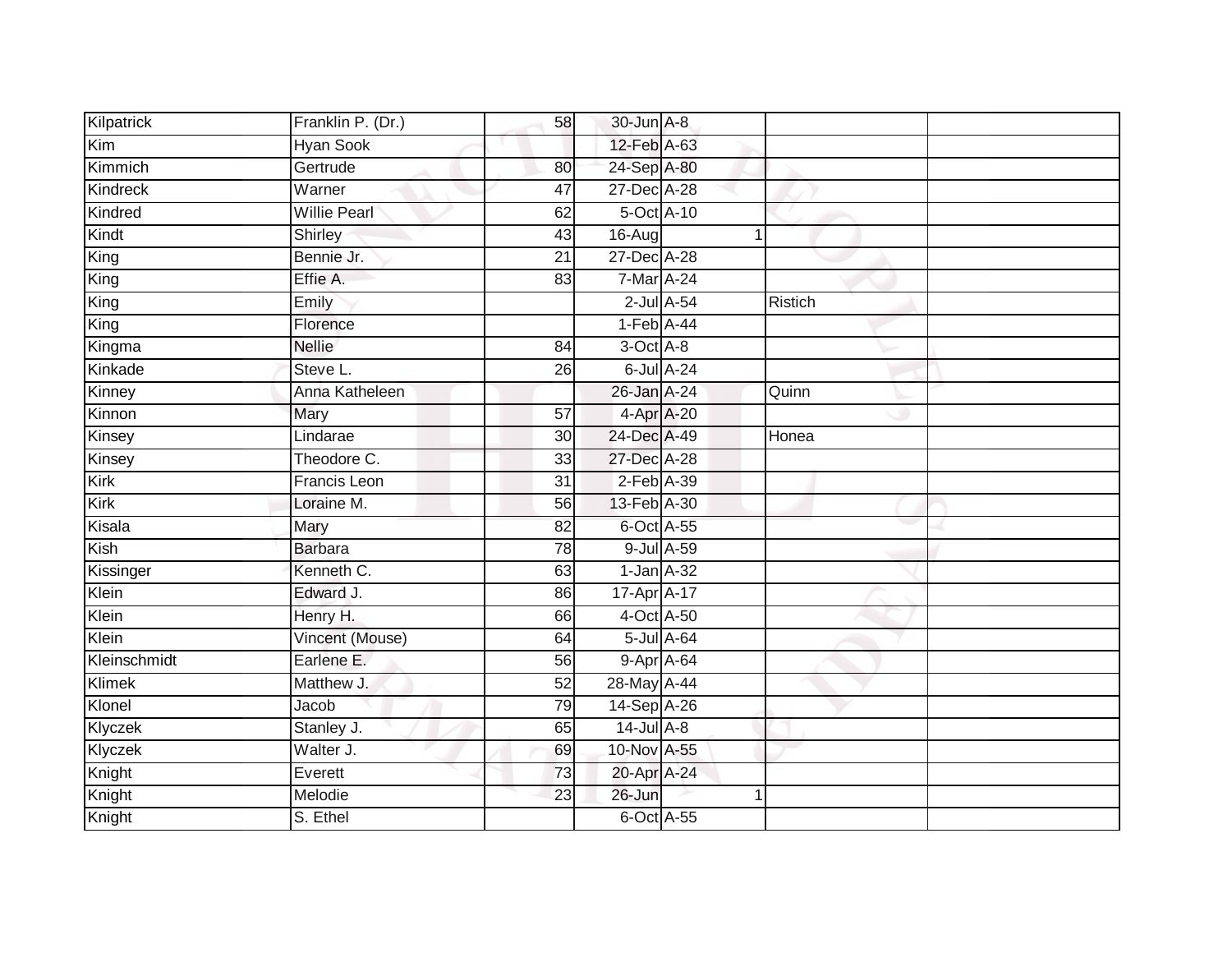|              | Wallace M.        | 90              | 18-Jul A-4      |                  |           |  |
|--------------|-------------------|-----------------|-----------------|------------------|-----------|--|
| Knight       |                   |                 |                 |                  |           |  |
| Knoell       | Alma C.           | 84              | 7-May A-72      |                  |           |  |
| Knopf        | Anton             | 88              | 28-Sep A-63     |                  |           |  |
| Knuth        | Hilda             | 69              |                 | $2$ -Jul $A$ -54 |           |  |
| Koartge      | Martin H.         | 61              | $2$ -Jan $A-12$ |                  |           |  |
| <b>Kobus</b> | Barbara (Bessie)  |                 | 24-Jul A-18     |                  | Stefanski |  |
| Koch         | Anna              | 95              | $2$ -Jan $A-12$ |                  |           |  |
| Koch         | Anna M.           | 80              | 2-Aug A-20      |                  |           |  |
| Koch         | Grace M.          |                 | 21-Feb A-14     |                  |           |  |
| Koczur       | Josephine         | 90              | 10-Nov A-55     |                  |           |  |
| Koefelda     | Vicnent R. Sr.    | 76              | 4-Apr A-20      |                  |           |  |
| Koehler      | Andrea G.         | 76              | 5-Apr A-28      |                  |           |  |
| Koenes       | Ella              | 81              | 2-Aug A-20      |                  |           |  |
| Koester      | Kathryn H.        | 67              | 17-Feb A-35     |                  |           |  |
| Kohl         | Florence          | 73              | 27-Mar A-30     |                  |           |  |
| Kokajka      | Martha            | 75              | 10-Apr A-18     |                  |           |  |
| Kolanowski   | Leonard (Collins) | 65              | 11-Aug A-20     |                  |           |  |
| Kolb         | Kathryn C.        | 84              | 13-Oct A-42     |                  |           |  |
| Kolbus       | Frank (Cubsy)     | 76              | 21-Jul A-18     |                  |           |  |
| Kolina       | John              | 49              | 29-Jan A-70     |                  |           |  |
| Kollada      | Paul              | 79              | 11-Apr A-28     |                  |           |  |
| Kollar       | George J.         | 82              | 16-Apr A-83     |                  |           |  |
| Kolodziej    | Joseph A.         | 50              | 28-May A-44     |                  |           |  |
| Kolodziej    | Peter S.          | 57              | 11-Oct A-71     |                  |           |  |
| Kolpin       | Ernest W.         | 47              | 12-Oct A-34     |                  |           |  |
| Kondrat      | <b>Matthew</b>    | 43              | 8-Sep A-24      |                  |           |  |
| Konefall     | Katherine T.      | 59              | 23-May A-36     |                  |           |  |
| Konkel       | Erna              | 71              | 8-Oct A-44      |                  |           |  |
| Konopasek    | Verne             | 77              | 27-Aug A-86     |                  |           |  |
| Konopinski   | Loretta J.        | 66              | 10-Sep A-32     |                  |           |  |
| Konsynski    | Martha            | 79              | 29-Jan A-70     |                  |           |  |
| Konya        | Mary L.           | $\overline{81}$ | 20-Jan A-20     |                  |           |  |
|              |                   |                 |                 |                  |           |  |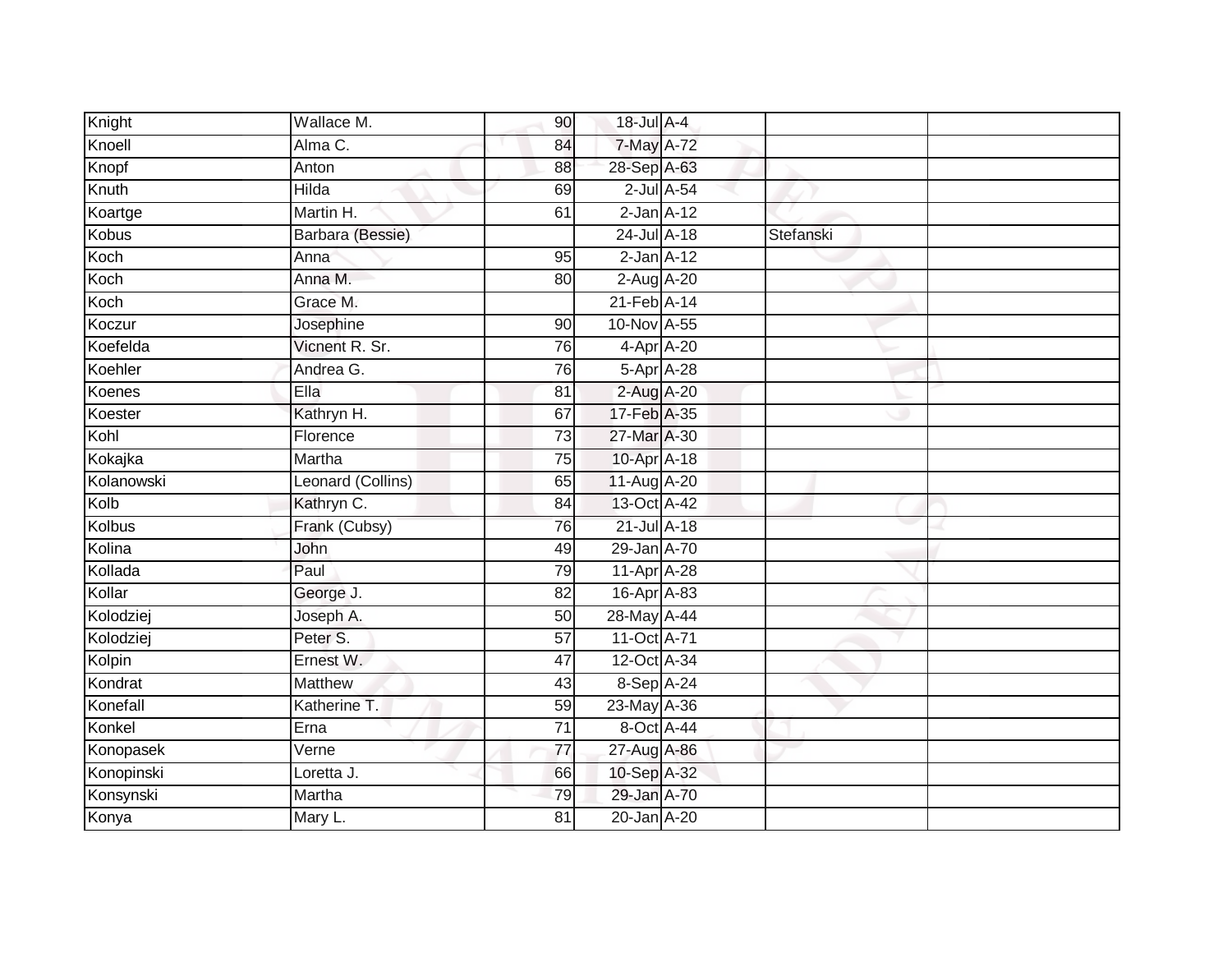| Kooistra    | Evelyn Grace   | 69              | 12-Jan A-48  |             |                         |
|-------------|----------------|-----------------|--------------|-------------|-------------------------|
| Kooken      | Alma           | 86              | 12-Feb A-63  |             |                         |
| Kornmann    | Hans C.        | 73              | 28-Feb A-15  |             |                         |
| Korol       | Mark Sr.       |                 | 31-Oct A-6   |             |                         |
| Kortge      | Lester         | 67              | 17-Sep A-71  |             |                         |
| Kory        | <b>Betty</b>   | 50              | 16-Jun A-20  |             |                         |
| Koscielniak | <b>Helen</b>   | 84              | 11-Jul A-21  |             |                         |
| Koselke     | Charles B.     | 83              | 27-Apr A-24  |             |                         |
| Koselke     | LaVerne        | 56              | 8-Oct A-44   |             |                         |
| Kosiba      | Katherine      | 81              | 14-Sep A-26  |             |                         |
| Kosmala     | Harry          | 61              | 13-Apr A-44  |             |                         |
| Kostelyk    | <b>Nellie</b>  | 89              | 14-Aug A-35  |             |                         |
| Kotlarz     | Michael        | 73              | 30-Jan A-4   |             | Also listed as Katlaus. |
| Kotlowski   | Jospehine      | 54              | 21-May A-80  | Urbanik     |                         |
| Kotlowski   | Sandra         | 58              | 21-Jul A-18  |             |                         |
| Koushiafes  | James P.       | 88              | 12-Jul A-24  |             |                         |
| Kouvakas    | George J.      | 70              | 22-Dec A-22  |             |                         |
| Kovacik     | Katherine      | 67              | 26-Apr A-55  |             |                         |
| Kovacs      | Catherine      | 10              | 15-Mar A-58  |             |                         |
| Koval       | Mary S.        | 61              | 7-Sep A-47   | Duha        |                         |
| Kovecsi     | Martin         | 64              | 28-Sep A-63  |             |                         |
| Kovich      | Julia          | 89              | 16-Jan A-31  |             |                         |
| Kowalczyk   | Vincent E.     | 70              | 20-Apr A-24  |             |                         |
| Kowalski    | Andrew J.      | 62              | 20-Oct A-22  |             |                         |
| Kowalski    | Genevieve B.   | $\overline{73}$ | 24-Sep A-80  |             |                         |
| Kowalski    | Stanley J.     | 70              | $5-Nov$ A-72 |             |                         |
| Kowalsky    | Selig          | 69              | 4-Jul A-20   |             |                         |
| Kozar       | Richard        | 24              | 9-Jan        | $\mathbf 1$ |                         |
| Kozel       | John J. (Rev.) | 60              | 29-Jun A-16  |             |                         |
| Kozlowski   | Alex           | 70              | 7-Aug A-25   |             |                         |
| Kozlowski   | Anastasia      |                 | 16-Jan A-31  |             |                         |
| Kozlowski   | Harriet J.     | $\overline{70}$ | 15-Oct A-34  |             |                         |
|             |                |                 |              |             |                         |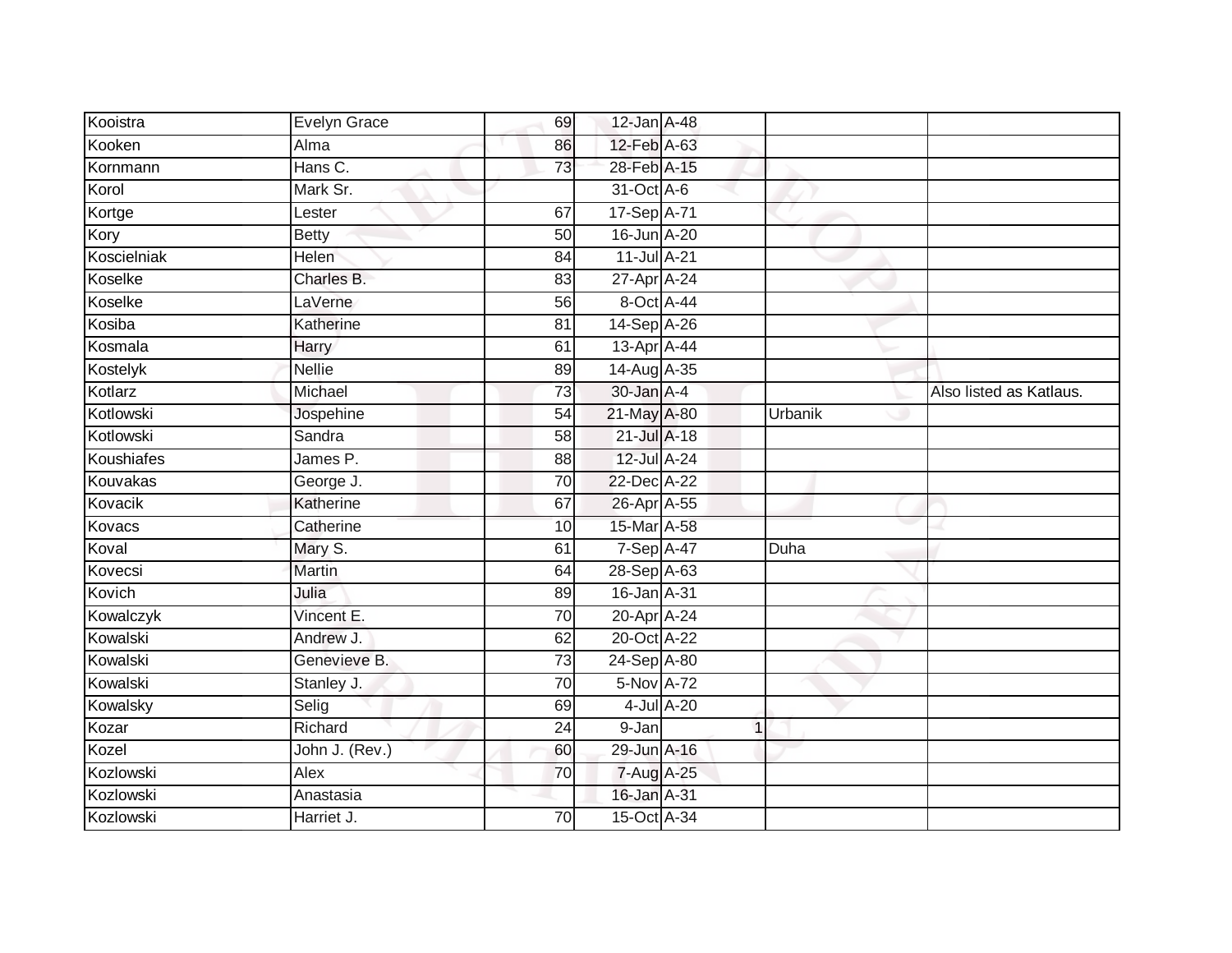| Kozlowski      | Rose           | 82              | 29-Jan A-70  |            |       |  |
|----------------|----------------|-----------------|--------------|------------|-------|--|
| Kozuch         | Antoinette     |                 | 15-Sep A-24  |            |       |  |
| Kozup          | <b>Nick</b>    | 60              |              | 5-Jul A-64 |       |  |
| Krajnik        | Joseph A. Jr.  | 68              | 16-Jan A-31  |            |       |  |
| Kramer         | Mae Julie      | $\overline{58}$ | 14-Aug A-35  |            | Haney |  |
| Kramer         | Robert H.      | 56              | $25-Sep$ A-4 |            |       |  |
| Krasinski      | John R.        | 83              | 23-Jul A-74  |            |       |  |
| Krawczyk       | Adam S.        | 72              | $12-Sep$ A-9 |            |       |  |
| Krawczyk       | <b>Bernard</b> | 33              | 13-Nov       |            |       |  |
| <b>Krebs</b>   | William C.     | $\overline{84}$ | 13-Oct A-42  |            |       |  |
| Kriauceliunas  | Alfonsas       | 80              | 12-Dec A-21  |            |       |  |
| Kristek        | John G.        | 50              | $5-Sep$ A-16 |            |       |  |
| Kristl         | Edward J.      | 50              | 9-Oct A-8    |            |       |  |
| Kroeker        | Eileen         | 66              | 9-Jun A-10   |            |       |  |
| Krok           | Stanley B. Sr. | $\overline{72}$ | 22-Jan A-36  |            |       |  |
| Kron           | William N.     | 61              | 22-Mar A-38  |            |       |  |
| Krooswyk       | Dena           | 63              | 10-Nov A-55  |            |       |  |
| Krooswyk       | Walter J.      | 69              | 23-Mar A-47  |            |       |  |
| Krotser        | <b>Steven</b>  | 9               | 3-Mar A-4    |            |       |  |
| Kroush         | Merlin J.      | $\overline{77}$ | 7-Dec A-58   |            |       |  |
| Krstanoski     | Dimitri        | 22              | 20-Dec A-41  |            |       |  |
| Krueger        | Raymond C.     | 66              | 28-May A-44  |            |       |  |
| Krueger        | Robert M.      | 73              | 30-Jan A-4   |            |       |  |
| Kruger         | Arthur C.      | $\overline{77}$ | 8-May A-14   |            |       |  |
| Kruhaj         | Mary Ann       | 59              | 5-Jan A-43   |            | Hreha |  |
| Krula          | Mary           | 84              | 14-Sep A-26  |            |       |  |
| <b>Kryszak</b> | Mary           | 86              | 21-Jul A-18  |            |       |  |
| Kubacki        | Victoria       | 85              | 24-Jul A-18  |            |       |  |
| <b>Kubiak</b>  | Joseph S.      | 86              |              | 9-Apr A-64 |       |  |
| Kubiak         | T. Stanley     | 62              | 26-May A-14  |            |       |  |
| Kucer          | Ann            | 50              | 23-Apr A-78  |            |       |  |
| Kuchar         | Anna           | 84              | 10-Mar A-37  |            |       |  |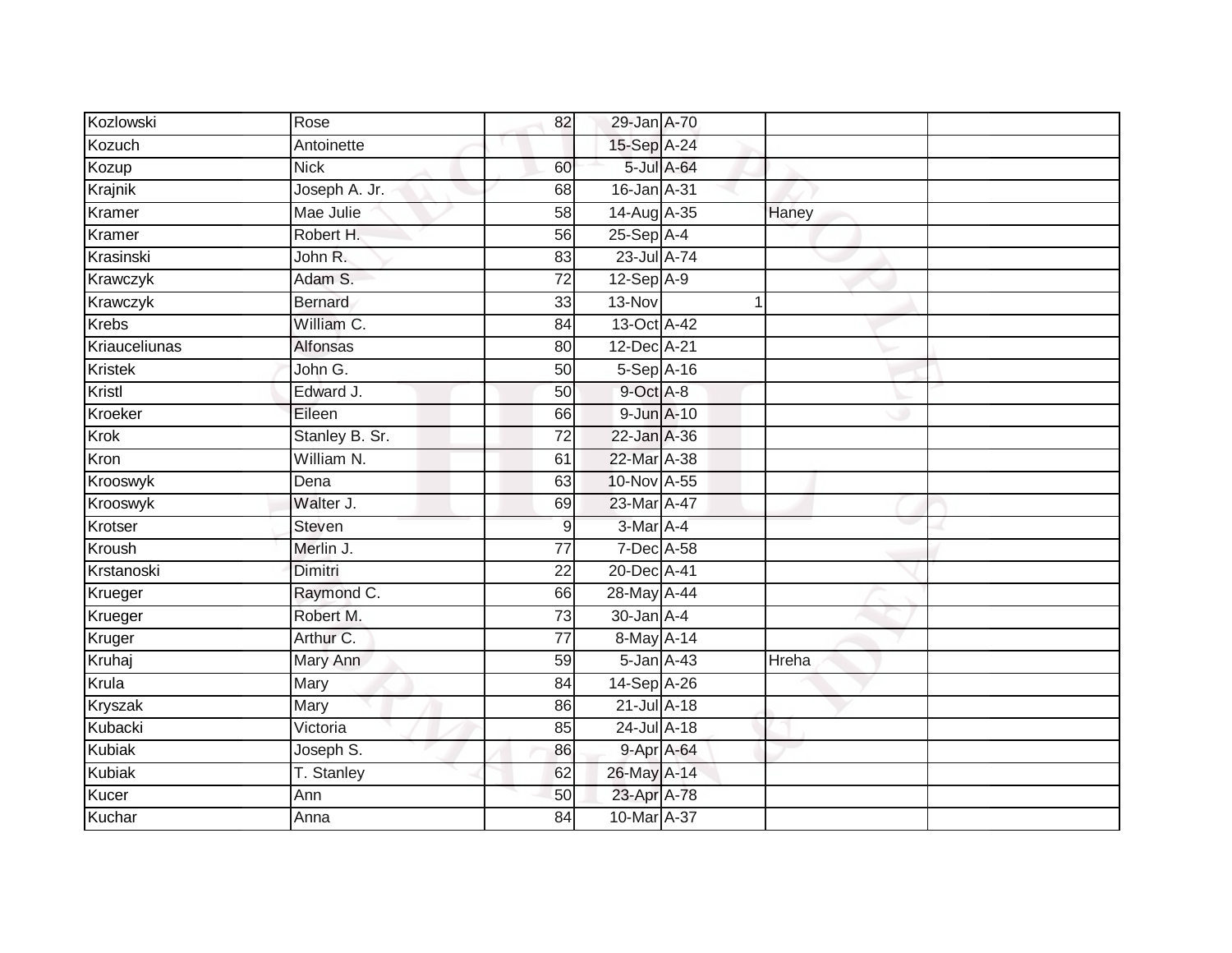| Kucharski     | Helen                      | 64              | 21-Feb A-14      |            |                 |  |
|---------------|----------------------------|-----------------|------------------|------------|-----------------|--|
| Kucharski     | Jacob M.                   | 93              | $6$ -Feb $A-18$  |            |                 |  |
| Kucharski     | John                       | 68              | 8-Oct A-44       |            |                 |  |
| Kucharski     | Joseph J. (Rt. Rev. Msgr.) |                 | 17-Jan A-30      |            |                 |  |
| Kuchinsky     | Charles                    | 70              | $3-Aug$ $A-26$   |            |                 |  |
| Kudirka       | John D.                    | 49              | 8-Jan A-53       |            |                 |  |
| Kudirka       | Rosa A.                    | 48              | 14-Apr A-16      |            |                 |  |
| Kuker         | Warren                     | 61              | 16-May A-6       |            |                 |  |
| Kulchar       | Fredrick J.                | 30              | 23-Aug A-49      |            |                 |  |
| Kundrat       | Andrew                     |                 | 14-Feb A-12      |            |                 |  |
| Kunkel        | <b>Judith Kay</b>          | 24              | 10-Dec A-50      |            | <b>Bisbee</b>   |  |
| Kunstman      | Bertha Jane                | 30              | 1-Jan            |            |                 |  |
| Kupchun       | Catherine                  | 78              | 9-May A-28       |            | <b>Macaitis</b> |  |
| Kurowski      | Donald                     | 28              | 9-Feb A-29       |            |                 |  |
| Kurth         | Brandon G. (Kozoil)        | $\overline{51}$ | 8-Oct A-44       |            |                 |  |
| <b>Kurtis</b> | Peter G.                   | $\overline{58}$ | 26-Apr A-55      |            |                 |  |
| Kustra        | Angeline                   | 88              | 24-Sep A-80      |            | <b>Borowiec</b> |  |
| Kutchinsky    | Laura                      | 73              | 24-May A-45      |            |                 |  |
| Kwasny        | Edward F.                  | 67              | $25$ -Jul $A$ -6 |            |                 |  |
| Kwiatkowski   | Joseph                     | 74              | 24-Nov A-24      |            |                 |  |
| Kwiatkowski   | Stanley (Baker)            | 81              | $13$ -Dec $A-9$  |            |                 |  |
| Kwinta        | Walter                     |                 | 4-May A-30       |            |                 |  |
| La Monte      | Rose Lee                   | 48              | 27-Aug A-86      |            |                 |  |
| LaBarre       | Lena G.                    | 87              | $5$ -Jun $A$ -4  |            |                 |  |
| Labas         | Marie V.                   | $\overline{72}$ | 16-Jan A-31      |            |                 |  |
| Labda         | Andrew                     | 82              | 20-Sep A-28      |            |                 |  |
| Lacatus       | Fannie                     | 85              | 23-Mar A-47      |            |                 |  |
| Lacko         | Sophi                      | 93              | 13-Feb A-30      |            | Chutka          |  |
| Laederach     | Amanda G.                  | 88              | 25-Apr A-5       |            |                 |  |
| Lagacy        | James Joseph               | 30              |                  | 9-Jul A-59 |                 |  |
| Lagerwall     | Lind A.                    | 77              | 28-Jul A-19      |            |                 |  |
|               |                            |                 |                  |            |                 |  |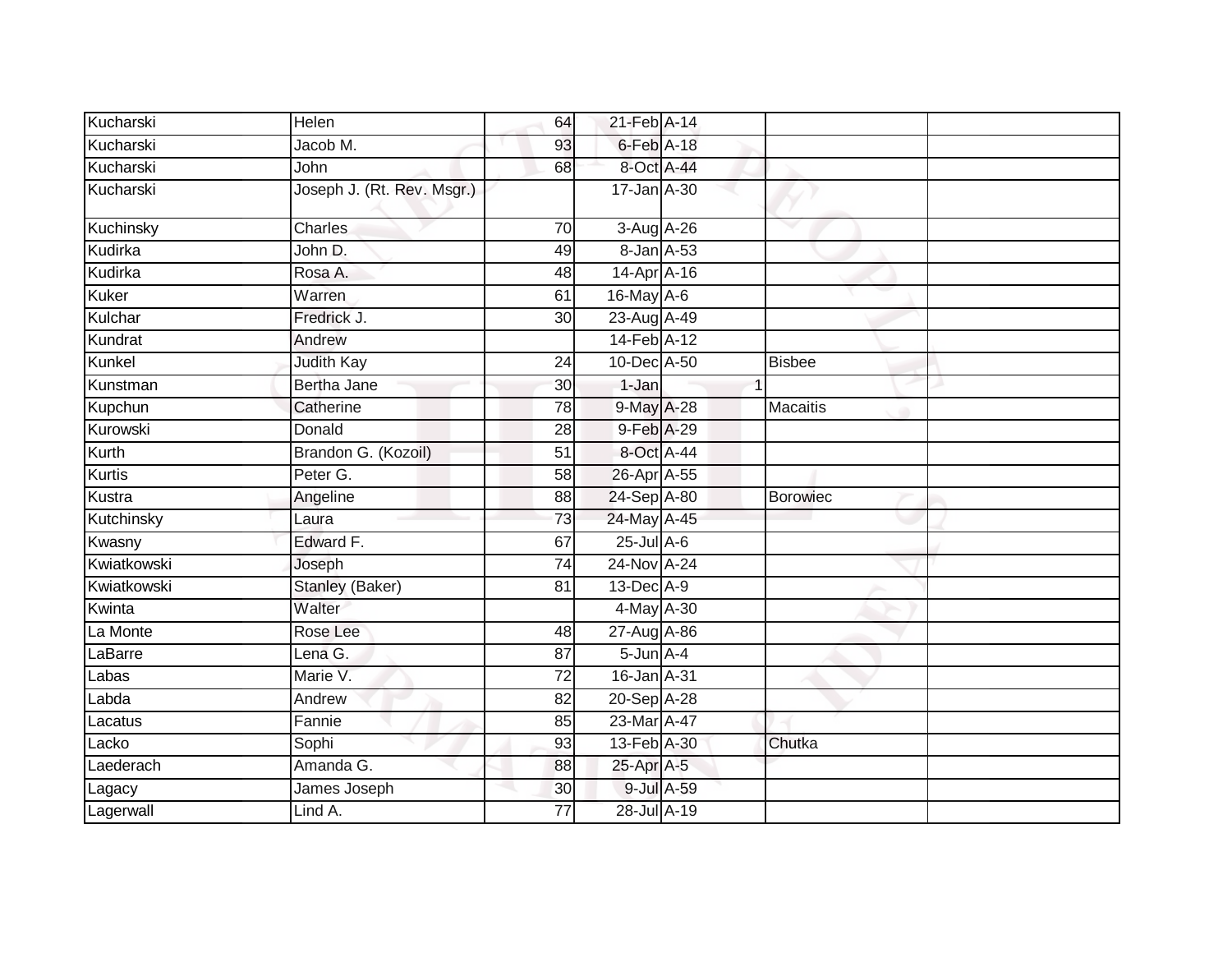| Lagler    | Helen V.                                       | 66              | 21-Mar A-29      |   |         |
|-----------|------------------------------------------------|-----------------|------------------|---|---------|
| Lalich    | Evica (Eva)                                    | 85              | 18-Sep A-16      |   |         |
| Lampa     | Joseph David                                   | 23              | 13-Sep A-70      |   |         |
| Lampa     | Joseph F.                                      | 53              | 17-May A-42      |   |         |
| Landers   | $\overline{Ida}$                               | 86              | 30-Apr A-26      |   |         |
| Landon    | <b>Marie</b>                                   | 68              | 13-Jul A-59      |   |         |
| Lane      | Grace G.                                       | 91              | 18-Dec A-41      |   |         |
| Lane      | Pervies W.                                     | $\overline{72}$ | 29-Dec A-18      |   |         |
| Lange     | Joseph H. R.                                   | 84              | 26-Dec A-32      |   |         |
| Lange     | Lena M.                                        | 88              | 13-Feb A-30      |   |         |
| Langel    | Dean Tillman                                   | 52              | 30-Mar A-22      |   |         |
| Langland  | Dennis                                         | 27              | 23-May           | 1 |         |
| Langmeyer | Fred A.                                        | 57              | 26-Dec A-32      |   |         |
| Lanham    | <b>June Elaine</b>                             | 48              | 3-Nov A-29       |   |         |
| Lapa      | Edward J.                                      | 58              | 3-Jan A-14       |   |         |
| Larmon    | Danna Scott                                    | $\overline{19}$ | 23-Apr A-78      |   |         |
| Larson    | Jane M.                                        |                 | $2$ -Jun $A-31$  |   | Mahoney |
| Laskarin  | Florence B.                                    | 70              | 30-Apr A-26      |   |         |
| Laskos    | Vasiliki                                       | 84              | 9-Jul A-59       |   |         |
| Latiker   | Verna                                          |                 | 23-Jan           | 1 |         |
| Latko     | <b>Violet Arlene</b>                           | 55              | $1-May$ A-43     |   | Benny   |
| LaTour    | Frank                                          | 69              | 8-Nov A-14       |   |         |
| Latoza    | Helen P.                                       | 71              | $24$ -Apr $A$ -8 |   |         |
| Latuszek  | <b>Stanislaw Wincenty</b><br>(Brother, O.C.D.) | 63              | $3-May$ A-56     |   |         |
| Lauer     | Lillian Elizabeth McClary                      | 80              | 19-Dec A-27      |   |         |
| Lauerman  | Clara Patricia                                 |                 | 3-Dec A-98       |   |         |
| Lauerman  | Larry Jr.                                      | 41              | 19-Mar A-72      |   |         |
| Laughlin  | Wayne                                          | $\overline{31}$ | 29-Sep A-12      |   |         |
| Laurion   | Rose Ellen                                     | 29              | 12-Nov A-70      |   | Truax   |
| Lavan     | James                                          | 69              | 25-Aug A-47      |   |         |
| Laven     | <b>Florence Shank</b>                          | 83              | 25-Jul A-6       |   |         |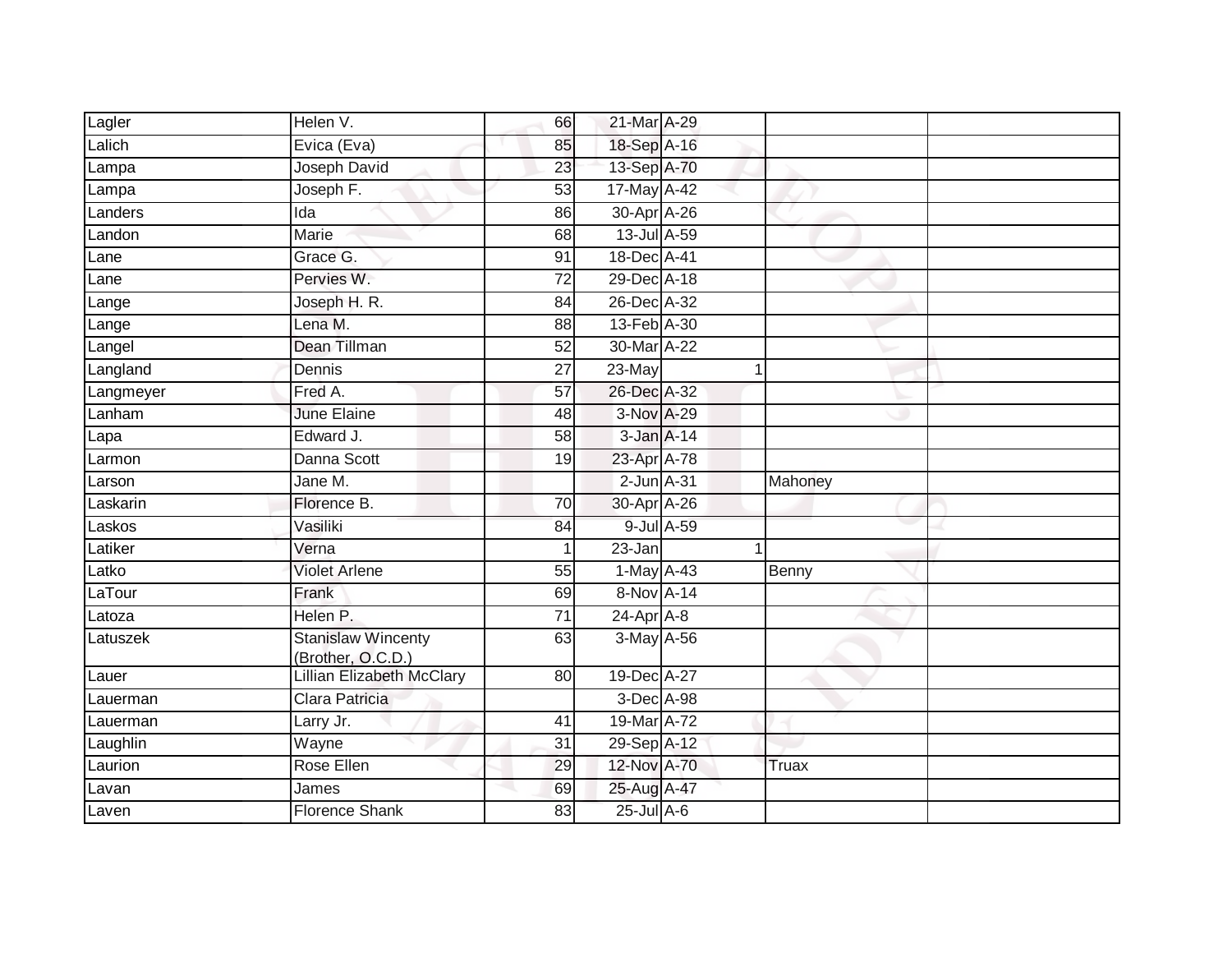| LaVigine | Gudrun             | 80              | 19-Oct A-59      |                  |  |
|----------|--------------------|-----------------|------------------|------------------|--|
| LaVigne  | Eugene Joseph      | 81              | 20-Feb A-8       |                  |  |
| Law      | Harold C.          | $\overline{73}$ |                  | 5-Jul A-64       |  |
| Lawhorn  | Emerson G.         | 62              | 14-Sep A-26      |                  |  |
| Lawrence | Bert N.            | 64              | $24$ -Apr $A$ -8 |                  |  |
| Lawson   | Anthony C.         | 59              | 2-Mar A-44       |                  |  |
| Lawson   | Olga               |                 | 24-Aug A-52      |                  |  |
| Lawson   | Ottis E.           | 53              | 30-Oct A-16      |                  |  |
| Lawton   | Lillian            | 80              | 5-Mar A-94       |                  |  |
| Lazares  | Aubra              | $\overline{70}$ | 9-Jan A-16       |                  |  |
| Leach    | Arthur             | 54              |                  | $6$ -Jul $A$ -24 |  |
| League   | Marie              | $\overline{68}$ | 10-May A-45      |                  |  |
| Leatham  | William T.         | 87              | 3-Feb A-18       |                  |  |
| Leathers | Tillie A.          | 66              | 21-Nov A-31      |                  |  |
| LeBonte  | Emma A.            | 63              | 29-Jan A-70      |                  |  |
| Leckrone | Robert K.          | 61              | $2$ -May A-6     |                  |  |
| Lederman | Hans               | 79              | 19-Jan A-22      |                  |  |
| Lee      | <b>Mary Louise</b> |                 | $1$ -Jan $A$ -32 |                  |  |
| Lee      | Minnie M.          | $\overline{77}$ | 20-Jun A-4       |                  |  |
| Leeney   | Edmund             | $\overline{81}$ | 14-Apr A-16      |                  |  |
| Lefler   | Charles C.         | 81              | 23-Apr A-78      |                  |  |
| Lefler   | James E.           | $\overline{55}$ | 9-Nov A-28       |                  |  |
| Legler   | Helen              | 66              | 20-Mar           |                  |  |
| Leimbach | Ervin H.           | 64              | 8-Jan A-53       |                  |  |
| Lemley   | Daniel             | 17              | 12-Nov A-70      |                  |  |
| Lemmon   | Norman             | $\overline{78}$ | 31-Aug A-47      |                  |  |
| Lemnah   | Ann L.             | 75              | 26-Dec A-32      |                  |  |
| Lengyel  | George P.          | 40              | 29-Dec A-18      |                  |  |
| Lennertz | Robert             |                 | 25-May A-40      |                  |  |
| Lennon   | Alexander          | 69              | 20-Jul A-59      |                  |  |
| Lenz     | Andrew (Andy)      | 71              | 28-Jul A-19      |                  |  |
| Leonard  | Ozie               | 84              | 14-Aug A-35      |                  |  |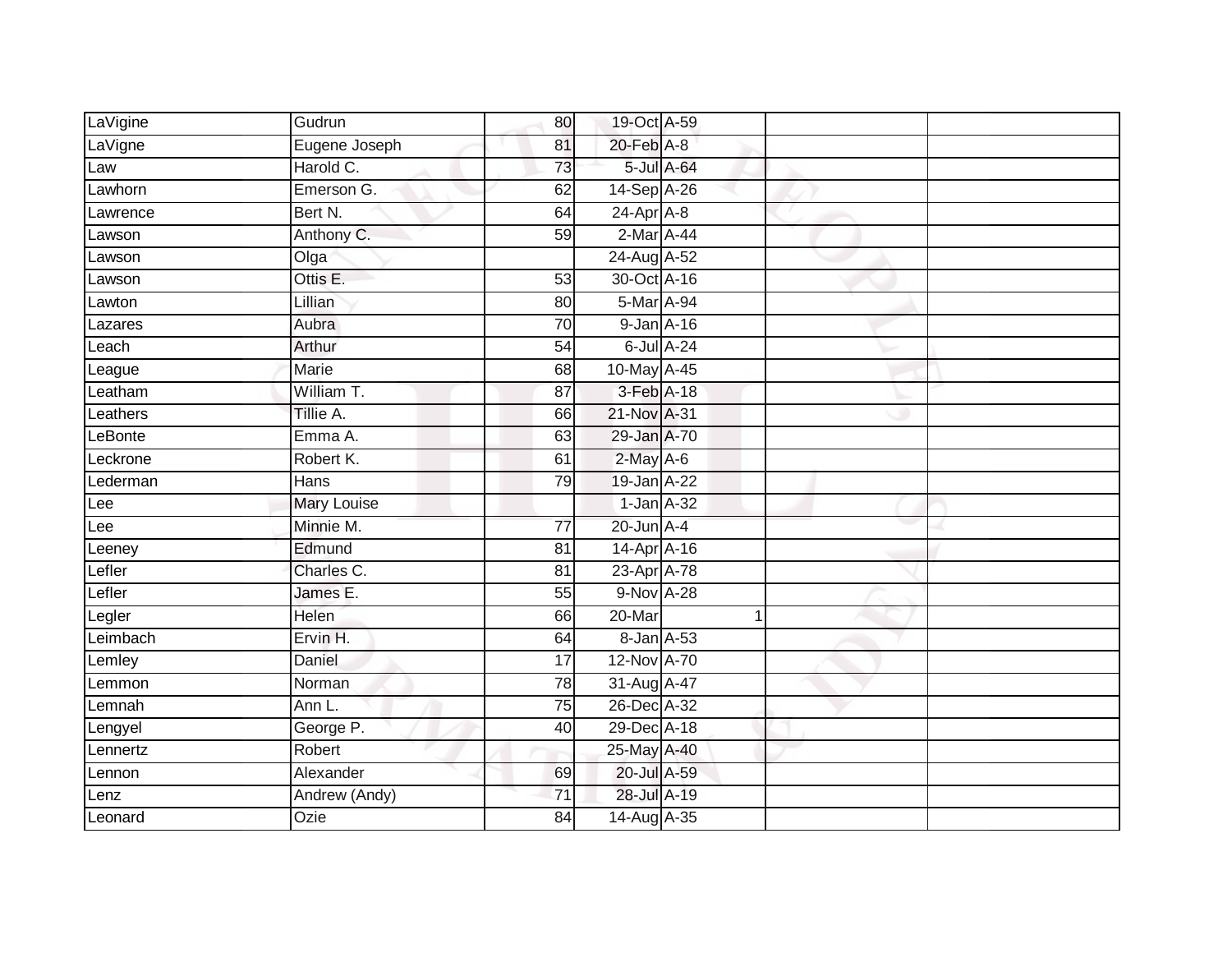| Lesiowski   | Frank                      | 79              | 25-Oct A-43      |   |                 |                         |
|-------------|----------------------------|-----------------|------------------|---|-----------------|-------------------------|
| Lesniewski  | Mary                       | 87              | 23-Feb A-33      |   |                 |                         |
| Levandofki  | Elizabeth                  | 90              | 14-Nov A-6       |   |                 |                         |
| Lewandowski | Donna Jean                 | 66              | 18-Apr A-6       |   | Metz            |                         |
| Lewandowski | Martha A.                  | $\overline{81}$ | 27-Aug A-86      |   |                 |                         |
| Leward      | Sadie                      | 68              | 12-Nov A-70      |   |                 |                         |
| Lewellen    | Michael                    | 1 day           | 1-Mar A-47       |   |                 |                         |
| Lewicki     | Zygmunt                    | $\overline{72}$ | 19-Jan A-22      |   |                 |                         |
| Lewis       | Barbara C.                 | 44              | 25-Apr A-5       |   | Cain            |                         |
| Lewis       | Herbert R.                 | 56              | 13-Aug A-86      |   |                 |                         |
| Lewis       | Joseph                     | 74              | 7-Apr A-35       |   |                 |                         |
| Lewis       | $\overline{\mathsf{L.C.}}$ | 49              | 1-Nov A-47       |   |                 |                         |
| Lewis       | Leno Clyde                 | $\overline{71}$ | 21-Feb A-14      |   |                 |                         |
| Lewis       | Rose                       | 75              | 11-May A-60      |   |                 |                         |
| Lewis       | Sanford W. Sr.             | 81              | 30-Apr A-26      |   |                 |                         |
| Lewkowski   | Louis R.                   | 62              | 22-Aug A-35      |   |                 |                         |
| Lias        | Lue (Hoskey)               | $\overline{74}$ | 18-May A-36      |   |                 |                         |
| Lichtle     | Mark E.                    | 72              | 9-Oct A-8        |   |                 |                         |
| Lichtsinn   | Flora C.                   | 89              | 30-May A-37      |   |                 |                         |
| Lichvar     | Joseph                     | 67              | 13-Mar A-29      |   |                 |                         |
| Lietzan     | John J.                    | 77              | 12-Apr A-47      |   |                 |                         |
| Lind        | Patrick O.                 | 79              | 24-Mar A-36      |   |                 |                         |
| Lindahl     | Kenneth                    | 58              | $10$ -Oct        | 1 |                 |                         |
| Lindauer    | <b>John</b>                | 41              | 22-Jun           |   |                 |                         |
| Lindauer    | Robert J.                  | 41              | 21-Jun A-53      |   |                 |                         |
| Lindh       | <b>Alice Pearl</b>         | 88              | 20-Jun A-4       |   | <b>Bradford</b> |                         |
| Lindh       | Swan W.                    | $\overline{57}$ | 26-Dec A-32      |   |                 |                         |
| Lindstrom   | Edwin                      | $\overline{75}$ | $19-Sep$ A-6     |   |                 |                         |
| Linman      | George E. (Shorty)         | 65              | 1-Jan A-32       |   |                 |                         |
| Linn        | <b>Bruce Harry</b>         | 25              | 26-Oct A-60      |   |                 |                         |
| Linson      | Gloria E.                  | 54              | 8-Oct A-44       |   |                 |                         |
| Lionakis    | George                     | 94              | $7$ -Apr $A$ -35 |   |                 | Also listed as Leonakis |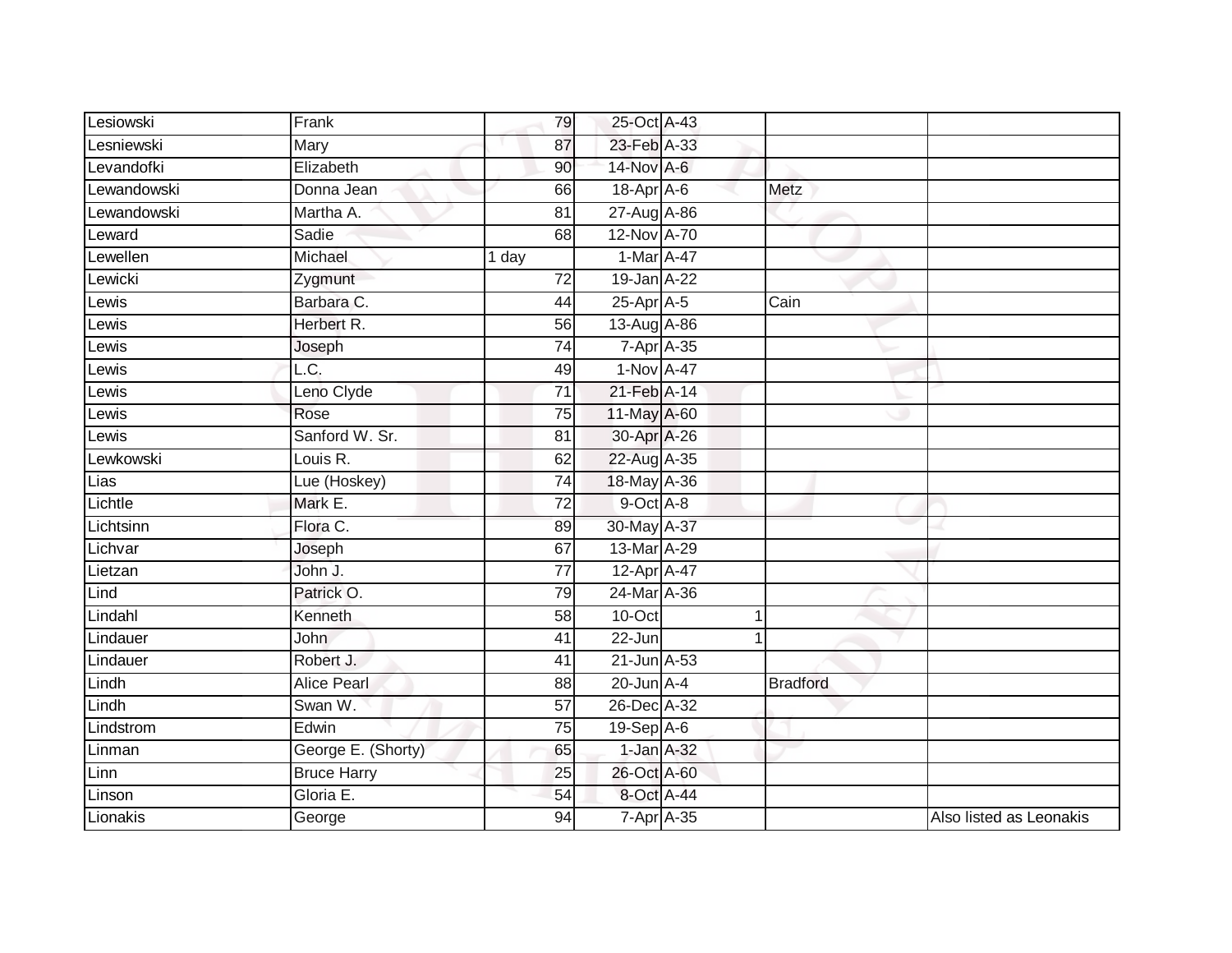| Lipay      | Andrew              | 81              | 16-Jan A-31       |                  |  |
|------------|---------------------|-----------------|-------------------|------------------|--|
| Lippie     | Vivian J.           | 54              | 7-Apr A-35        |                  |  |
| Lipscomb   | Margaret            | 89              | 28-Nov A-37       |                  |  |
| Liss       | Alex (Moe)          | 61              | 26-Mar A-30       |                  |  |
| Litecky    | Paul                | $\overline{73}$ | 27-Feb A-35       |                  |  |
| Litera     | Victoria            | 87              | $12-Sep$ A-9      |                  |  |
| Little     | Emarine             | $\overline{77}$ | 28-Aug A-4        |                  |  |
| Little     | John L.             | 72              | 13-Feb A-30       |                  |  |
| Livingston | Craig               | 25              | 11-Dec A-8        |                  |  |
| Livingston | Frances M.          | $\overline{76}$ | 6-Sep A-38        |                  |  |
| Lloyd      | Richard             | 46              | 5-Nov A-72        |                  |  |
| Lockridge  | Harry C.            | 67              | 13-Dec A-9        |                  |  |
| _oefler    | Bertha T.           | 75              | 21-Feb A-14       |                  |  |
| Logan      | Robert T.           | 68              | $20$ -Feb $A-8$   |                  |  |
| Logsdon    | James W.            | $\overline{52}$ | 27-Feb A-35       |                  |  |
| _omax      | Charles M.          | 21              | 13-Oct A-42       |                  |  |
| Lomeli     | Adolph              | 73              | 14-Feb A-12       |                  |  |
| Long       | Florence            | 83              | 25-Aug A-47       |                  |  |
| Long       | George P.           | 76              | $10$ -Feb $A$ -6  |                  |  |
| Long       | James T.            | 64              | 16-Jan A-31       |                  |  |
| Lonkar     | Beulah M.           | 55              | 11-Sep A-16       | Darragh          |  |
| _opez      | Irene Magdalen      |                 | 31-Dec A-39       | <b>McCrillis</b> |  |
| Lopez      | Silviano            | 80              | $12$ -Jun $A-8$   |                  |  |
| Lorance    | George B. Sr.       | 76              | $2-NovA-34$       |                  |  |
| _orentzen  | <b>Frances Ford</b> | 54              | $23$ -Jan $A$ -36 |                  |  |
| Lorenz     | Herbert A.          | 64              | 26-Oct A-60       |                  |  |
| Lorenzen   | Albert I. Sr.       | $\overline{73}$ | 17-Jan A-30       |                  |  |
| _ouderback | Katherine           | 57              | 31-Mar A-16       | Bann             |  |
| Lovelace   | Lena                |                 | 9-Jul A-59        |                  |  |
| Lovings    | Callie (Bailey)     | 82              | 23-Jan A-36       |                  |  |
| Loyd       | Edith M.            | 37              | 1-Sep A-21        |                  |  |
| Lozinski   | <b>Stefan</b>       | 89              | 24-Mar A-36       |                  |  |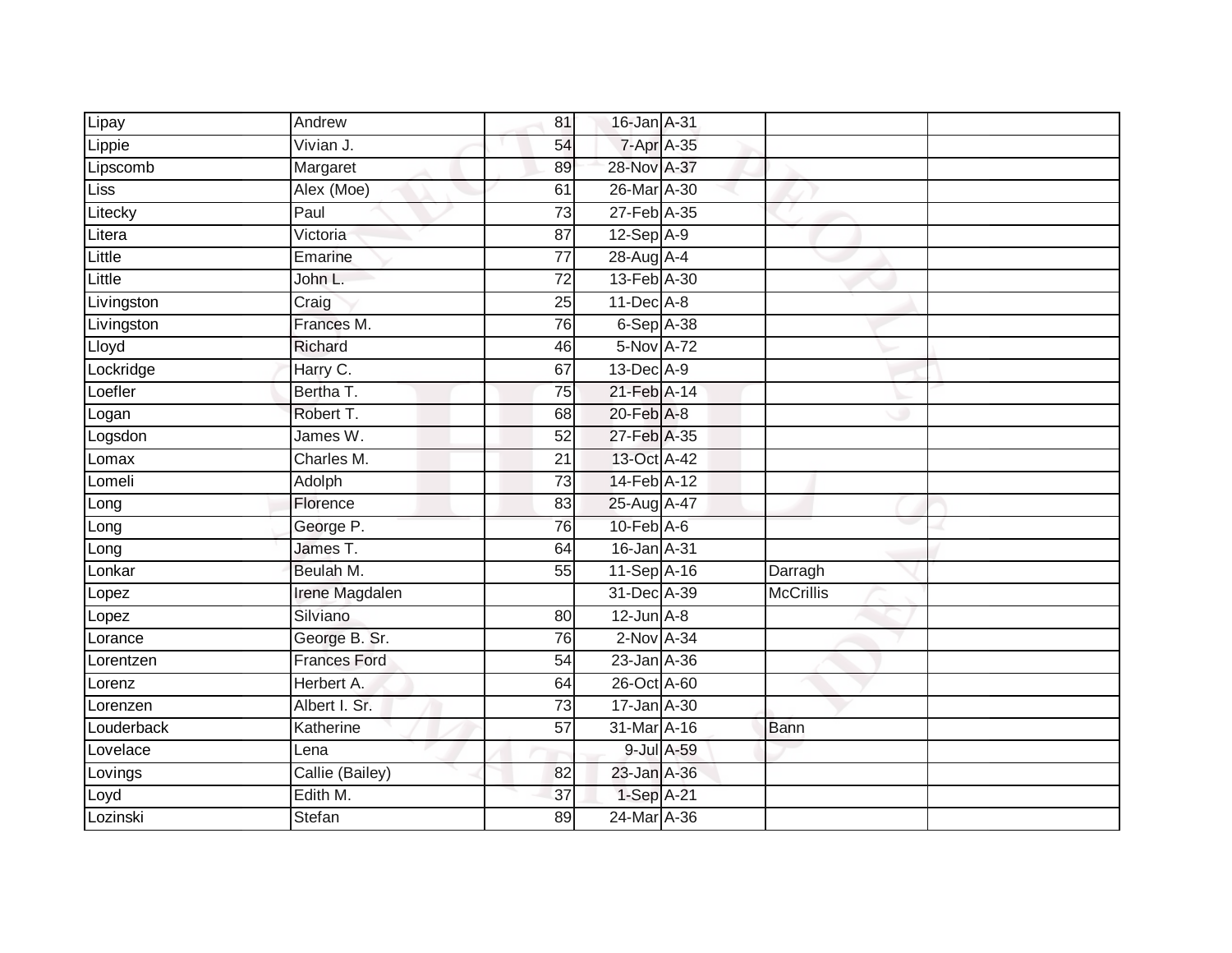| Lucas     | Eleanor         | 65 | 17-Nov A-22     |       |  |
|-----------|-----------------|----|-----------------|-------|--|
| Lucas     | James E.        | 68 | 24-May A-45     |       |  |
| Luchene   | John A.         | 23 | 2-Feb A-39      |       |  |
| Lukacs    | Eugene Sr.      | 74 | 8-Aug A-31      |       |  |
| Lukas     | Erma            |    | $2$ -Feb $A-39$ |       |  |
| Luklund   | Clarence L.     | 68 | 3-Feb A-18      |       |  |
| Lundergan | <b>Mildred</b>  | 79 | 22-Dec A-22     |       |  |
| Lundquist | Eva M.          | 72 | 15-Oct A-34     |       |  |
| Lundstrom | Joseph          | 55 | 20-Jan A-20     |       |  |
| Luney     | Jenaette Murray |    | 5-Mar A-94      |       |  |
| Lupinski  | Edward P.       | 61 | 10-Nov A-55     |       |  |
| Luscombe  | Laura Ellen     | 57 | 16-Feb A-46     |       |  |
| Lutter    | Henry C.        | 81 | 20-Jun A-4      |       |  |
| Lux       | Gwandolyn       | 56 | 22-Dec A-22     | Cline |  |
| Lydon     | Michael         |    | 24-Sep          |       |  |
| Lynch     | Debra R.        | 20 | 15-Sep A-24     |       |  |
| Lyons     | Julia M.        | 67 | 12-Mar A-73     | Danko |  |
| Lyons     | Lucile M.       | 70 | 13-Feb A-30     |       |  |
| Lyons     | William D.      | 56 | 14-Dec A-40     | e e   |  |

**LANDIS**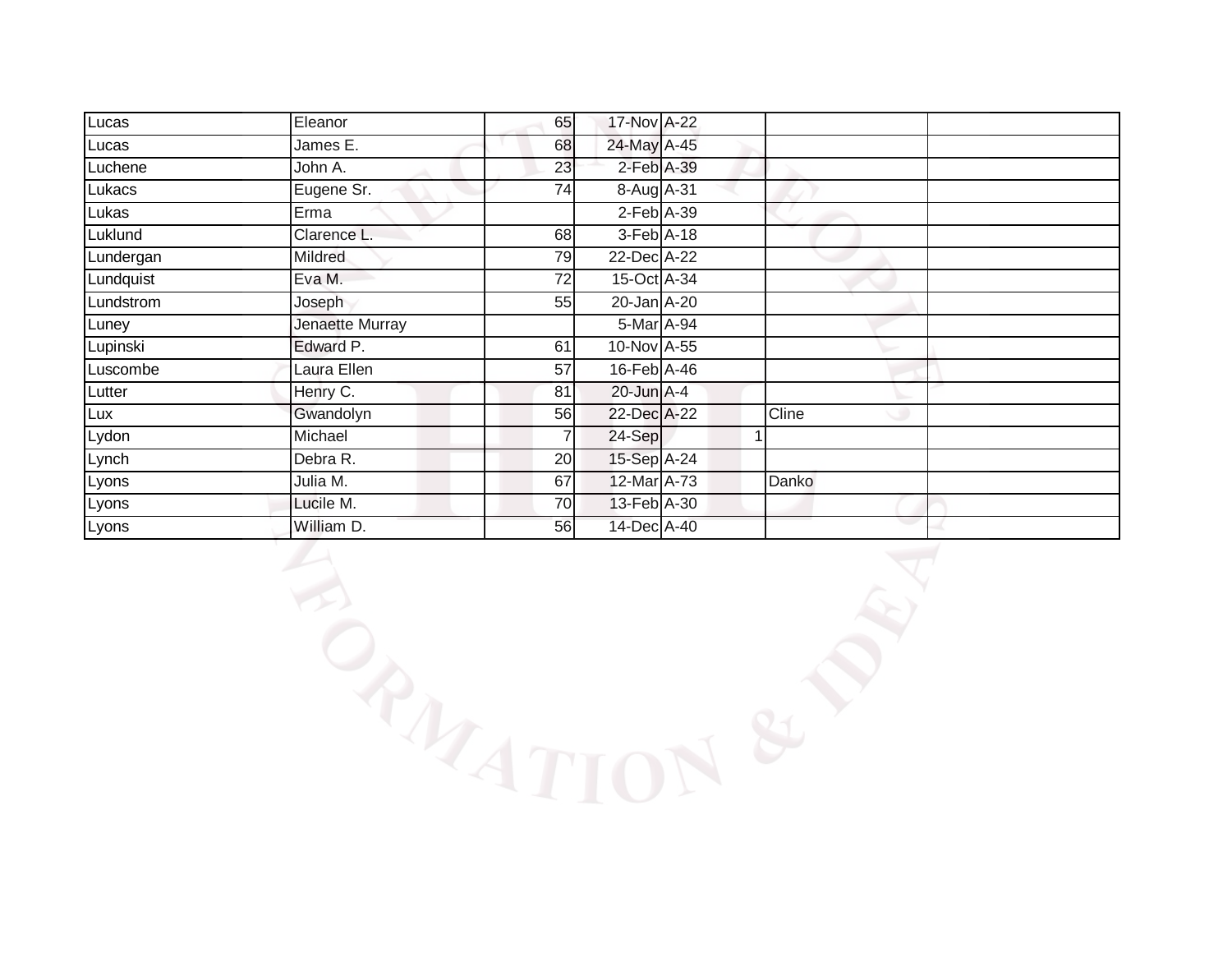| <b>Surname</b> | <b>Given</b>          | Age             | <b>Date</b>      | Page           | <b>Maiden</b>  | <b>Note</b>                      |
|----------------|-----------------------|-----------------|------------------|----------------|----------------|----------------------------------|
| <b>Macak</b>   | William A.            | 52              | 24-Jul A-18      |                |                |                                  |
| Macenski       | John                  | 96              | 11-Sep A-16      |                |                |                                  |
| Macfee         | Robert B.             | 88              | 5-Nov A-72       |                |                |                                  |
| Machaj         | Stanley               | 56              | $2$ -Jan $A-12$  |                |                |                                  |
| <b>Mack</b>    | Martha                | 84              | $30 - Jan A - 4$ |                |                |                                  |
| Mackey         | Fred T.               | 74              | 26-Mar           |                |                | Picture included.                |
| Mackey         | Louis                 | 38              | 31-Mar           |                | $\mathbf 1$    |                                  |
| Maclin         | Clara                 | 73              | 28-Dec A-30      |                |                |                                  |
| Madderom       | Donald W. Jr.         | 26              | 23-Oct A-16      |                |                |                                  |
| Madderom       | Thomas L.             | 19              |                  | 30-Oct 1, A-16 |                | Picture of incident<br>included. |
| Madison        | Ernest E.             | 64              | 8-Nov A-14       |                |                |                                  |
| Maecher        | <b>Anthony George</b> |                 | 8-Jan A-53       |                |                |                                  |
| Magana         | Ernesto               | 72              | 5-Jan A-43       |                |                |                                  |
| Maglio         | Paul                  | 79              |                  | 4-Jul A-20     |                |                                  |
| Mahmet         | <b>Russell</b>        | 47              | 20-Apr A-24      |                |                |                                  |
| Mahon          | Janice E.             | 49              | 29-Mar A-41      |                |                |                                  |
| Mair           | John A.               | 79              | 27-Apr A-24      |                |                |                                  |
| Majerik        | Steve F.              | 58              | 20-Apr A-24      |                |                |                                  |
| Majka          | Joseph (Mika)         | 60              | $1$ -Jan $A-32$  |                |                |                                  |
| Makara         | John A. Jr.           | 23              | 22-Sep A-23      |                |                |                                  |
| Makarewich     | Stephan               | 55              | 28-Feb A-15      |                |                |                                  |
| Makatura       | <b>Stella</b>         | 65              | 12-Nov A-70      |                |                |                                  |
| Makowski       | <b>Bertha</b>         | 69              | 25-Jan A-30      |                |                |                                  |
| Malcolm        | Nellie Jane           | $\overline{72}$ | $18-Apr$ A-6     |                |                |                                  |
| Malinowski     | Michael               | 74              | 10-Dec A-50      |                |                |                                  |
| Mallonee       | Hermine (Minnie)      | 85              |                  | 9-Jul A-59     | Schwingendorf  |                                  |
| Malone         | Grace A.              | 63              | $20$ -Feb $A-8$  |                | <b>Roberts</b> |                                  |
| Malone         | Lauretta S.           | 62              | 12-Sep A-9       |                |                |                                  |
| Malone         | Teresa R.             | 18              | 15-Jan A-66      |                |                |                                  |
| Malone         | <b>William Hart</b>   | 75              | 8-Dec A-24       |                |                |                                  |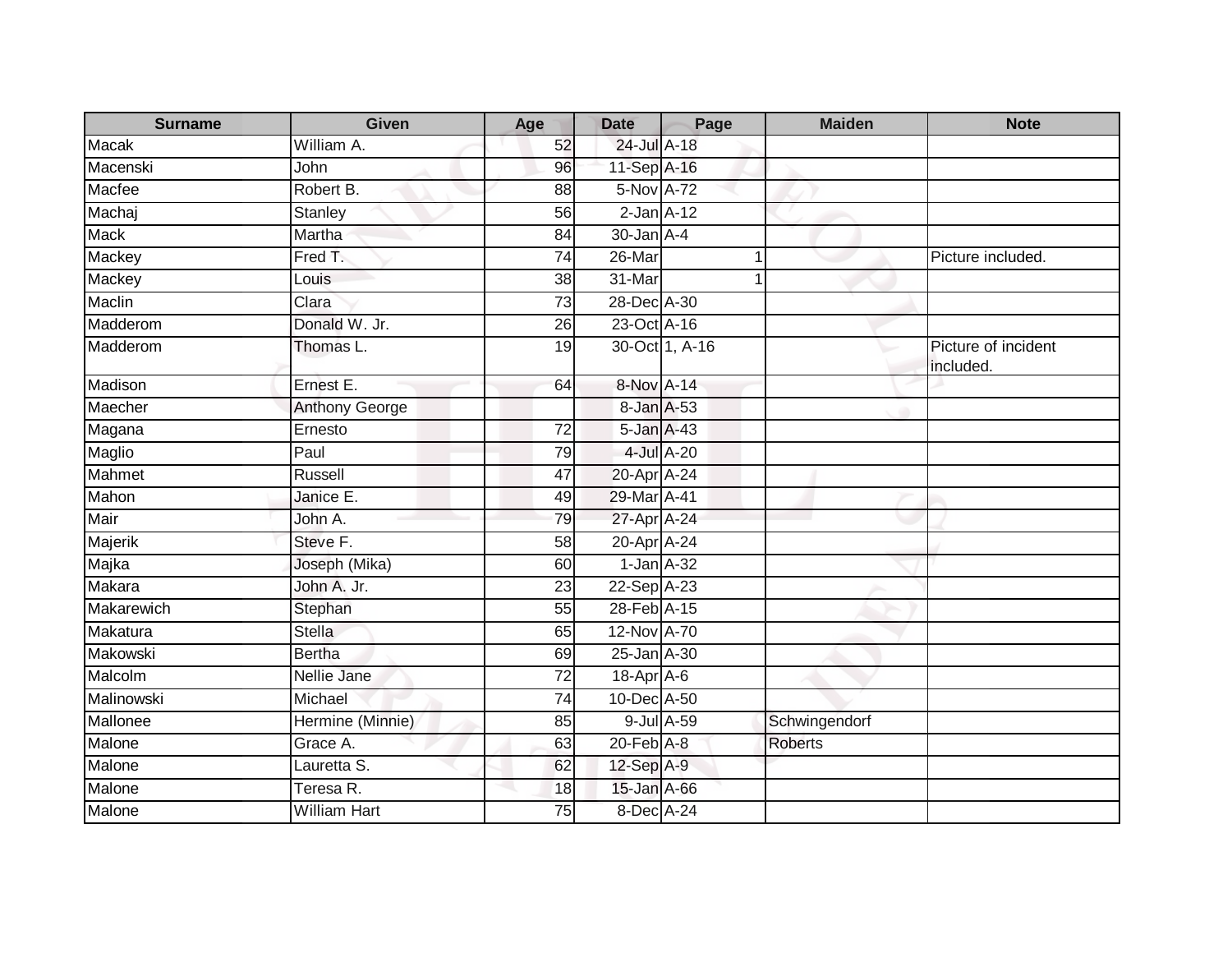| Malott       | Herbert W.           | 66              | 8-Jan A-53      |         |  |
|--------------|----------------------|-----------------|-----------------|---------|--|
| Mamuala      | Michael (Mike)       | 62              | $6$ -Feb $A-18$ |         |  |
| Mancusi      | <b>Mario</b>         | $\overline{72}$ | 8-May A-14      |         |  |
| Mangus       | <b>Boyd Robert</b>   | 61              | 10-Jul A-23     |         |  |
| <b>Manis</b> | James D.             | 63              | $2$ -Jun $A-31$ |         |  |
| Manka        | Mary                 | 62              | 31-Dec A-39     |         |  |
| Manley       | Harry F.             | 62              | 18-Apr A-6      |         |  |
| Manovich     | Jack                 | 85              | 28-May A-44     |         |  |
| Manowski     | Richard              | 47              | 27-Dec A-28     |         |  |
| Mansell      | Lillian              | 79              | 4-Jan A-46      |         |  |
| Marbach      | Catherine M.         | $\overline{71}$ | 20-Aug A-91     |         |  |
| Marcetich    | Peter                | 83              | 16-Jan A-31     |         |  |
| Marcinkovich | Nicholas             | 62              | 3-Dec A-98      |         |  |
| <b>Marek</b> | Anna                 |                 | 11-Oct A-71     |         |  |
| Margeta      | John                 |                 | 18-Sep A-16     |         |  |
| Margraf      | Eda                  | 76              | 5-Feb A-60      |         |  |
| Margrave     | John W.              | 52              | $20$ -Jun $A-4$ |         |  |
| Marijanich   | John M.              | 66              | 13-Jan A-22     |         |  |
| Marion       | Clyde V.             | 78              | 11-Aug A-20     |         |  |
| Marjai       | Gezella              | $\overline{72}$ | 24-Mar A-36     |         |  |
| Markley      | Robert J.            | 26              | 12-Mar A-73     |         |  |
| Markovich    | Antonia              | 87              | 26-Dec A-32     |         |  |
| <b>Marks</b> | Harry                | 92              | 27-Dec A-28     |         |  |
| <b>Marks</b> | Leo                  | 67              | 28-Aug A-4      |         |  |
| Marlin       | William (Uncle Bill) | 80              | 9-Aug A-34      |         |  |
| Marlowe      | Ella                 |                 | 31-Oct A-6      | Wiening |  |
| Marma        | Winifred A.          | 68              | 5-Feb A-60      |         |  |
| Maroc        | Earl F.              | 70              | 13-Aug A-86     |         |  |
| Marr         | Troy (Clark)         | 80              | 2-Jun A-31      |         |  |
| Marrero      | Teodosia             | 47              | 22-May A-20     |         |  |
| Marshall     | Forrest G.           | 56              | 6-Jan A-4       |         |  |
| Marshall     | Harry                | 75              | 1-May A-43      |         |  |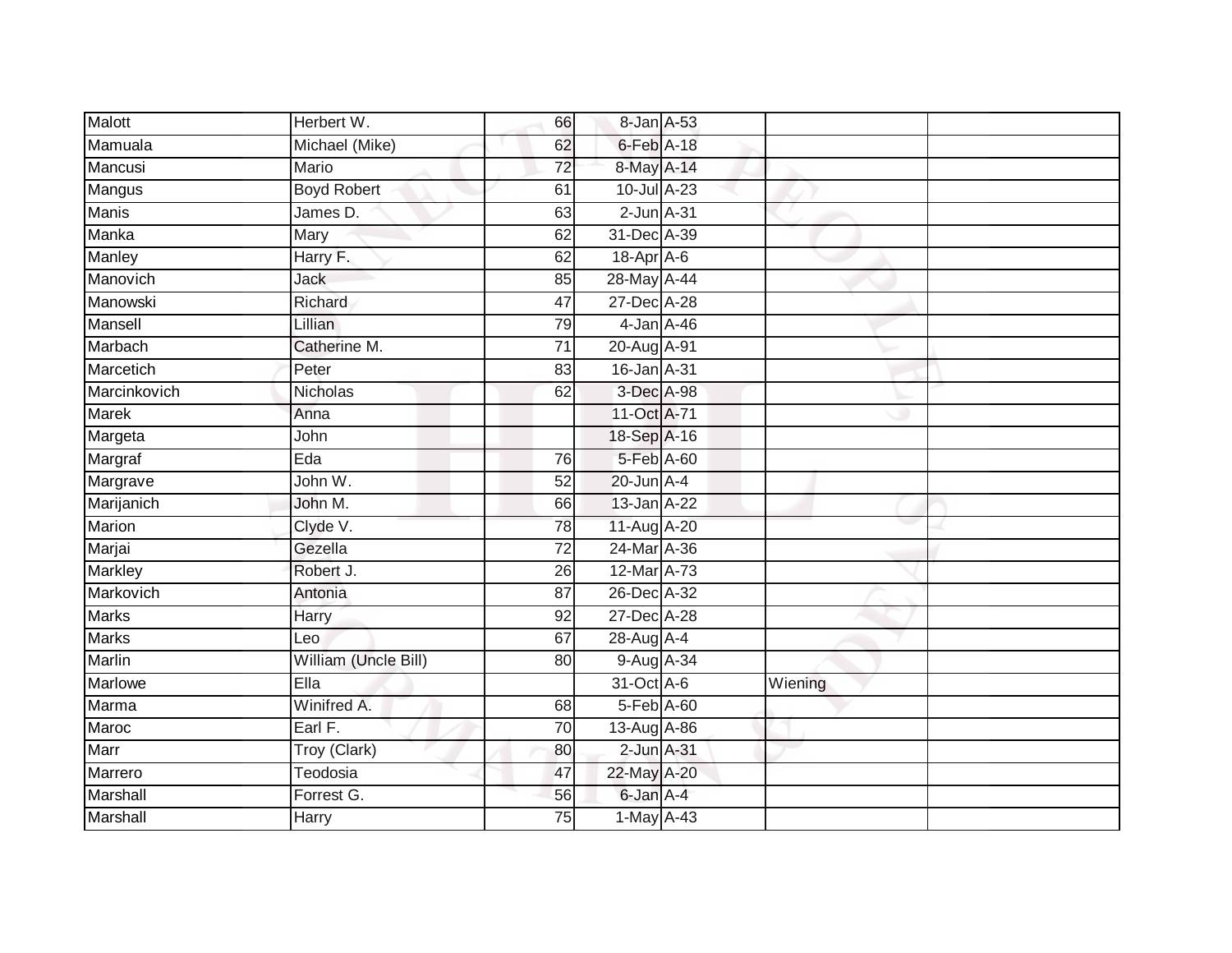| <b>Martens</b>   | James T.        |                 | 27-Dec A-28     |                |  |
|------------------|-----------------|-----------------|-----------------|----------------|--|
| Martikean        | Helen H.        | 75              | 16-Jul A-68     |                |  |
| Martin           | Anastasia       | 78              | 1-Mar A-47      |                |  |
| Martin           | Daisy O.        | 78              | 17-Sep A-71     |                |  |
| Martin           | Douglas J.      | $\overline{87}$ | 22-Oct A-74     |                |  |
| Martin           | Emma            | 75              | 20-Mar A-16     |                |  |
| Martin           | Errett S.       | 84              | 3-Aug A-26      |                |  |
| Martin           | Floy A.         | 85              | $20$ -Feb $A-8$ |                |  |
| Martin           | Russell V.      | 70              | 6-Oct A-55      |                |  |
| <b>Martin</b>    | William L.      | 68              | 4-May A-30      |                |  |
| Martinez         | Esther T.       | 79              | 29-Nov A-18     |                |  |
| <b>Martinez</b>  | Genaro          | 78              | 26-Dec A-32     |                |  |
| Martinez         | Guillermo       | 75              | 30-Apr A-26     |                |  |
| Martinich        | Danica          | 85              | 31-Jul A-14     |                |  |
| <b>Martinson</b> | John T.         | $\overline{23}$ |                 | 12-Oct 1, A-34 |  |
| Maslowski        | Ann             | 65              | 17-Dec A-99     |                |  |
| Mason            | Ralph           | $\overline{78}$ | 5-May A-26      |                |  |
| Massoth          | Ella            | 88              | $5$ -Dec $A$ -8 |                |  |
| Mastey           | <b>Mary Mae</b> |                 | 28-Feb A-15     |                |  |
| Mateyko          | Robert G.       | 64              | 6-Nov A-16      |                |  |
| <b>Mathews</b>   | Melissa Ann     | 4 days          | 18-Oct A-34     |                |  |
| Matkowicz        | John J.         | 87              | 9-Aug A-34      |                |  |
| Matlon           | Steve B.        | 64              | 5-Feb A-60      |                |  |
| Matovina         | Dorothy Mae     | 62              | 19-Jun A-30     |                |  |
| <b>Matthews</b>  | Johnnie         | 80              | 26-Dec A-32     |                |  |
| <b>Matthews</b>  | Mary Ellen      | 61              | 5-Mar A-94      |                |  |
| <b>Matthews</b>  | Rose            | 89              | 27-Dec A-28     |                |  |
| Matuga           | Andrew          | $\overline{71}$ | 19-Oct A-59     |                |  |
| Matula           | Edward          | 53              | 12-Feb A-63     |                |  |
| <b>Matusiak</b>  | Diane Marie     | 20              | 10-Nov A-55     |                |  |
| Matusiak         | Leo             | $\overline{77}$ | 3-Jan A-28      |                |  |
| <b>Matusik</b>   | Stefania        | $\overline{81}$ | 23-Apr A-78     |                |  |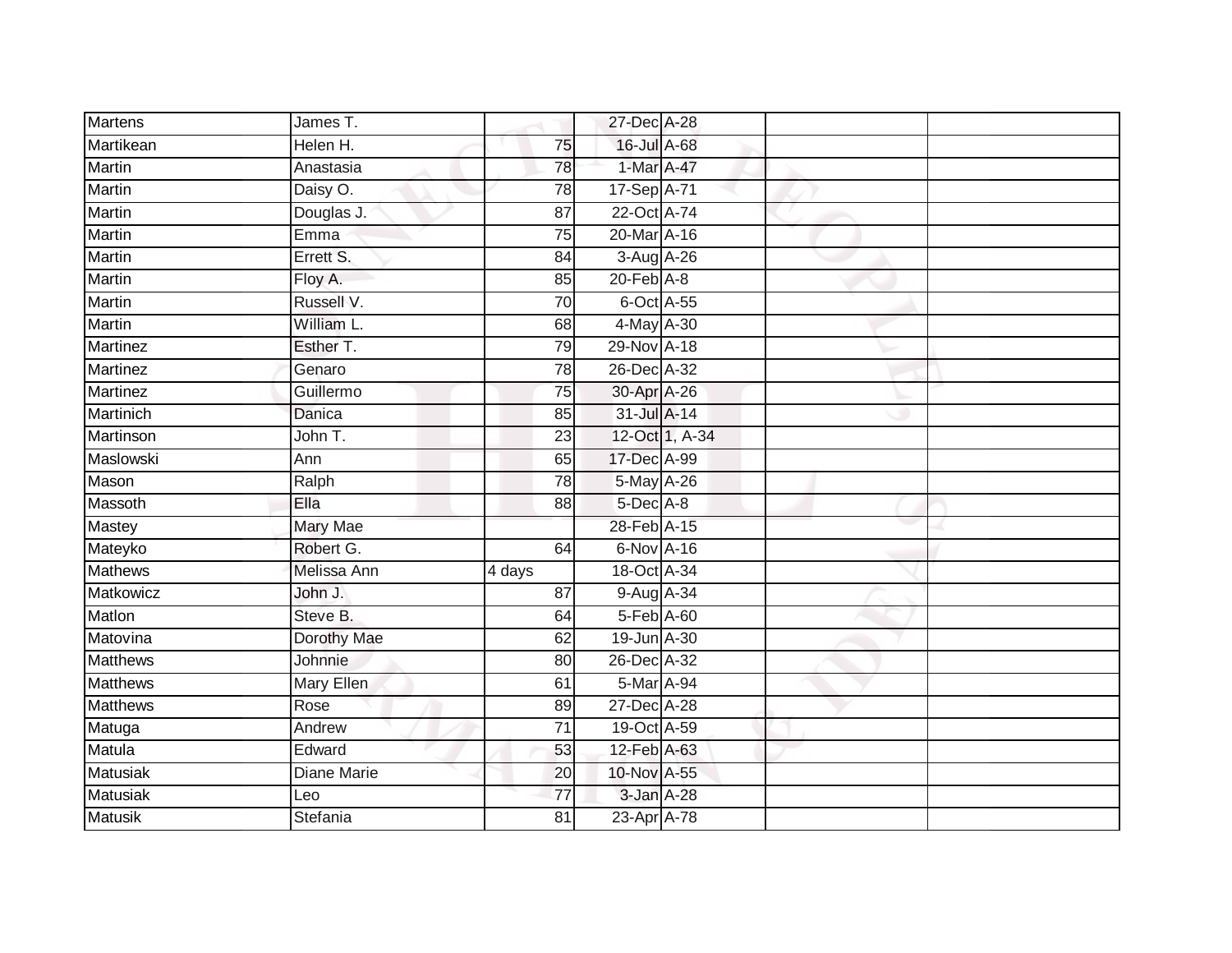| Matyas          | Florence Larua (Akim) | 80              | 1-Feb A-44      |   |                   |
|-----------------|-----------------------|-----------------|-----------------|---|-------------------|
| <b>Matz</b>     | Leo A.                | 83              | 29-Jun A-16     |   |                   |
| Mauger          | Elsie W.              | 90              | 16-Feb A-46     |   |                   |
| Mauratic        | Frank J.              | 73              | 27-Sep A-24     |   |                   |
| Maurer          | Minnie S.             | $\overline{81}$ | 19-Dec A-27     |   |                   |
| Max             | Angela                | 76              | $2$ -Jan $A-12$ |   |                   |
| Maydona         | Edward J.             |                 | 6-Jan A-4       |   |                   |
|                 | Clara                 | 55              | 28-May A-44     |   |                   |
| Mayer           |                       |                 |                 |   |                   |
| Mayfield        | Ionia                 | 67              | 3-Dec A-98      |   |                   |
| Maywald         | George H.             | 76              | $2$ -Jun $A-31$ |   |                   |
| Mazur           | Minnie                | 71              | 16-Mar A-54     |   |                   |
| Mazur           | Nancy                 | 32              | 7-Feb A-22      |   |                   |
| McAlpine        | Martha                | 66              | 5-Sep A-16      |   |                   |
| McArdle         | Douglas C.            | 28              | 3-Dec A-98      |   |                   |
| <b>McCain</b>   | John M.               | 81              | 13-Feb A-30     |   |                   |
| <b>McCarthy</b> | Genevieve             | 76              | 3-Jan A-14      |   |                   |
| <b>McCarthy</b> | John E.               | 46              | 26-Nov A-38     |   |                   |
| McCarthy        | Marvin L. Sr.         | 63              | $2$ -Feb $A-39$ |   |                   |
| <b>McClain</b>  | Gertrude M.           | 67              | 13-Jun A-34     |   |                   |
| McClatchey      | Ellen                 | 85              | 10-Mar A-37     |   |                   |
| McClellan       | Robert                | 42              | 18-May          | 1 | Picture included. |
| McClurg         | Lucille G.            | $\overline{72}$ | 24-Sep A-80     |   |                   |
| <b>McCoy</b>    | <b>Charles Edward</b> | 79              | 31-May A-16     |   |                   |
| <b>McCrum</b>   | Merritt W.            | 62              | $14$ -Jul A-8   |   |                   |
| McCullouch      | Abby C.               | 88              | 20-Nov A-8      |   |                   |
| McCullough      | Thomas                | 61              | 9-May A-28      |   |                   |
| McCullum        | Colet                 | 81              | 3-Mar A-4       |   |                   |
| McDaniel        | Lucille               | 57              | $4$ -Jan A-46   |   |                   |
| McDonald        | Lois A.               | 49              | 2-Apr A-65      |   |                   |
| McDonnell       | Josephine F.          | 56              | $2$ -Jan $A-12$ |   |                   |
| McDougle        | Johnathan M. (Johnny) | 19              | 2-Aug A-20      |   |                   |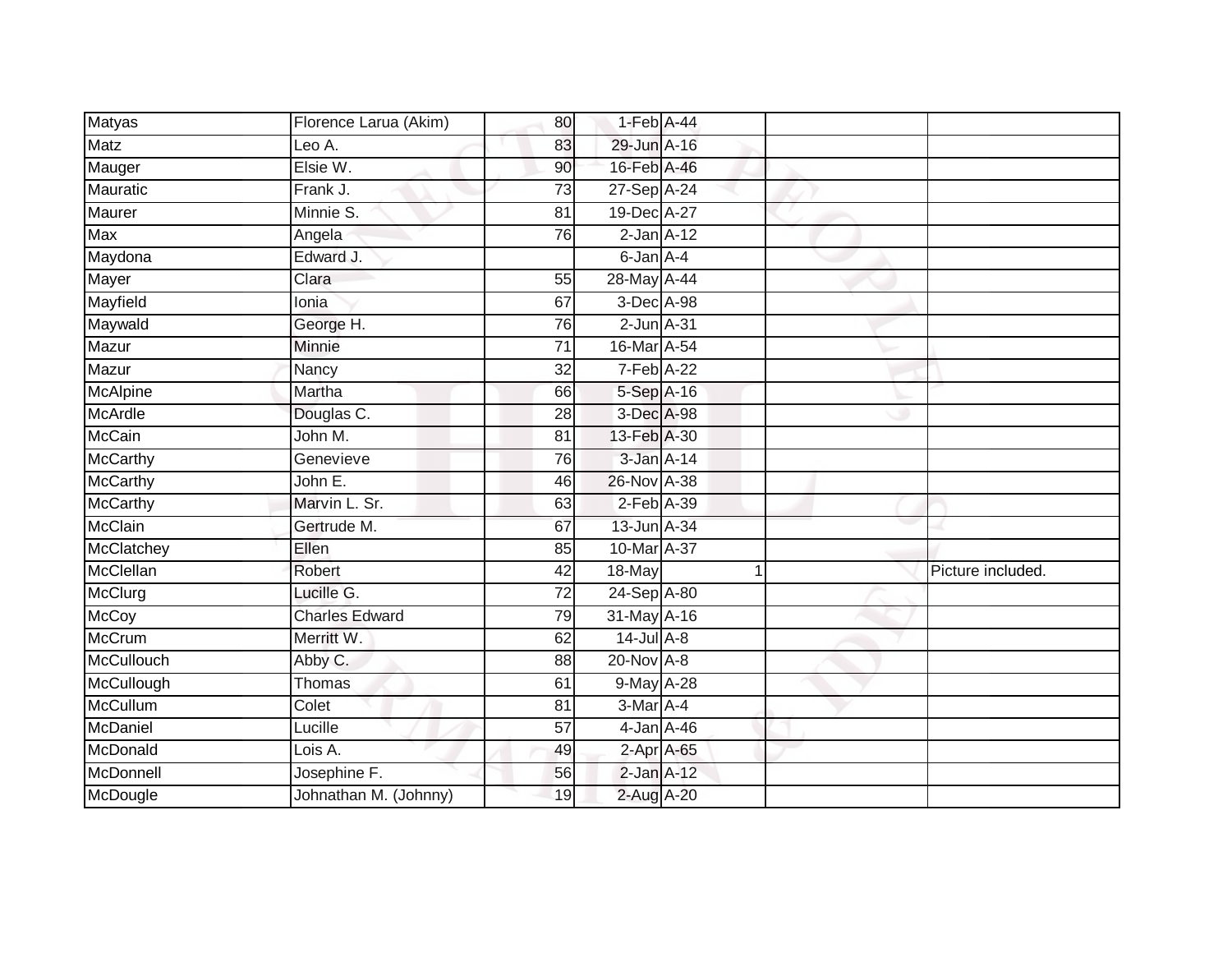| McFarland        | Edward John Jr. (Packy)<br>(Speed) | 61              | 21-May A-80 |                |             |  |
|------------------|------------------------------------|-----------------|-------------|----------------|-------------|--|
| McFarland        | George W.                          | 76              | 24-May A-45 |                |             |  |
| <b>McFarland</b> | Marie E.                           | $\overline{76}$ | 19-Jun A-30 |                |             |  |
| <b>McGhee</b>    | Ralph                              | 53              | 9-Jun A-10  |                |             |  |
| <b>McGill</b>    | Michael T.                         | 50              | 3-Jan A-28  |                |             |  |
| <b>McGowin</b>   | <b>Gary Wayne</b>                  | 22              |             | 22-Oct 1, A-74 |             |  |
| McGuan           | Thomas F.                          |                 | 12-Sep A-9  |                |             |  |
| <b>McGuire</b>   | Carolyn Warren                     | $\overline{24}$ | 8-Aug A-31  |                |             |  |
| <b>McHie</b>     | Freda C.                           | 81              | 26-Dec A-32 |                | Seefeldt    |  |
| McKenna          | John J.                            | 83              | 12-May A-4  |                |             |  |
| <b>McKinley</b>  | Gerald L.                          | 44              | 3-Nov A-29  |                |             |  |
| McLaughlin       | Allen F.                           | 85              | 1-Jan A-32  |                |             |  |
| <b>McNeil</b>    | Sarah (Bobo)                       | 66              | 8-Oct A-44  |                |             |  |
| <b>McNellis</b>  | Mildred M.                         | 69              | 23-Oct A-16 |                |             |  |
| <b>McNulty</b>   | Nora                               |                 | 27-Jun A-4  |                | Cregan      |  |
| McShane          | Lois C.                            | 61              | $7-Nov$ A-6 |                |             |  |
| McVey            | Clifford L.                        | 79              | 7-Dec A-58  |                |             |  |
| Mecyssne         | peter                              | 66              | 6-Sep A-38  |                |             |  |
| Medrea           | John                               | 87              | 28-Feb A-15 |                |             |  |
| Meggers          | William C. J.                      | 77              | 17-Jul A-35 |                |             |  |
| Meier            | Russell J. (Pvt.)                  | 19              | 26-Mar A-30 |                |             |  |
| Meissler         | Ella D.                            | 69              | 12-Jan A-48 |                |             |  |
| Meissner         | Lawrence E.                        | 73              | 22-Jun A-49 |                |             |  |
| Melcher          | Donald (Police Sgt.)               | 48              | 6-Nov A-16  |                |             |  |
| Melling          | Helen M.                           | 81              | 29-May A-26 |                |             |  |
| Melvin           | Josephine                          | 82              | 27-Mar A-30 |                |             |  |
| Mendez           | Elmore                             | $\overline{24}$ | 6-Nov       |                | $\mathbf 1$ |  |
| Mendez           | Jose                               | 50              | 26-Sep A-6  |                |             |  |
| Mendrala         | Stephanie                          | 71              | 28-Nov A-37 |                | Saganski    |  |
| Mendralla        | Roger S.                           | 40              | 12-Jan A-48 |                |             |  |
| Mendyke          | Sherry                             | 15              | 3-Nov       |                |             |  |
|                  |                                    |                 |             |                |             |  |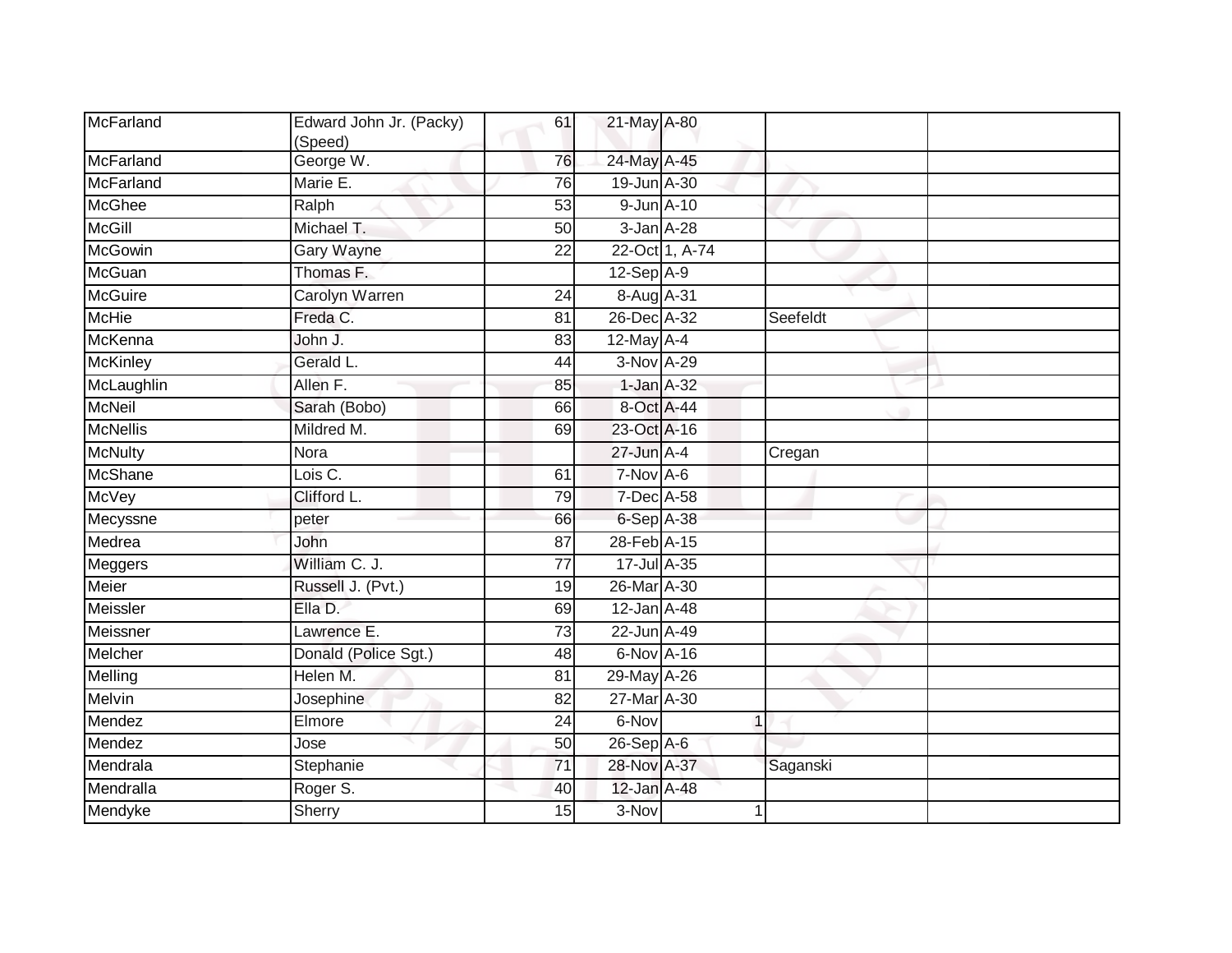| <b>Merritt</b>  | Margaret A.          | 65              | 14-Nov A-6      |       |  |
|-----------------|----------------------|-----------------|-----------------|-------|--|
| Mersch          | John K. Jr.          | 16              | 27-Nov A-16     |       |  |
| Messemore       | <b>Mattie</b>        | 81              | 18-Dec A-41     |       |  |
| Metge           | August H.            | 72              | 22-Aug A-35     |       |  |
| <b>Metz</b>     | Peter                | 62              | 23-Oct A-16     |       |  |
| Metzner         | Marvin E.            | $\overline{77}$ | 3-Apr A-23      |       |  |
| Meves           | Carol V.             | $\overline{51}$ | 26-Apr A-55     |       |  |
| Meyer           | Adolf A.             | 84              | 25-May A-40     |       |  |
| Meyer           | Dorthea              | 87              | 12-Dec A-21     |       |  |
| Meyer           | George               | 80              | 30-May A-37     |       |  |
| Meyer           | Henry H.             |                 | $1-Oct$ A-34    |       |  |
| Meyer           | Josephine            | 93              | 8-Feb A-24      |       |  |
| <b>Meyers</b>   | Mildred F.           | 61              | 27-Aug A-86     |       |  |
| <b>Meyers</b>   | <b>Thomas</b>        | 33              | 8-May A-14      |       |  |
| Mezydlo         | Wanda B.             | 80              | 14-May A-66     |       |  |
| Mezzacapo       | Ciro F.              | 77              | 26-May A-14     |       |  |
| Michael         | Robert D.            | 53              | 27-Aug A-86     |       |  |
| Michaels        | Peter A.             | 80              | 28-Sep A-63     |       |  |
| Michal          | Sophia               | 71              | $14$ -Nov A-6   |       |  |
| Michalka        | Bernice F.           | 77              | 3-Dec A-98      |       |  |
| Michelin        | Joseph               | 82              | 26-Nov A-38     |       |  |
| Michna          | Ann Sylvia           | 65              | 24-Dec A-49     | Zajac |  |
| Michna          | Mary V.              | 77              | 5-Sep A-16      |       |  |
| Michno          | John                 | 67              | 19-Feb A-38     |       |  |
| Michuda         | Marie R.             | 73              | $18$ -Jul $A-4$ |       |  |
| Mihalso         | Joseph               | 78              | 14-Dec A-40     |       |  |
| Mihalso         | <b>Mike</b>          | $\overline{74}$ | 24-Nov A-24     |       |  |
| Mihalso         | Mike                 | 74              | 26-Nov A-38     |       |  |
| Mijes           | Joaquin Segoviano    | 41              | 28-Apr A-12     |       |  |
| <b>Miklos</b>   | Anna                 | 84              | 21-Mar A-29     |       |  |
| <b>Miklusak</b> | Ignatius James (Jim) | 65              | 20-Nov A-8      |       |  |
| Milelski        | Rose                 | $\overline{77}$ | 23-Apr A-78     |       |  |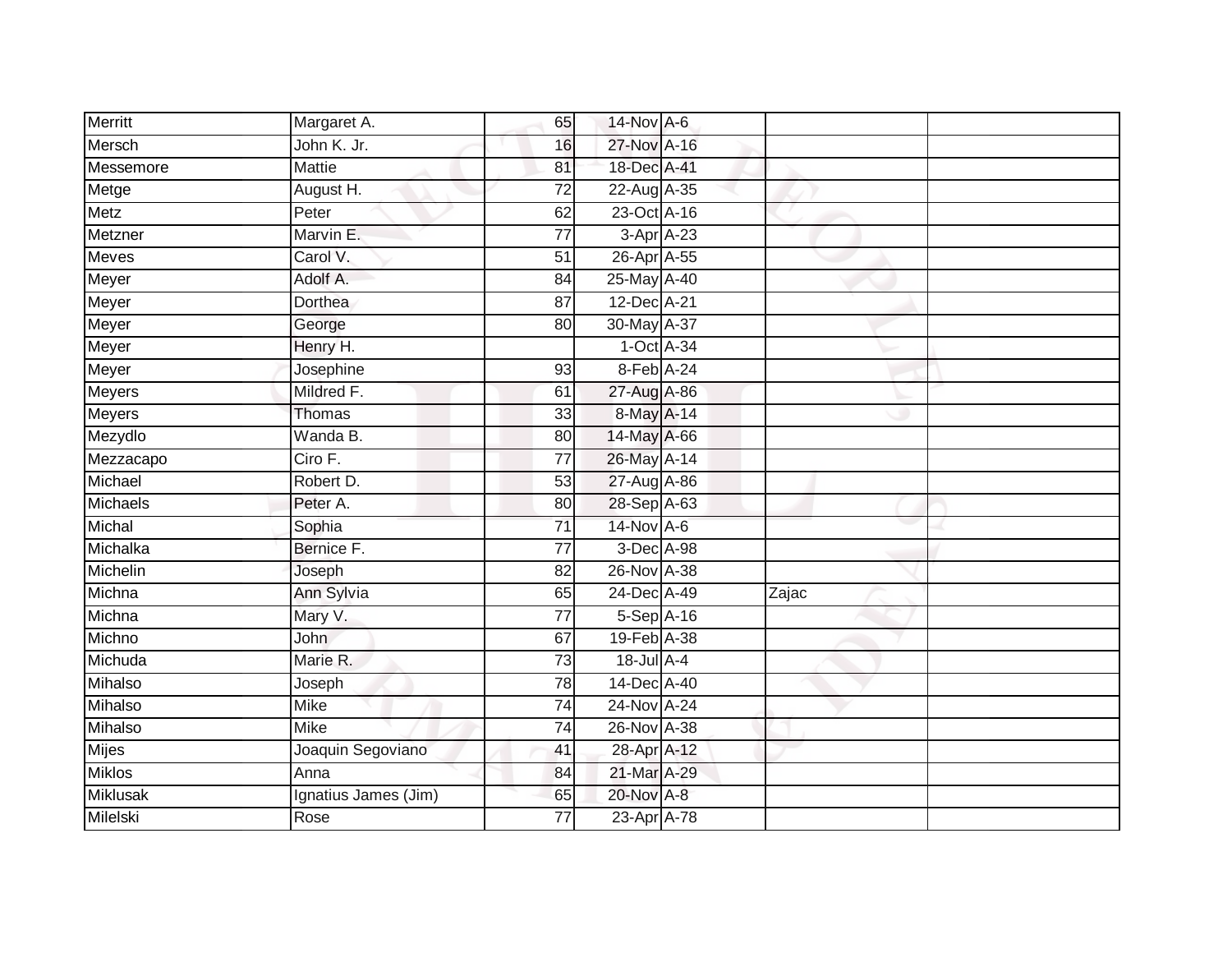| <b>Miles</b>      | Beatrice H.       | 61              | 21-Nov A-31      |  |  |
|-------------------|-------------------|-----------------|------------------|--|--|
| Millard           | Fred J.           | 70              | 30-Jan A-4       |  |  |
| <b>Miller</b>     | Agnes             |                 | 19-Apr A-57      |  |  |
| <b>Miller</b>     | Crawford T.       | 83              | $3$ -Jan $A-14$  |  |  |
| <b>Miller</b>     | Dale R.           | $\overline{21}$ | 24-Nov 1, A-24   |  |  |
| <b>Miller</b>     | Edward            | 55              | 19-Dec A-27      |  |  |
| Miller            | Frances W.        | 64              | $24$ -Apr $A$ -8 |  |  |
| Miller            | Frank J.          | 83              | 30-May A-37      |  |  |
| <b>Miller</b>     | Herman J. (Rev.)  | 80              | 19-Oct A-59      |  |  |
| <b>Miller</b>     | Hugh T.           | 61              | 17-May A-42      |  |  |
| <b>Miller</b>     | Ira H.            | 67              | 30-Nov A-28      |  |  |
| Miller            | Jeanette I.       | 62              | 7-May A-72       |  |  |
| Miller            | Mary C.           | 83              | 19-Nov A-38      |  |  |
| <b>Miller</b>     | <b>Matthias</b>   | 72              | 20-Jan A-20      |  |  |
| <b>Miller</b>     | Peter             | $\overline{75}$ | 3-Sep A-64       |  |  |
| <b>Miller</b>     | <b>Steve</b>      | $\overline{71}$ | 9-Apr A-64       |  |  |
| <b>Millis</b>     | Frieda            | 76              | 29-Oct A-40      |  |  |
| <b>Mills</b>      | Roy C.            | 67              | 25-Sep A-4       |  |  |
| <b>Miltenis</b>   | George A.         | 85              | 23-Aug A-49      |  |  |
| Mindala           | John W.           | 65              | 4-May A-30       |  |  |
| Minich            | Barney W.         |                 | $1-Feb$ A-44     |  |  |
| <b>Mink</b>       | Anna              | 77              | 10-Dec A-50      |  |  |
| Minzy             | <b>Brenda Kay</b> | 16              | 10-May A-45      |  |  |
| Miotke            | Victoria          | 85              | 8-Nov A-14       |  |  |
| Mis               | Sophie            |                 | 29-Dec A-18      |  |  |
| <b>Misewicz</b>   | Leona             | 76              | 18-Jan A-39      |  |  |
| <b>Mish</b>       | Victor F.         | $\overline{51}$ | 19-Apr A-57      |  |  |
| <b>Mishler</b>    | Alberta           | 64              | $27$ -Jan $A-4$  |  |  |
| <b>Misiolek</b>   | Irene M.          | 54              | 26-Jul A-40      |  |  |
| <b>Miskiewicz</b> | <b>Stanley</b>    | 63              | 7-Apr A-35       |  |  |
| Misner            | Virgil Ray        | 78              | 8-Feb A-24       |  |  |
| Misora            | Chester J.        | 63              | $26-Sep$ A-6     |  |  |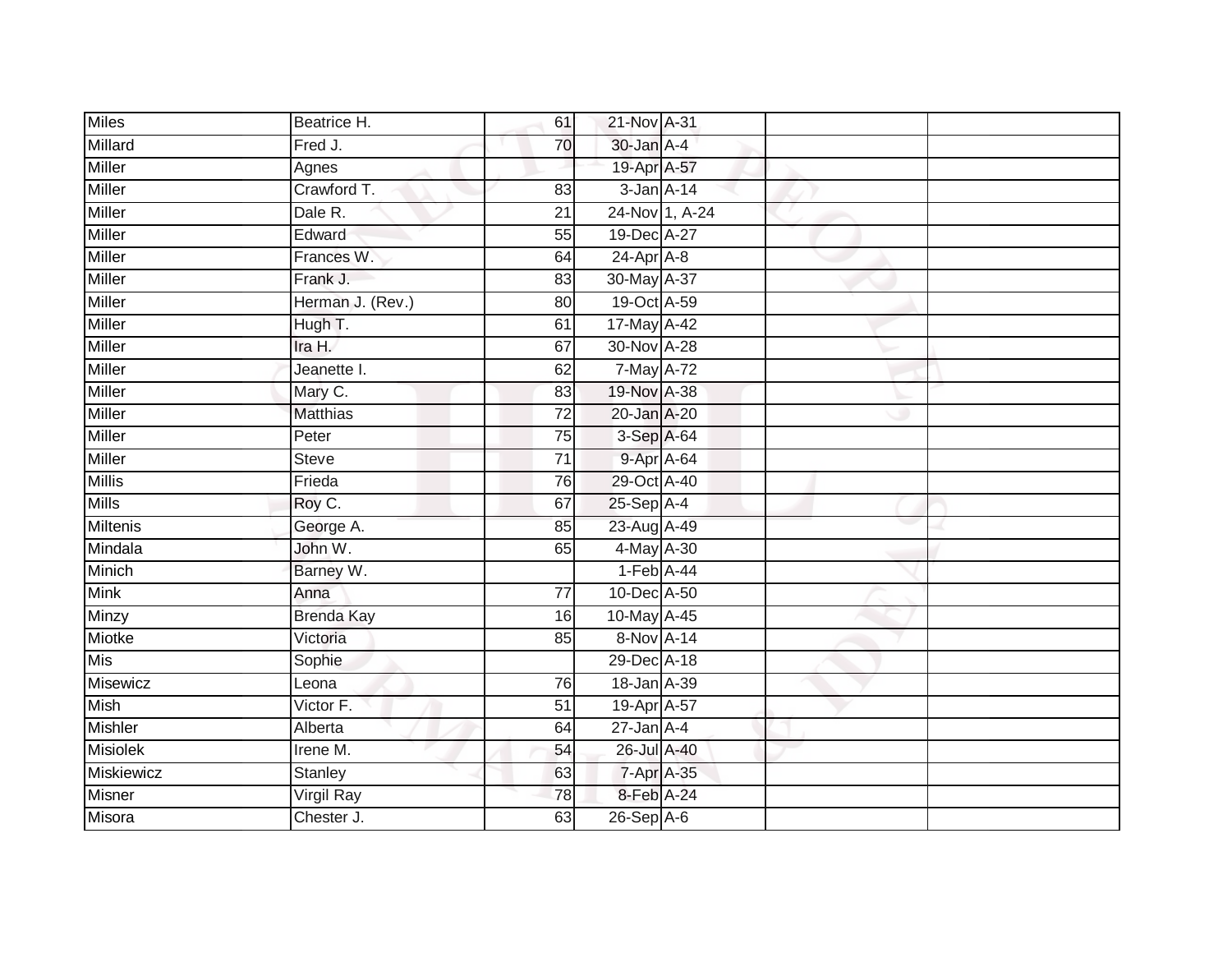| Mitchell         | Governor            | 81              | 9-Apr A-64        |        |  |
|------------------|---------------------|-----------------|-------------------|--------|--|
| Mitchell         | Jason               | 2 months        | 27-Dec            |        |  |
| Miynarski        | Sophie Grudzien     | 85              | 26-Jun A-4        |        |  |
| Mnich            | Barney W.           |                 | $2$ -Feb $A-39$   |        |  |
| <b>Moats</b>     | John Russell        | $\overline{34}$ | 20-Oct A-22       |        |  |
| <b>Mockaitis</b> | Ben (Benedict)      | 67              | 14-Feb A-12       |        |  |
| Moeglin          | James A.            | 35              | 30-Jun A-8        |        |  |
| Mohoi            | Evelyn L.           | 45              | 8-May A-14        |        |  |
| Molenaar         | Anna A.             | 88              | 6-Aug A-77        |        |  |
| <b>Moll</b>      | Anna                | 82              | 31-Oct A-6        |        |  |
| Molson           | Andrew J.           | 86              | 23-Jan A-36       |        |  |
| Molson           | Mary M.             |                 | 22-Mar A-38       |        |  |
| Moneta           | Stanislaw (Stanley) | 55              | 26-Mar A-30       |        |  |
| <b>Monix</b>     | Anton H.            | 86              | 19-Dec A-27       |        |  |
| Monroe           | Russell             | $\overline{77}$ | 3-Jan A-14        |        |  |
| Montagno         | Mary                | 73              | $30$ -Jan $A-4$   | Sibera |  |
| Montagno         | Rose                | 72              | 13-Feb A-30       |        |  |
| Montemayor       | Gilberta            | 47              | $1$ -Jan $A-32$   |        |  |
| Montez           | Jesse G.            | 65              | 12-Mar A-73       |        |  |
| Montoya          | Joseph M. (Sen.)    | 62              | $5 - Jun$ $A - 4$ |        |  |
| Moody            | Alma                | 75              | 28-Jun A-20       |        |  |
| Mooi             | Herman              | $\overline{58}$ | 23-Feb A-33       |        |  |
| Mooney           | Beverly A.          | 48              | $20$ -Feb $A-8$   |        |  |
| Moore            | Albert J.           | $\overline{75}$ | 21-Jun A-53       |        |  |
| Moore            | Edithmae            | 68              | $16$ -Apr $A$ -83 |        |  |
| Moore            | George R.           | 49              | $10$ -Jul $A-23$  |        |  |
| Moore            | Jacqueline M.       | 44              | 23-Mar A-47       |        |  |
| Moore            | Mary Alice          | 36              | 19-Jun A-30       |        |  |
| Moore            | Paul Jr.            | 54              | 17-Sep A-71       |        |  |
| Moore            | Pauline             | 62              | 29-Oct A-40       |        |  |
| Moosemiller      | Infant Boy          | Infant          | $2$ -Jan $A-12$   |        |  |
| Moreno           | Jesus               | $\overline{32}$ | 13-Dec A-9        |        |  |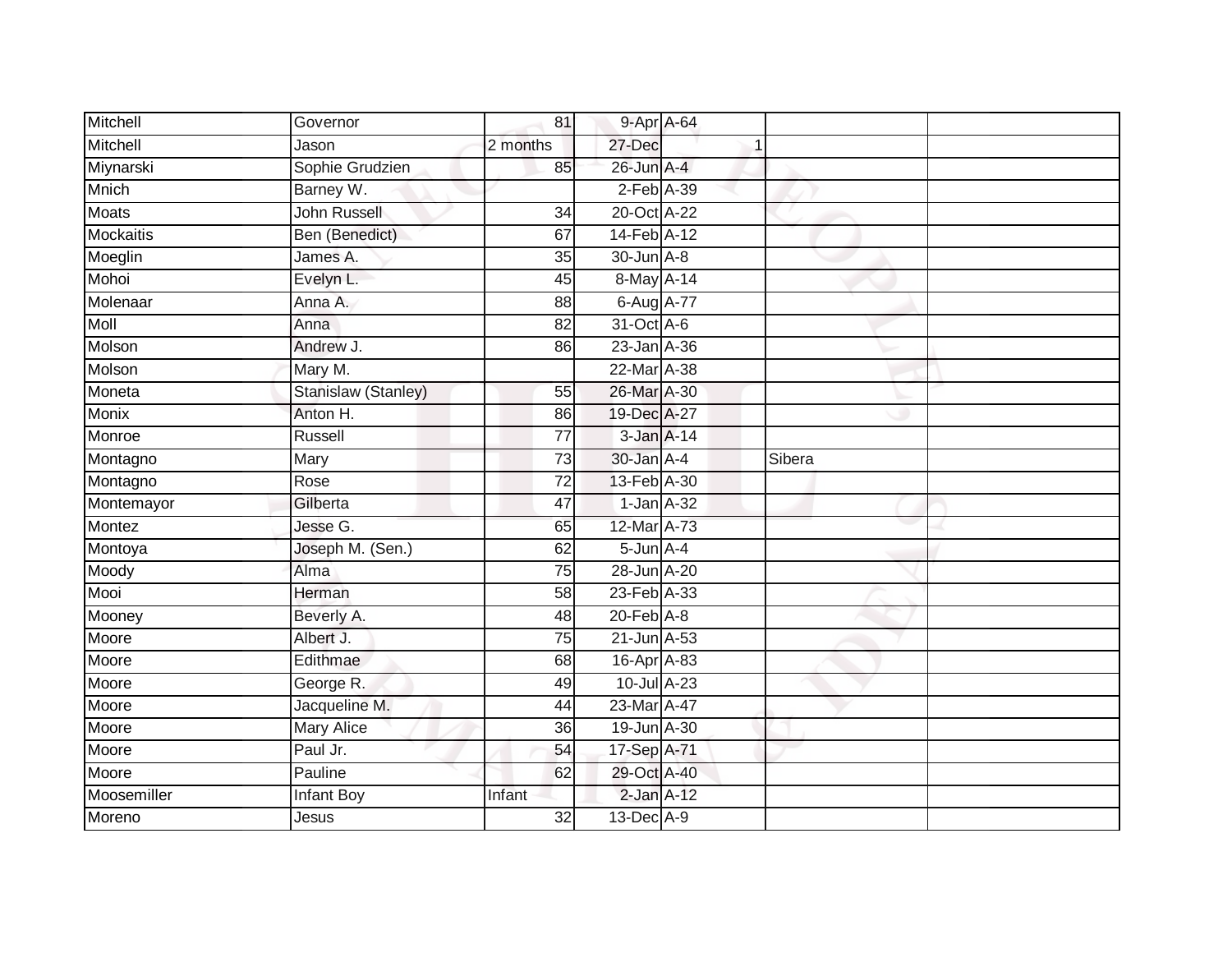| Moreno         | Primitivo O.  | 39              | 17-Apr A-17      |                  |         |                           |
|----------------|---------------|-----------------|------------------|------------------|---------|---------------------------|
| Morgan         | David J.      | 48              | 9-Mar A-30       |                  |         |                           |
| Moritz         | Gustav A.     | 90              | $2$ -Oct $A$ -8  |                  |         |                           |
| Morris         | Claire M.     | 46              | 20-Mar A-16      |                  | Groat   |                           |
| <b>Morris</b>  | Ernest A.     | 62              | 9-May A-28       |                  |         |                           |
| Morrison       | Joseph K.     | 63              |                  | $5$ -Jul $A$ -64 |         |                           |
| Morse          | Kenneth E.    | 61              |                  | 4-Jul A-20       |         |                           |
| Mortier        | Edna          | 69              | 15-Jun A-14      |                  | Burandt |                           |
| Mortozie       | John          | 39              | 10-Dec A-50      |                  |         |                           |
| Morud          | Marguerite H. | 59              | 26-Feb A-32      |                  |         |                           |
| Moses          | Russell W.    | 63              | $3$ -Jul $A$ -16 |                  |         |                           |
| Moslander      | Viola (Toots) | 73              | $2$ -Oct $A-8$   |                  |         |                           |
| Mosora         | Irene         | $\overline{74}$ | 17-May A-42      |                  |         |                           |
| Moss           | John          | 63              | 19-Mar A-72      |                  |         |                           |
| Mott           | Blanche E.    | $\overline{70}$ | 3-Sep A-64       |                  |         |                           |
| Mowell         | Kermit (Doc)  | 62              | 27-Dec A-28      |                  |         |                           |
| Moynihan       | Arthur        | 58              | $7$ -Mar A-24    |                  |         |                           |
| Mrakovich      | Sylvia        | 72              | $26$ -Jun $A-4$  |                  |         | Also listed as Markovich. |
| Mrmich         | John          | 84              | 22-May A-20      |                  |         |                           |
| Mrvan          | Andy          |                 | 12-Oct A-34      |                  |         |                           |
| <b>Mrzljak</b> | Mirko V.      | 63              | 30-May A-37      |                  |         |                           |
| Muchan         | Kathryn       | $\overline{82}$ | 23-Nov A-69      |                  |         |                           |
| <b>Muffett</b> | Gaylord       |                 | 17-Aug A-28      |                  |         |                           |
| Muha           | Ann           | $\overline{74}$ | 27-Feb A-35      |                  |         |                           |
| Mullen         | Thomas D.     | 80              | 28-Sep A-63      |                  |         |                           |
| <b>Mullins</b> | <b>Bynum</b>  | 20              | 12-Mar           |                  | 1       |                           |
| <b>Mullins</b> | Thomas        | 15              | 17-Aug A-28      |                  |         |                           |
| Muncie         | Mary E.       | 82              | 24-May A-45      |                  |         |                           |
| Mund           | Charles J.    | 58              | 25-Apr A-5       |                  |         |                           |
| Mundo          | Maria         | 101             | 19-Dec A-27      |                  |         |                           |
| Mundo          | Mary          | 69              | 9-Mar A-30       |                  |         |                           |
| Mundt          | Oliver P.     | 64              | 17-Feb A-35      |                  |         |                           |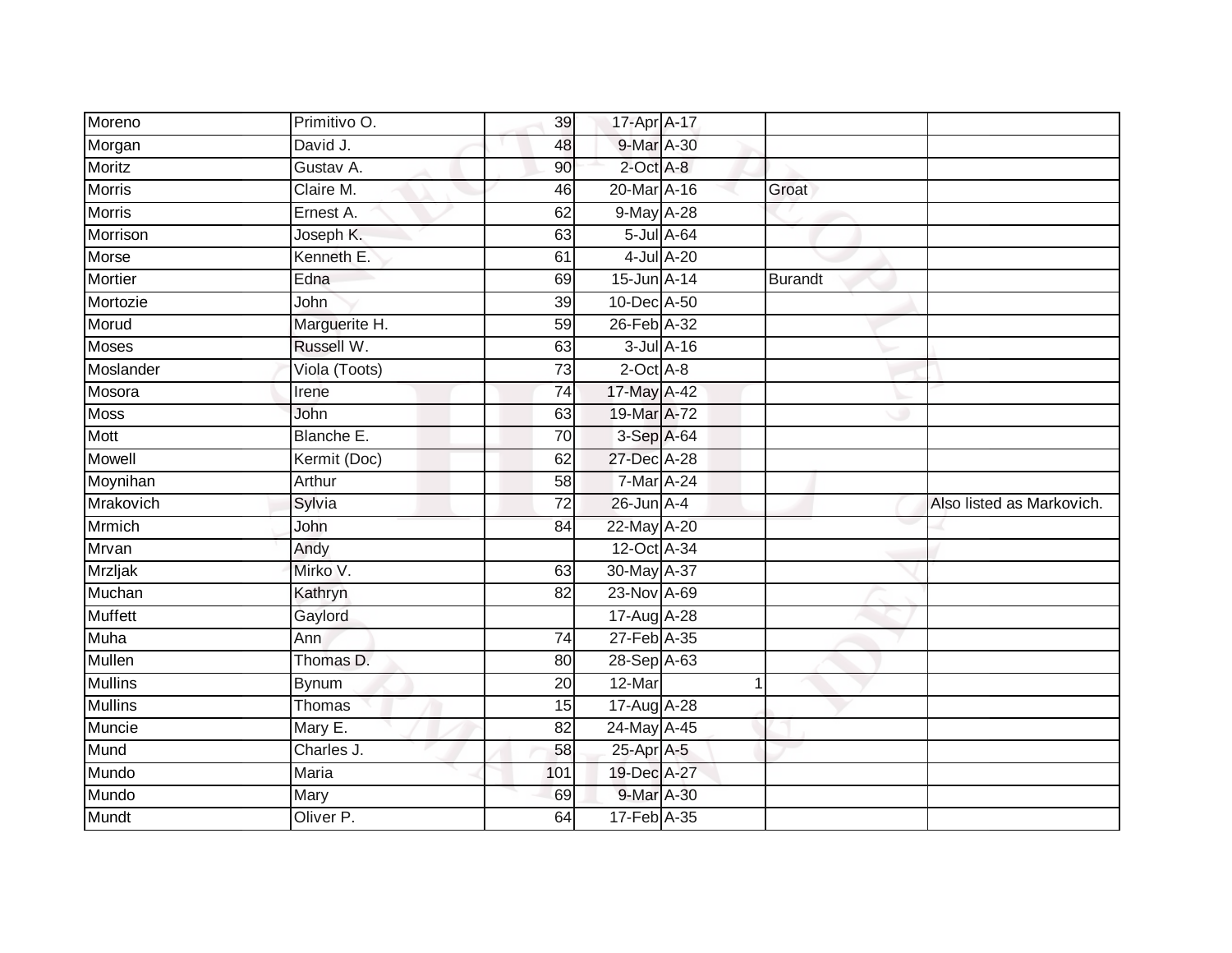| Munkaci        | John C.          | 70              | 18-Apr A-6      |            |               |  |
|----------------|------------------|-----------------|-----------------|------------|---------------|--|
| <b>Munoz</b>   | Julio M.         | 45              | 26-Mar A-30     |            |               |  |
| <b>Munster</b> | James            | 66              | 30-Jul A-44     |            |               |  |
| Munthiu        | Stana            | 87              | 13-Nov A-14     |            |               |  |
| <b>Muray</b>   | Albert J.        | 43              | 14-May A-66     |            |               |  |
| Muresan        | Trajan (Charles) | $\overline{92}$ | $24$ -Jan $A-4$ |            |               |  |
| Murphy         | Charles (Chuck)  | 49              | 26-Dec A-32     |            |               |  |
| Murphy         | Elizabeth        |                 | 9-Nov A-28      |            |               |  |
| Murphy         | James F. Sr.     | 72              | 23-Oct A-16     |            |               |  |
| <b>Murphy</b>  | Margaret         | 68              |                 | 5-Jul A-64 |               |  |
| Murray         | Robert O.        | 67              | 3-Oct A-8       |            |               |  |
| Murrin         | Pauline K.       | 79              | 14-Sep A-26     |            |               |  |
| Murry          | Gilbert Jr.      | 50              | 31-Aug A-47     |            |               |  |
| Murry          | Sophie           | 56              | 24-Aug A-52     |            | <b>Boilek</b> |  |
| Murzyn         | Eugene S.        |                 | 26-Dec A-32     |            |               |  |
| Muskoski       | Marilyn Ann      | 23              | 28-Apr A-12     |            |               |  |
| Mustaphia      | Mohameed         | 30              | 24-Nov A-24     |            |               |  |
| <b>Mutka</b>   | Joseph J.        | 74              | 24-Mar A-36     |            |               |  |
| Myers          | Ivan O.          | 51              | 8-Jun A-27      |            |               |  |
| <b>Myers</b>   | Madlyn L.        | 53              | 17-Apr A-17     |            |               |  |
| <b>Myers</b>   | Robert E.        | 51              | 10-Sep A-32     |            |               |  |
| <b>Myers</b>   | Thelma M.        | 66              | 30-Apr A-26     |            |               |  |
| <b>Myers</b>   | Viola W.         | 78              | 29-Jun A-16     |            |               |  |
| <b>Myres</b>   | Dennis           | 21              | 17-Oct A-6      |            |               |  |
| <b>Mysliwy</b> | John             | 85              | 20-Oct A-22     |            |               |  |
| Nadasdy        | Anthony J.       | $\overline{27}$ | 18-Sep A-16     |            |               |  |
| Nagel          | Barney E.        | $\overline{74}$ | $25-SepA-4$     |            |               |  |
| Naglich        | Rudolph W.       | 61              | 5-Dec A-8       |            |               |  |
| Nagucki        | Chester          | 64              | 29-Jan A-70     |            |               |  |
| Nagy           | Dorothy          | 58              | 27-Nov A-16     |            |               |  |
| Nagy           | Mary             | 67              |                 | 3-Jul A-16 |               |  |
| <b>Nakis</b>   | Eunice M.        | 79              | 21-Jul A-18     |            |               |  |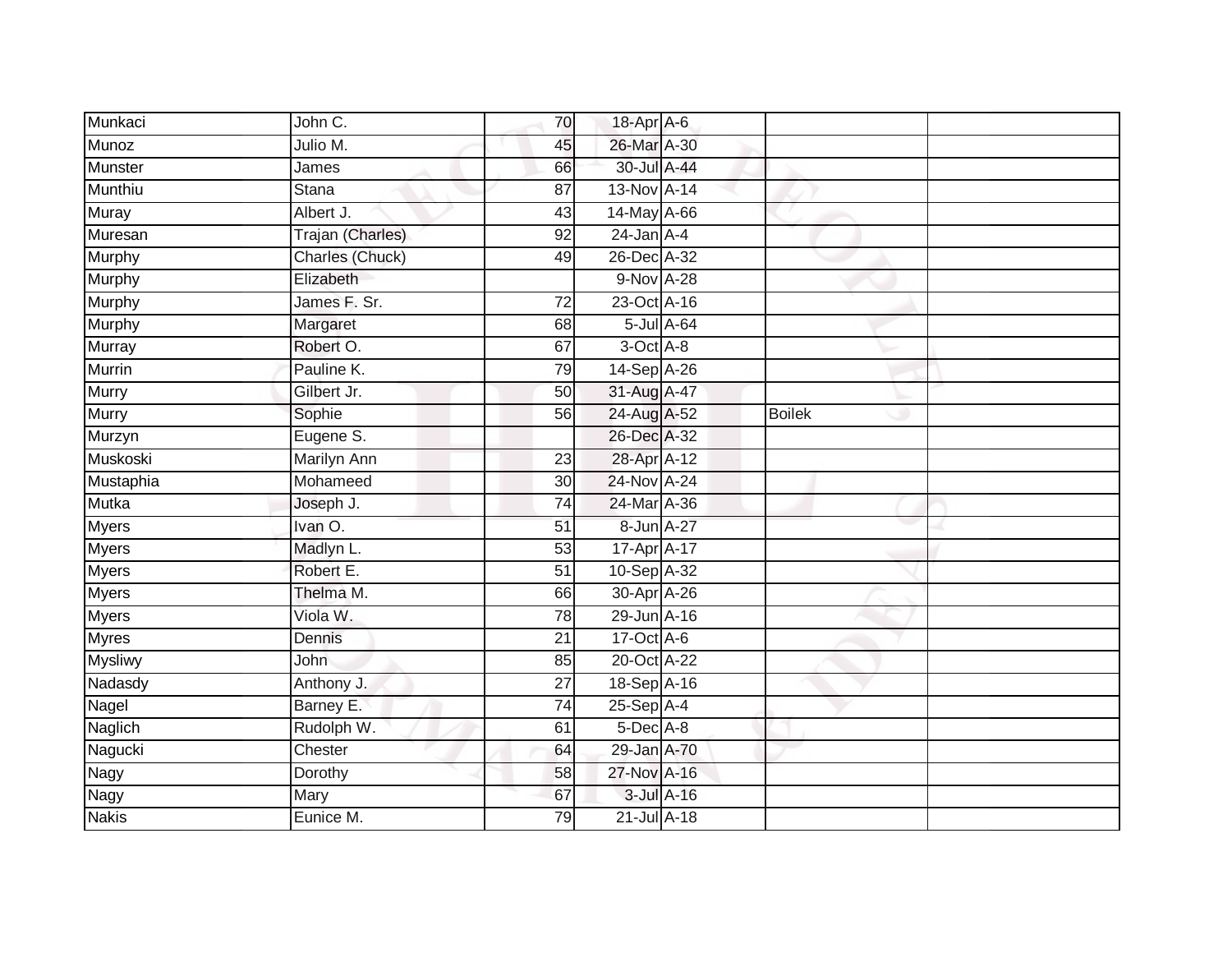| Napoli           | Anna                             | 81               | 6-Mar A-30      |              |  |
|------------------|----------------------------------|------------------|-----------------|--------------|--|
| <b>Napules</b>   | Silverio                         | 73               | $2$ -May $A$ -6 |              |  |
| Narcowich        | Leonard P.                       | 46               | 27-Dec A-28     |              |  |
| Narug            | Norma L.                         | 55               | 7-Sep A-47      |              |  |
| <b>Nash</b>      | Ethel A.                         | 73               | 19-Jan A-22     |              |  |
| Nastachowski     | Mary Marcella (Sister,<br>S.S.J. |                  | 16-Mar A-54     |              |  |
| <b>Natale</b>    | Catherine L.                     | 65               | 5-Sep A-16      |              |  |
| <b>Nathusius</b> | Franz                            | $\overline{83}$  | 23-Aug A-49     |              |  |
| Nauracay         | Harry P.                         | 64               | 24-May A-45     |              |  |
| Navarro          | Teodoro                          | 73               | 25-Jan A-30     |              |  |
| Navta            | Olga M.                          | 68               | $24$ -Jan $A-4$ |              |  |
| Nawrocki         | Andrew                           | 63               | 14-Jul A-8      |              |  |
| <b>Nazimek</b>   | Stanley F.                       | 59               | $3$ -Jan $A-14$ |              |  |
| Nee              | Dennis M.                        | 25               | $2$ -Jan $A-12$ |              |  |
| Neil             | Mary                             | 79               | 21-Feb A-14     |              |  |
| <b>Neises</b>    | John F.                          | 74               | 1-Nov A-47      |              |  |
| Nelson           | Andrew                           | $\boldsymbol{9}$ | 8-Jan           | $\mathbf{1}$ |  |
| Nelson           | Anton B.                         | 79               | 20-Nov A-8      |              |  |
| Nelson           | Conrad L. Sr.                    | 63               | 19-Dec A-27     |              |  |
| Nelson           | Curtis W.                        | 42               | 29-Sep A-12     |              |  |
| Nelson           | David                            | $\mathsf 3$      | 8-Jan           | 1            |  |
| Nelson           | Edwin G.                         | 78               | 26-May A-14     |              |  |
| Nelson           | Jennifer                         | 12               | 8-Jan           | 1            |  |
| Nelson           | John Gilbert Sr.                 | 87               | 10-Mar A-37     |              |  |
| Nelson           | <b>Matthew</b>                   |                  | 8-Jan           |              |  |
| Nelson           | Roseann                          | 5                | 8-Jan           | 1            |  |
| Nelson           | Russell J. Sr.                   | 64               | 20-Apr A-24     |              |  |
| Nelson           | Simon Jr.                        | 10               | 8-Jan           | 1            |  |
| Nesci            | Rose                             | 84               | 19-Oct A-59     |              |  |
| Nester           | Josephine                        | 88               | $12$ -Jun $A-8$ |              |  |
| Neuhaus          | Kay                              | 69               | 28-Apr A-12     |              |  |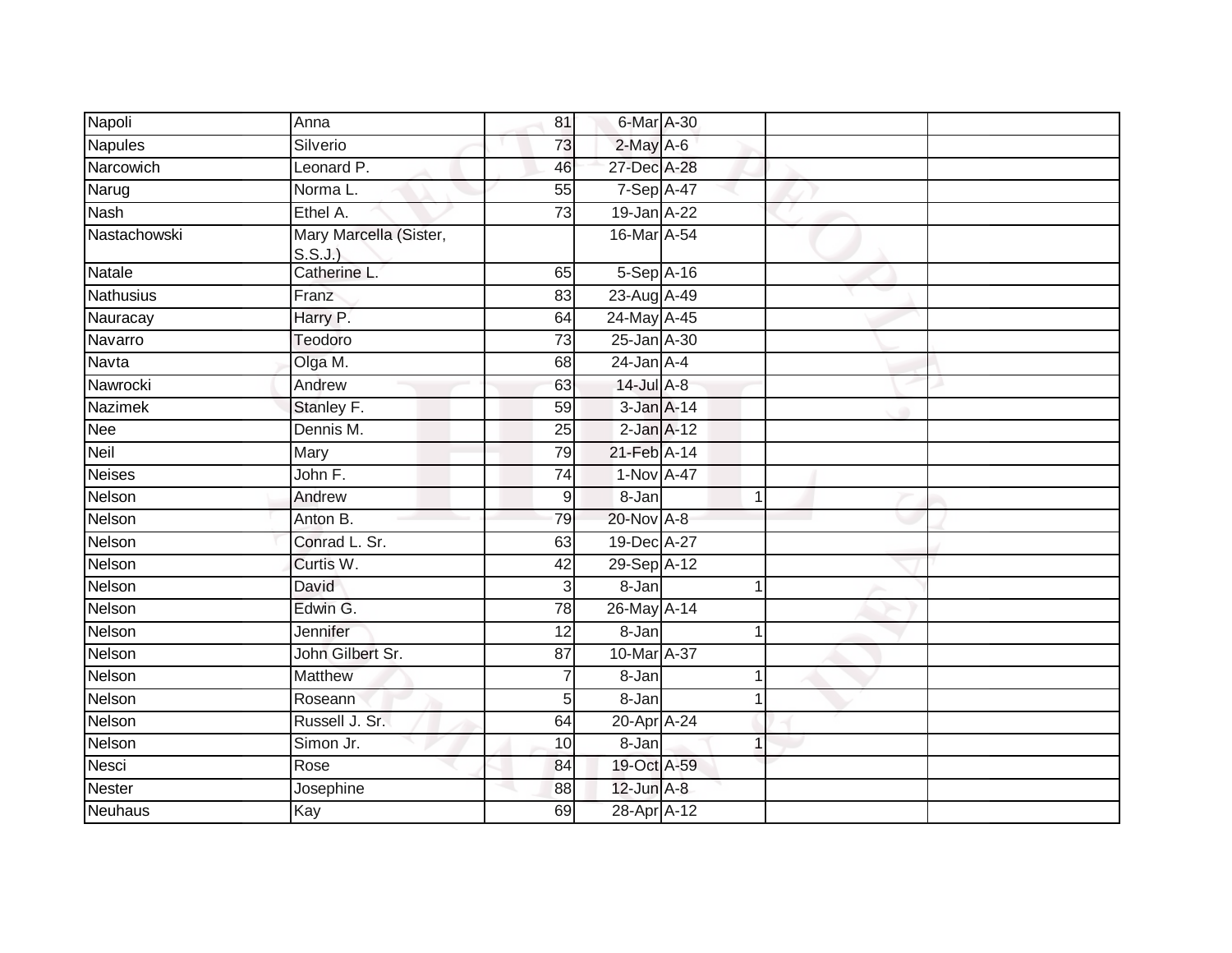| Neumann         | Erma M.           | 72              | 7-May A-72      |              | Holtz   |  |
|-----------------|-------------------|-----------------|-----------------|--------------|---------|--|
| Newenhouse      | Charles           |                 |                 | 7-Jul A-22   |         |  |
| Neyhart         | Harry E.          | 88              | 30-May A-37     |              |         |  |
| <b>Nichols</b>  | Lee               |                 | 26-Feb          | 1            |         |  |
| <b>Nichols</b>  | <b>Roderick</b>   | 6               | $26$ -Feb       | 1            |         |  |
| Nickla          | Richard J.        | 55              | $6$ -Feb $A-18$ |              |         |  |
| Nicklaus        | Ruby A.           | 67              | 24-Oct A-8      |              |         |  |
| <b>Nickolas</b> | Annie             | 81              | 30-Jul A-44     |              |         |  |
| <b>Nicksic</b>  | Michael E.        | 59              | $12$ -Jun $A-8$ |              |         |  |
| Niebling        | Mary              | $\overline{74}$ | 22-Jan A-36     |              |         |  |
| <b>Niehof</b>   | Grace             | 70              | 25-May A-40     |              |         |  |
| Nielsen         | George L.         | $\overline{73}$ | $2$ -Jan $A-12$ |              |         |  |
| Niemann         | Charlotte E.      | 87              | 5-Sep A-16      |              |         |  |
| Niendorf        | Lynn              | 34              | $2-Jan$         | 1            |         |  |
| Niep            | Phyllis M.        | 72              | 10-Apr A-18     |              |         |  |
| Nieto           | Jose              | 72              | 20-Aug A-91     |              |         |  |
| Nigro           | Harry H.          | 86              | 10-Oct A-10     |              |         |  |
| <b>Nitz</b>     | Eric              | 13              | 16-Aug          | $\mathbf{1}$ |         |  |
| <b>Nix</b>      | John William      | 82              | 7-Jun A-32      |              |         |  |
| Nobel           | <b>Rose Marie</b> | 54              | 10-Nov A-55     |              |         |  |
| Noffsinger      | Flossie           | 89              | 22-Sep A-23     |              |         |  |
| Noftsger        | Carol             | 80              | 17-Oct A-6      |              |         |  |
| Noftsger        | Mabel E.          | 84              | 19-Nov A-38     |              |         |  |
| Nolan           | Mathilda (Bunny)  | 34              | 15-May A-16     |              |         |  |
| <b>Noll</b>     | Eleanor           | 87              | 20-Nov A-8      |              | Nichter |  |
| Nondorf         | Robert F. Jr.     | 13              | 17-Dec A-99     |              |         |  |
| Nordby          | Albin W.          | $\overline{71}$ | 28-Jun A-20     |              |         |  |
| <b>Norris</b>   | <b>Birdella</b>   | 85              | 27-Feb A-35     |              |         |  |
| <b>North</b>    | Edna Hansen       | 79              | 12-Oct A-34     |              |         |  |
| Northrup        | Janet E.          | 18              | 11-Sep A-16     |              |         |  |
| Norton          | Ralph G.          | 75              | 2-Apr A-65      |              |         |  |
| <b>Noszek</b>   | Joe Jr.           | 62              | 22-Aug A-35     |              |         |  |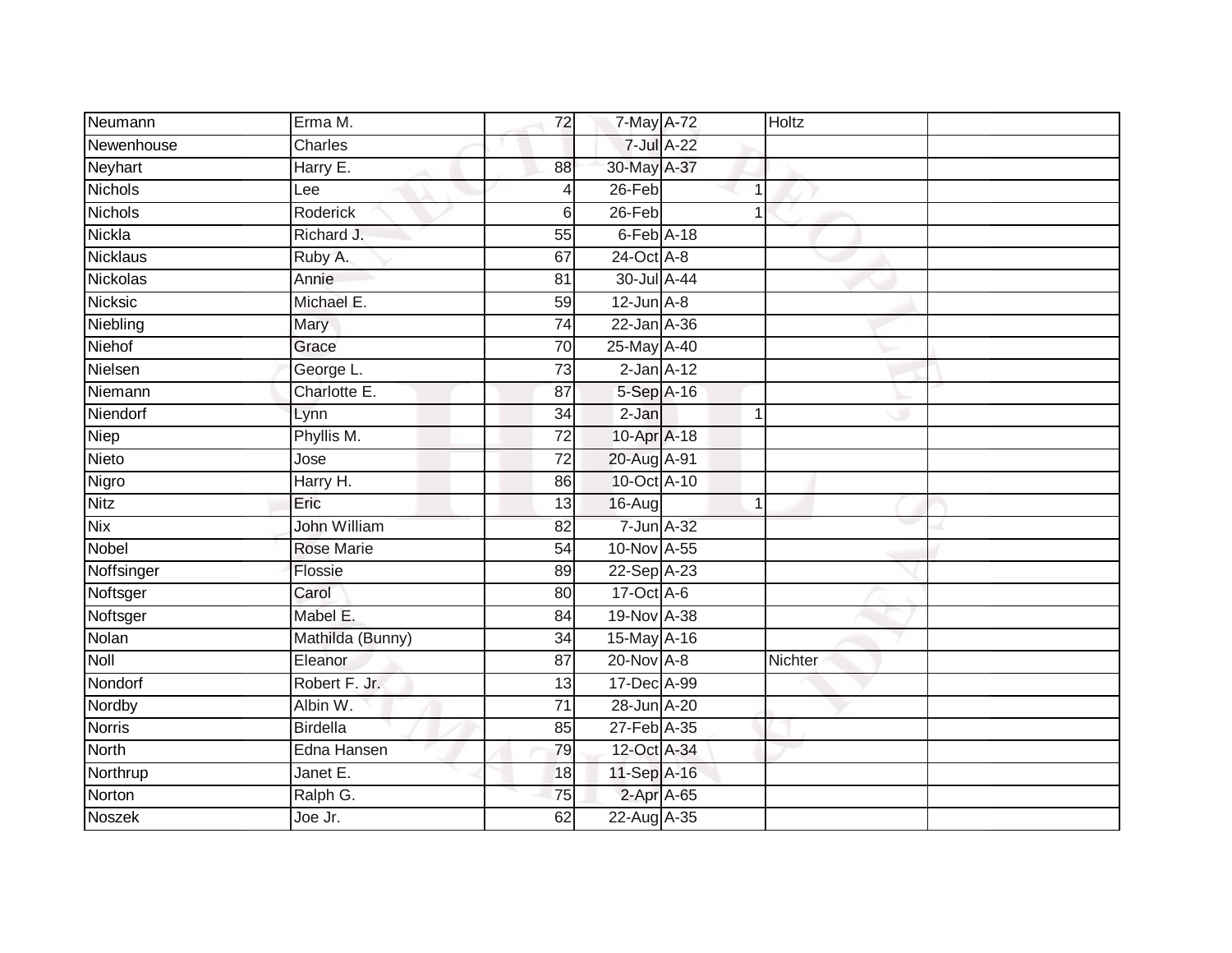| Nottoli      | Louis J.              | 79              | $11$ -Dec $A-8$ |                  |        |  |
|--------------|-----------------------|-----------------|-----------------|------------------|--------|--|
| Novak        | Ann                   | 78              | 1-Jun A-20      |                  |        |  |
| <b>Novak</b> | Casmir J.             | $\overline{51}$ | 5-Mar A-94      |                  |        |  |
| Novak        | Henry M. Sr. (Hinky)  | 62              | 5-Sep A-16      |                  |        |  |
| Novak        | James                 | $\overline{54}$ |                 | 2-Jul 1, A-54    |        |  |
| Novalick     | James V. Jr. (Smokie) | 37              | 25-Apr A-5      |                  |        |  |
| Novosel      | Lillian F.            | 88              |                 | $2$ -Apr $A$ -65 |        |  |
| Novosel      | Veronica M.           | 58              | 25-Oct A-43     |                  |        |  |
| Novotney     | Paul J.               | 81              | 1-Aug A-17      |                  |        |  |
| Novotny      | Andrew                | 73              | 30-Nov A-28     |                  |        |  |
| Novotny      | Laura                 | $\overline{54}$ | 19-May A-6      |                  |        |  |
| <b>Nowak</b> | Agnes                 | 93              | 23-Jun A-26     |                  |        |  |
| Nowak        | Frank J.              | 78              | 24-Aug A-52     |                  |        |  |
| Nowak        | Henry S.              | 70              | 21-Aug A-14     |                  |        |  |
| Nowak        | Katherine (Katie)     | 84              | 31-Oct A-6      |                  |        |  |
| Nowak        | Louise                | $\overline{82}$ | 21-Feb A-14     |                  |        |  |
| Nowakowski   | Aniela                | 90              | 17-Nov A-22     |                  |        |  |
| Nowakowski   | Janina                | 87              | 15-May A-16     |                  |        |  |
| Nuremberg    | Ruby Ann              | 73              | $3$ -Jan $A-14$ |                  |        |  |
| <b>Nyhan</b> | Thomas J.             | 43              | $6-Sep$ A-38    |                  |        |  |
| Nywening     | Susan                 | 81              | 13-Aug A-86     |                  |        |  |
| Obcowski     | Helen                 |                 | 18-Sep A-16     |                  |        |  |
| Obcowski     | Victoria              |                 | 22-Jun A-49     |                  |        |  |
| O'Brien      | <b>Inez</b>           | 65              | 8-Mar A-37      |                  |        |  |
| O'Brien      | James M.              | 30              | 6-Oct A-55      |                  |        |  |
| O'Connell    | Cyril A.              | $\overline{77}$ | 13-Feb A-30     |                  |        |  |
| O'Day        | Diane E.              | $\overline{20}$ |                 | $3-Apr$ $A-23$   | Varner |  |
| O'Donnell    | Howard G. (Skip)      | 31              | $31$ -Jan $A-4$ |                  |        |  |
| O'Donnell    | Kathleen              | 64              | 5-May A-26      |                  | Wilson |  |
| Ogrodowski   | Jerome B. (Jerry)     | 61              | 19-Jun A-30     |                  |        |  |
| O'Halloran   | Michael F.            | 62              | 6-Aug A-77      |                  |        |  |
| O'Hearn      | Catherine             | 90              | $19$ -Jul $A-8$ |                  |        |  |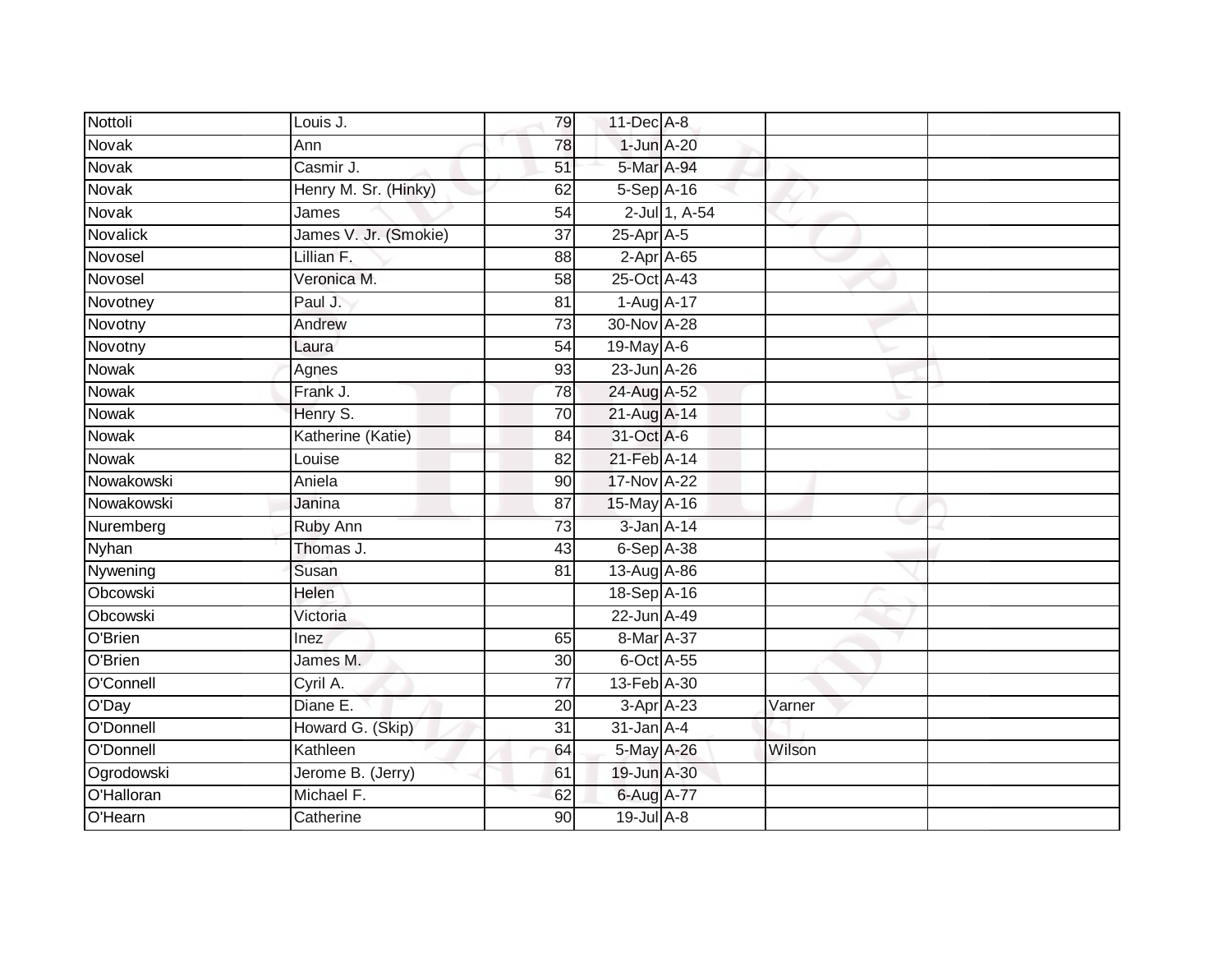| O'Keefe      | <b>Bridget</b>    | 84              | 16-Feb A-46     |                |         |  |
|--------------|-------------------|-----------------|-----------------|----------------|---------|--|
| Olayos       | <b>Steve</b>      | 56              | 4-Jun A-90      |                |         |  |
| Oleksy       | Bernice A.        | 63              | 13-Nov A-14     |                | Klimek  |  |
| Oliver       | Stanley F.        | 66              | 7-Apr A-35      |                |         |  |
| Olney        | Deane N.          | $\overline{47}$ | 17-Sep A-71     |                |         |  |
| Oltz         | Grace H.          |                 | $1$ -Jun $A-20$ |                |         |  |
| Omilianowski | John              | 63              | 15-Feb A-40     |                |         |  |
| Onohan       | Louis             | 54              | 15-May A-16     |                |         |  |
| Onohan       | Sylvia            | 79              | 21-Sep A-60     |                |         |  |
| Opachin      | Kathleen Marie    | $\overline{22}$ | 27-Sep A-24     |                |         |  |
| Opasik       | Eugene            | 69              | 9-Jun A-10      |                |         |  |
| Orr          | James A. Sr.      | 76              | 3-Feb A-18      |                |         |  |
| Ortiz        | Marie             | 51              | 20-Mar A-16     |                | Vaccaro |  |
| Orzechowski  | Jan W.            | 39              | 13-Jan A-22     |                |         |  |
| Osborn       | Richard E.        | 61              | 22-Jun A-49     |                |         |  |
| Osenbaugh    | Richard           | 67              | 12-Nov A-70     |                |         |  |
| Ostrom       | Alice M.          | 89              | 13-Jun A-34     |                |         |  |
| Ostrom       | Ralph             | 68              | 26-Jan A-24     |                |         |  |
| Ostrowski    | <b>Nettie</b>     | 75              | 8-Feb A-24      |                |         |  |
| Ostrowski    | Walter C.         | 63              | 23-Nov A-69     |                |         |  |
| Otoltich     | Julius            | 72              | $27$ -Jan $A-4$ |                |         |  |
| O'Toole      | Lawrence J. (Dr.) | $\overline{71}$ | 6-Jan A-4       |                |         |  |
| Ottoson      | James E.          | 72              | 4-Apr A-20      |                |         |  |
| Overall      | Daisy G.          | 76              | 21-May A-80     |                |         |  |
| Overton      | Janice Jean       | 16              | $27$ -Jun $A-4$ |                |         |  |
| Owen         | James M.          | $\overline{77}$ | 5-Oct A-10      |                |         |  |
| Owens        | Charles           | 36              | 30-Nov          |                |         |  |
| Owens        | George S. (Duck)  | 66              | 13-Jul A-59     |                |         |  |
| Oyster       | Raymond           | 18              |                 | 22-Sep 1, A-23 |         |  |
| Pacific      | Charles Sr.       | 77              | 22-Jan A-36     |                |         |  |
| Padezan      | Paul              | 50              | 13-Dec A-9      |                |         |  |
| Padol        | Walter S.         | 69              | 19-Dec A-27     |                |         |  |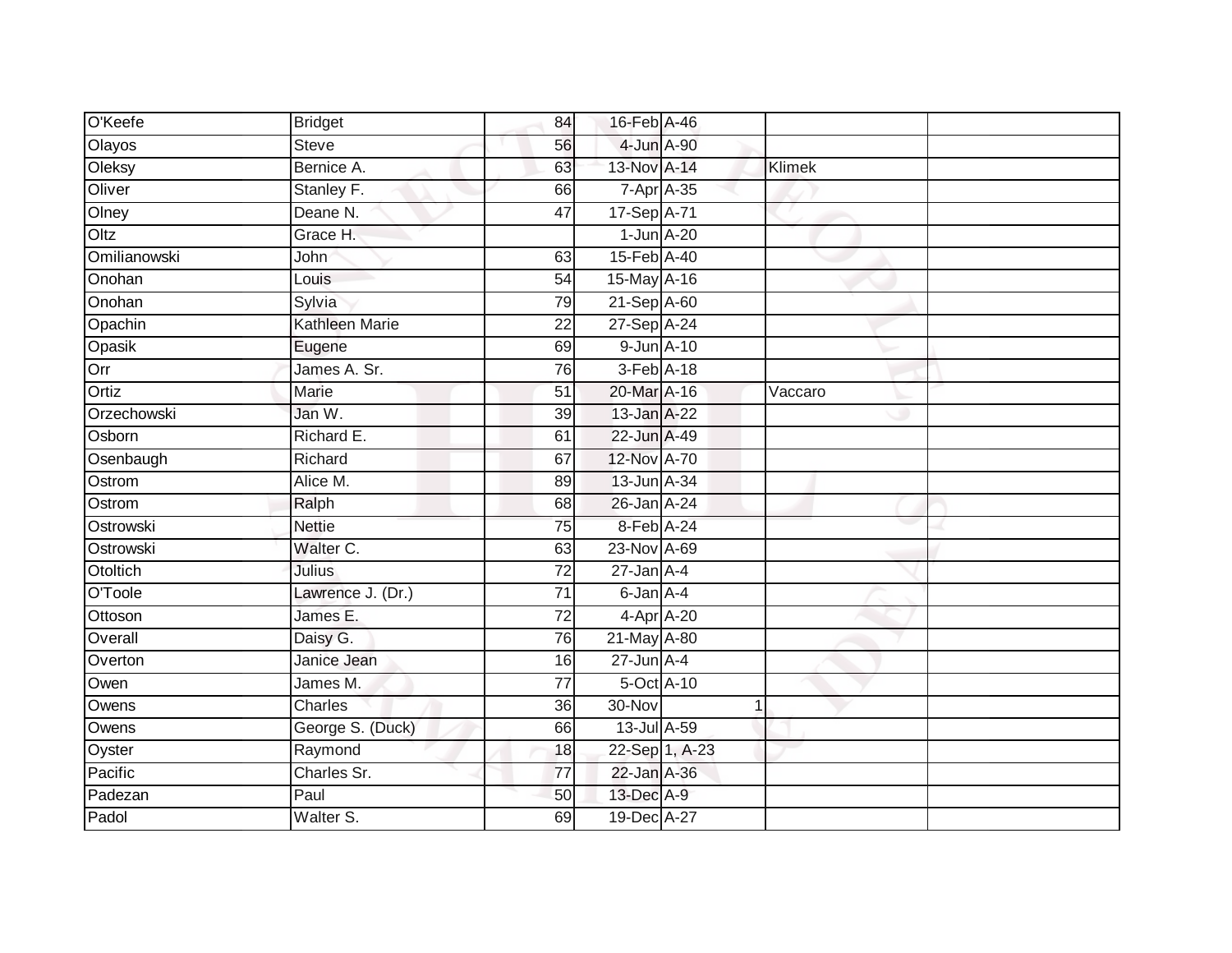| Palandech  | Rose              | 87              | 6-Feb A-18       |                |                |                   |
|------------|-------------------|-----------------|------------------|----------------|----------------|-------------------|
| Palikan    | Peter             | 75              | 11-May A-60      |                |                |                   |
| Pallotto   | Benny             | 94              | 29-May A-26      |                |                |                   |
| Palmer     | Alberta M.        | 70              | $7$ -Jun $A$ -32 |                |                |                   |
| Palmer     | James (Maurie)    | 66              | $10-Feb$ $A-6$   |                |                |                   |
| Palmer     | Louis             | 73              | 4-Dec A-30       |                |                |                   |
| Panos      | Theodore D.       | 81              | 20-Dec A-41      |                |                |                   |
| Panozzo    | Aldo J.           | 57              | 8-Dec A-24       |                |                |                   |
| Panozzo    | Elbert            | 49              | 30-Jul A-44      |                |                |                   |
| Panozzo    | James W.          | 63              | 3-Nov A-29       |                |                |                   |
| Panshyn    | Juanita R.        | 57              | 5-Sep A-16       |                |                |                   |
| Papa       | Sam Sr.           | $\overline{75}$ | 29-Aug A-8       |                |                |                   |
| Papesh     | Michael Sr.       | 89              | 30-Jan A-4       |                |                |                   |
| Pappalos   | <b>Steve</b>      | 87              | 25-Jan A-30      |                |                |                   |
| Pardo      | Kenneth           | 16              | 27-Dec           |                | 1              |                   |
| Pare       | Leonard           | 55              | $22 - Dec$       |                |                |                   |
| Park       | Earl L.           | 84              | 5-Sep A-16       |                |                |                   |
| Parker     | Anna B.           | 72              | 12-Dec A-21      |                |                |                   |
| Parker     | Breta L.          | 72              | 9-Mar A-30       |                |                |                   |
| Parker     | George J. Sr.     | 87              | 8-Sep A-24       |                |                |                   |
| Parker     | Raeann L.         | 34              | $2$ -Feb $A-39$  |                | <b>Summers</b> |                   |
| Parkovich  | Paul N.           | $\overline{55}$ | 19-Mar A-72      |                |                |                   |
| Parks      | Nettie M.         | 80              |                  | 26-Dec 1, A-32 |                |                   |
| Parr       | Troy              | 65              | $11$ -Jan $A-8$  |                |                |                   |
| Parsons    | James             |                 | 8-Mar A-37       |                |                |                   |
| Pastar     | Lydia Irene       | 48              |                  | 22-Jun 1, A-49 |                |                   |
| Pastarus   | <b>Alice</b>      | 83              | 29-Jan A-70      |                |                |                   |
| Paszkowski | Victoria (Paskey) | $\overline{77}$ | $26$ -Oct A-60   |                |                |                   |
| Pasztor    | Andrew J. Sr.     | 86              | 19-Jan A-22      |                |                |                   |
| Patai      | Charles R.        | 31              |                  | 15-Feb 1, A-40 |                |                   |
| Patchman   | John Dave         | 78              | 17-Dec A-99      |                |                |                   |
| Pate       | George R. (Atty.) | 66              | 28-Nov A-37      |                |                | Picture included. |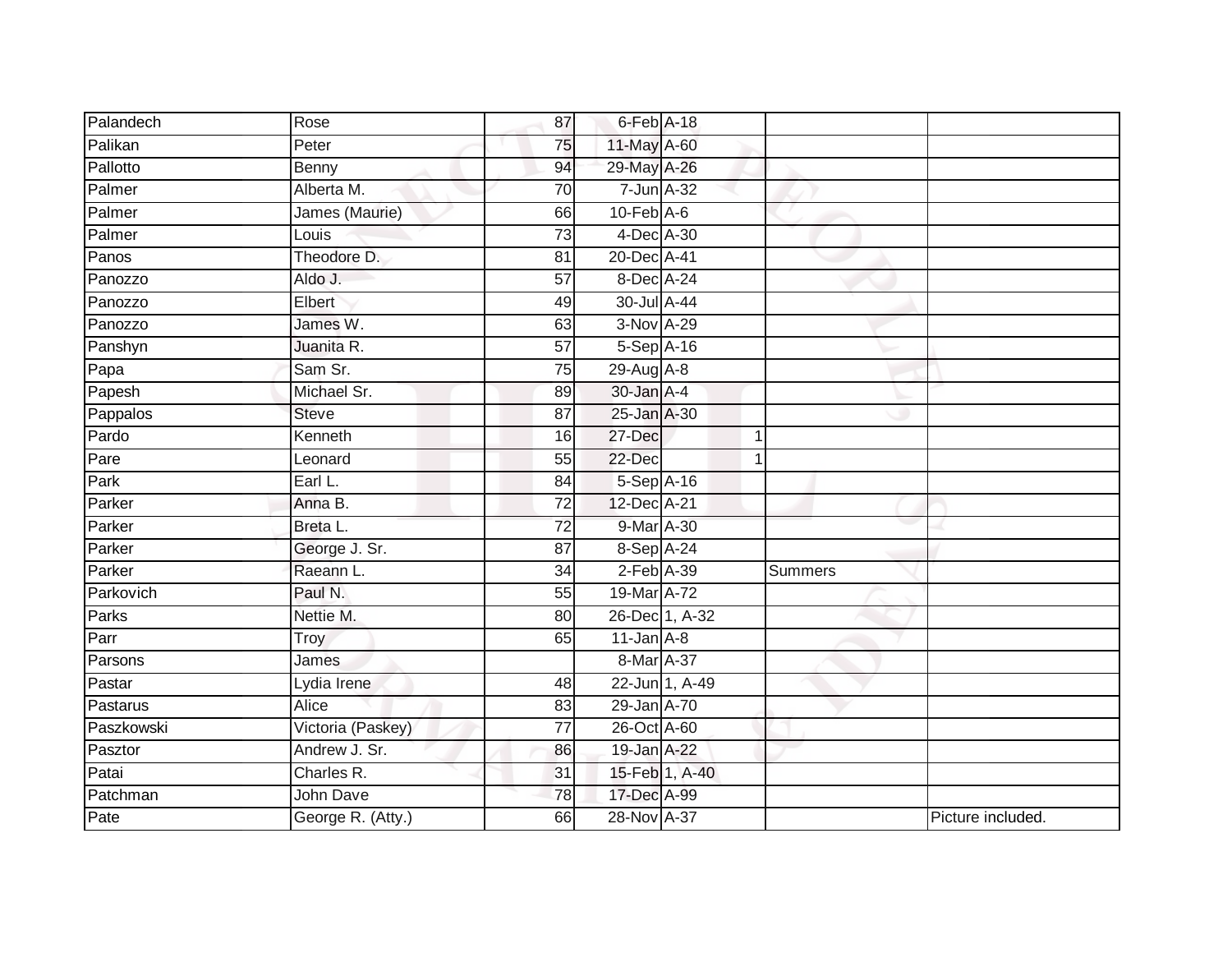| Pate       | L. A.               | 62              | 29-Dec A-18      |    |  |
|------------|---------------------|-----------------|------------------|----|--|
| Paterson   | Finlay B.           | 41              | 27-Apr A-24      |    |  |
| Patrick    | Michael Sr. (Shuff) | 70              | 20-Feb A-8       |    |  |
| Patten     | Ollie               | 87              | 17-Nov A-22      |    |  |
| Patterson  | Larry Ellis         | $\overline{23}$ | 15-Mar A-58      |    |  |
| Patton     | Herman Sr.          | $\overline{74}$ | 19-Dec A-27      |    |  |
| Patton     | Jessie              | 69              | $7-Nov$ A-6      |    |  |
| Patz       | Nelson              | 74              | 6-Jun A-4        |    |  |
| Paul       | Dora                | 69              | 26-Dec A-32      |    |  |
| Pavel      | Charles C.          | 51              | 10-Oct A-10      |    |  |
| Pavelchak  | George Sr.          | 73              | 22-Jan A-36      |    |  |
| Pavelka    | Paul Jr.            | $\overline{71}$ | 16-Mar A-54      |    |  |
| Pavlecich  | Mary                | 76              | 20-Apr A-24      |    |  |
| Pavnica    | Daniel Thomas       | 11/2            | 20-Oct A-22      |    |  |
| Pawlaczyk  | Stanley J.          | 68              | 7-Jun A-32       |    |  |
| Pawlicki   | Sophie M.           | 61              | $11$ -Jan $A-8$  |    |  |
| Pawloski   | Mary B.             | 89              | 25-Jun A-63      |    |  |
| Pawlowicz  | <b>Bernard</b>      | 85              | 5-Sep A-16       |    |  |
| Paxton     | Orange              | 87              | 26-Jun A-4       |    |  |
| Payette    | Steven R.           | 19              | $2$ -Nov $A-34$  |    |  |
| Pazdur     | Andrew              | 88              | $2$ -Jul $A$ -54 |    |  |
| Peaks      | Leo                 |                 | $23-Feb$         | -1 |  |
| Pearman    | Glenn L.            | 56              | 17-May A-42      |    |  |
| Pearson    | Ernest F.           | 70              | 18-Jun A-72      |    |  |
| Pecaro     | Sam J.              | 58              | 3-Apr A-23       |    |  |
| Pederson   | Marilyn             | 54              | 14-Mar A-29      |    |  |
| Pelczar    | Walter J.           | 67              | 5-Feb A-60       |    |  |
| Peleshenko | John                | 51              | 3-Aug A-26       |    |  |
| Pelfray    | Elisha F.           | 40              | 13-Jul A-59      |    |  |
| Pellar     | William (Bill)      | 61              | 16-Jul A-68      |    |  |
| Pena       | Reynaldo            | 20              | 14-Aug A-35      |    |  |
| Pennington | Thelma Irene        | $\overline{18}$ | 28-May           |    |  |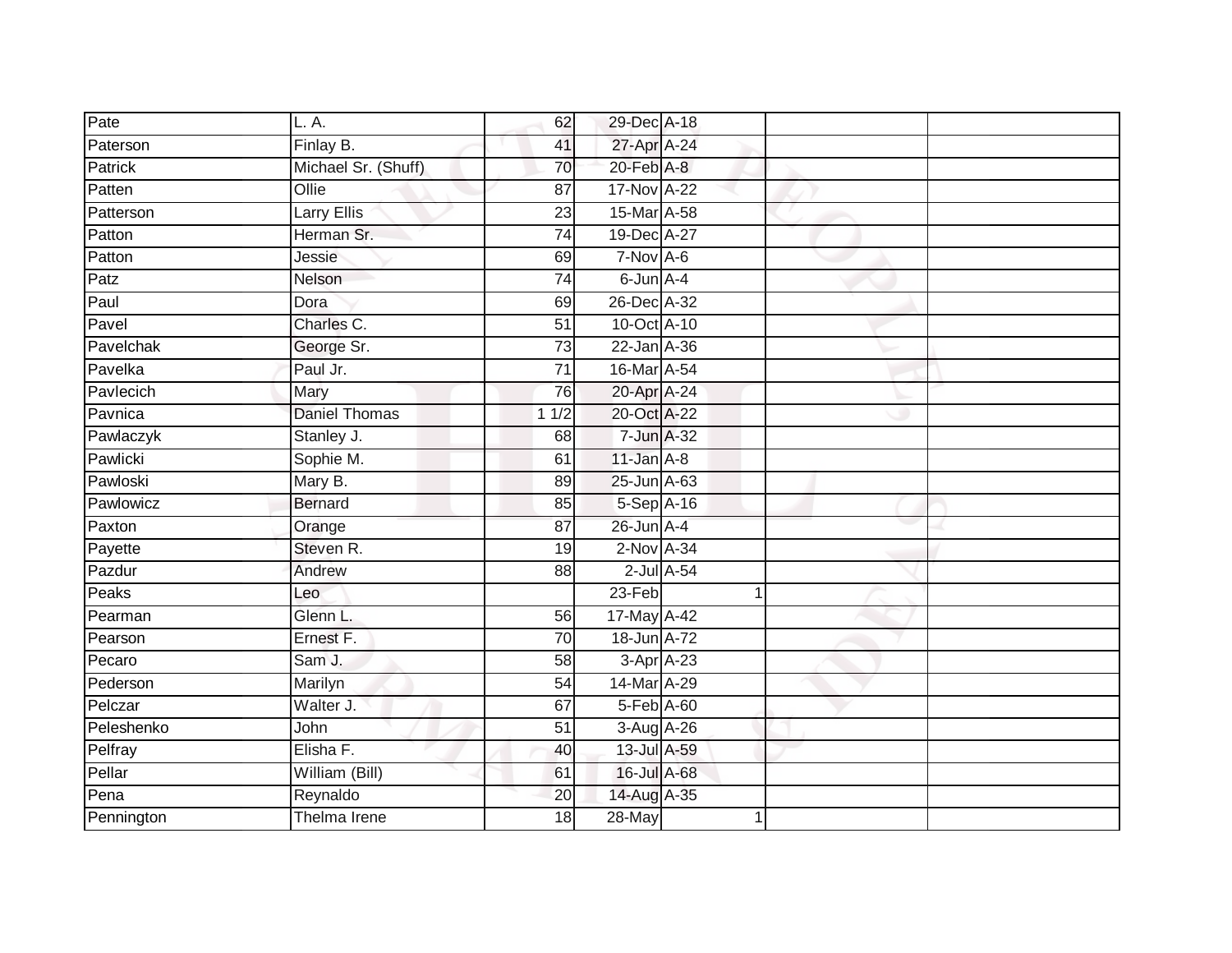| Pennington  | Vincent H.            | 69              | $24$ -Jan $A-4$ |             |          |
|-------------|-----------------------|-----------------|-----------------|-------------|----------|
| Penny       | <b>Esther Luchene</b> | 59              | 22-Jun A-49     |             |          |
| Pentek      | William C.            | 64              | 12-Sep A-9      |             |          |
| Perdue      | Samuel                | 88              | 19-Mar A-72     |             |          |
| Peres       | Thereasa              | $\overline{81}$ | 17-Apr A-17     |             |          |
| Perez       | Fernando              | 67              | 27-Sep A-24     |             |          |
| Perez       | Francisco (Frank)     | $\overline{75}$ | 11-Aug A-20     |             |          |
| Perez       | Kenneth               | 23              | $14$ -Jul $A-8$ |             |          |
| Perez       | Samuel G.             | 47              | 27-Mar A-30     |             |          |
| Perniciaro  | Vito                  | 94              | 6-Jan A-4       |             |          |
| Perrin      | Albert L.             | 69              | 9-Jul A-59      |             |          |
| Perrin      | Mollie                | 67              | 18-Jan A-39     |             |          |
| Perrin      | Richard               | 46              | 22-Jan A-36     |             |          |
| Person      | <b>Jessie Mae</b>     | 61              | 30-Aug A-57     |             |          |
| Personett   | Margaret              | 89              | 18-Dec A-41     |             |          |
| Perzanowski | Alexsandra            | 92              | 30-Jun A-8      |             |          |
| Peterkitas  | John                  | 65              | 14-Aug A-35     |             |          |
| Peters      | Angeline              | 83              | 6-Apr A-12      |             |          |
| Petersen    | Ane Marie             | 71              | 27-Dec A-28     |             |          |
| Petersen    | Margaret E.           | 78              | 7-May A-72      |             | Leverenz |
| Peterson    | Evelyn E.             | 77              | 19-Nov A-38     |             |          |
| Peterson    | George                | $\overline{81}$ | 10-Apr A-18     |             |          |
| Peterson    | Gordon W.             | 70              | 17-Sep A-71     |             |          |
| Peterson    | Mazola                |                 | 27-Apr A-24     |             |          |
| Peterson    | Minnie                | 79              | 5-Feb A-60      |             |          |
| Peterson    | Rose                  | 81              | 13-Jul A-59     |             |          |
| Petony      | Joseph                | 80              | 6-Apr A-12      |             |          |
| Petranovich | Michael E.            | 20              | 4-Oct           | $\mathbf 1$ |          |
| Petrel      | Walter                | 85              | 25-May A-40     |             |          |
| Petrick     | John Sr.              | 85              | 17-Jan A-30     |             |          |
| Petro       | Raymond               | 51              | 2-Apr A-65      |             |          |
| Petro       | <b>Steve</b>          | 55              | 28-Aug A-4      |             |          |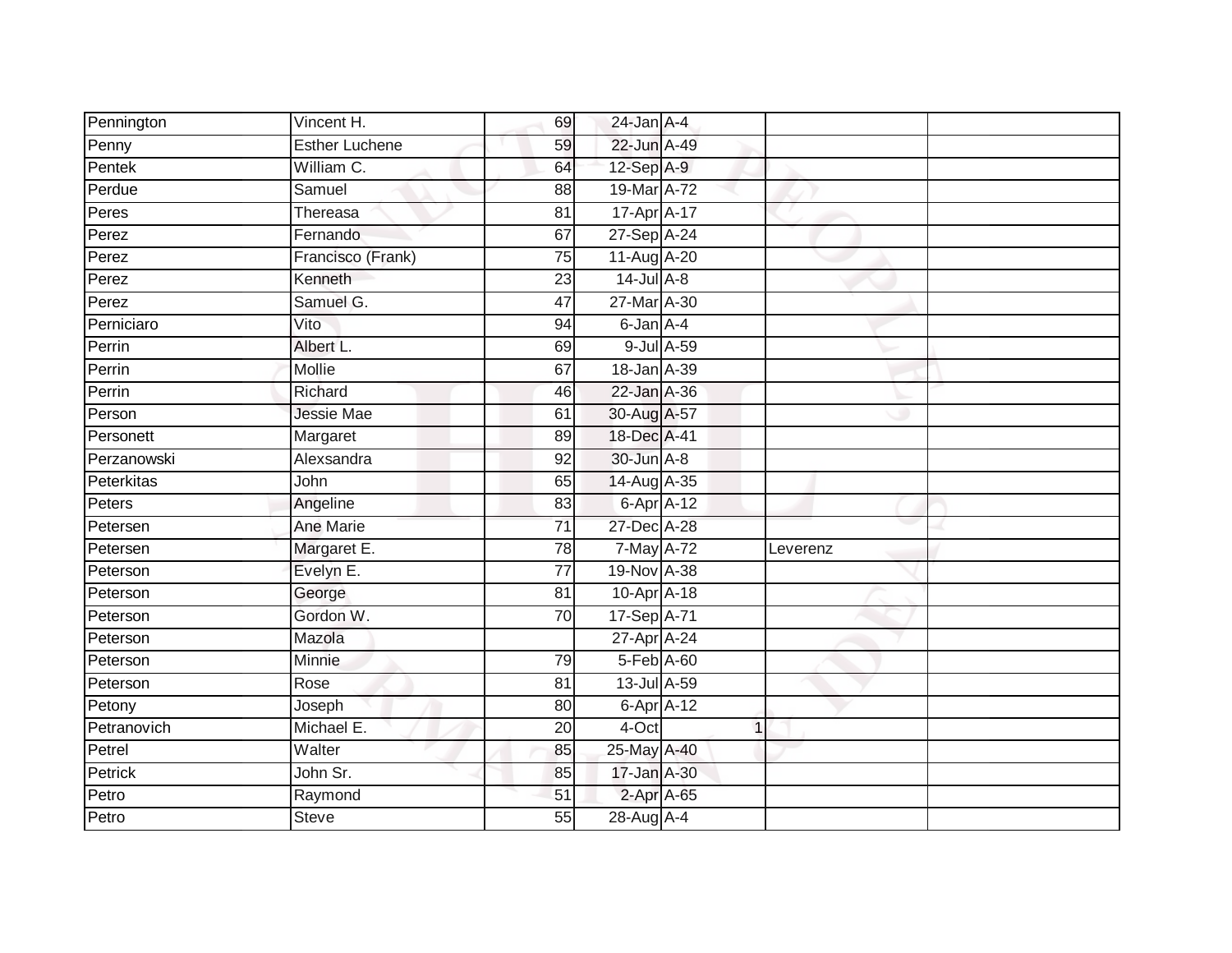| Petrus          | Anna M.             |                 | 5-Feb A-60      |           |  |
|-----------------|---------------------|-----------------|-----------------|-----------|--|
| Petyo           | John                | 69              | 11-Apr A-28     |           |  |
| Pfledderer      | Benjamin A.         | 64              | 17-Nov A-22     |           |  |
| Phelan          | Michael             | 15              | 14-Feb          | 1         |  |
| <b>Phelps</b>   | Tamara L.           | 9               | 16-Jul A-68     |           |  |
| <b>Phillips</b> | Frances R.          | 87              | 5-Jan A-43      |           |  |
| Phillips        | Leslie              | 80              | 10-Jul A-23     |           |  |
| Phillips        | Lyndon              | 67              | 17-Apr A-17     |           |  |
| Phillips        | Peter P.            | 55              | 15-Sep A-24     |           |  |
| <b>Phillips</b> | Willie              |                 | 30-Aug A-57     |           |  |
| Philpot         | <b>Alma Marie</b>   | 83              | 8-Nov A-14      |           |  |
| Piccirilli      | Sherry K.           | 33              | $2$ -Oct $A$ -8 |           |  |
| Piech           | Edward              | $\overline{71}$ | 30-Jan A-4      |           |  |
| Pielet          | Dave                | $\overline{74}$ | $4-Aug$ $A-8$   |           |  |
| Piepho          | Henry R. Jr.        | 75              | 22-Feb A-12     |           |  |
| Pierazek        | Stella S.           | 66              | 31-Jul A-14     | Szymaszek |  |
| Pierce          | Willard             | $\overline{81}$ | 27-Apr A-24     |           |  |
| Pikula          | Mary                | 84              | 8-May A-14      |           |  |
| Pilipow         | Antonina            | 81              | 10-Apr A-18     |           |  |
| Pine            | Eddie R.            | $\overline{31}$ | 6-Mar A-30      |           |  |
| Pineda          | Carlos              | 61              | 22-Aug A-35     |           |  |
| Pinkstaff       | Florence M.         | 61              | 15-Jan A-66     |           |  |
| Pipas           | Anna                | 80              | 2-Aug A-20      |           |  |
| Piper           | May R.              | 84              | 8-Oct A-44      |           |  |
| Pirowski        | Lottie              | 67              | 27-Apr A-24     | Kuzara    |  |
| Pitkin          | <b>Bryant</b>       | 30              | 19-Feb A-38     |           |  |
| <b>Pitlik</b>   | Adolph E.           | 64              | 7-Dec A-58      |           |  |
| Pittman         | Ronald D.           | 54              | $25-Sep$ A-4    |           |  |
| Pitzer          | Chalmer             | 65              | 7-Jun A-32      |           |  |
| Piunti          | Alfred J. (Freddie) | 58              | 27-Dec A-28     |           |  |
| Plain           | Edgar L. Sr.        | 96              | 28-Apr A-12     |           |  |
| Plain           | John J.             | 41              | $14$ -Jul $A-8$ |           |  |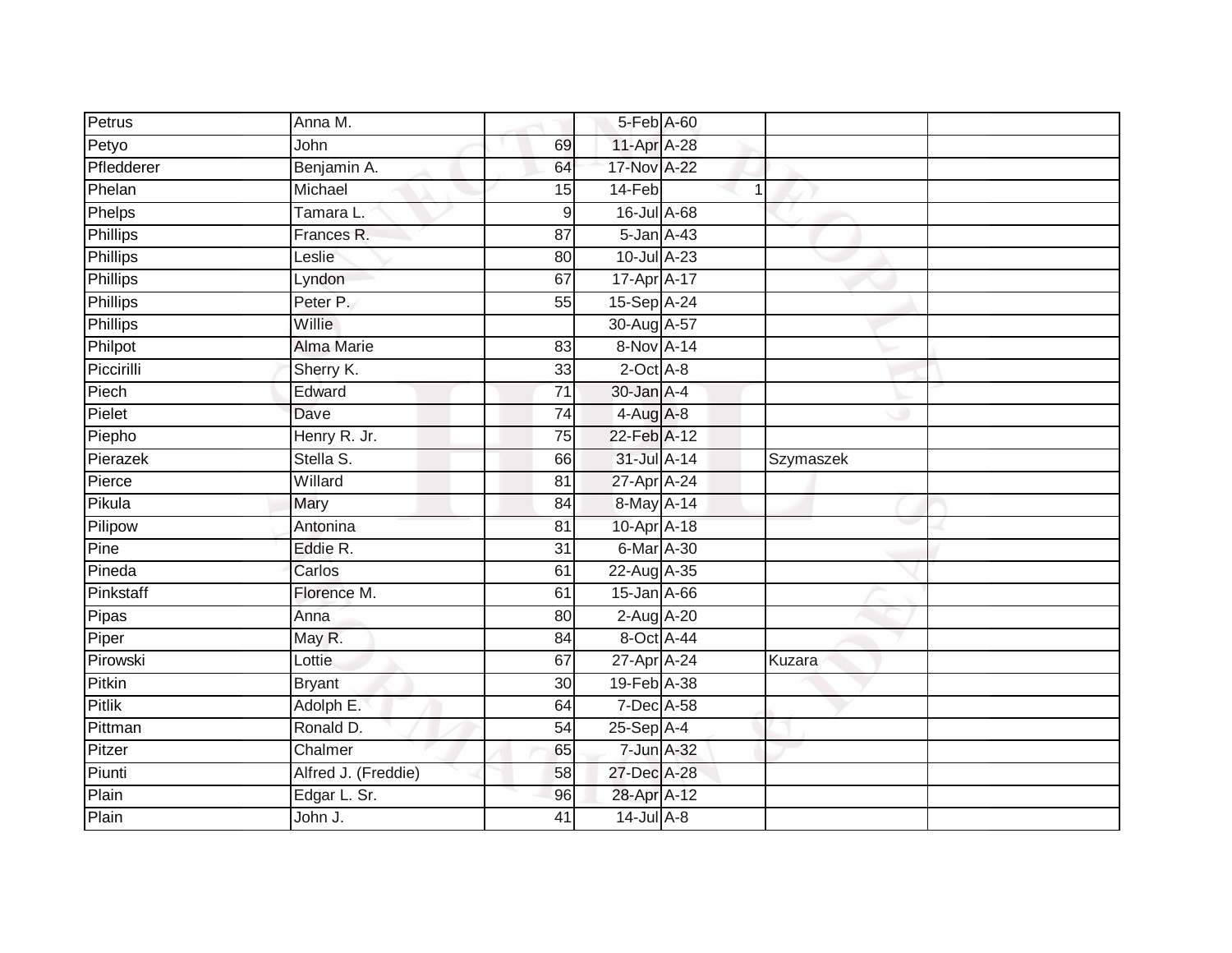| Plancarte   | Tony           | 75              |                 | $2$ -Jul $A$ -54 |         |
|-------------|----------------|-----------------|-----------------|------------------|---------|
| Plankey     | Ronald J.      | 39              | 2-Aug A-20      |                  |         |
| Plaskett    | Edward         | $\overline{71}$ | 9-Jan A-16      |                  |         |
| Platz       | Nelson         | $\overline{74}$ | $5$ -Jun $A$ -4 |                  |         |
| Plawecki    | Louise         | 62              | 18-Dec A-41     |                  | Klosek  |
| Plenus      | Dorothy        | 67              | 21-May A-80     |                  | Mezydio |
| Plews       | David Harold   | 66              | 14-Jun A-41     |                  |         |
| Plinski     | Walter         | 54              | 20-Jun          |                  |         |
| Plutko      | Anna           | 85              | 11-May A-60     |                  |         |
| Pocantek    | Victoria M.    | $\overline{74}$ | 4-Dec A-30      |                  |         |
| Pockuba     | Emma           | 78              | $20$ -Feb $A-8$ |                  |         |
| Poczatek    | Alex           | 70              | 11-Jun A-68     |                  |         |
| Poczatek    | Joseph A.      | 68              | 12-Jul A-24     |                  |         |
| Podgorny    | Leo Joseph Jr. | 49              | 13-Dec A-9      |                  |         |
| Pogorzelski | Mary C.        |                 | 12-Oct A-34     |                  |         |
| Pointer     | Harry J.       | 86              | 2-Feb A-39      |                  |         |
| Polarek     | Agnes          | 69              | 7-Aug A-25      |                  |         |
| Poliski     | Edna           | 72              | 10-Nov A-55     |                  |         |
| Polito      | Frances M.     |                 | 26-Jan A-24     |                  |         |
| Polk        | Sora           | 58              | 14-Apr A-16     |                  | Senovic |
| Pollack     | Mary V.        |                 | 15-Oct A-34     |                  |         |
| Polomcak    | Anna G.        | $\overline{82}$ | 5-May A-26      |                  |         |
| Polomcak    | Gasper         | 84              | 17-Jan A-30     |                  |         |
| Polonczyk   | <b>Stanley</b> | 75              | 13-Aug A-86     |                  |         |
| Polster     | Janis Lynn     | 21              |                 | 6-Apr A-12       |         |
| Poludniak   | Edward         | 55              | 16-Oct A-16     |                  |         |
| Polus       | Agnes M.       | 79              | 27-Sep A-24     |                  |         |
| Pomplin     | Albert J.      | 74              | 31-Jul A-14     |                  |         |
| Pondo       | Helen F.       | 51              | 7-Feb A-22      |                  | Kosztyo |
| Pondo       | Josephine      | 62              | 27-Oct A-22     |                  |         |
| Pool        | David R.       | 49              | 23-Jun A-26     |                  |         |
| Poole       | Kenneth E.     | 70              | 19-Dec A-27     |                  |         |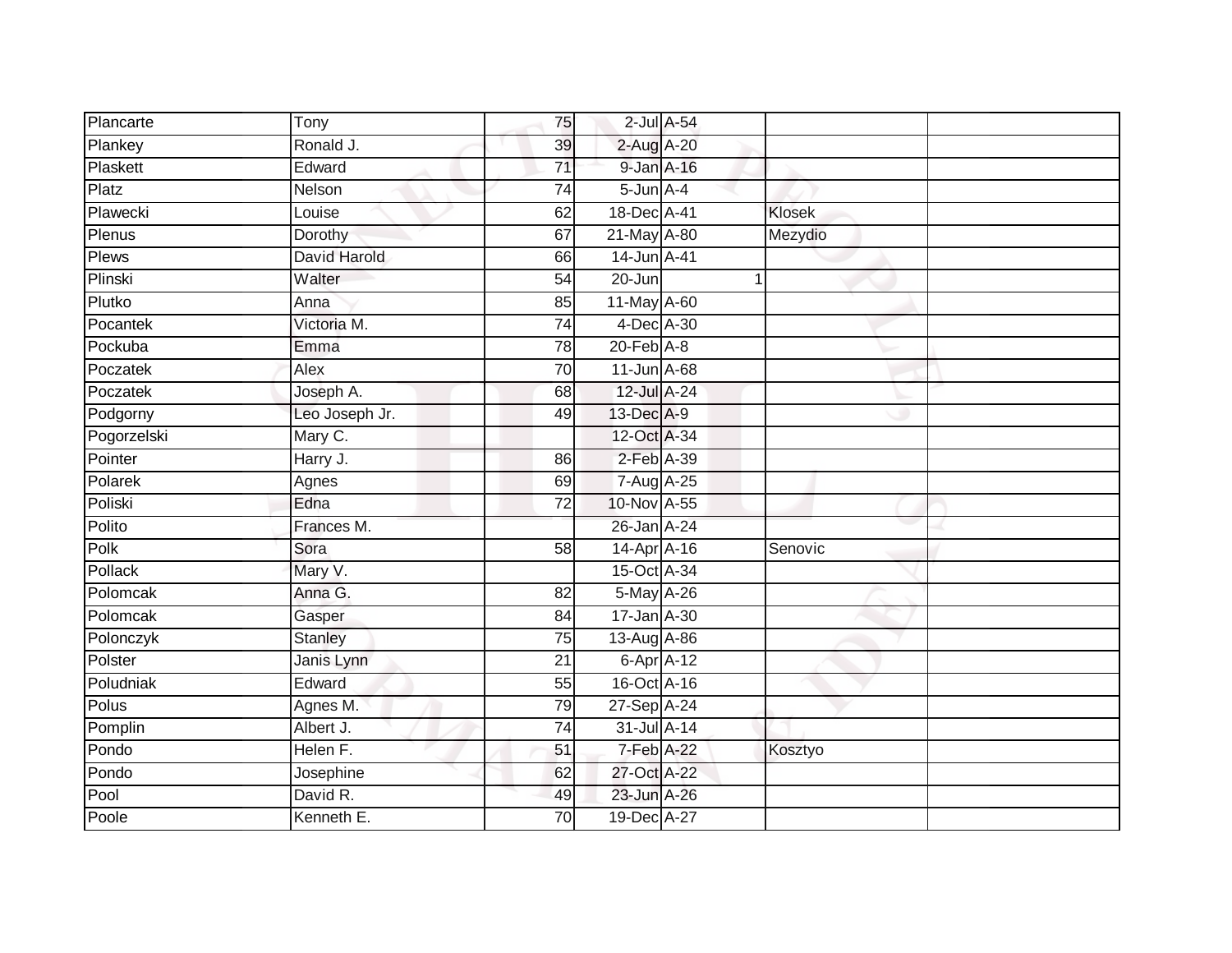| Poole      | Mary E.         | 94              | 17-Aug A-28       |                |                   |                                  |
|------------|-----------------|-----------------|-------------------|----------------|-------------------|----------------------------------|
| Pop        | Juliana         | 88              | 12-Jun A-8        |                |                   |                                  |
| Popenhagen | Georgia         | 80              | 20-Nov A-8        |                |                   |                                  |
| Popolawski | John            | 69              | 14-Aug A-35       |                |                   |                                  |
| Popovich   | <b>Alice</b>    |                 | 14-Mar A-29       |                | Orgrizovich       |                                  |
| Popovich   | Emily E.        | $\overline{57}$ | 31-Dec A-39       |                | <b>Jakubowski</b> |                                  |
| Popovich   | Mary            | 81              | 28-Jul A-19       |                |                   |                                  |
| Poppe      | Alwin H.        | 71              | 9-Jan A-16        |                |                   |                                  |
| Poracky    | Joseph C.       | 90              | 5-Jan A-43        |                |                   |                                  |
| Porte      | Jacob F.        | 64              | 15-Mar A-58       |                |                   |                                  |
| Porter     | Elmer J. (Bob)  | $\overline{57}$ | 14-Jun A-41       |                |                   |                                  |
| Porwit     | Robert J.       | 21              |                   | 30-Oct 1, A-16 |                   | Picture of incident<br>included. |
| Possehl    | Elmer C.        |                 | 12-Nov A-70       |                |                   |                                  |
| Postma     | <b>Herbert</b>  | 78              | 31-Oct A-6        |                |                   |                                  |
| Poto       | Walter M. (Bud) | 69              | 22-Dec A-22       |                |                   |                                  |
| Potosky    | Victoria E.     | 72              | 25-Jun A-63       |                |                   |                                  |
| Potter     | Mary L.         | 49              | 3-Oct A-8         |                |                   |                                  |
| Poulston   | Lawrence        | 71              | 23-Mar A-47       |                |                   |                                  |
| Powell     | Amos F.         | 36              | 2-Apr A-65        |                |                   |                                  |
| Powell     | Elsie (Gay)     | 79              | 12-Jan A-48       |                |                   |                                  |
| Powell     | Mabel E.        | 89              | 11-Jun A-68       |                |                   |                                  |
| Powell     | Ralph           | 54              | $16$ -Jul $A$ -68 |                |                   |                                  |
| Powell     | S. B.           | 63              | 22-Sep A-23       |                |                   |                                  |
| Power      | Helen A.        | 74              | 27-Oct A-22       |                |                   |                                  |
| Pratt      | Oakley E.       | $\overline{71}$ | $25$ -Jul $A-6$   |                |                   |                                  |
| Prickett   | Florence A.     | 86              | 13-Mar A-29       |                |                   |                                  |
| Prickett   | William M.      | 88              | $1-Sep$ A-21      |                |                   |                                  |
| Priest     | <b>Jack</b>     | 78              | 25-May A-40       |                |                   |                                  |
| Prochaska  | Daniel J.       | 79              | 28-Aug A-4        |                |                   |                                  |
| Prorok     | Frank           | 64              | 27-Sep A-24       |                |                   |                                  |
| Pruitt     | Lee A.          | 86              | 3-Oct A-8         |                |                   |                                  |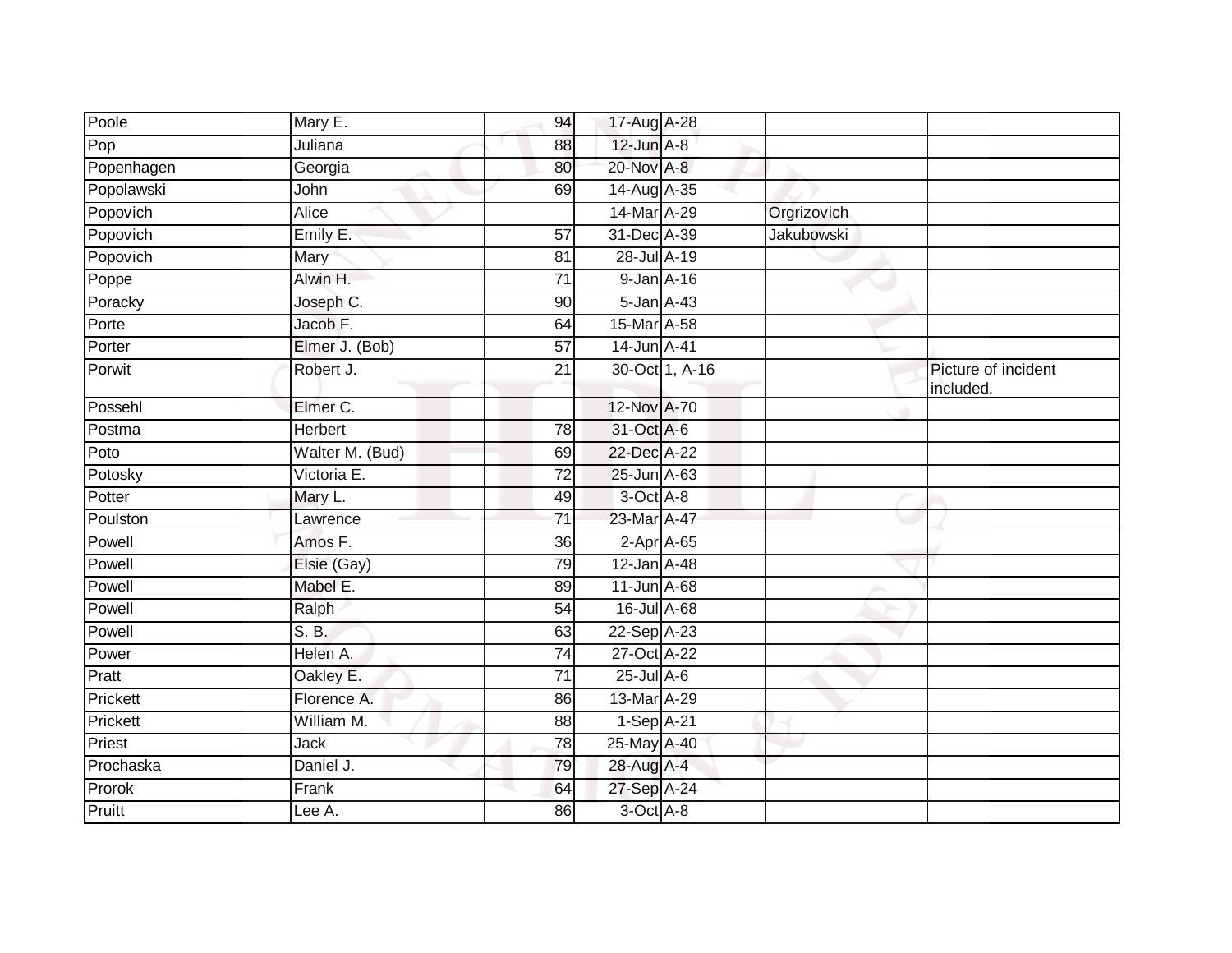| Pry        | James H.              | 58              | 3-Jan A-14                  |               |      |  |
|------------|-----------------------|-----------------|-----------------------------|---------------|------|--|
| Psau       | Ida R.                | 81              | 26-Jun A-4                  |               |      |  |
| Puncho     | Joseph B.             | 74              | 22-Sep A-23                 |               |      |  |
| Puplava    | Frank P. Sr.          | 88              | $10$ -Jan $A-5$             |               |      |  |
| Puplava    | <b>Mary Veronica</b>  | 89              | 19-Mar A-72                 |               | Dado |  |
| Puplava    | Robert T.             | 39              | 3-Apr A-23                  |               |      |  |
| Pupovac    | Eli                   |                 | 23-Feb A-33                 |               |      |  |
| Purcell    | Albert                | 84              | 10-Dec A-50                 |               |      |  |
| Puskos     | Steve P.              | 64              | 17-Jan A-30                 |               |      |  |
| Pustek     | Mary M.               | 62              | $20$ -Feb $\overline{A}$ -8 |               |      |  |
| Pustek     | Stephen D.            | 74              | 28-Sep A-63                 |               |      |  |
| Quaife     | Edith M.              | 76              | $11$ -Dec $A$ -8            |               |      |  |
| Qualls     | Cornelius             | 57              | 29-Oct A-40                 |               |      |  |
| Queer      | Olive C.              | 56              | 4-Dec A-30                  |               |      |  |
| Quesada    | Pedro (Pete)          | 79              | 16-Oct A-16                 |               |      |  |
| Quiles     | Manuel                | 53              | 3-Nov A-29                  |               |      |  |
| Quillinan  | Eugene F.             | 59              |                             | 5-Mar 1, A-94 |      |  |
| Quiroz     | Eusebio C.            | 78              | 18-Apr A-6                  |               |      |  |
| Raczkowski | Edward                | 68              | 6-Mar A-30                  |               |      |  |
| Radakovich | Vujo                  | 85              | 8-Mar A-37                  |               |      |  |
| Radloff    | Arthur E.             | 81              | 20-Jul A-59                 |               |      |  |
| Radosa     | Pauline B.            | $\overline{58}$ | 30-Mar A-22                 |               |      |  |
| Radovich   | Matt Sr.              | 82              | 21-Mar A-29                 |               |      |  |
| Radzwill   | William               | 63              | 28-Apr A-12                 |               |      |  |
| Rafalski   | Julia                 | 71              | 19-Jun A-30                 |               |      |  |
| Ragland    | Obie D. Sr.           | 80              | $3-Nov$ A-29                |               |      |  |
| Raglow     | <b>Gertrude Marie</b> | 65              | 21-May A-80                 |               |      |  |
| Raines     | Elsie                 | 86              | $9$ -Jan $A$ -16            |               |      |  |
| Rainford   | Ina                   | 94              | 8-Jun A-27                  |               |      |  |
| Raisanen   | Edward A.             | $\overline{71}$ | 14-Mar A-29                 |               |      |  |
| Rakovich   | Marie L.              | 92              | 10-Mar A-37                 |               |      |  |
| Ramirez    | Carmen                | 43              | 18-Jul A-4                  |               |      |  |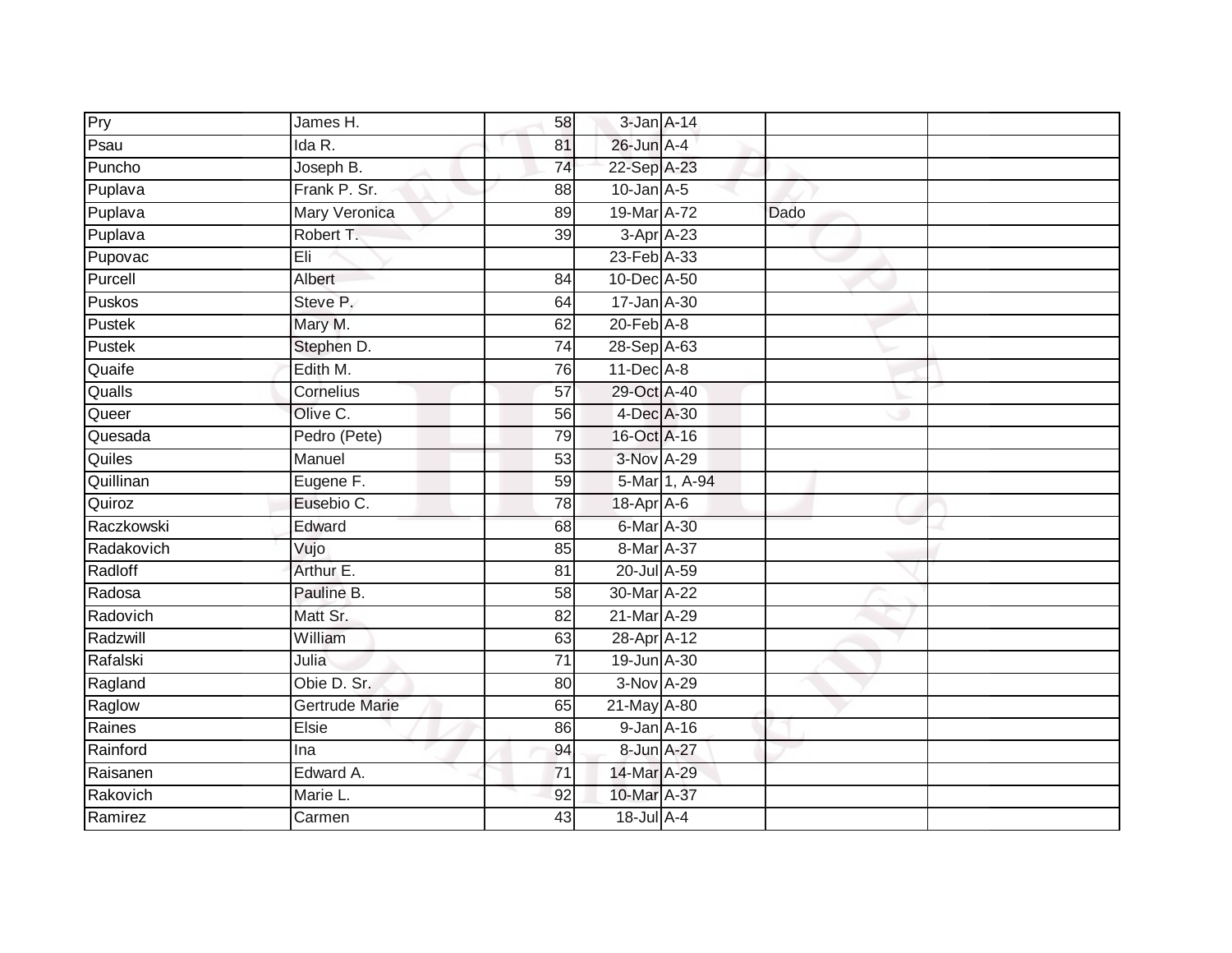| Ramirez    | Orlando              | 16              | $26$ -Sep $A$ -6 |                |         |  |
|------------|----------------------|-----------------|------------------|----------------|---------|--|
| Ramirez    | <b>Santos</b>        | 26              | 5-Sep            |                |         |  |
| Rampke     | Frederick            | 87              | 30-Nov A-28      |                |         |  |
| Ramsey     | Gerald E. Jr. (Geno) | 23              | $18$ -Apr $A$ -6 |                |         |  |
| Ramsey     | Kimberly             | $\overline{13}$ | $1$ -Jun $A-20$  |                |         |  |
| Ramsey     | Maribelle            | 84              |                  | 9-Jul A-59     |         |  |
| Ranich     | Vi                   | $\overline{57}$ | 3-May A-56       |                |         |  |
| Ransom     | James E.             |                 | 7-Mar A-24       |                |         |  |
| Ransom     | Margaret F.          | 67              | 19-Nov A-38      |                |         |  |
| Rapacz     | Walter W.            | 66              | $11$ -Jan $A-8$  |                |         |  |
| Rapp       | Oliver L.            | 77              | 28-Nov           | 1              |         |  |
| Raske      | Gilbert A.           | 45              |                  | 9-Jul A-59     |         |  |
| Rasmussen  | Peter R.             | 73              | 23-Aug A-49      |                |         |  |
| Rasul      | Marie O.             | 77              | 10-Sep A-32      |                | Gervais |  |
| Rattray    | Linda T.             | 15              | 16-Jul A-68      |                |         |  |
| Rattray    | Minnie Mae           | 93              | 27-Sep A-24      |                |         |  |
| Rau        | Anna                 | $\overline{82}$ | 9-Jan A-16       |                |         |  |
| Rauguth    | Ethel                | 77              | 10-Apr A-18      |                |         |  |
| Rausch     | <b>Doris</b>         | 61              | 30-Nov A-28      |                |         |  |
| Rauscher   | Grace                | $\overline{80}$ | $30 - Jan A - 4$ |                |         |  |
| Rawlins    | Craig M.             | 24              |                  | 17-Jul 1, A-35 |         |  |
| Ray        | Archie L.            | 57              | 9-Oct A-8        |                |         |  |
| Ready      | Marie Curran         |                 | 8-Aug A-31       |                |         |  |
| Reba       | John J.              | 64              | 17-Dec A-99      |                |         |  |
| Recker     | Rica                 | 83              | 4-Dec A-30       |                |         |  |
| Redenbaugh | Sophie               |                 | 14-Apr A-16      |                |         |  |
| Redlarczyk | Helen                | 76              | 3-Jan A-14       |                |         |  |
| Redman     | Edward A.            | 84              | 27-Feb A-35      |                |         |  |
| Redmond    | Abbie Horton         | 86              | $6$ -Apr $A$ -12 |                |         |  |
| Reed       | Ennis                | 63              | 15-May A-16      |                |         |  |
| Reed       | Hiram                | 69              | 13-Sep A-70      |                |         |  |
| Reese      | <b>Carolyn Ann</b>   | $\overline{23}$ | $3-Sep$ $A-64$   |                |         |  |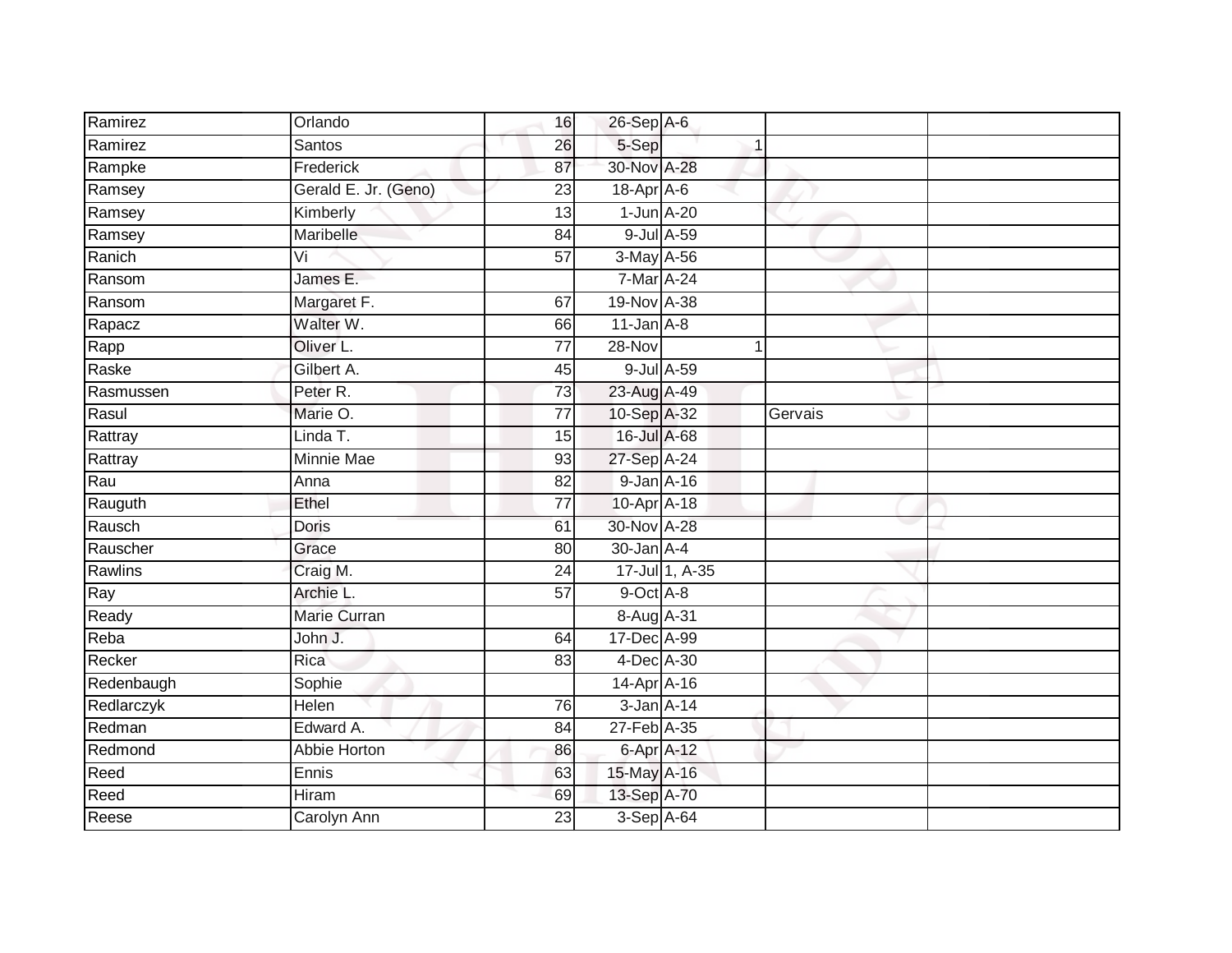| Regman        | Sam                 | 65              | 18-Apr A-6         |              |                                   |
|---------------|---------------------|-----------------|--------------------|--------------|-----------------------------------|
| Regnier       | Viola               | 62              | 21-Jun A-53        |              |                                   |
| Reha          | Augustyna M.        | 91              | 17-Dec A-99        |              |                                   |
| Reich         | <b>Bertha</b>       | 91              | $13$ -Jan $A-22$   |              |                                   |
| Reiff         | Mathilda A.         | $\overline{81}$ | 10-Mar A-37        | Rahn         |                                   |
| Reil          | Edward L.           | 88              | 17-Feb A-35        |              |                                   |
| Reiman        | George              | 69              | 26-May A-14        |              |                                   |
| Reingold      | Alex                | $\overline{73}$ | 12-Jul A-24        |              |                                   |
| Relinski      | Clarence E. Sr.     | 51              | 4-Dec A-30         |              |                                   |
| Rendar        | Walerya             | 90              | 1-Mar A-47         |              |                                   |
| Renfro        | William             | 79              | 27-Dec A-28        |              |                                   |
| Renshaw       | Harold E.           | $\overline{74}$ | 27-Mar A-30        |              |                                   |
| Rentner       | Alta                | 83              | 29-Dec A-18        |              |                                   |
| Resler        | <b>David Nelson</b> | 26              | 26-Dec A-32        |              |                                   |
| Retzloff      | Richard             | 78              | 19-Jan A-22        |              |                                   |
| Retzloff      | William C.          | 62              | 20-Mar A-16        |              |                                   |
| Reuhl         | Mathilda C.         | 85              | 16-Apr A-83        |              |                                   |
| Rexwickle     | Emma                | 86              | 26-Feb A-32        |              |                                   |
| Reynolds      | Rodney Lee          | 21              | 8-Sep A-24         |              |                                   |
| Rhind         | Alexander W. (Dr.)  | 79              | $3 - Jan$ $A - 14$ |              | Picture included on page<br>A-28. |
| <b>Rhodes</b> | <b>Ruth</b>         | 84              | $6$ -Apr $A$ -12   |              |                                   |
| Rhye          | Florence P.         | 69              | $21$ -Jul A-18     |              |                                   |
| Rhymer        | David M.            | 39              | $2$ -Oct $A$ -8    |              |                                   |
| Rhyne         | Lucille M.          | 62              | 12-Dec A-21        |              |                                   |
| <b>Rias</b>   | Mager               | 56              | 6-Apr A-12         |              |                                   |
| Rice          | Florence            | 66              | 8-Aug A-31         | <b>Brown</b> |                                   |
| Richards      | Sarah A.            | 84              | $11$ -Jan $A$ -8   |              |                                   |
| Richardson    | Harold W.           | $\overline{73}$ | 25-Jun A-63        |              |                                   |
| Richardson    | Lawrence            | 63              | 28-Mar B-4         |              |                                   |
| Richardson    | <b>Thomas James</b> | 92              | 25-Aug A-47        |              |                                   |
| Richter       | Rachel G.           | 42              | 30-Aug A-57        |              |                                   |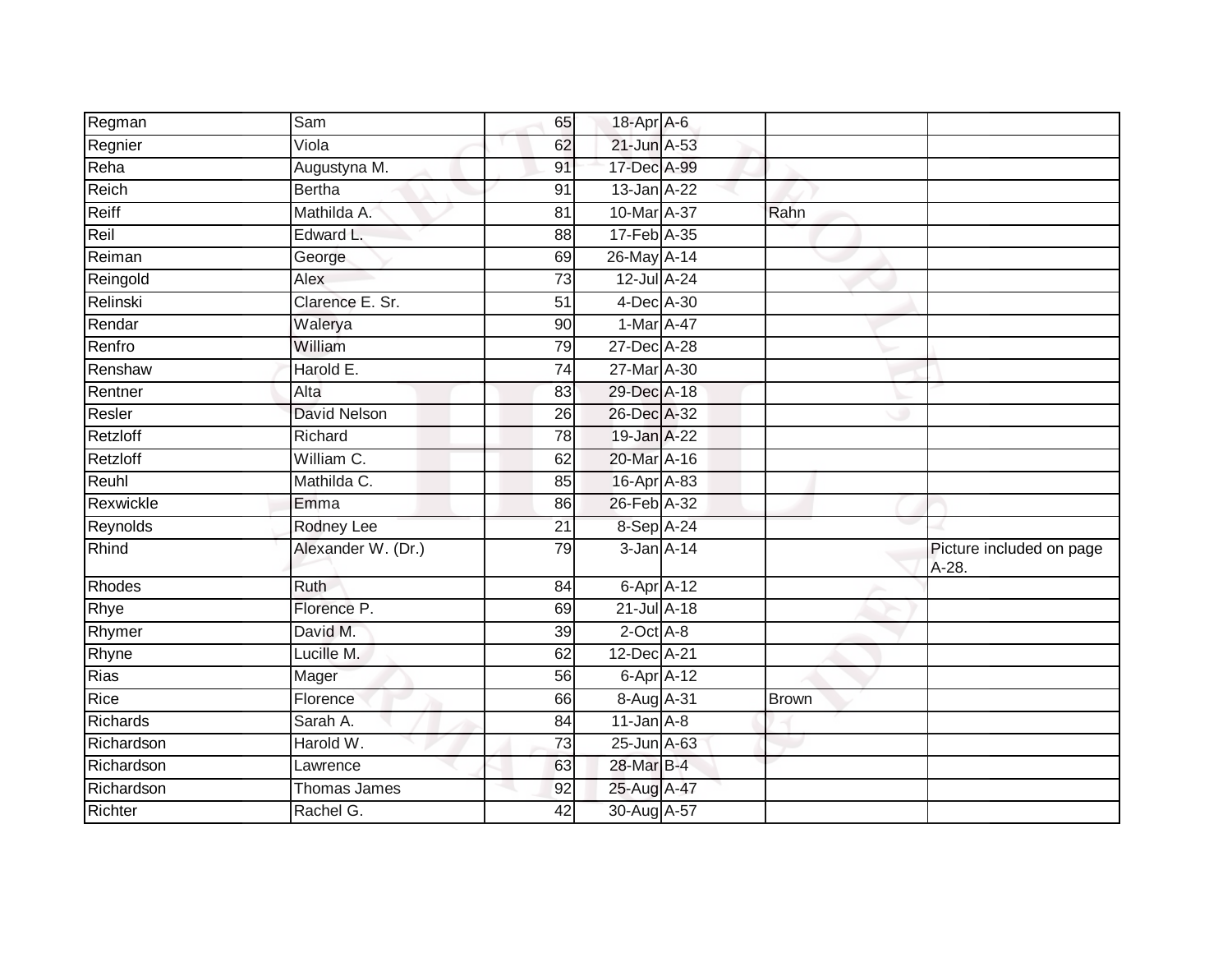| Ridgley        | Forrest Smith (Red)    | 57              | 10-Jul A-23      |                  |           |                   |
|----------------|------------------------|-----------------|------------------|------------------|-----------|-------------------|
| Ridinger       | Gertrude               | 92              | $31$ -Jul $A-14$ |                  |           |                   |
| Rieckhoff      | <b>William Robert</b>  | 86              | 25-Sep A-4       |                  |           |                   |
| Riese          | Veronica               | 88              | 31-Dec A-39      |                  |           |                   |
| Rietveld       | Merrill C.             |                 | 17-Dec A-99      |                  |           |                   |
| Righter        | Thomas A.              | 65              | 27-Nov A-16      |                  |           |                   |
| Rigoni         | Mario                  | 59              | $24$ -Jan $A-4$  |                  |           |                   |
| Rigsby         | James G.               | 32              | 13-Sep A-70      |                  |           |                   |
| Riley          | Charles Sr.            | 73              |                  | $7$ -Jul $A$ -22 |           |                   |
| Ringelman      | Joseph J.              | 66              | 6-Oct A-55       |                  |           |                   |
| Rinkenberger   | Josephine              | 89              | 27-Dec A-28      |                  |           |                   |
| Riordan        | Emmett L.              | 88              | $20$ -Nov $A-8$  |                  |           | Picture included. |
| Riordan        | Frank S.               | 79              | 18-Jan A-39      |                  |           |                   |
| Riordan        | Michael                | 66              | 25-May A-40      |                  |           |                   |
| <b>Rios</b>    | Josephine V.           | 70              | 30-Jan A-4       |                  |           |                   |
| Riota          | Marguerite (Marge)     | 74              | 19-Nov A-38      |                  | Keay      |                   |
| Riota          | Steve (Red)            | 81              | 28-May A-44      |                  |           |                   |
| Risberg        | Carl A.                | 39              | 7-Aug A-25       |                  |           |                   |
| Ritter         | Emma                   | 90              | 14-Mar A-29      |                  |           |                   |
| Roach          | Cecil S. Sr.           | 47              | 5-May A-26       |                  |           |                   |
| Roark          | James N.               | 61              | 20-Jan A-20      |                  |           |                   |
| Robak          | <b>Mary</b>            |                 | $4-Aug$ $A-8$    |                  | Tometczak |                   |
| <b>Robbs</b>   | Stephen                | 19              | $2$ -Aug $A$ -20 |                  |           |                   |
| Robenalt       | Phillip (Rev., S.C.J.) | 34              | 8-Mar A-37       |                  |           |                   |
| <b>Roberts</b> | Edna Mae               | 54              | 22-Jun A-49      |                  | Jacob     |                   |
| Roberts        | Etta                   | 76              | 26-Oct A-60      |                  |           |                   |
| Robertson      | Doris V.               | $\overline{55}$ | $20$ -Nov $A-8$  |                  |           |                   |
| Robinson       | Ben                    | 82              | 25-Jan A-30      |                  |           |                   |
| Robinson       | Charles R.             | 50              | 10-Jul A-23      |                  |           |                   |
| Robinson       | Evelyn                 | 587             | 17-Apr A-17      |                  |           |                   |
| Robinson       | Georgia                | 34              | 28-Aug A-4       |                  |           |                   |
| Robinson       | Herman B.              | 86              | $2-May$ $A-6$    |                  |           |                   |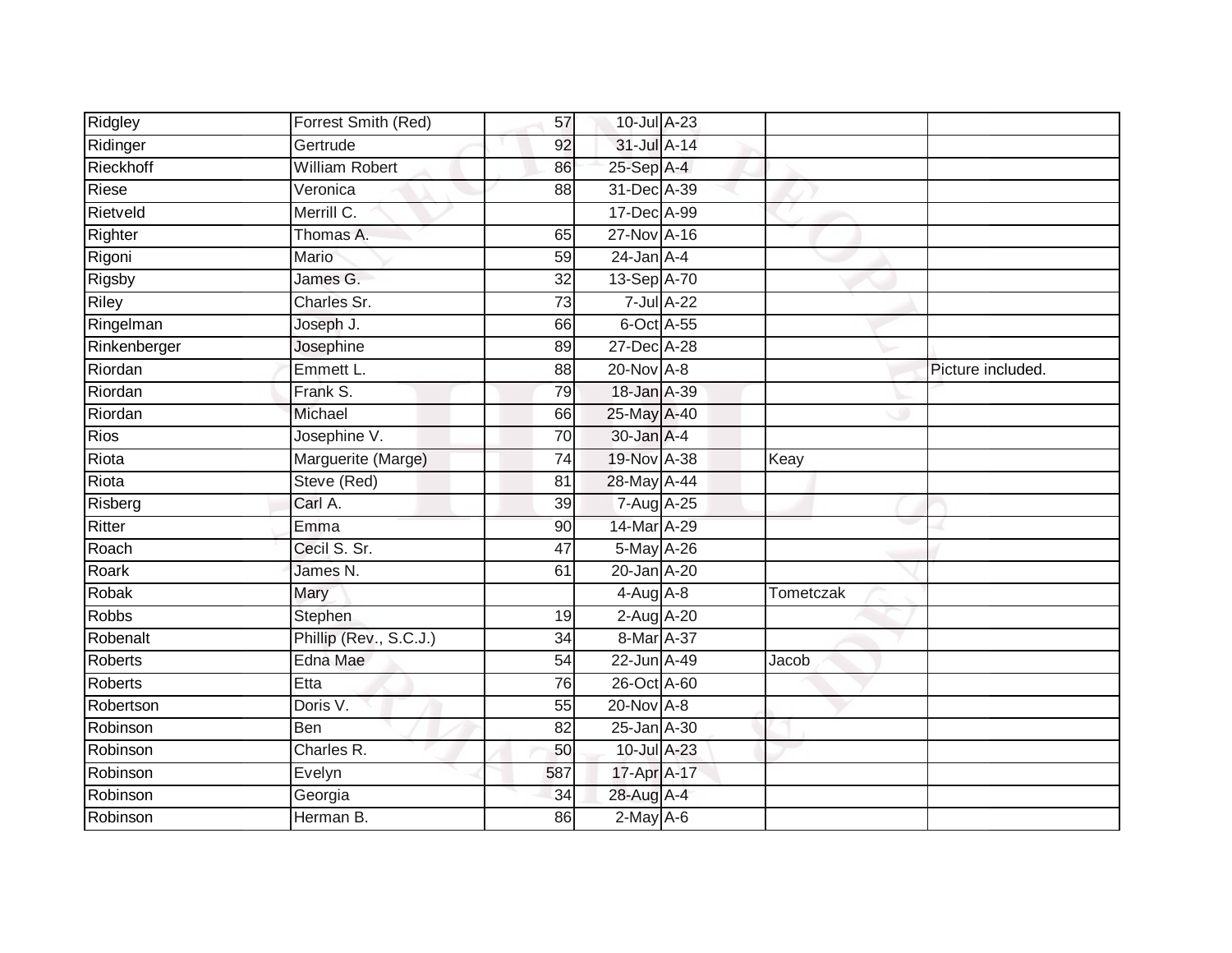| Robinson       | Jewell (Robbie)        | 59              | $24$ -Jan $A-4$ |               |  |
|----------------|------------------------|-----------------|-----------------|---------------|--|
| Robinson       | <b>Margaret Hinkle</b> | 66              |                 | 5-Jul A-64    |  |
| Robinson       | Orville B. Jr.         | 55              | 28-Dec A-30     |               |  |
| Rochford       | <b>Timothy Paul</b>    | 29              |                 | 7-Jul 1, A-22 |  |
| Rodriguez      | Gilbert Jr.            | $\overline{55}$ | $25$ -Jul $A-6$ |               |  |
| Rodriguez      | Gloria G.              | $\overline{29}$ | 14-Dec A-40     |               |  |
| Rodriguez      | Isabel A.              | 53              | 24-Aug A-52     |               |  |
| Rodriguez      | Julian                 | $\overline{54}$ | 15-Feb A-40     |               |  |
| Rodriguez      | Ramona                 | 61              | 25-Jun A-63     |               |  |
| Rogala         | <b>Stanley</b>         | 85              | 28-Jul A-19     |               |  |
| Rogers         | Isaac                  | 29              | 16-Feb A-46     |               |  |
| Rogers         | Mary                   | $\overline{71}$ | 24-Nov A-24     |               |  |
| Rogus          | Frank T.               | 59              | 26-Jul A-40     |               |  |
| Rohon          | Susan                  | 78              | 1-Jan A-32      |               |  |
| <b>Rollins</b> | <b>Charles Edgar</b>   | 85              | $21-Apr$ A-4    |               |  |
| Ronkowski      | Barney S.              | 81              | 12-Feb A-63     |               |  |
| Rosalanka      | John Sr.               | 84              | 31-Jul A-14     |               |  |
| Rosales        | Peter (Pete)           |                 | 23-Jul A-74     |               |  |
| Rose           | Glenn E.               | 80              | 16-Aug A-24     |               |  |
| Rose           | Max E.                 | 80              | 15-Feb A-40     |               |  |
| Rosebarry      | Karen                  | 19              | $20$ -Nov $A-8$ |               |  |
| Rosellini      | Luisa                  | 88              | 13-Aug A-86     |               |  |
| Rosen          | Mollie                 | 69              | $1-Feb$ A-44    |               |  |
| Rosenberg      | Florence L.            | $\overline{71}$ | 28-May A-44     |               |  |
| Rosenthal      | Vernon J. (Father)     | 63              | $5-Apr$ A-28    |               |  |
| Ross           | <b>Bessie</b>          | 79              | 21-Sep A-60     |               |  |
| <b>Ross</b>    | Joe L.                 | 60              | 14-Apr A-16     |               |  |
| <b>Ross</b>    | John Kent              | 78              | 13-Jun A-34     |               |  |
| <b>Ross</b>    | Virgil L.              | 41              | 30-Nov A-28     |               |  |
| Rossa          | Leo A.                 | 68              | 25-Jun A-63     |               |  |
| Roth           | Dennis Allen           | 31              | 31-Aug A-47     |               |  |
| Rothermel      | Lawrence W.            | 81              | $1-Oct$ A-34    |               |  |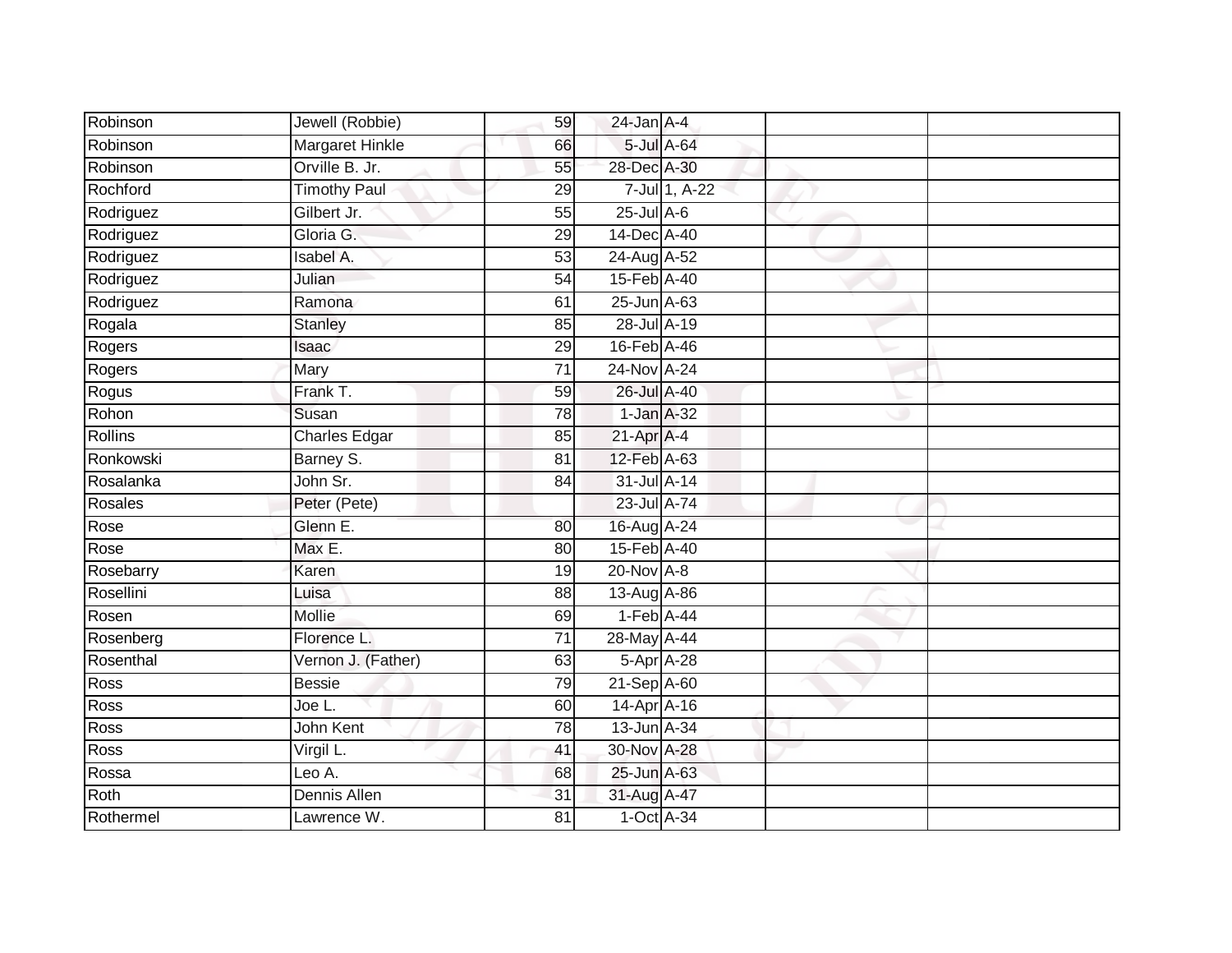| Roush         | Victor H.             | 69              | 21-Aug A-14     |              |         |  |
|---------------|-----------------------|-----------------|-----------------|--------------|---------|--|
| <b>Rubens</b> | John F.               | 73              | $10$ -Jan $A-5$ |              |         |  |
| Rubinelli     | Andra                 |                 | 13-Apr          | $\mathbf{1}$ |         |  |
| Rubio         | Andrea Hernandez      | 46              | 26-Apr A-55     |              |         |  |
| <b>Rubio</b>  | Frank Sr.             | $\overline{73}$ | 12-Mar A-73     |              |         |  |
| <b>Ruble</b>  | Ross                  | 75              | $26$ -Jun $A-4$ |              |         |  |
| Rucker        | Inman                 | 47              | 30-Jul A-44     |              |         |  |
| Ruda          | Antoinette (Tosh)     | 74              | 13-Aug A-86     |              |         |  |
| Rudakas       | John C.               | 60              | 16-Jun A-20     |              |         |  |
| Rudolf        | John Jackson          | 84              | 20-Jul A-59     |              |         |  |
| Ruehman       | Eric                  | 10              | 27-Feb A-35     |              |         |  |
| Ruff          | Alice Jane            | 63              | $5$ -Jun $A-4$  |              |         |  |
| Ruge          | Sheridan E.           | 67              | 14-Sep A-26     |              |         |  |
| Ruiter        | Jean                  | 25              | 8-Oct A-44      |              |         |  |
| Rumas         | Thomas E.             | 84              | 15-Dec A-22     |              |         |  |
| Rumps         | Florence              | 58              | 16-Aug A-24     |              |         |  |
| Rundle        | Amy                   | $\overline{84}$ | 13-Feb A-30     |              |         |  |
| Runge         | Marjorie              | 74              | 6-Aug A-77      |              |         |  |
| Runick        | Joseph C.             | $\overline{77}$ | 14-Jun A-41     |              |         |  |
| Runions       | Annie L.              | $\overline{73}$ | 13-Dec A-9      |              |         |  |
| Rush          | Jeremy                | $\overline{2}$  | 26-Dec          | 1            |         |  |
| Rusine        | <b>Doris Hallberg</b> |                 | 17-Jul A-35     |              |         |  |
| <b>Ruskin</b> | Abe                   | 73              | 26-Jan A-24     |              |         |  |
| <b>Ruskin</b> | Lois Edith            |                 | 29-May A-26     |              |         |  |
| Rusnak        | John Sr.              | 83              | 27-Dec A-28     |              |         |  |
| Russell       | Marie                 | 73              | 24-Sep A-80     |              |         |  |
| Rutkowski     | Helen A.              | $\overline{72}$ | 14-Mar A-29     |              |         |  |
| Ruzicka       | Lois L.               | 57              | 29-Nov A-18     |              |         |  |
| Ruzycki       | Sophie                | 90              | 4-Jan A-46      |              |         |  |
| Ryan          | Mary D.               |                 | 23-Mar A-47     |              | Donovan |  |
| Ryband        | Andrew A.             | 58              | 28-Dec A-30     |              |         |  |
| Rybicki       | Jennie                | $\overline{74}$ | 31-May A-16     |              |         |  |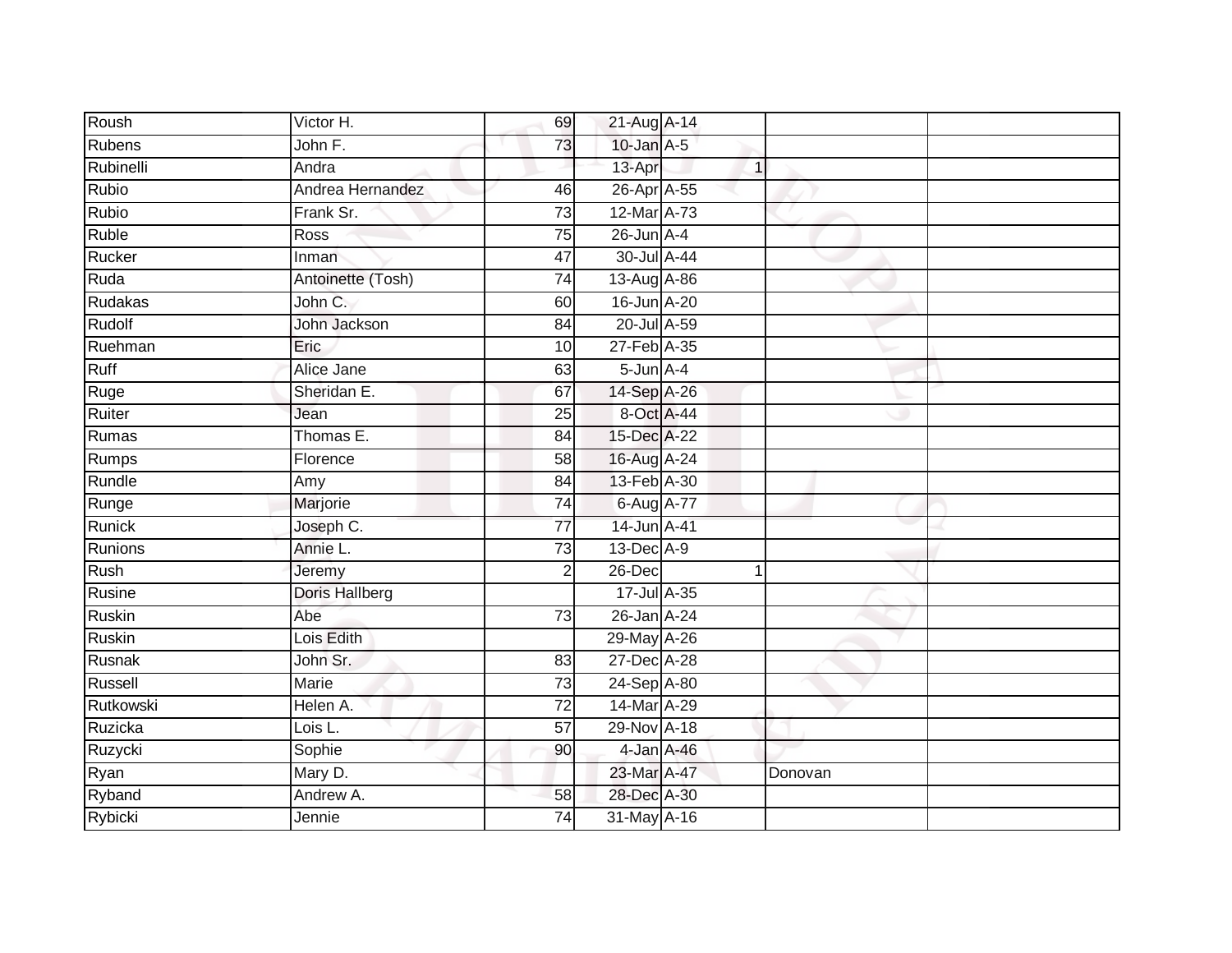| Rydlewski       | Arthur F.             | 52              | 6-Apr A-12        |                |  |
|-----------------|-----------------------|-----------------|-------------------|----------------|--|
| Rykovich        | Ryko                  |                 | 9-Mar A-30        |                |  |
| Rzepczynski     | <b>Helen</b>          | 96              | 20-Apr A-24       |                |  |
| <b>Sabaitis</b> | Marcie Jane           | 16              | 7-Aug A-25        |                |  |
| Saberniak       | Lena                  | $\overline{83}$ | 1-Dec A-40        |                |  |
| Sachse          | Carl L.               | $\overline{72}$ | 27-Feb A-35       |                |  |
| Sadowski        | Casimir V.            | 60              | 9-Oct A-8         |                |  |
| Sadowski        | Helen                 | 86              | 13-Mar A-29       |                |  |
| Saesan          | <b>Steve</b>          | 82              | 20-Dec A-41       |                |  |
| Saffer          | Sarah E.              | 83              | 29-Nov A-18       |                |  |
| Sager           | Enno F.               | 72              | 26-Jul A-40       |                |  |
| Sagil           | Walter                | 64              | 1-Dec A-40        |                |  |
| Sakich          | Frank V.              | $\overline{77}$ | 13-Jan A-22       |                |  |
| Sako            | <b>Tillie</b>         | 87              | 19-Feb A-38       |                |  |
| Salady          | Joseph                | 65              | 4-Apr A-20        |                |  |
| <b>Salas</b>    | Monica                | 5               |                   | 14-Aug 1, A-35 |  |
| <b>Salatas</b>  | Michael J.            | 20              | 8-May A-14        |                |  |
| Salinger        | Helen                 | 88              | 26-Feb A-32       |                |  |
| <b>Salos</b>    | Harry J.              | 83              | 28-Aug A-4        |                |  |
| Samanich        | Nicholas              |                 | 81 Januayr 30 A-4 |                |  |
| Sammons         | Raymond J.            | 44              | 15-Dec A-22       |                |  |
| Samolis         | Anthony               | $\overline{22}$ | $20$ -Feb $A-8$   |                |  |
| Sampias         | <b>Mary Catherine</b> | 5               | 22-Jun A-49       |                |  |
| Sample          | George D.             | 60              | 13-Jun A-34       |                |  |
| Sampson         | Kenneth M.            | 35              | 7-Feb A-22        |                |  |
| Sams            | Virginia              |                 | 7-Aug A-25        |                |  |
| Sancoff         | John L.               | 82              | 23-Aug A-49       |                |  |
| Sandala         | John                  | 60              | 17-Aug A-28       |                |  |
| Sandelski       | Ronald A.             | 25              | 20-Feb A-8        |                |  |
| Sanders         | Anna                  | 85              | 21-Mar A-29       |                |  |
| Sanders         | Ben                   | 53              | 6-Jan A-4         |                |  |
| <b>Sanders</b>  | Raymond               | $\overline{58}$ | 6-Aug A-77        |                |  |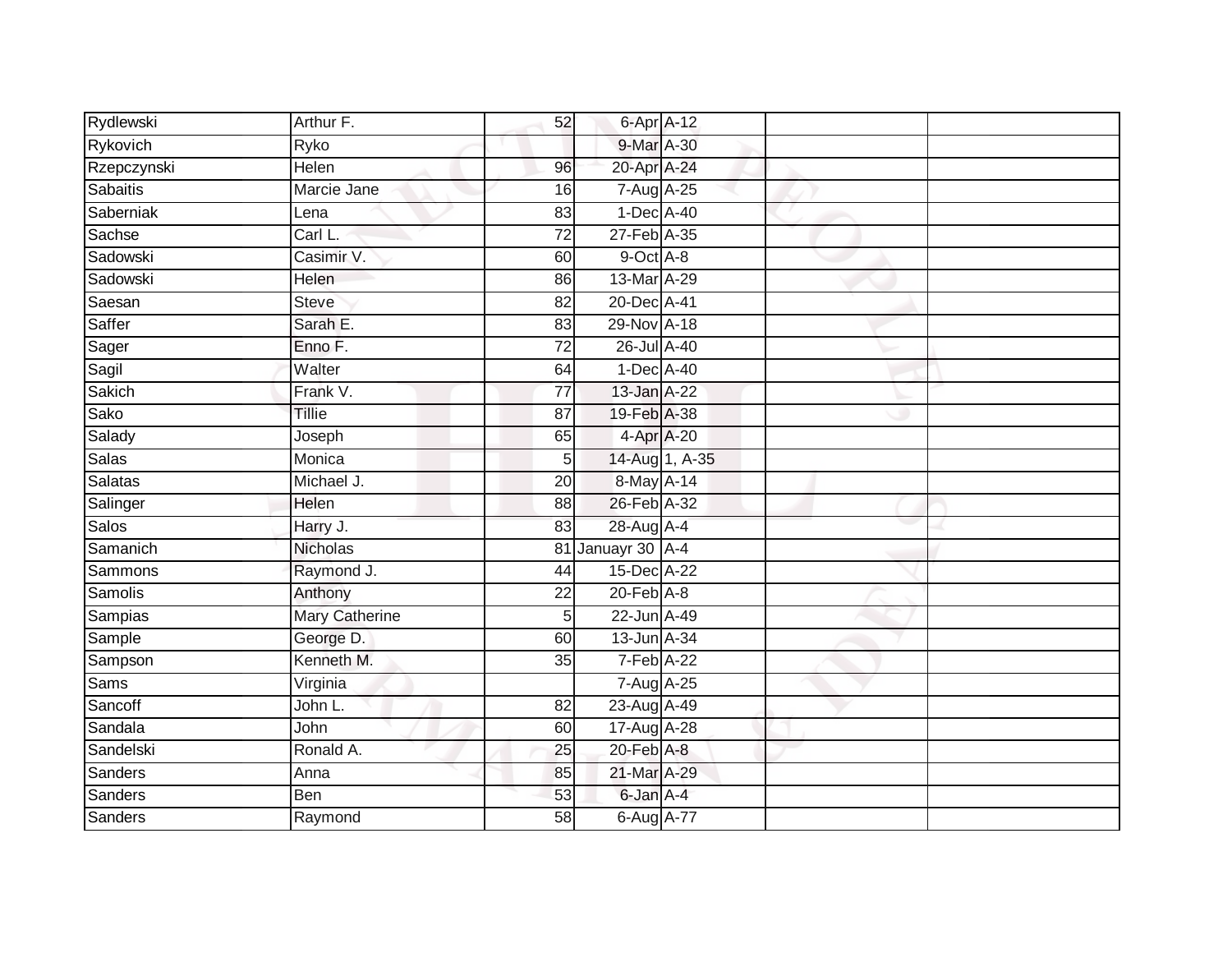| Sandor     | <b>Mike</b>    | 89              | 4-Dec A-30                  |              | Also listed as Sanders. |
|------------|----------------|-----------------|-----------------------------|--------------|-------------------------|
| Sankoff    | John L.        | 82              | 24-Aug A-52                 |              |                         |
| Sankowsky  | <b>Barbara</b> | 93              | $20$ -Feb $A-8$             |              |                         |
| Santana    | Eleanor        | 31              | 20-Oct A-22                 |              |                         |
| Santana    | Juan           | $\overline{37}$ | 20-Oct A-22                 |              |                         |
| Sarbo      | Martha         | 46              | 17-Mar A-37                 |              |                         |
| Sarbon     | Joanna         | 75              | 19-Dec A-27                 |              |                         |
| Sargent    | Letha          | 72              | 15-Jan A-66                 |              |                         |
| Sasseville | Lise F.        | 24              | $6$ -Feb $A$ -18            |              |                         |
| Saunders   | Albert W.      | 52              | 25-Oct A-43                 |              |                         |
| Saviano    | Helen          | 70              | $25$ -Jul A-6               |              |                         |
| Savula     | Anga           | $\overline{73}$ | 28-Apr A-12                 |              |                         |
| Scaglione  | Josephine M.   | 80              | 10-May A-45                 |              |                         |
| Schaefer   | Sophia M.      | 89              | 3-Dec A-98                  |              |                         |
| Schaffer   | Julia          | 80              | 18-Oct A-34                 |              |                         |
| Schaller   | Alexander M.   | 90              | 19-Jan A-22                 |              |                         |
| Schaub     | Katherine A.   |                 | 28-Apr A-12                 |              |                         |
| Scheeringa | Ralph          | 81              | 15-Sep A-24                 |              |                         |
| Scheffke   | Cecelia        | 89              | $21$ -Apr $A$ -4            |              |                         |
| Schell     | Eugene N.      | 79              | $5$ -Feb $\overline{A}$ -60 |              |                         |
| Scheuer    | James          | 13              | $27 - Nov$                  |              |                         |
| Schichner  | Augusta M.     | $\overline{87}$ | 14-Feb A-12                 |              |                         |
| Schilling  | Theresa        | 97              | 30-Jul A-44                 | Klein        |                         |
| Schmal     | William J.     | 22              | 6-Dec A-33                  |              |                         |
| Schmidt    | Anna F.        | 91              | 23-Feb A-33                 |              |                         |
| Schmidt    | Edward         | 71              | 29-Oct A-40                 |              |                         |
| Schmidt    | Erwin H.       | 67              | 31-Mar A-16                 |              |                         |
| Schmidt    | Geraldine J.   | 54              | 20-Oct A-22                 | <b>Bolde</b> |                         |
| Schmidt    | Robert A.      | 61              | 18-Dec A-41                 |              |                         |
| Schmiedel  | John W.        | 56              | 10-May A-45                 |              |                         |
| Schmit     | Catherine M.   | 80              | 29-Jan A-70                 |              |                         |
| Schnelle   | Olga A.        | 75              | $1-Feb$ A-44                |              |                         |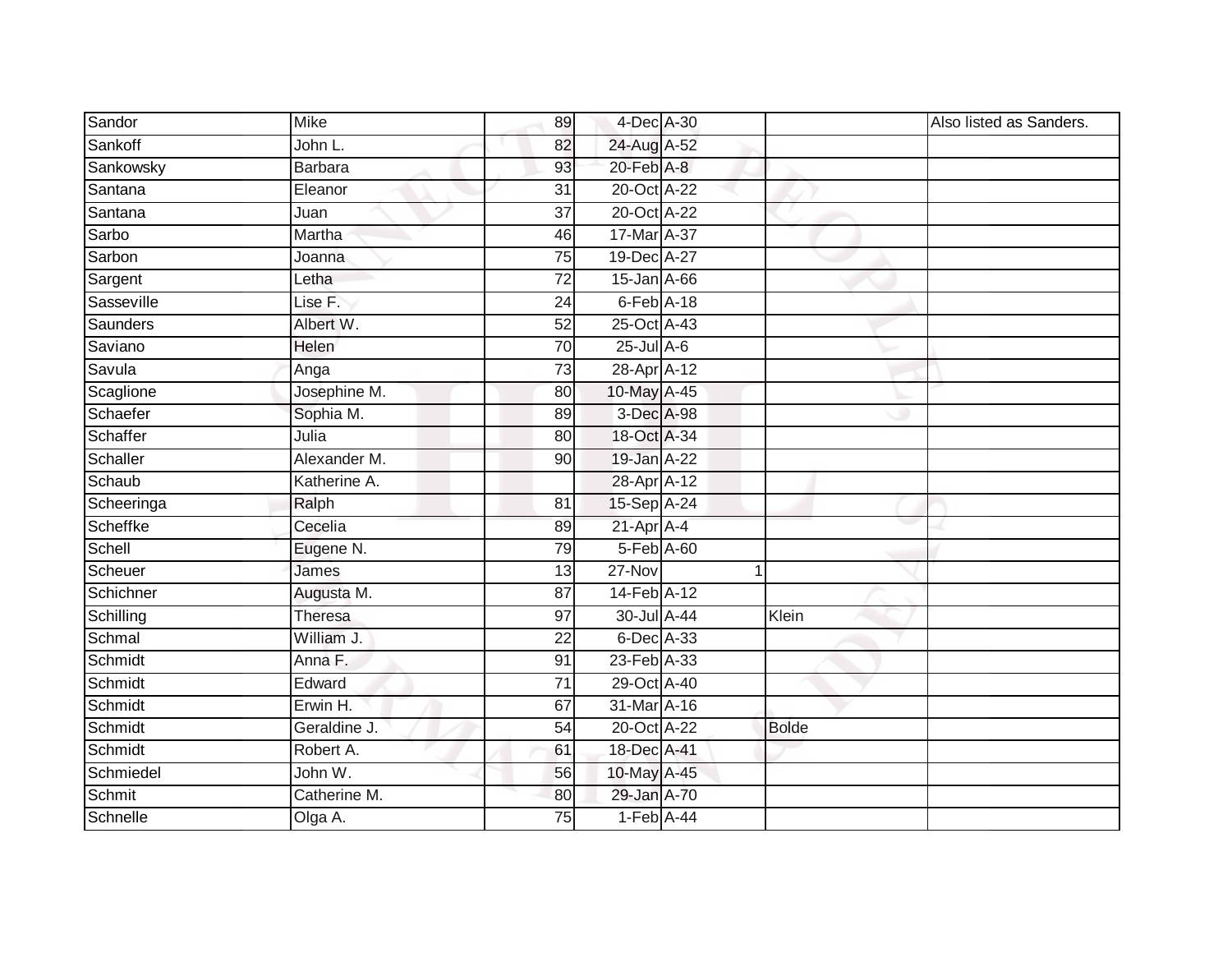| Schoenberg | Louis              | 81              | 4-Apr A-20       |                |                |                   |
|------------|--------------------|-----------------|------------------|----------------|----------------|-------------------|
| Schoenborn | Dorelene           | 58              | 28-Jul A-19      |                |                |                   |
| Schoenborn | William J.         | 59              | 11-Dec A-8       |                |                |                   |
| Schoenrock | Carl L.            | 80              | 15-Sep A-24      |                |                |                   |
| Schontube  | Dorothy M.         | $\overline{58}$ | 26-Jul A-40      |                |                |                   |
| Schoon     | Nicholas (Nick)    | 78              | 24-Jul A-18      |                |                |                   |
| Schor      | Harry              | 84              | 20-Dec A-41      |                |                |                   |
| Schrader   | D.O.               | 79              | 28-May A-44      |                |                |                   |
| Schrader   | Hal L.             | 34              | 31-Oct A-6       |                |                |                   |
| Schramm    | Joseph P.          | 59              | 14-Feb A-12      |                |                |                   |
| Schrepfer  | Andrew J.          | 85              | 26-Dec A-32      |                |                |                   |
| Schroeder  | Florence           | 66              | 15-Jan A-66      |                |                |                   |
| Schroeder  | Fredrick J.        | 72              | 19-Dec A-27      |                |                |                   |
| Schuldt    | Florence I.        | 62              | 19-Apr A-57      |                |                |                   |
| Schulfer   | Richard (Dr.)      | $\overline{57}$ | 28-Feb A-15      |                |                |                   |
| Schulte    | Marcella C.        | $\overline{71}$ | 18-Sep A-16      |                |                |                   |
| Schultz    | Edward             | 65              | 15-Mar A-58      |                |                |                   |
| Schultz    | Elmer M.           | 63              | 20-Aug A-91      |                |                |                   |
| Schultz    | William S.         | 24              |                  | 30-May 1, A-37 |                |                   |
| Schumann   | David Lee          | $\overline{31}$ | 17-Dec A-99      |                |                |                   |
| Schwab     | George             |                 | 22-Oct A-74      |                |                |                   |
| Schwandt   | <b>Robert Emil</b> | 55              | $30 - Jan A - 4$ |                |                |                   |
| Schwartz   | <b>Bertha</b>      |                 | 23-Feb A-33      |                | <b>Hoskins</b> |                   |
| Scofield   | Shirley R.         | 41              | $12$ -May $A-4$  |                | <b>Dudley</b>  |                   |
| Scott      | Glenn E.           | 87              |                  | 4-Jul A-20     |                |                   |
| Scott      | Hugh L.            | 61              | 25-Jun A-63      |                |                | Picture included. |
| Scott      | Jack R.            | 62              | 28-Dec A-30      |                |                |                   |
| Scott      | Kenneth L.         | 51              | 17-Sep A-71      |                |                |                   |
| Scott      | Lawrence J.        | 73              | 29-Jan A-70      |                |                |                   |
| Scott      | Oscar J.           | 66              | 24-Sep A-80      |                |                |                   |
| Scott      | Otis George        | 75              | 31-Mar A-16      |                |                |                   |
| Sczygiel   | Mary               | 83              | $11$ -Dec $A$ -8 |                |                |                   |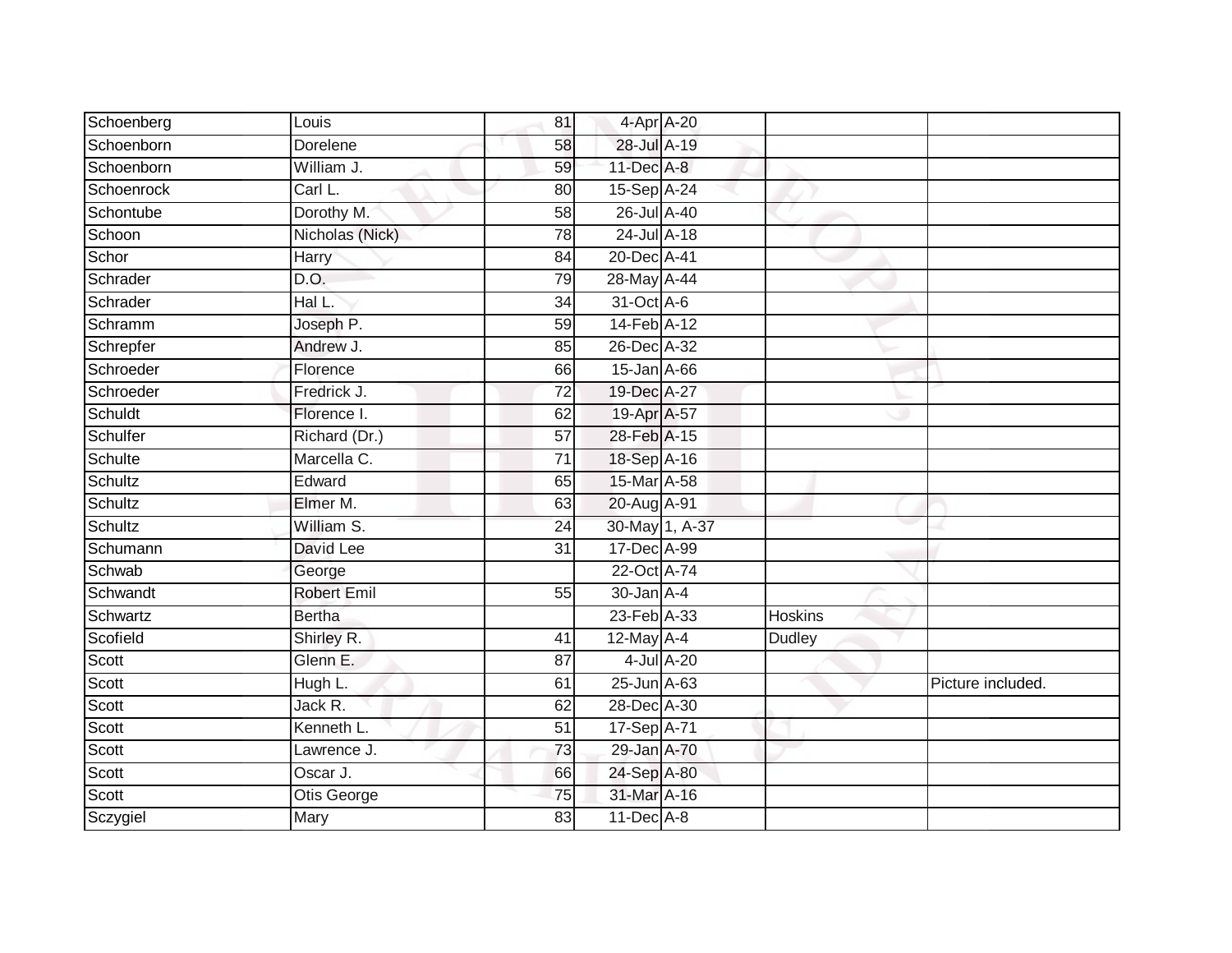| Seaquist       | Elmer              | 65              | 20-Jan A-20     |         |  |
|----------------|--------------------|-----------------|-----------------|---------|--|
| Searfoss       | Alonzo C.          | 83              | $11$ -Jan $A-8$ |         |  |
| <b>Searles</b> | Bert B.            | 78              | 19-Nov A-38     |         |  |
| Sedor          | Mary               | 85              | 25-Aug A-47     |         |  |
| Seefeldt       | Bertha A.          | $\overline{92}$ | 11-Aug A-20     |         |  |
| Seehausen      | Edwin L            | 74              | 13-Jun A-34     |         |  |
| Seifert        | Julie Louise       | 68              | 21-Aug A-14     | Probus  |  |
| Sekulich       | Daniel             | 85              | 19-Mar A-72     |         |  |
| Senchak        | Gregory P.         | 31              | 11-Oct A-71     |         |  |
| Senesac        | Helen L.           | 52              | 6-Jun A-4       |         |  |
| Serna          | Arthur             | 18              | 21-Nov A-31     |         |  |
| Serna          | Ramona             | 61              | $26$ -Jun $A-4$ |         |  |
| Seroczynski    | Helena (Maj.)      |                 | 26-Jan A-24     |         |  |
| Serrano        | Manuel             | 61              | 26-Sep A-6      |         |  |
| Sertich        | <b>Alice</b>       | $\overline{72}$ | 18-May A-36     |         |  |
| Serwatka       | Anthony (Tony)     | 84              | 19-Dec A-27     |         |  |
| Seward         | Raleigh (Jack)     | 60              | 8-Jun A-27      |         |  |
| Sfura          | Helen              | 85              | 26-Dec A-32     |         |  |
| Shabi          | John (Spatz)       | 75              | 21-Aug A-14     |         |  |
| Shafer         | <b>Elsie Marie</b> | 65              | 2-Mar A-44      |         |  |
| Shaffer        | Mary C.            | 64              | $2$ -Jan $A-12$ |         |  |
| Shampay        | Thomas (McGee)     | 65              | $3$ -Jan $A-14$ |         |  |
| Shapiro        | Joseph (Dr., M.D.) | 62              | 13-Apr A-44     |         |  |
| Sharpe         | <b>Bridie</b>      | $\overline{79}$ | 16-Apr A-83     |         |  |
| Shea           | Kevin              | 29              | 23-May          |         |  |
| Shearer        | Donald W.          | 55              | $19-Sep$ A-6    |         |  |
| Shearon        | Barbara J.         | $\overline{23}$ | 25-Aug A-47     | Douglas |  |
| Shebesh        | Julius             | 76              | $1-Dec$ A-40    |         |  |
| Sheehan        | Elsie L.           | 63              | $10$ -Jan $A-5$ |         |  |
| Sheff          | Frances            | 73              | 17-Dec A-99     |         |  |
| Sheffield      | Geraldine I.       | 65              | 17-May A-42     |         |  |
| Shehigian      | <b>Surpik</b>      | $\overline{73}$ | 7-Feb A-22      |         |  |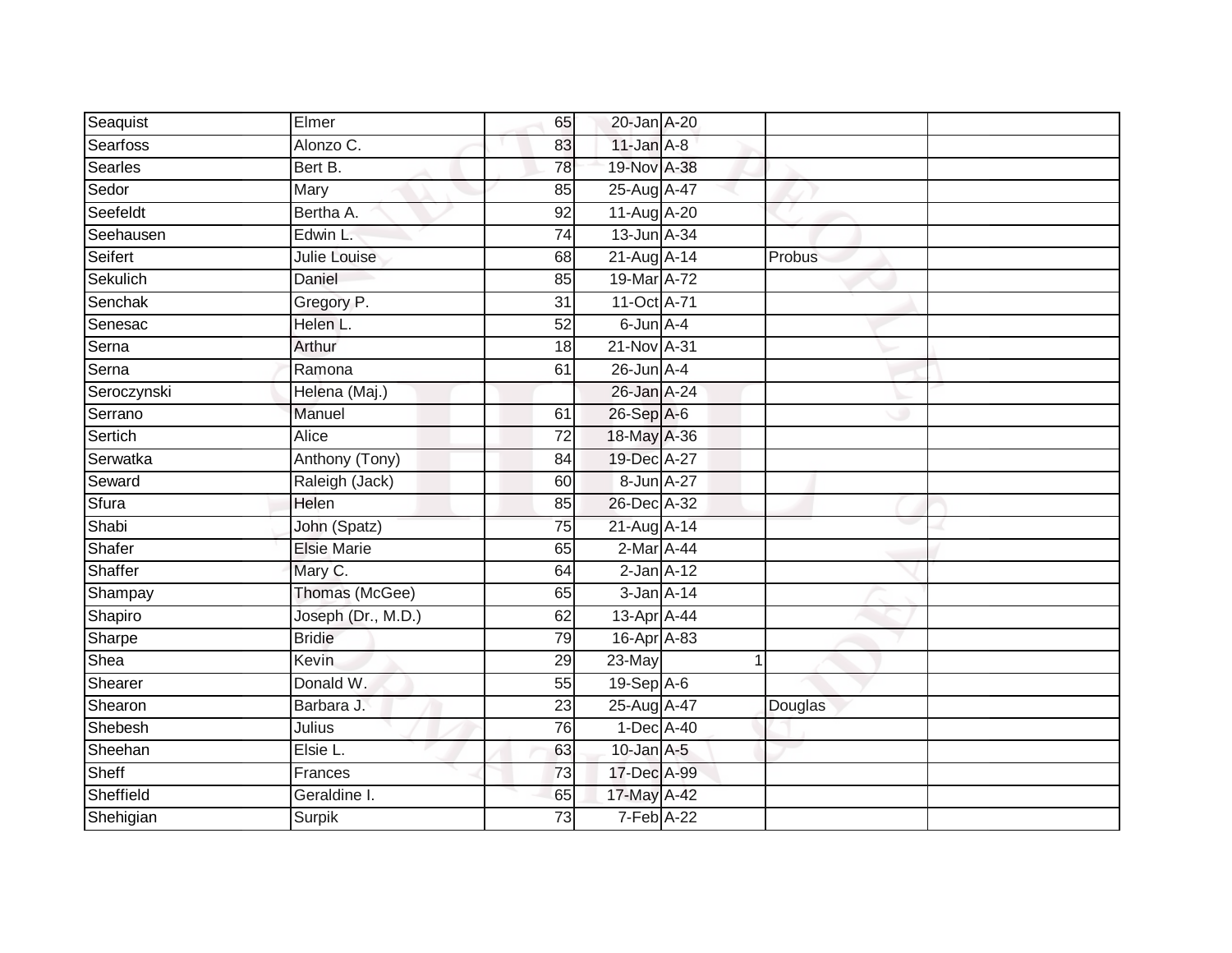| Shelton        | Ruth                 | 17              | 20-Nov          |          |  |
|----------------|----------------------|-----------------|-----------------|----------|--|
| Shelton        | Sabina Jean          | 62              | 26-Jul A-40     |          |  |
| Sheridan       | Frederick D.         | 53              | 31-Dec A-39     |          |  |
| Sherley        | Bethel P.            | 76              | 6-Oct A-55      |          |  |
| Sherry         | Amy                  | 59              | 2-Aug A-20      |          |  |
| Shifflett      | <b>Lester Clark</b>  |                 | 29-Oct A-40     |          |  |
| Shindle        | Henry T.             | 62              | 21-Aug A-14     |          |  |
| Shindle        | William B.           | 69              | 12-Dec A-21     |          |  |
| Shinkle        | Louis C.             | $\overline{71}$ | 6-Jun A-4       |          |  |
| Shneider       | Jennie               | 92              | 15-Nov A-26     |          |  |
| Shoenbeck      | Robert               |                 | $26 -$ Jul      |          |  |
| Shone          | Joseph               | $\overline{81}$ | 10-Sep A-32     |          |  |
| Shostrom       | Russell E.           | 80              | 7-Nov A-6       |          |  |
| Shultz         | John P.              | 82              | 5-Oct A-10      |          |  |
| Shupe          | Pearl                | 79              | 9-Mar A-30      | McDonald |  |
| Sibulski       | Barbara A.           | 89              | 19-Jun A-30     |          |  |
| Sicich         | Mary C.              | 86              | 26-Nov A-38     |          |  |
| <b>Sickles</b> | Mildred N.           | 72              | 27-Dec A-28     | Hammond  |  |
| Siderius       | <b>Martin Edward</b> | 78              | 27-Aug A-86     |          |  |
| Sieb           | Henry                | 93              | 19-Jun A-30     |          |  |
| Siefken        | Gilbert L.           | 47              | 6-Sep A-38      |          |  |
| Siegler        | John                 | 88              | 11-Sep A-16     |          |  |
| Sienicki       | Steven P.            | 17              | 29-Oct A-40     |          |  |
| Silburn        | Luella B.            | 68              | 20-Aug A-91     |          |  |
| Simko          | Cecilia              | 73              | $31$ -Jan $A-4$ |          |  |
| Simpson        | Benjamin F.          |                 | 14-Jun A-41     |          |  |
| <b>Sims</b>    | Daniel               | 83              | 4-Jan A-46      |          |  |
| Sims           | Edward Sr.           | 36              | 3-Dec A-98      |          |  |
| Sims           | May E.               |                 | 28-Nov A-37     |          |  |
| Sims           | Vernon Dale (Rusty)  | 54              | 29-May A-26     |          |  |
| Sinai          | Joseph B.            | 63              | 22-May A-20     |          |  |
| <b>Sinks</b>   | Donald B.            | 63              | 31-May A-16     |          |  |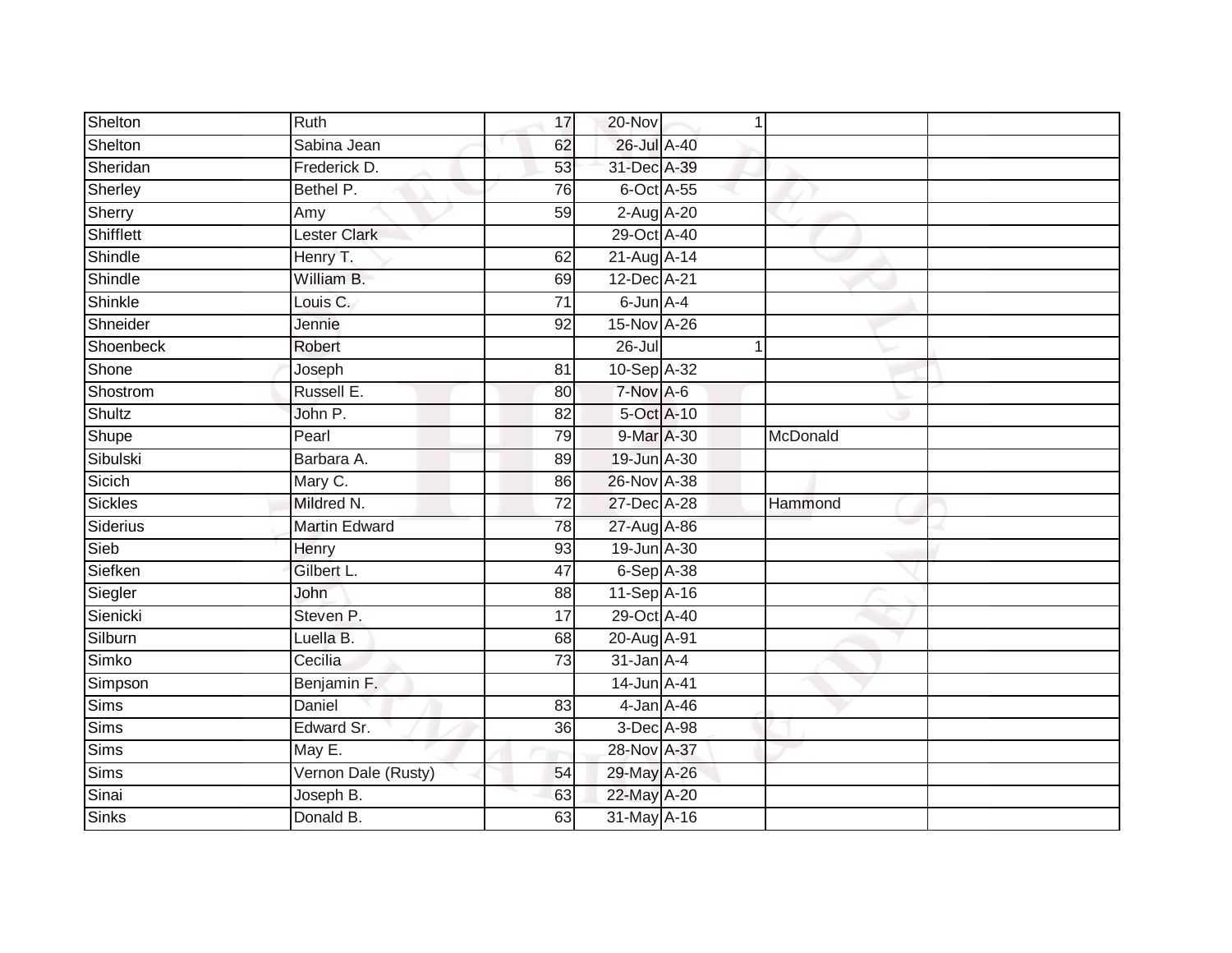| Sipos          | Elizabeth      | 88              | 16-Jan A-31       |              |  |
|----------------|----------------|-----------------|-------------------|--------------|--|
| Sippell        | Regina         | 70              | $25$ -Jul $A$ -6  |              |  |
| Sitlar         | Willard R.     | 70              | 5-Mar A-94        |              |  |
| Sitnicki       | Anna           | 88              | $11$ -Jun $A$ -68 |              |  |
| Siwy           | Virginia       | 52              | 3-May A-56        | <b>McVey</b> |  |
| Skagerberg     | Robert H.      | 58              | 6-Jun A-4         |              |  |
| Skaggs         | Evelyn         | 58              | 26-Dec A-32       |              |  |
| Skalka         | Theodore J.    | 61              | $2$ -Nov $A-34$   |              |  |
| Skawinski      | Stanley F. Sr. | 65              | 25-May A-40       |              |  |
| Skeen          | Jeremiah L.    | 78              | 14-Sep A-26       |              |  |
| Skermont       | William W.     | 62              | $24$ -Apr $A$ -8  |              |  |
| <b>Skiba</b>   | Mary           | 90              | $7$ -Jul $A-22$   |              |  |
| Skibinski      | Michael        |                 | $1$ -Jan $A-32$   |              |  |
| Skinner        | Paul R.        | 84              | 19-Mar A-72       |              |  |
| <b>Skinta</b>  | Michael        | $\overline{27}$ | 24-Sep A-80       |              |  |
| Sklamberg      | Anna           | 86              | 20-Nov A-8        |              |  |
| Skorcz         | Martha         | 83              | $3-Mar$ A-4       |              |  |
| Skorupa        | Stephen F.     | 78              | 21-Feb A-14       |              |  |
| Skowron        | Chester        | 55              | 7-Sep A-47        |              |  |
| Skowronski     | Agnes E.       |                 | 20-Apr A-24       |              |  |
| Skrabak        | Sophie         | $\overline{77}$ | 31-Aug A-47       |              |  |
| <b>Skrtich</b> | Mary           | 83              | 7-Jun A-32        |              |  |
| Skubski        | August         | 74              | 16-Mar A-54       |              |  |
| Skundrich      | <b>John</b>    | 89              | 17-Oct A-6        |              |  |
| <b>Skurka</b>  | Terezia A.     | 78              | 30-Jan A-4        |              |  |
| Skvara         | Stephen        | 67              | 9-Apr A-64        |              |  |
| Slacian        | Joseph J. Sr.  | 58              | $2$ -Jul $A$ -54  |              |  |
| Sladek         | John           | 83              | 19-Feb A-38       |              |  |
| Slamka         | Peter          | 77              | 25-Jan A-30       |              |  |
| Sliger         | Michael D.     | $\overline{27}$ | 31-Oct A-6        |              |  |
| Slupski        | Peter P.       | 58              | 25-Sep A-4        |              |  |
| Slusser        | John           | 5               | $3-Dec$           |              |  |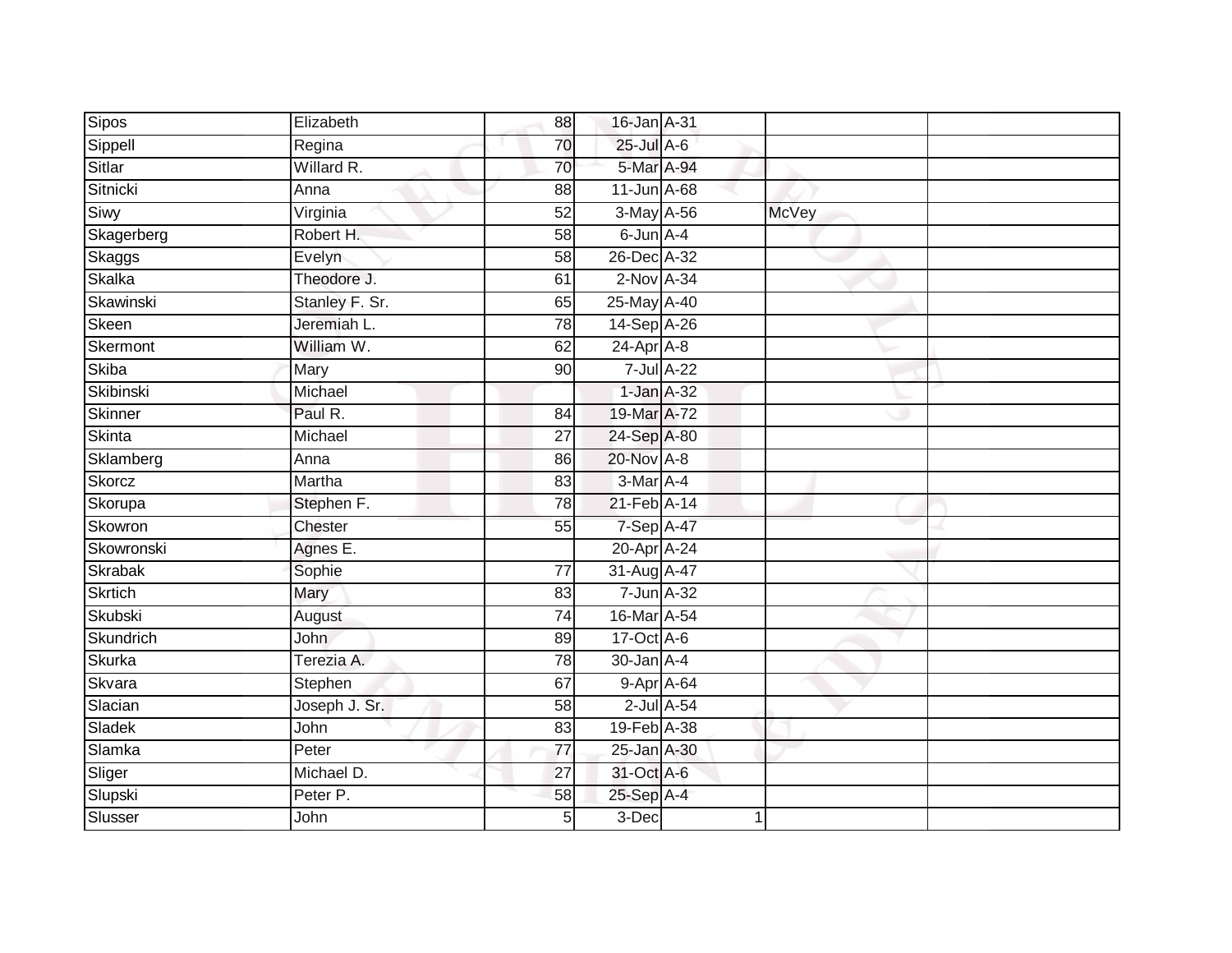| Slusser     | Sophie                     | $\overline{9}$  | 3-Dec                  |                  |          |  |
|-------------|----------------------------|-----------------|------------------------|------------------|----------|--|
| Small       | Isabel M.                  |                 | 10-Apr A-18            |                  | Pyzik    |  |
| Smaron      | Stanley V.                 | 62              | 1-Feb A-44             |                  |          |  |
| Smiedzinski | Augusta B.                 | 69              | 30-Jun A-8             |                  |          |  |
| Smigla      | Walter J.                  | 67              | 2-Nov A-34             |                  |          |  |
| Smilanic    | Mary                       | 83              | $10$ -Jan $A-5$        |                  |          |  |
| Smisek      | <b>Alois</b>               | 81              | 5-Oct A-10             |                  |          |  |
| Smith       | Charles B. W. Sr. (Rev.)   | 63              | 8-Aug A-31             |                  |          |  |
| Smith       | <b>Charles Frances III</b> | 76              | 6-Dec A-33             |                  |          |  |
| Smith       | Chester A.                 | $\overline{81}$ | 28-Feb A-15            |                  |          |  |
| Smith       | Earl                       | $\overline{57}$ | 19-Mar A-72            |                  |          |  |
| Smith       | Erskine R.                 | 55              | 17-Mar A-37            |                  |          |  |
| Smith       | Ethel                      | 81              | 30-Jun A-8             |                  |          |  |
| Smith       | Foster                     | 79              |                        | 9-Jul A-59       |          |  |
| Smith       | <b>Frank Lawrence</b>      | 75              | 25-Apr A-5             |                  |          |  |
| Smith       | G. Bertram                 | 85              | 17-May A-42            |                  |          |  |
| Smith       | Harry E.                   | 83              | 19-Jun A-30            |                  |          |  |
| Smith       | Helen Jean                 | 45              | 28-Aug A-4             |                  | Spornick |  |
| Smith       | Jack E. (Les)              | $\overline{71}$ | 5-Jan A-43             |                  |          |  |
| Smith       | James S. Sr.               | 67              | 10-Jul A-23            |                  |          |  |
| Smith       | Jessie E.                  | 89              | 16-Apr <sup>A-83</sup> |                  |          |  |
| Smith       | John                       | 64              | 30-Jun A-8             |                  |          |  |
| Smith       | John                       | 70              |                        | $6$ -Jul $A$ -24 |          |  |
| Smith       | John E.                    |                 | 19-Dec A-27            |                  |          |  |
| Smith       | Lillian L.                 | 80              | 19-Dec A-27            |                  | Miller   |  |
| Smith       | Lula N.                    | 88              | 15-Feb A-40            |                  |          |  |
| Smith       | <b>Madeline Anna</b>       | $\overline{84}$ | 20-Jan A-20            |                  |          |  |
| Smith       | Maxine                     | 60              | 30-Jul A-44            |                  |          |  |
| Smith       | Michael                    | 24              | 18-Sep                 |                  |          |  |
| Smith       | Nicholas                   | 83              | 3-Jan A-14             |                  |          |  |
| Smith       | Robert James               | 55              | 11-Aug A-20            |                  |          |  |
| Smith       | Rufus (Jake)               |                 | $10-Feb$ $A-6$         |                  |          |  |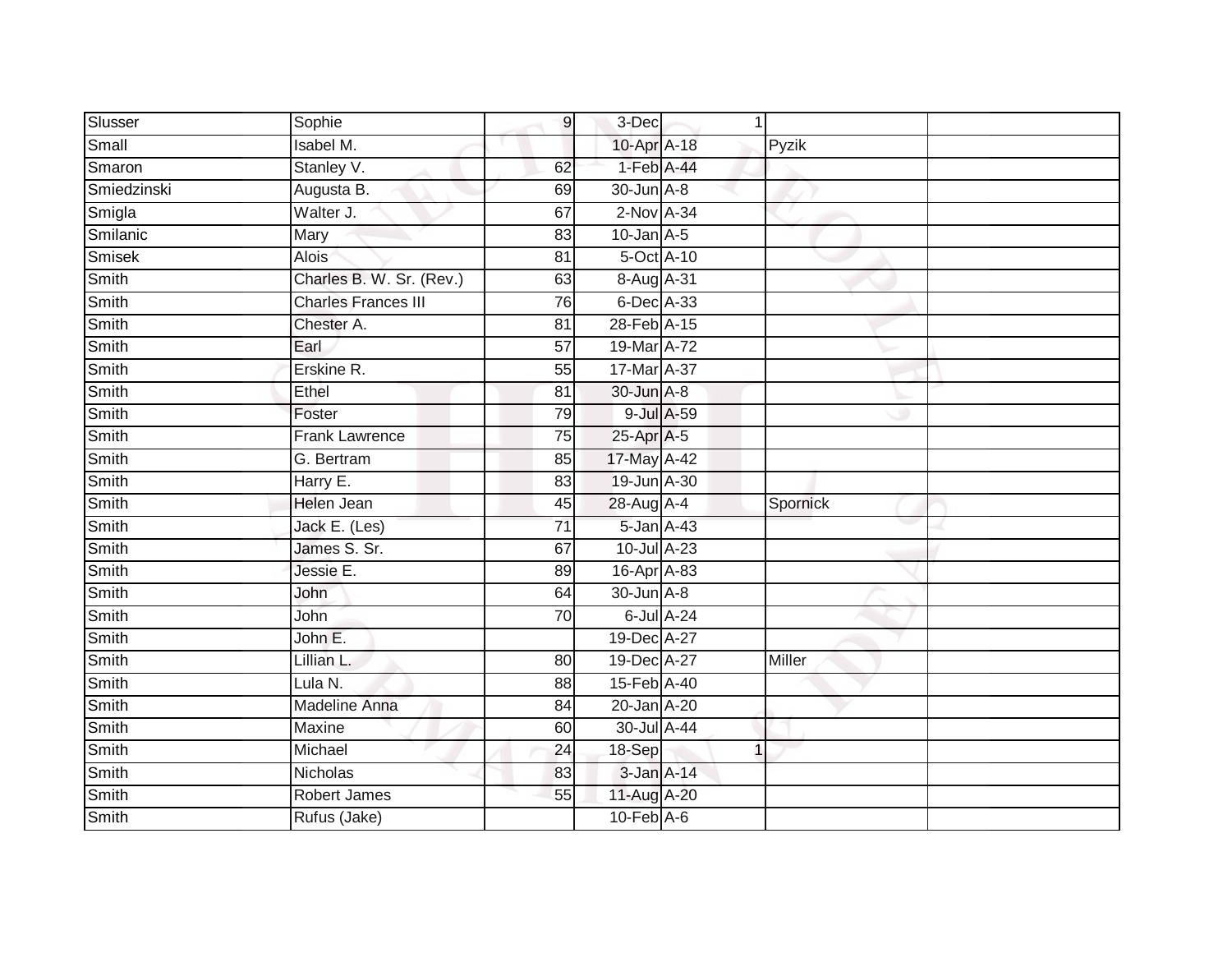| Smolinski  | Frank W.             | 59              | 15-Aug A-15  |                  |         |  |
|------------|----------------------|-----------------|--------------|------------------|---------|--|
| Smolinski  | Sophie               | 81              | 30-May A-37  |                  | Kren    |  |
| Smolinski  | Walter               | 88              | 12-Dec A-21  |                  |         |  |
| Snow       | Thomas R.            | 38              |              | $3$ -Jul $A$ -16 |         |  |
| Snyder     | Arthur C.            | $\overline{82}$ | 4-Jun A-90   |                  |         |  |
| Snyder     | Luva                 |                 | 25-Jun A-63  |                  | Peacock |  |
| Snyder     | Martha M.            | 69              | 1-Oct A-34   |                  |         |  |
| Snyder     | Olga                 | 70              | $2$ -May A-6 |                  |         |  |
| Snyder     | Pearl                | 79              | 31-Dec A-39  |                  |         |  |
| Sobczynski | <b>Mary</b>          | 85              | 28-Jul A-19  |                  |         |  |
| Sobkowicz  | Mary                 | 86              | 27-Feb A-35  |                  |         |  |
| Sobolewski | Zenon                | 81              | 26-Mar A-30  |                  |         |  |
| Sobota     | Anthony W.           | 76              | 1-Oct A-34   |                  |         |  |
| Socket     | Mary                 | 70              | 20-Nov A-8   |                  |         |  |
| Soderberg  | Edith                | 90              | 11-Dec A-8   |                  | Beaman  |  |
| Soderstrom | Stanley K.           | 84              | 26-Mar A-30  |                  |         |  |
| Soeka      | <b>Catherine Ann</b> | 53              | 11-May A-60  |                  | Maurer  |  |
| Sokolowski | <b>Bruno</b>         | 70              | 22-May A-20  |                  |         |  |
| Sokolowski | Walter               | 71              | 20-Apr A-24  |                  |         |  |
| Solaya     | Eli                  | 87              | 9-Jan A-16   |                  |         |  |
| Solberg    | Theodore W.          | 59              | 15-Mar A-58  |                  |         |  |
| Solczak    | Rose E.              |                 | 23-Jan A-36  |                  |         |  |
| Solesa     | Bogdan               | 65              | 20-Oct A-22  |                  |         |  |
| Soley      | Frank                | $\overline{53}$ | 14-Feb A-12  |                  |         |  |
| Solkey     | Frank J.             | 60              | 29-May A-26  |                  |         |  |
| Soltis     | George P.            | 28              | 24-Oct A-8   |                  |         |  |
| Somers     | <b>Nick</b>          | 86              | 26-Mar A-30  |                  |         |  |
| Sona       | Hal Jay              | 70              |              | $4$ -Jul $A$ -20 |         |  |
| Sopko      | Andrew Sr.           | 86              | 10-Jul A-23  |                  |         |  |
| Soroka     | John P.              | $\overline{71}$ | 28-Sep A-63  |                  |         |  |
| Sorrells   | D. V. (Val)          | 73              | 26-May A-14  |                  |         |  |
| Sorschak   | Joseph               | $\overline{80}$ | 20-Nov A-8   |                  |         |  |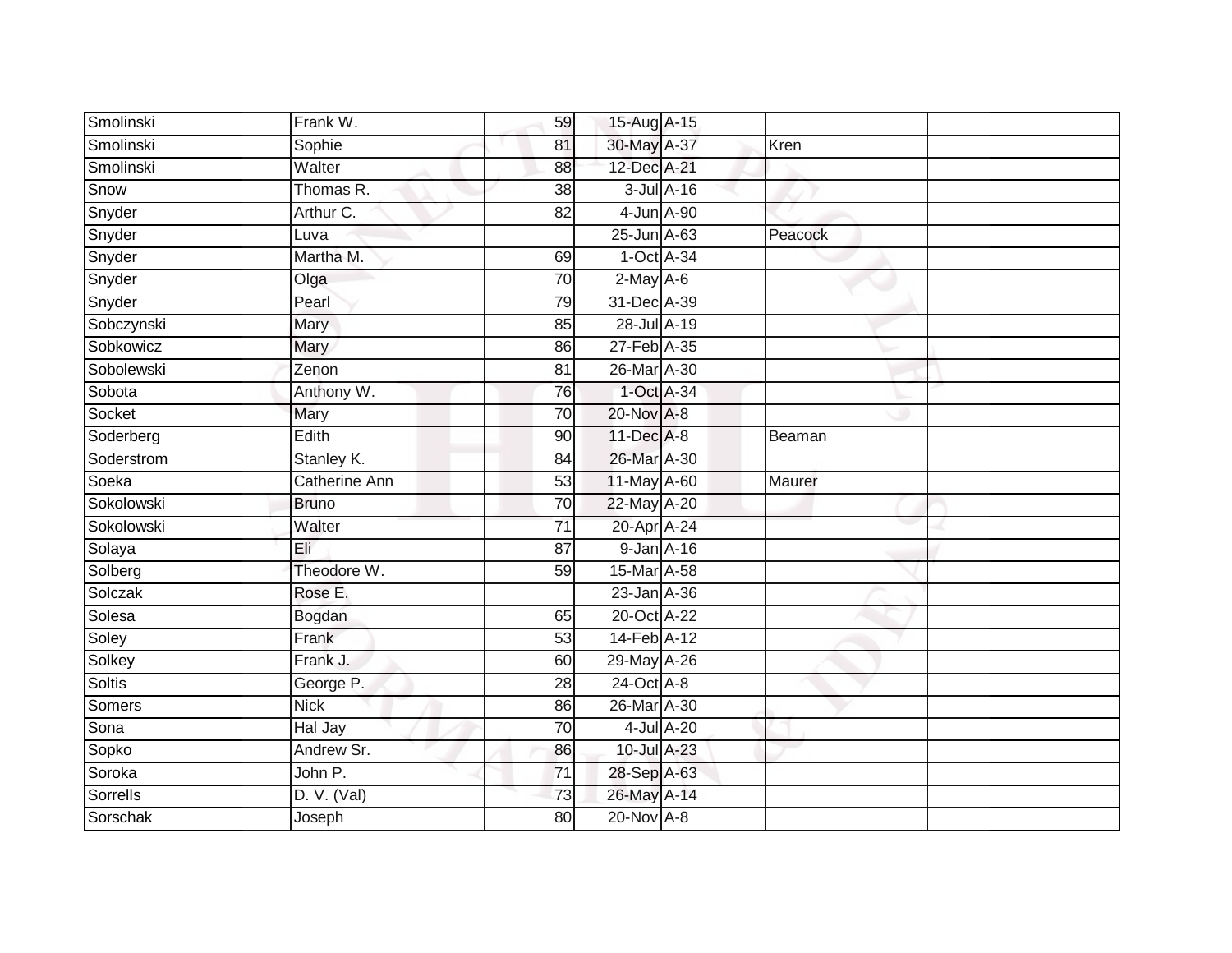| Sostheim      | Ann B.                  | 64              | 4-May A-30                  |        |          |  |
|---------------|-------------------------|-----------------|-----------------------------|--------|----------|--|
| Sotelo        | Richard                 | 72              | 19-Mar A-72                 |        |          |  |
| Soto          | Jose (Jesus)            | 78              | 3-Aug A-26                  |        |          |  |
| Sowder        | John                    | 73              | $19$ -Jul $A-8$             |        |          |  |
| Spangler      | Thomas M.               | 80              | $14$ -Nov $A$ -6            |        |          |  |
| Sparber       | Bess R.                 | 60              | 1-Mar A-47                  |        |          |  |
| Spasoff       | Thomas                  | 65              | 29-Jan A-70                 |        |          |  |
| Spearman      | Milton Jr.              | 69              | 5-Feb A-60                  |        |          |  |
| Spence        | James B.                | 92              | 24-Sep A-80                 |        |          |  |
| Spencer       | Alice                   | 81              | 24-Sep A-80                 |        |          |  |
| Spencer       | Frederick A.            | 80              | 22-Dec A-22                 |        |          |  |
| Spencer       | Sophia                  | 83              | $6$ -Jun $A$ -4             |        | Struebig |  |
| <b>Spikes</b> | Alvin (Arkie)           | 64              | $6$ -Mar $\overline{A}$ -30 |        |          |  |
| Spillar       | Rose M.                 | 53              | 18-May A-36                 |        |          |  |
| Spillman      | Alexander G.            | 83              | 4-Jan A-46                  |        |          |  |
| Spitz         | Anna C.                 | 86              | 31-Dec A-39                 |        |          |  |
| Splady        | George L.               | 80              | $2$ -Nov $A-34$             |        |          |  |
| Spodark       | Rena D.                 | 69              | 1-Oct A-34                  |        |          |  |
| Spohn         | Margaret E.             |                 | Decmeber<br>28              | $A-30$ |          |  |
| Spragia       | Sant                    | 77              | 11-Oct A-71                 |        |          |  |
| Sprehe        | <b>Frances Victoria</b> | 19              | 26-Mar A-30                 |        |          |  |
| Spretnjak     | Joseph M.               | 55              | 7-Sep A-47                  |        |          |  |
| Stafford      | Evelyn R.               | 82              | 28-Jul A-19                 |        |          |  |
| Stage         | Albert O.               | 71              | 24-Jul A-18                 |        |          |  |
| Stahura       | Anna                    | $\overline{83}$ | 22-Feb A-12                 |        |          |  |
| Stallbohm     | Louis                   | 66              | $2$ -Jan $A-12$             |        |          |  |
| Stammis       | John L.                 | 43              | $1$ -Jun $A-20$             |        |          |  |
| Stamper       | Eric James              | Infant          | 5-Mar A-94                  |        |          |  |
| Stanchik      | George                  | 61              | 20-Nov A-8                  |        |          |  |
| Standish      | E. M.                   |                 | 15-Dec                      |        |          |  |
| Stanford      | Adele                   | 59              | 5-Oct A-10                  |        |          |  |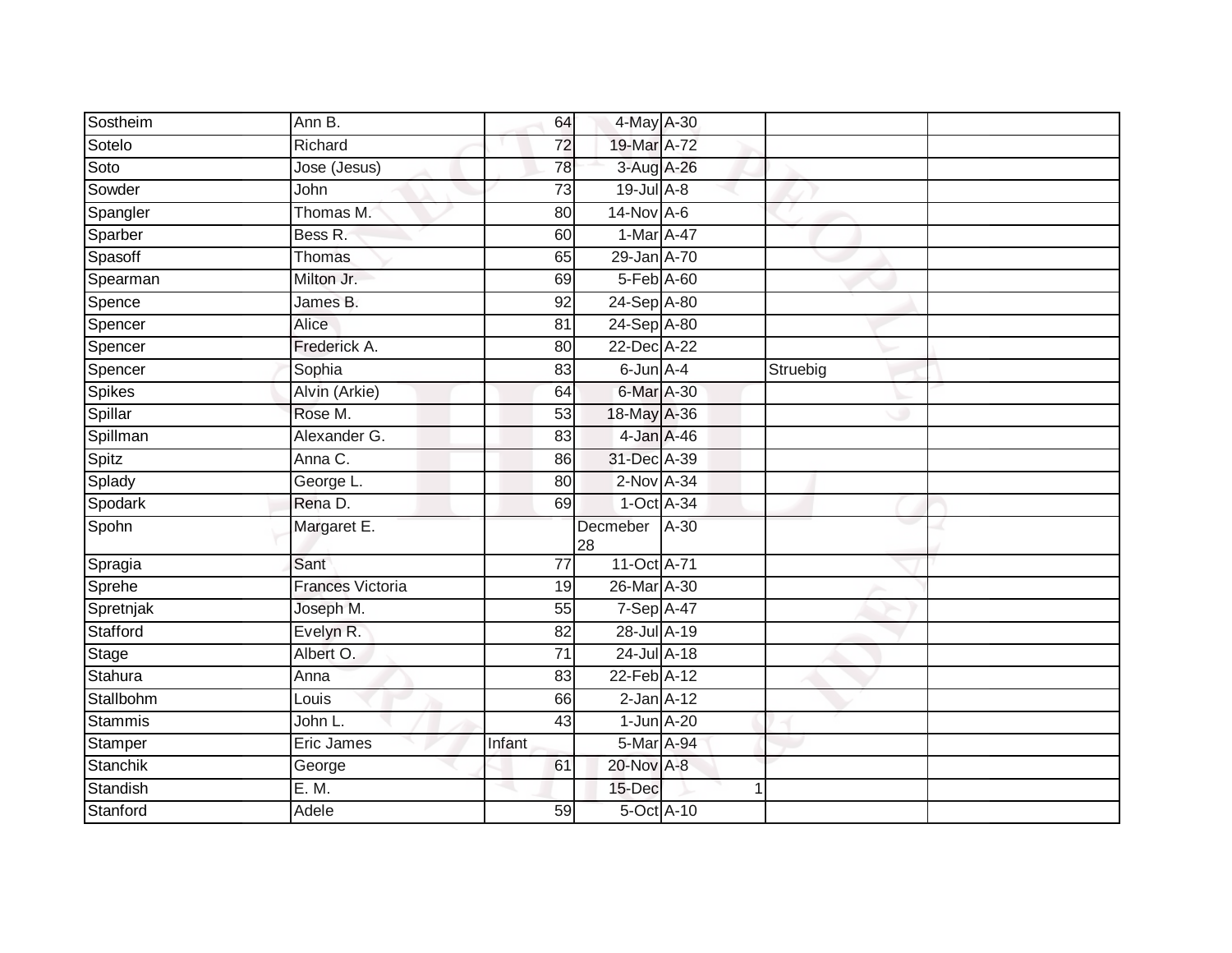| Stanislawski    | Antonio             | 47              | $18-Aug$         |              | Picture of incident<br>included. |
|-----------------|---------------------|-----------------|------------------|--------------|----------------------------------|
| Stankie         | <b>Hilda</b>        | 75              | 8-Jan A-53       |              |                                  |
| Stankovic       | Michael J.          | 75              | 16-Aug A-24      |              |                                  |
| Stanley         | Carl                | 81              | 4-May A-30       |              |                                  |
| Stanley         | Vernon M. Sr.       | 62              | 15-May A-16      |              |                                  |
| Stansell        | Herman B.           | 76              | 7-Jul A-22       |              |                                  |
| <b>Stark</b>    | Elmer P.            | 66              | 30-Apr A-26      |              |                                  |
| Starzynski      | John M.             | 69              | 8-Jan A-53       |              |                                  |
| Stasco          | Louis <sub>F.</sub> | 76              | 28-Apr A-12      |              |                                  |
| Stasko          | Carrie              | 63              | 9-Feb A-29       |              |                                  |
| Staszewski      | Sophie H.           | 81              | $6$ -Dec $A$ -33 |              |                                  |
| <b>Stathis</b>  | Debra Ann           | 19              | 23-Jun A-26      | Kowalski     |                                  |
| Stavrakakes     | Louise S.           |                 | 26-Apr A-55      | Maciejczak   |                                  |
| <b>Stearns</b>  | Lois S.             | 78              | 3-Nov A-29       |              |                                  |
| <b>Steele</b>   | Pearl Hanna         | $\overline{82}$ | 19-Oct A-59      |              |                                  |
| Steen           | Wilbur O.           | 70              | 30-Aug A-57      |              |                                  |
| <b>Stefek</b>   | Michael             | 74              | 27-Dec A-28      |              |                                  |
| Steffen         | Ethel L.            | 78              | 20-Jul A-59      |              |                                  |
| Steimann        | Bertha L.           | 89              | 15-Mar A-58      |              |                                  |
| Stejskal        | Arthur              | 60              | $6-Aug$          |              |                                  |
| Stejskal        | Charlotte           | 59              | $6-Aug$          |              |                                  |
| Stenhouse       | T. Cleve            | $\overline{72}$ | 14-Jun A-41      |              |                                  |
| Stephanuik      | Frederick           | 56              | 24-Nov A-24      |              |                                  |
| <b>Stephens</b> | Clyde C.            | 82              | 11-May A-60      |              |                                  |
| <b>Stephens</b> | Flora E.            | 84              | 23-Mar A-47      |              |                                  |
| Stephenson      | Charles R. (Derby)  | 71              | 3-Jan A-14       |              |                                  |
| <b>Stettin</b>  | Dolores J.          | 42              | 24-Dec A-49      | <b>Bruce</b> |                                  |
| <b>Stewart</b>  | Chessie             | 55              | 24-Aug A-52      |              | Picture included.                |
| <b>Stewart</b>  | Mary                | 86              | 8-Sep A-24       |              |                                  |
| <b>Stibick</b>  | Peter               | 72              | 9-Feb A-29       |              |                                  |
| Stiga           | Richard J.          | 44              | 16-Nov A-50      |              |                                  |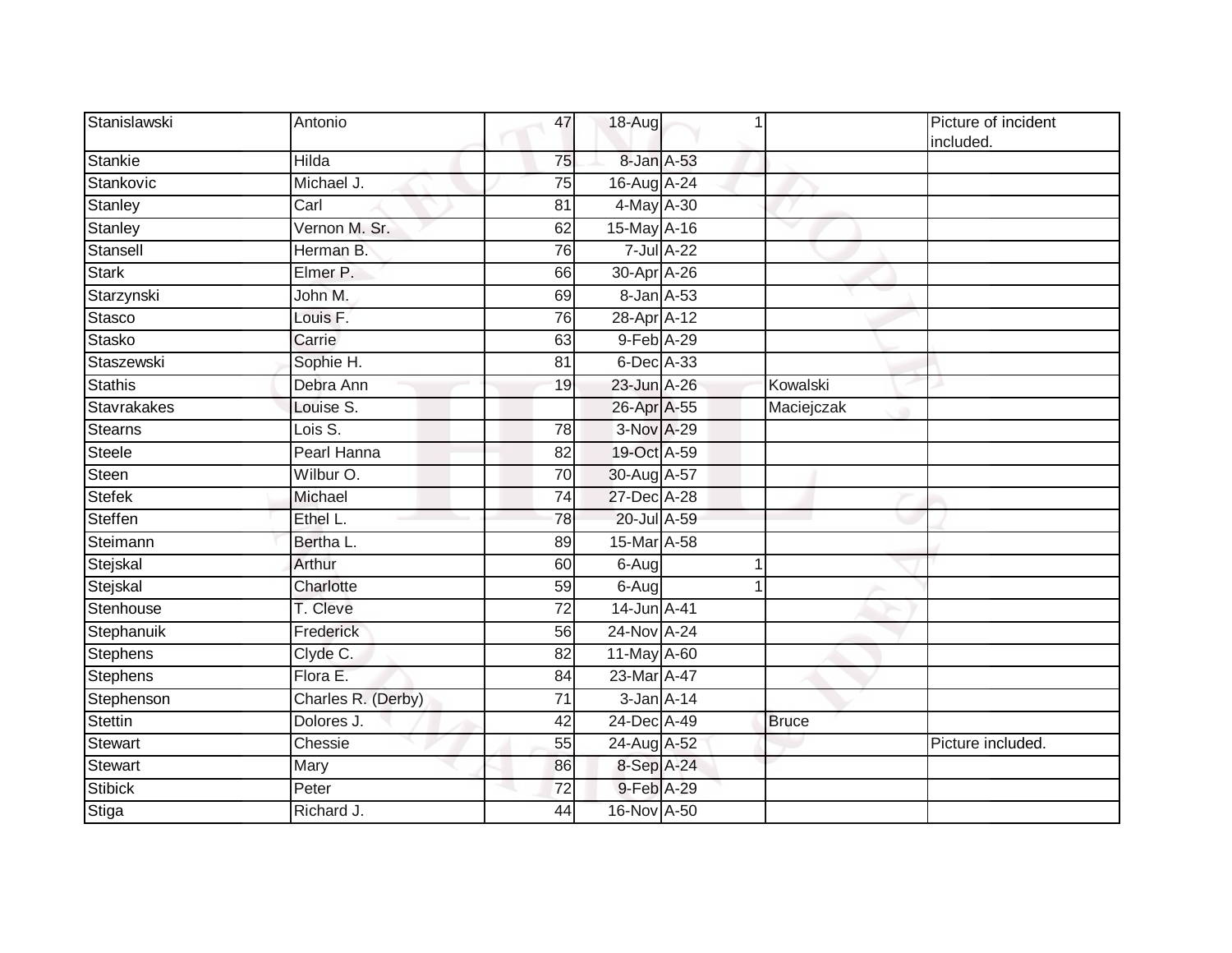| Stipulin       | Douglas M.                    | 64              | $1$ -Jan $A$ -32 |                |  |
|----------------|-------------------------------|-----------------|------------------|----------------|--|
| Stirling       | Laura                         | 77              | $10$ -Feb $A$ -6 |                |  |
| Stockwell      | Ronald                        | 63              | 20-Oct A-22      |                |  |
| Stodola        | Joseph V. Jr.                 | 71              | 13-Jun A-34      |                |  |
| Stoming        | George Sr.                    | $\overline{70}$ | 30-May A-37      |                |  |
| Stone          | <b>William Daniel (Danny)</b> | 60              | 19-Oct A-59      |                |  |
| Stone          | Willis E.                     | $\overline{74}$ | 18-Jan A-39      |                |  |
| Stoops         | Edith H.                      | 70              | 11-Sep A-16      | Harwell        |  |
| Stout          | Aldean R.                     | 68              | 24-May A-45      |                |  |
| <b>Stout</b>   | Florence M.                   | 60              | $20$ -Jun $A-4$  |                |  |
| Strain         | Wallace F. Jr. (D.D.S.)       | 34              | 1-Dec A-40       |                |  |
| Strange        | Leodicia                      |                 | 28-Jul A-19      |                |  |
| Strapon        | Paul J.                       | 89              | 27-Aug A-86      |                |  |
| Strauss        | Henry                         | 86              | 24-May A-45      |                |  |
| Strbavy        | Susan                         | $\overline{82}$ | 12-Jul A-24      |                |  |
| <b>Strcich</b> | Patricia A.                   | 74              | 23-Feb A-33      |                |  |
| Strege         | Gene W.                       | $\overline{51}$ | $19$ -Jul $A-8$  |                |  |
| Strenski       | Leon                          | 23              | 12-Sep           | $\overline{1}$ |  |
| Stringham      | <b>Scott</b>                  | 18              | 21-May A-80      |                |  |
| Strohmeyer     | Judith L.                     | $\overline{31}$ | $25$ -Apr $A$ -5 | Lyons          |  |
| <b>Strunk</b>  | M. L. (Bud)                   | 65              | 19-Apr A-57      |                |  |
| Stryczek       | John                          | 94              | 23-May A-36      |                |  |
| Stubblefield   | James (Jimmie)                | 42              | $1-May$ A-43     |                |  |
| <b>Studer</b>  | <b>Jerry Lloyd</b>            | 11              | 11-Sep A-16      |                |  |
| Stula          | Jennie                        |                 | 4-Dec A-30       |                |  |
| Stuveling      | Joseph                        | 64              | 22-Sep A-23      |                |  |
| Styran         | John                          | $\overline{76}$ | 8-Nov A-14       |                |  |
| Sucec          | <b>Donald Nicholas</b>        | 43              | 6-Jun A-4        |                |  |
| <b>Sulek</b>   | Ablina                        |                 | 28-Feb A-15      |                |  |
| Sulentic       | John E.                       | 69              | 26-Nov A-38      |                |  |
| Sullivan       | Anna                          | 93              | 25-Jan A-30      |                |  |
| Sullivan       | Catherine M.                  | $\overline{95}$ | 14-Nov A-6       |                |  |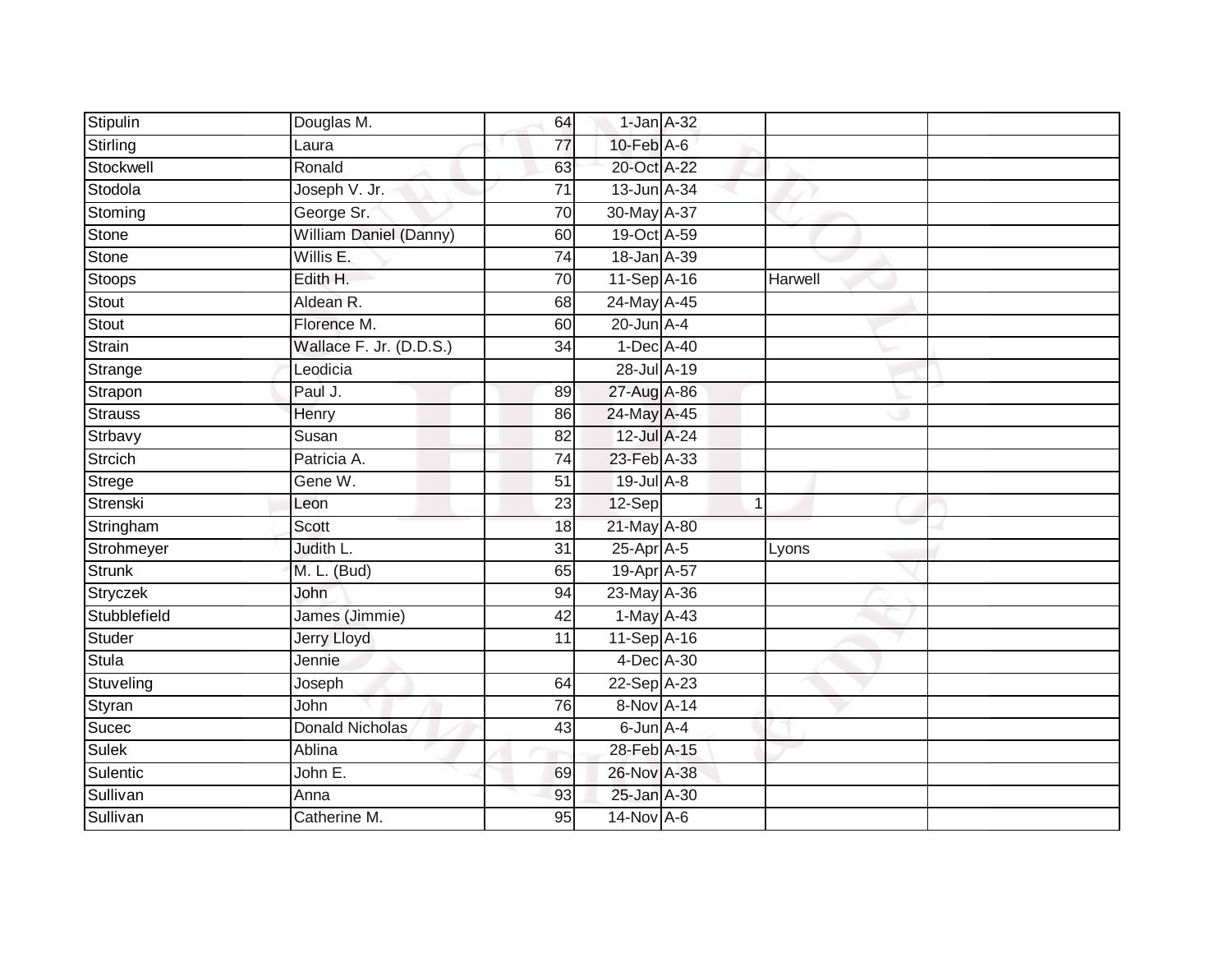| Sullivan      | Johnny L.                | 58              | 29-Oct A-40       |             |         |                        |
|---------------|--------------------------|-----------------|-------------------|-------------|---------|------------------------|
| Sumpter       | Elaine                   | 53              | 8-May A-14        |             |         |                        |
| Sunny         | John                     | 70              | 31-Mar A-16       |             |         |                        |
| Sunny         | Michael                  | 65              | 12-Jan A-48       |             |         |                        |
| Suprenant     | William R.               | $\overline{21}$ | 13-Nov A-14       |             |         |                        |
| Susoreny      | Andrew E.                | 62              | 8-Feb A-24        |             |         |                        |
| Sutko         | Anne                     | 82              | 13-Jun A-34       |             |         | Also listed as Shutko. |
| Sutkowski     | Pearl                    | 80              | 18-Jun A-71       |             |         |                        |
| Suty          | <b>Ruth Ann</b>          | 24              | $31$ -Jan $A-4$   |             | Plummer |                        |
| Suzich        | Joseph Allan             | 20              | 31-Dec A-39       |             |         |                        |
| Svetic        | Linda May                | 27              | $15$ -Jan $A$ -66 |             |         |                        |
| Swain         | Carlissa                 | 8               | 3-Dec             | $\mathbf 1$ |         |                        |
| Swan          | Ruth E.                  | 67              | 16-Apr A-83       |             |         |                        |
| Swanson       | Harold A.                | 65              | 5-Oct A-10        |             |         |                        |
| Swanson       | Nelda                    | 78              | 17-Sep A-71       |             |         |                        |
| Swanson       | Oscar                    | 87              | 27-Mar A-30       |             |         |                        |
| Swart         | Elizabeth                | 62              | 23-Jan A-36       |             |         |                        |
| Sweeney       | Joseph T.                | 17              | 24-Sep A-80       |             |         |                        |
| Sweeney       | Mary C.                  | 82              | 11-Jul A-21       |             | Hefner  |                        |
| Swets         | Fred W.                  | 61              | 12-Feb A-63       |             |         |                        |
| Swierczak     | Marie C.                 | $\overline{74}$ | 10-Mar A-37       |             |         |                        |
| Swingler      | Cecelia                  | 86              | 13-Nov A-14       |             |         |                        |
| Swisher       | William Lee Robert Peter | 14 months       | 23-Jun A-26       |             |         |                        |
| Syler         | Earl E.                  | 78              | 17-Sep A-71       |             |         |                        |
| Sylvester     | Dominic                  | 51              | 9-Mar A-30        |             |         |                        |
| Sylvester     | Solvan (Solly)           | 70              | 1-Nov A-47        |             |         |                        |
| Szabo         | Anna                     | 61              | 14-Sep A-26       |             |         |                        |
| Szanyi        | Anna                     | $\overline{74}$ | 12-Jul A-24       |             |         |                        |
| <b>Szarek</b> | Julia M.                 | 65              | 14-May A-66       |             |         |                        |
| Szeghy        | Elsie                    | 81              | 17-Jan A-30       |             |         |                        |
| Szelung       | Mary                     | 65              | 8-Jun A-27        |             |         |                        |
| Szepi         | Elizabeth                | $\overline{83}$ | 26-Dec A-32       |             |         |                        |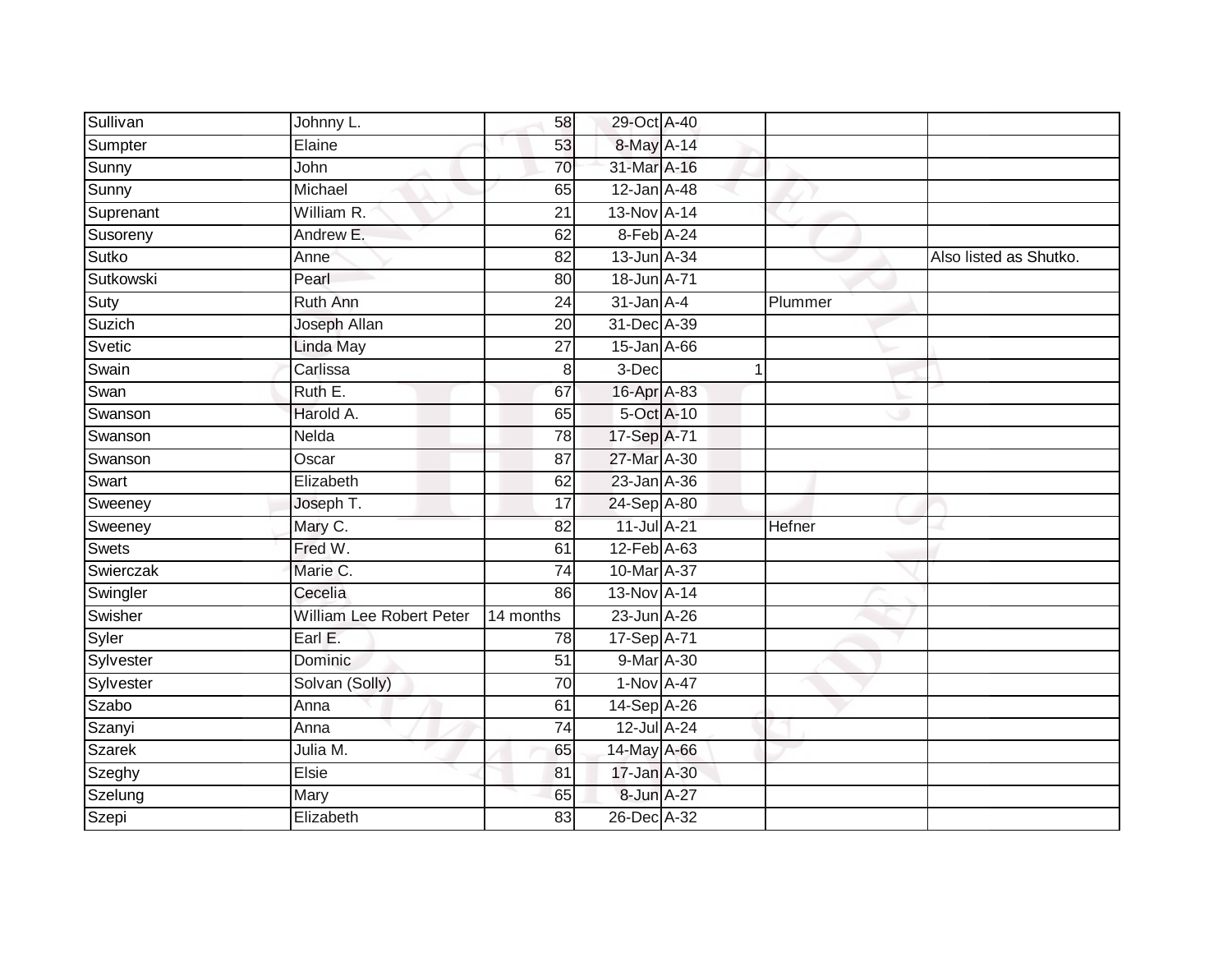| <b>Szidik</b> | Mary E.             | 63              | 18-Apr A-6      |              |            |                          |
|---------------|---------------------|-----------------|-----------------|--------------|------------|--------------------------|
| Szilvasy      | Gabriel Jr. (Gubby) | 43              | 11-Jun A-68     |              |            |                          |
| Szklarksi     | Dean                | 17              | 4-Apr           | $\mathbf{1}$ |            |                          |
| <b>Szkutt</b> | Dorothy E.          | 60              | 4-Apr A-20      |              |            |                          |
| <b>Szmuc</b>  | Albert              | $\overline{74}$ | 14-Feb A-12     |              |            |                          |
| Szuflita      | Julius F.           | 58              | 8-Feb A-24      |              |            |                          |
| Szumlas       | Jospeh S. (Rev.)    | 68              | 27-Aug A-86     |              |            |                          |
| Szymnaski     | Stanley (Baho)      | 69              | 4-Jun A-90      |              |            |                          |
| Tabinsky      | Anna                | 84              | 14-Sep A-26     |              |            |                          |
| Taborski      | Adolph S.           | 62              | 5-Mar A-94      |              |            | Picture included.        |
| <b>Takacs</b> | Louis W.            | 66              | 30-Nov A-28     |              |            |                          |
| Tanski        | Helen               | 81              | 30-Jul A-44     |              | Sobolewski |                          |
| Tarnowski     | John P.             | 63              | 26-Apr A-55     |              |            |                          |
| Tatara        | <b>Mary Agnes</b>   | 90              | 29-Oct A-40     |              |            |                          |
| Tatara        | Wallace             | 70              | 3-Sep A-64      |              |            |                          |
| Tate          | Christopher         | 12              | 22-Jun          | 1            |            |                          |
| Tate          | Michael             | 5               | 22-Jun          | $\mathbf{1}$ |            |                          |
| Tatro         | Lorraine C.         | 66              | 20-Dec A-41     |              |            |                          |
| Taueg         | Timothy             | $\overline{77}$ | 29-Nov A-18     |              |            |                          |
| <b>Taylor</b> | Kenneth J.          | 44              | 22-Oct A-74     |              |            |                          |
| Taylor        | Randal Jay (Randy)  | 16              | $12$ -Jun $A-8$ |              |            |                          |
| <b>Taylor</b> | Ruth P.             | 80              | 26-Mar A-30     |              |            |                          |
| Teague        | Lee F.              | 66              | 10-Apr A-18     |              |            |                          |
| Teborski      | <b>Stella</b>       | 87              | 12-Nov A-70     |              |            | Also listed as Tyburski. |
| <b>Teets</b>  | Henry L.            | 55              | 27-Dec A-28     |              |            |                          |
| Teeuws        | Stephen A.          | 11              | $1$ -Jun $A-20$ |              |            |                          |
| Tegtmeier     | Alma M.             | $\overline{74}$ | 17-Jan A-30     |              |            |                          |
| Teles         | Frank               | 78              | 26-Apr A-55     |              |            |                          |
| Tellez        | Ricca O.            | 43              | 26-Feb A-32     |              |            |                          |
| Temple        | Christina M.        | 73              | 14-Mar A-29     |              |            |                          |
| Teplicki      | Stephen             | $\overline{75}$ | 2-Jul A-54      |              |            |                          |
| <b>Terry</b>  | Albertha C.         | $\overline{88}$ | 26-Feb A-32     |              |            |                          |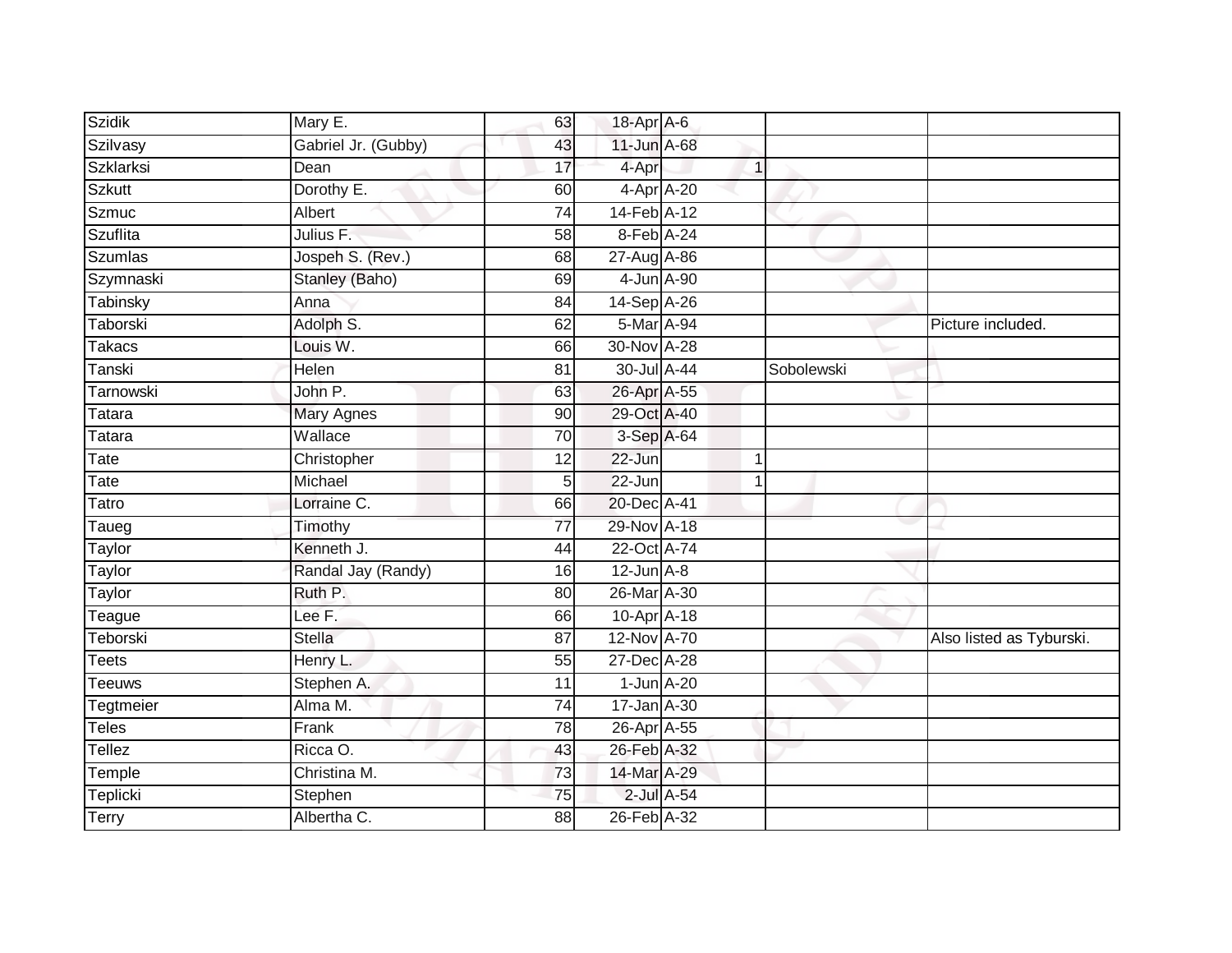| Terry          | Eleanor J.        | 51              | 27-Feb A-35  |              |  |
|----------------|-------------------|-----------------|--------------|--------------|--|
| Terry          | Jerome            | 27              | 5-Oct A-10   |              |  |
| Teske          | Howard M.         | 30              | $27 - Jun$   | $\mathbf{1}$ |  |
| <b>Tessmer</b> | Edward J. (Paddy) | 71              | 25-May A-40  |              |  |
| Tharp          | Lamar Erwin Sr.   | 52              | $24-Apr$ A-8 |              |  |
| Theil          | Raymond           | $\overline{71}$ | 26-Dec A-32  |              |  |
| Thiel          | Mary (Dermody)    | $\overline{72}$ | 13-Jan A-22  |              |  |
| Thigpen        | Mary              | 28              | $26$ -Feb    |              |  |
| Thomae         | Richard D.        | 15              | 24-Nov A-24  |              |  |
| Thomas         | Ann L.            | $\overline{71}$ | 20-Sep A-28  |              |  |
| Thomas         | Bill              | 52              | 30-Jul A-44  |              |  |
| Thomas         | George S.         | 94              | 30-Oct A-16  |              |  |
| Thomas         | Harry Newton Jr.  | 61              | 26-Jun A-4   |              |  |
| Thomas         | James H. Sr.      | 84              | 13-Mar A-29  |              |  |
| Thomas         | Johnnie L.        | 65              | 9-Feb A-29   |              |  |
| Thomas         | Kenneth E.        | 27              | 21-May A-80  |              |  |
| Thomas         | Robin             | 23              | 10-Apr       | $\mathbf 1$  |  |
| Thomen         | George F.         | 68              | 23-May A-36  |              |  |
| Thompson       | Ann J.            | 54              | 8-Jan A-53   |              |  |
| Thompson       | <b>Bessie</b>     | 59              | 15-Feb A-40  |              |  |
| Thompson       | Clifford H.       | 67              | 7-Aug A-25   |              |  |
| Thompson       | Doyle             |                 | 26-Jan       |              |  |
| Thompson       | Emanuel (Pete)    | 76              | 19-May A-6   |              |  |
| Thompson       | Joseph            | 43              | 8-Aug A-31   |              |  |
| Thompson       | Kathleen (Granny) |                 | 24-Dec A-49  |              |  |
| Thompson       | Mable G.          | 85              | 8-Aug A-31   |              |  |
| Thompson       | Mildred T.        | 95              | 26-Mar A-30  |              |  |
| Thompson       | Milton M.         | 76              | 10-Oct A-10  |              |  |
| Thompson       | Perry J. Sr.      | 79              | 11-May A-60  |              |  |
| Thompson       | Raymond K.        | 80              | 24-Feb A-22  |              |  |
| Thompson       | Rosalie           | 27              | 10-May A-45  |              |  |
| Thompson       | Sarah Lou Ellen   | 62              | 22-Mar A-38  |              |  |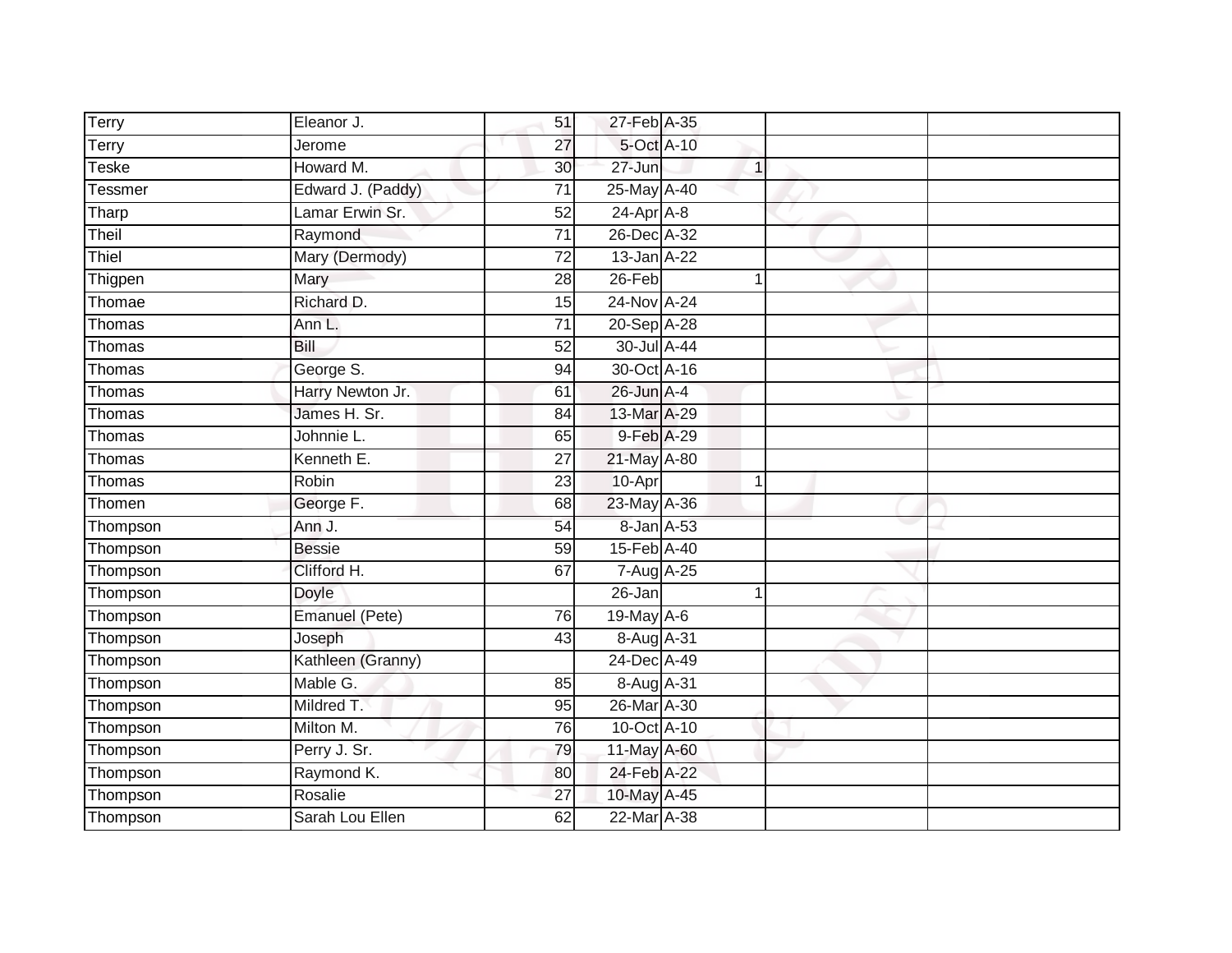| Thompson      | Thomas H. Sr. | 73              | 28-Nov A-37       |              |       |
|---------------|---------------|-----------------|-------------------|--------------|-------|
| Thompson      | Vance         | 55              | 6-Apr A-12        |              |       |
| Thomson       | Richard       | 29              | 13-Sep A-70       |              |       |
| Thornton      | Jack          | 48              | 6-Dec A-33        |              |       |
| Thrailkill    | James         | $\overline{81}$ | 16-Oct A-16       |              |       |
| Tiley         | William J.    | 74              | 13-Feb A-30       |              |       |
| Tillner       | Julia A.      | $\overline{74}$ | 22-Oct A-74       |              |       |
| Tilton        | Edith H.      | 90              | 11-Apr A-28       |              |       |
| Timmerman     | Robert E.     | 56              | 23-Aug A-49       |              |       |
| Tinberg       | Ted F.        | 74              | 15-May A-16       |              |       |
| Tinsley       | Mary Ann      | 44              | $4-Apr$ $A-20$    |              |       |
| <b>Tiplic</b> | Mary (Marina) | 82              | 5-Sep A-16        |              |       |
| Tocci         | Dominick J.   | 66              | 29-Jan A-70       |              |       |
| Todd          | Eda           | 80              | 24-Nov A-24       |              |       |
| Todd          | William II    | 9               | 16-May 1, A-6     |              |       |
| Todorovic     | Cedomir       | 62              | 21-Jun A-53       |              |       |
| Tokarz        | Adolph        | $\overline{58}$ | 8-Jun A-27        |              |       |
| <b>Tokarz</b> | Edward J.     | 58              | 19-Nov A-38       |              |       |
| Tomcsi        | Mary          | 79              | $5$ -Jun $A-4$    |              |       |
| Tompkins      | <b>Mable</b>  | 93              | 18-Jan A-39       |              |       |
| Toney         | Dorothy L.    | 53              | 11-May A-60       |              |       |
| Topor         | Mary          | 69              | 19-Jun A-30       |              | Duwer |
| <b>Torres</b> | Israel        | 22              | 13-Nov A-14       |              |       |
| Torrez        | Aurora        | 21              | 20-Jan A-20       |              |       |
| Toth          | Yolanda       | 62              | 18-Sep A-16       |              |       |
| Tovar         | <b>Maria</b>  |                 | 5-Sep A-16        |              |       |
| Towle         | Esther        | $\overline{82}$ | $5 - Jun$ $A - 4$ |              |       |
| Townley       | John O.       | 16              | 2-Aug A-20        |              |       |
| Traicoff      | Theresa       | 78              | $21$ -Jun $A-53$  |              |       |
| Trainer       | Roscoe Jr.    | 58              | $12$ -Oct         | $\mathbf{1}$ |       |
| Trainor       | Roscoe J. C.  | 58              | 13-Oct A-42       |              |       |
| Trammell      | R. D.         |                 | 29-Dec A-18       |              |       |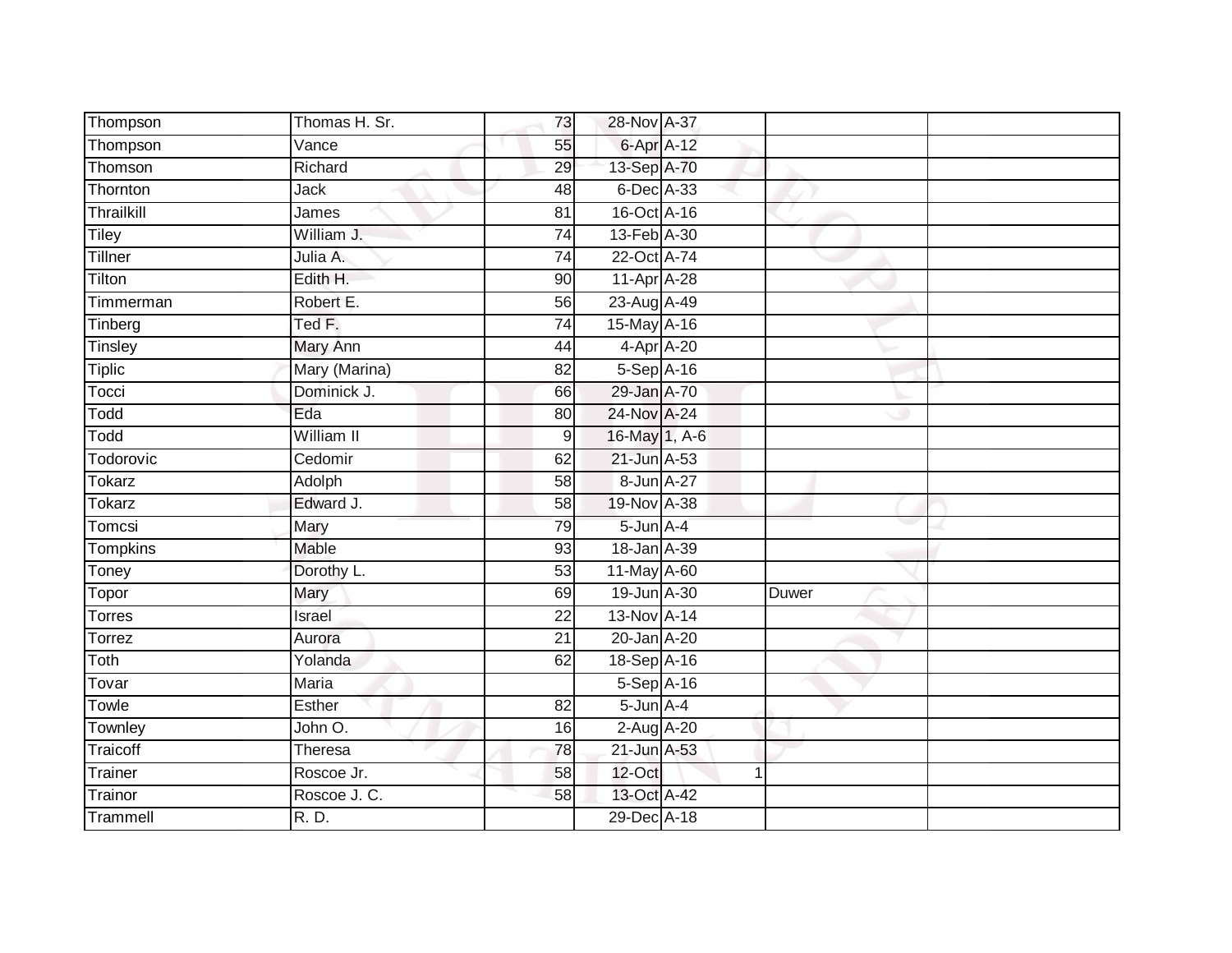| Trautman      | Edith M.               | 85              | 19-Oct A-59     |   |  |
|---------------|------------------------|-----------------|-----------------|---|--|
| <b>Travis</b> | <b>Allen Russell</b>   | 76              | 7-Nov A-6       |   |  |
| Treadway      | Frank C.               | 74              | 14-Dec A-40     |   |  |
| Trent         | Everett M.             | 90              | 23-Jan A-36     |   |  |
| Trepanier     | Donald (Trep)          | $\overline{71}$ | 6-Jun A-4       |   |  |
| Trepton       | Herbert                | $\overline{73}$ | 17-Dec A-99     |   |  |
| Triemstra     | Cornelius              | 63              | 23-Jan A-36     |   |  |
| Triemstra     | John T.                | 58              | 12-Feb A-63     |   |  |
| Trinen        | Charles J.             | 84              | 5-Mar A-94      |   |  |
| Trinidad      | Gabino                 | 95              | $24-Apr$ A-8    |   |  |
| Trinkle       | <b>Christine Grace</b> | 18              | $2$ -Jan $A-12$ |   |  |
| Trinosky      | <b>Judith Ann</b>      | $\overline{42}$ | 31-May A-16     |   |  |
| Trinowski     | Caroline               | 50              | 22-Oct A-74     |   |  |
| Trojanowski   | Anna                   |                 | $2$ -Feb $A-39$ |   |  |
| Trueblood     | Delbert                | 75              | 31-Jul A-14     |   |  |
| Truman        | <b>Millie</b>          | $\overline{72}$ | 31-Oct A-6      |   |  |
| Tubich        | Emil                   | 63              | 23-Oct A-16     |   |  |
| Tucker        | Tony Carlis Sr.        | 70              | 18-Jan A-39     |   |  |
| Tully         | Lillie                 | 93              | 27-Apr A-24     |   |  |
| <b>Tunis</b>  | Maurice E.             | 65              | 5-Sep A-16      |   |  |
| Turbow        | Fannie                 | 82              | 18-Sep A-16     |   |  |
| Turner        | Alfred                 | 59              | $4-Aug$ $A-8$   |   |  |
| Turner        | Alma F.                | 65              | 14-Feb A-12     |   |  |
| Turner        | Margaret P.            | 81              | 17-Apr A-17     |   |  |
| Turner        | Vera Ann               | 25              | 6-Nov           | 1 |  |
| Turpin        | <b>Hattie Mae</b>      | 63              | 23-Aug A-49     |   |  |
| <b>Tuuk</b>   | Paul Albert (Pat)      | 60              | $25$ -Jul $A-6$ |   |  |
| Tweedle       | <b>Roy Harold</b>      | 66              | 22-May A-20     |   |  |
| Tyler         | Katherine              | 56              | 3-Aug A-26      |   |  |
| Tyrrell       | Sallie M. (Dr.)        |                 | 10-Aug A-61     |   |  |
| <b>Uchwat</b> | David M.               | 29              | 15-May          | 1 |  |
| <b>Uebler</b> | Walter J. Sr.          | 56              | 26-Sep A-6      |   |  |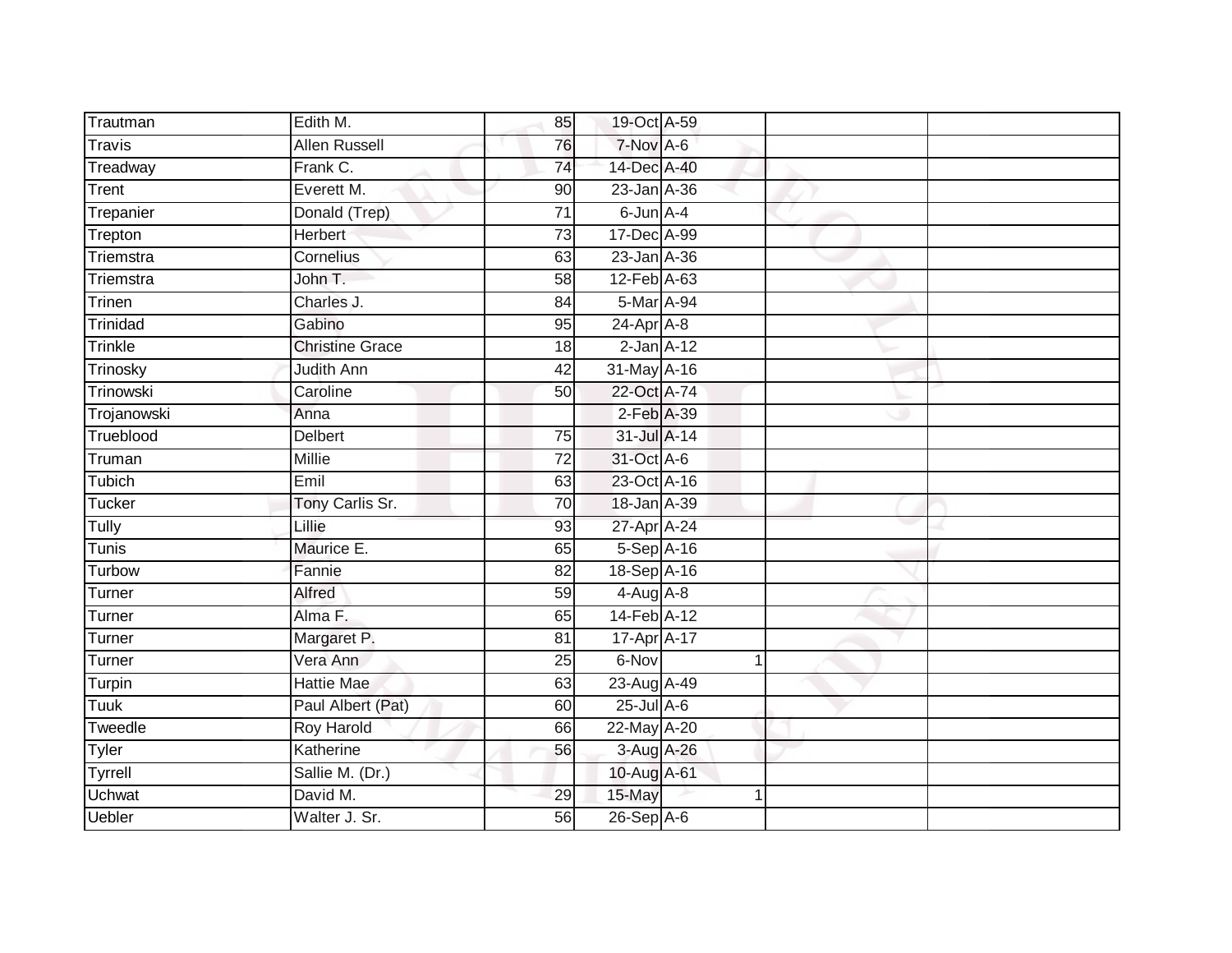| Uhlir          | Theodor             | 19              | 18-Jul A-4        |            |        |                          |
|----------------|---------------------|-----------------|-------------------|------------|--------|--------------------------|
| Ungurean       | Verona              | 85              | 29-Mar A-41       |            | Young  |                          |
| Upshaw         | Cora                | 67              | 19-Mar A-72       |            |        |                          |
| Urbanik        | Edward J. (Dufallo) | 52              | $2$ -Jan $A-12$   |            |        |                          |
| Urbanski       | Emma                | $\overline{72}$ | $19-Sep$ A-6      |            |        |                          |
| Urbanski       | Leonard J.          | $\overline{38}$ | 22-Oct A-74       |            |        |                          |
| <b>Uzdoski</b> | Teofilia            | 79              | $2$ -Jan $A-12$   |            |        | Also listed as Uzdowski. |
| Vacendak       | Anna                |                 | 66 Decmeber<br>27 | $A-28$     | Mihalo |                          |
| Vacendak       | Anna                | 66              | 26-Dec A-32       |            | Mihalo |                          |
| Valach         | <b>John Martin</b>  | 63              | 12-Oct A-34       |            |        |                          |
| Valente        | Dino                | 41              | 17-Mar A-37       |            |        |                          |
| Vallee         | Harold E. (Bud)     | 61              | 19-Jul A-8        |            |        |                          |
| Valt           | John                | 68              |                   | 3-Jul A-16 |        |                          |
| Van Der Zee    | John P.             | 69              | 8-Feb A-24        |            |        |                          |
| Van Drunen     | Anna                | 70              | 15-May A-16       |            |        |                          |
| Van Drunen     | Minnie              |                 | $3-Feb$ A-18      |            |        |                          |
| Van Natta      | <b>Harry Victor</b> | 62              | 23-Jan A-36       |            |        |                          |
| Van Weelden    | Ruth                | 71              | 15-Dec A-22       |            |        |                          |
| Vander Lugt    | William             | 58              | 26-Jul A-40       |            |        |                          |
| Vander Male    | William             | 86              | 3-Aug A-26        |            |        |                          |
| Vander Pol     | Clara               | 85              |                   | 5-Jul A-64 |        |                          |
| Vanderaa       | Aggie               | 97              | 14-Mar A-29       |            |        |                          |
| Vanderheof     | Corinne             | 78              | $5$ -Jun $A$ -4   |            |        |                          |
| VanderLinden   | Doris Jean          | 55              | 26-May A-14       |            |        |                          |
| Vandersteen    | Leona <sub>N.</sub> |                 | 9-Nov A-28        |            |        |                          |
| Vandevort      | Harry L.            | 84              | 26-Oct A-60       |            |        |                          |
| VanDriel       | Harry               | 67              | 26-Dec A-32       |            |        |                          |
| Vania          | Thomas D.           | 62              | $3$ -Jan $A$ -14  |            |        |                          |
| Vanisko        | George M.           | 75              | 9-Jun A-10        |            |        |                          |
| Varga          | Joseph Jr.          | 49              | 15-May A-16       |            |        |                          |
| Vargas         | Margarita           | 71              | 27-Nov A-16       |            |        |                          |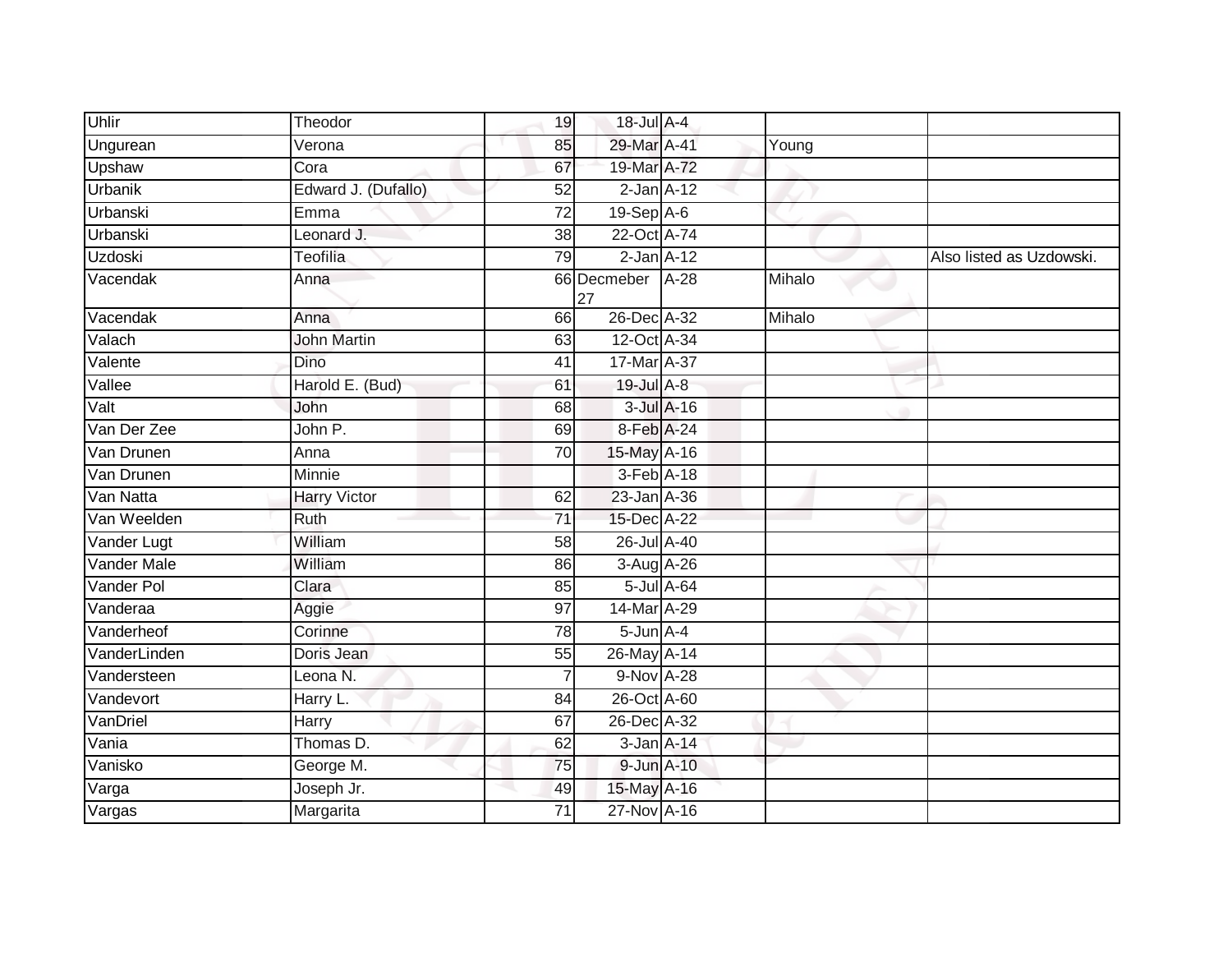| Varro                     | Kenwyn (Keni)        | 19              | 29-Nov 1, A-18  |                  |               |  |
|---------------------------|----------------------|-----------------|-----------------|------------------|---------------|--|
| Vasilak                   | Joseph A.            | 63              | 30-Aug A-57     |                  |               |  |
| Vasos                     | <b>Marie</b>         | 70              | 2-Aug A-20      |                  |               |  |
| Vasquez                   | David M.             | 23              | 3-May A-56      |                  |               |  |
| Vassallo                  | <b>Nick</b>          | 52              | 18-Aug A-10     |                  |               |  |
| Vaughn                    | Truly                | 73              | 29-Dec          | $\mathbf 1$      |               |  |
| Veloch                    | Veronica (Verna)     | $\overline{73}$ | 29-Dec A-18     |                  |               |  |
| Venzke                    | Angeline             | 54              | 5-Feb A-60      |                  |               |  |
| Ver Haar                  | Theodore J. Sr.      | $\overline{73}$ | 8-May A-14      |                  |               |  |
| Verbeek                   | <b>Edith</b>         | 85              | 8-Oct A-44      |                  |               |  |
| Verbik                    | Frances              |                 | $2$ -Jan $A-12$ |                  |               |  |
| Verboom                   | Barbara J.           | 47              | 31-Jul A-14     |                  |               |  |
| Vereb                     | Clarence (Cal)       | 63              | 29-Nov A-18     |                  |               |  |
| Vermilion                 | G. Dennis            |                 | 19-Mar A-72     |                  |               |  |
| <b>Vick</b>               | Howard C.            | 52              | 1-Oct A-34      |                  |               |  |
| Villa                     | Laura                | 90              | 10-May A-45     |                  |               |  |
| Villarreal                | Rose                 | $\overline{76}$ | 10-Apr A-18     |                  | <b>Ziller</b> |  |
| Vinces                    | William J.           | 89              | $10$ -Jan $A-5$ |                  |               |  |
| Vladika                   | Mary                 | 79              | 16-Oct A-16     |                  |               |  |
| Vlahos                    | Pete A.              | $\overline{84}$ | 13-Feb A-30     |                  |               |  |
| Vlasic                    | Thomas M.            | $\overline{22}$ |                 | 11-May 1, A-60   |               |  |
| $\overline{\vee}$ ogel    | <b>Steven Daniel</b> | 3 days          | 13-Feb A-30     |                  |               |  |
| Voight                    | Julia                | 74              |                 | $6$ -Jul $A$ -24 |               |  |
| Volk                      | Nancy Elizabeth      | 55              | 14-Dec A-40     |                  |               |  |
| Volkman                   | Martha M.            | 79              |                 | 9-Jul A-59       |               |  |
| Von Eute                  | Carol                | 29              | 19-May          | 1                |               |  |
| Von Eute                  | Christopher          | 5               | 19-May          | 1                |               |  |
| Von Eute                  | Courtney             | $\overline{2}$  | $19$ -May       | $\mathbf 1$      |               |  |
| Von Eute                  | Fred                 | 30              | 19-May          | 1                |               |  |
| Voss                      | Anthony J.           | 80              | $2$ -May A-6    |                  |               |  |
| $\overline{\vee}$ ossberg | Mary E.              | 50              | 18-Sep A-16     |                  |               |  |
| Vrehas                    | Rebecca              | $\overline{90}$ | 23-Jul A-74     |                  | <b>Mills</b>  |  |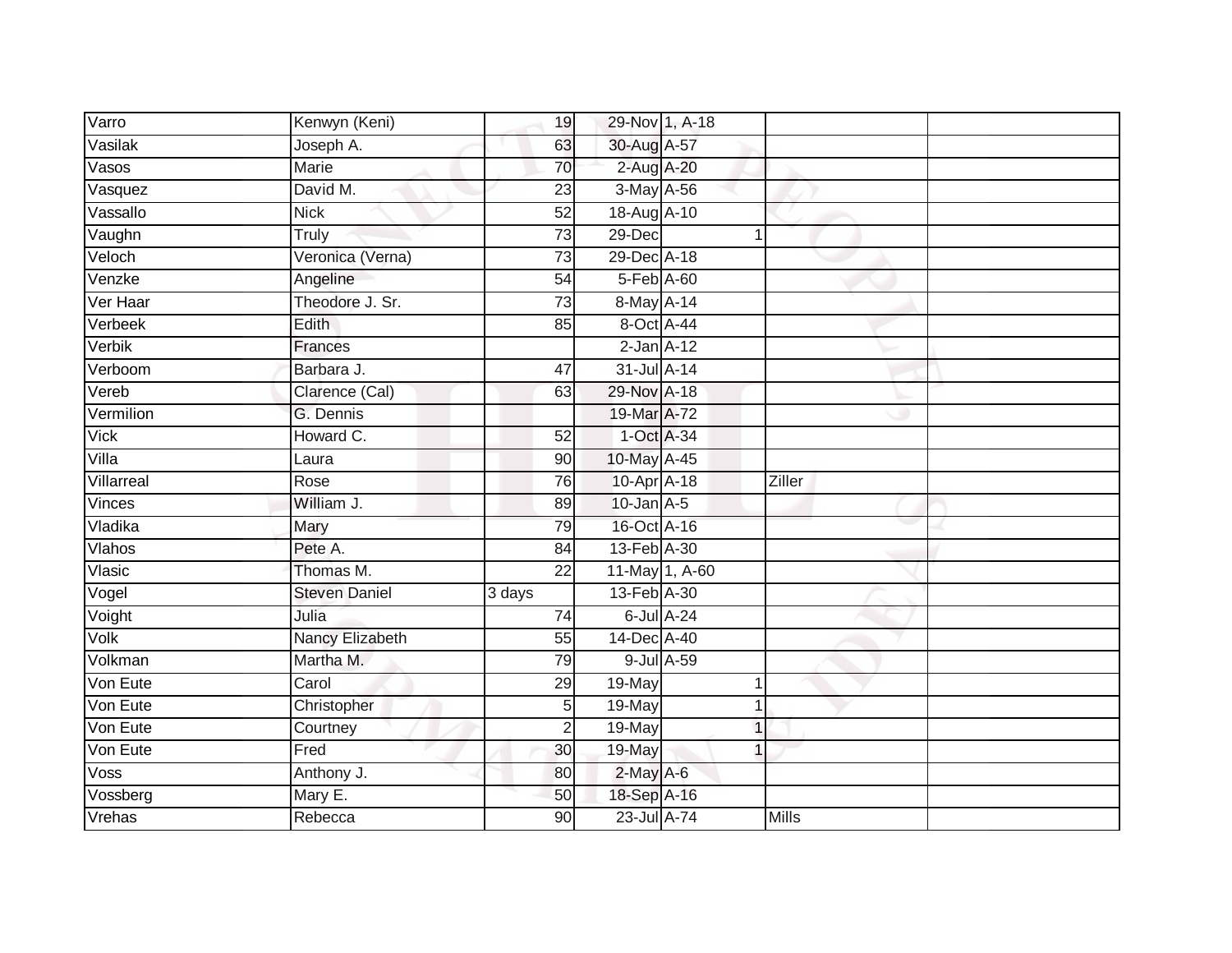| Vroom        | $\overline{\mathrm{Conrad}}$ | 64              | 16-Apr A-83     |                |                |  |
|--------------|------------------------------|-----------------|-----------------|----------------|----------------|--|
| Vucich       | Katherine                    | 75              | 5-Sep A-16      |                |                |  |
| Vukasinovich | Blagoja                      | 68              | 19-Nov A-38     |                |                |  |
| Vyhnanek     | Irene V.                     | 54              | 24-Apr A-8      |                |                |  |
| Wachowski    | Richard J.                   | $\overline{72}$ | 3-Dec A-98      |                |                |  |
| Wacker       | Antonette (Driscoll)         | 80              | $19-Sep$ A-6    |                | Whedoger       |  |
| Wadas        | Carl                         | 69              | 13-Jan A-22     |                |                |  |
| Wade         | Sesney B.                    | 90              | $5$ -Jun $A$ -4 |                |                |  |
| Wagner       | Alice T.                     | 59              | 8-Jan A-53      |                |                |  |
| Wagner       | Anna Marie                   | 17              |                 | 16-Jul 1, A-68 |                |  |
| Wagner       | <b>Beverly</b>               | 30              | 29-Dec A-18     |                | <b>Kambiss</b> |  |
| Wagner       | Elizabeth M.                 | 81              | 24-Mar A-36     |                | Malik          |  |
| Wagoner      | Walter S.                    | 83              | 15-Jan A-66     |                |                |  |
| Wahl         | Clarence H. (Jerry)          | 63              | 8-Jan A-53      |                |                |  |
| Waicunas     | Edward J.                    | 54              | 31-May A-16     |                |                |  |
| Waldron      | Roy Steven                   | 13 months       | 20-Apr A-24     |                |                |  |
| Walerczyk    | Irving L. (Mickey)           | 50              | 13-Aug A-86     |                |                |  |
| Walker       | H. Bruce                     | 48              | 15-Nov A-26     |                |                |  |
| Walker       | Maggie J.                    | 74              |                 | 27-Oct 1, A-22 |                |  |
| Wallace      | Alvin E. (Rabbit)            | 49              | 9-Apr A-64      |                |                |  |
| Walsh        | Jill                         | 15              | $6-Sep$ A-38    |                |                |  |
| Walsh        | Lillian P.                   | 49              | $19-Sep$ A-6    |                |                |  |
| Walsh        | Raymond J.                   | 61              | 29-Jan A-70     |                |                |  |
| Walsko       | John (Yanks)                 | 70              | 6-Dec A-33      |                |                |  |
| Walters      | Donald E.                    | 59              | 8-Dec A-24      |                |                |  |
| Walton       | Johnny                       | 88              | $31$ -Jan $A-4$ |                |                |  |
| Walz         | James F.                     | 57              | 4-Jun A-90      |                |                |  |
| Wandrey      | George V.                    | 78              | 22-Feb A-12     |                |                |  |
| Warber       | Albert J. (Dr.)              | 93              | 9-Oct A-8       |                |                |  |
| Ward         | <b>Grace Bratcher</b>        | 81              | 24-Aug A-52     |                |                |  |
| Ward         | Ira E.                       | 85              | 30-Mar A-22     |                |                |  |
| Ward         | Jamie                        | $\overline{75}$ | 21-Feb A-14     |                |                |  |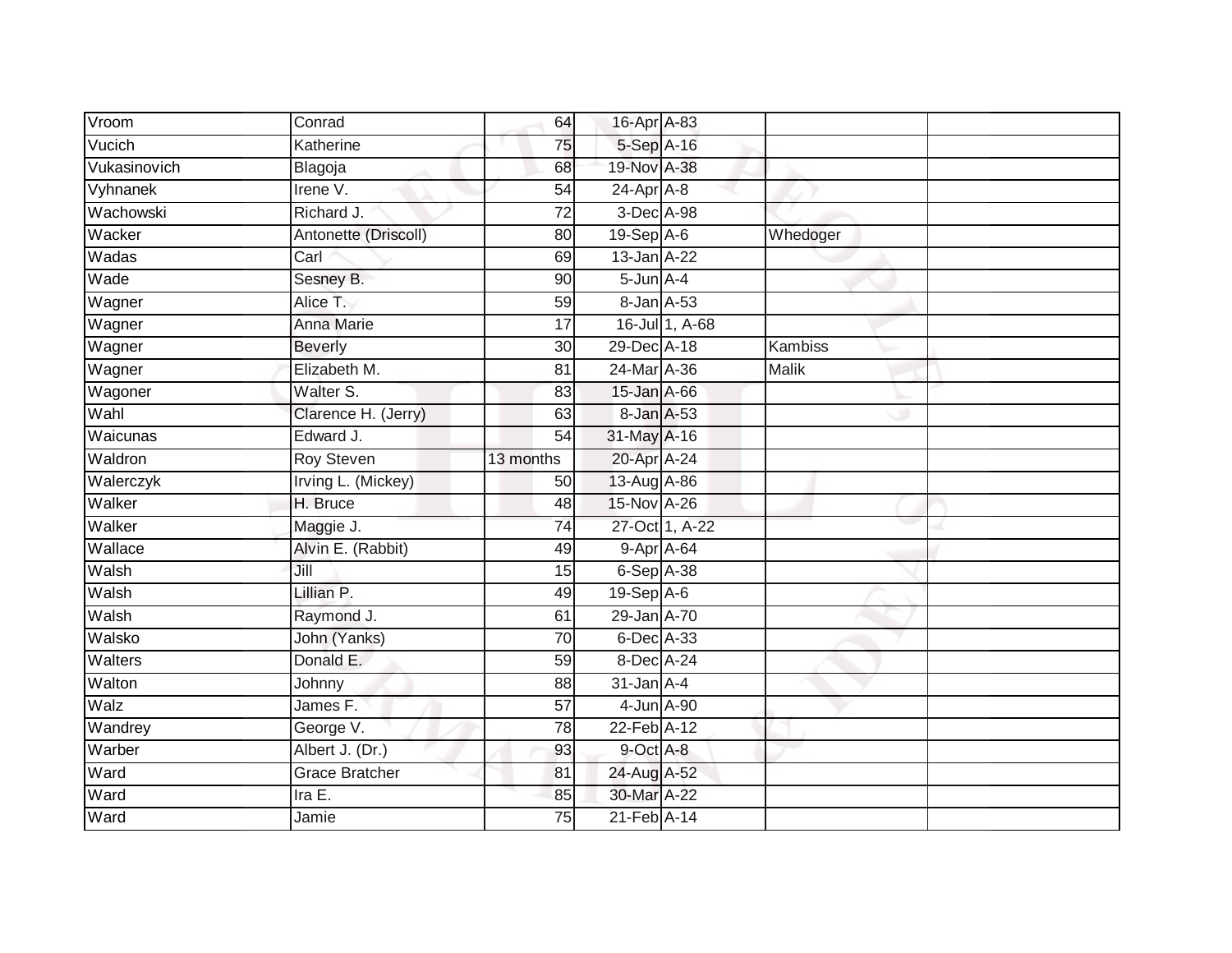| Ward         | Margaret             | 68        | 16-Jan A-31     |            | Kanyur         |                   |
|--------------|----------------------|-----------|-----------------|------------|----------------|-------------------|
| Ward         | Robert R.            | 61        | 1-Dec A-40      |            |                |                   |
| Ward         | Warnie               | 67        | 27-Dec A-28     |            | <b>Mackins</b> |                   |
| Ward         | William W.           | 56        | 11-May A-60     |            |                |                   |
| Warfield     | William A.           |           | 26-Jan A-24     |            |                |                   |
| Wargo        | Amanda               | 8 months  | 19-Dec A-27     |            |                |                   |
| Warner       | Martha H.            | 74        | 20-Mar A-16     |            |                |                   |
| Warner       | Van                  | 82        | 25-Jun A-63     |            |                |                   |
| Warren       | Carl Jack            | 75        | 18-May A-36     |            |                |                   |
| Warren       | <b>Tameka Renee</b>  | 11 months | 19-Apr A-57     |            |                |                   |
| Warzynski    | Mary                 | 94        | 9-Jun A-10      |            |                |                   |
| Washlewski   | Stanley F.           | 78        | 10-Oct A-10     |            |                |                   |
| Wasielewski  | Marian               | 64        | 23-Mar A-47     |            |                |                   |
| Wasik        | Anthony E.           | 68        | 12-Feb A-63     |            |                |                   |
| Wasik        | <b>Stanley</b>       |           | 15-Sep A-24     |            |                |                   |
| Wasilewicz   | Lottie               |           | 27-Aug A-86     |            |                |                   |
| Wasilowski   | Joseph K. III (Joey) | 2         | 11-Jun A-68     |            |                |                   |
| Wasserman    | Louis J.             | 86        | 1-Oct A-34      |            |                |                   |
| Watkins      | Elizabeth G.         | 58        | 17-Oct A-6      |            |                |                   |
| Watson       | Edith                | 82        | 13-Feb A-30     |            |                |                   |
| Watson       | Warren               | 53        | 16-Jun A-20     |            |                |                   |
| Watts        | Everett J.           | 60        |                 | 9-Apr A-64 |                |                   |
| <b>Watts</b> | Richard              | 43        | 24-Apr          |            |                |                   |
| Wauro        | John (Johne)         | 54        | $3-Oct$ A-8     |            |                | Picture included. |
| Wawrzyniak   | Marie B.             |           | 23-Nov A-69     |            |                |                   |
| Weaver       | James F. Sr.         | 76        | $2$ -Feb $A-39$ |            |                |                   |
| Webb         | Carl H.              | 40        | 11-Apr A-28     |            |                |                   |
| Webb         | Steven L.            | 19        | 29-Oct A-40     |            |                |                   |
| Weber        | Anna                 | 87        | 26-Dec A-32     |            |                |                   |
| Wedoger      | John C.              | 89        | 9-Mar A-30      |            |                |                   |
| Weichman     | Debra M.             | 26        | 3-Mar A-4       |            |                |                   |
| Weis         | Lorene A.            | 61        | $6$ -Jan $A$ -4 |            | Nystrom        |                   |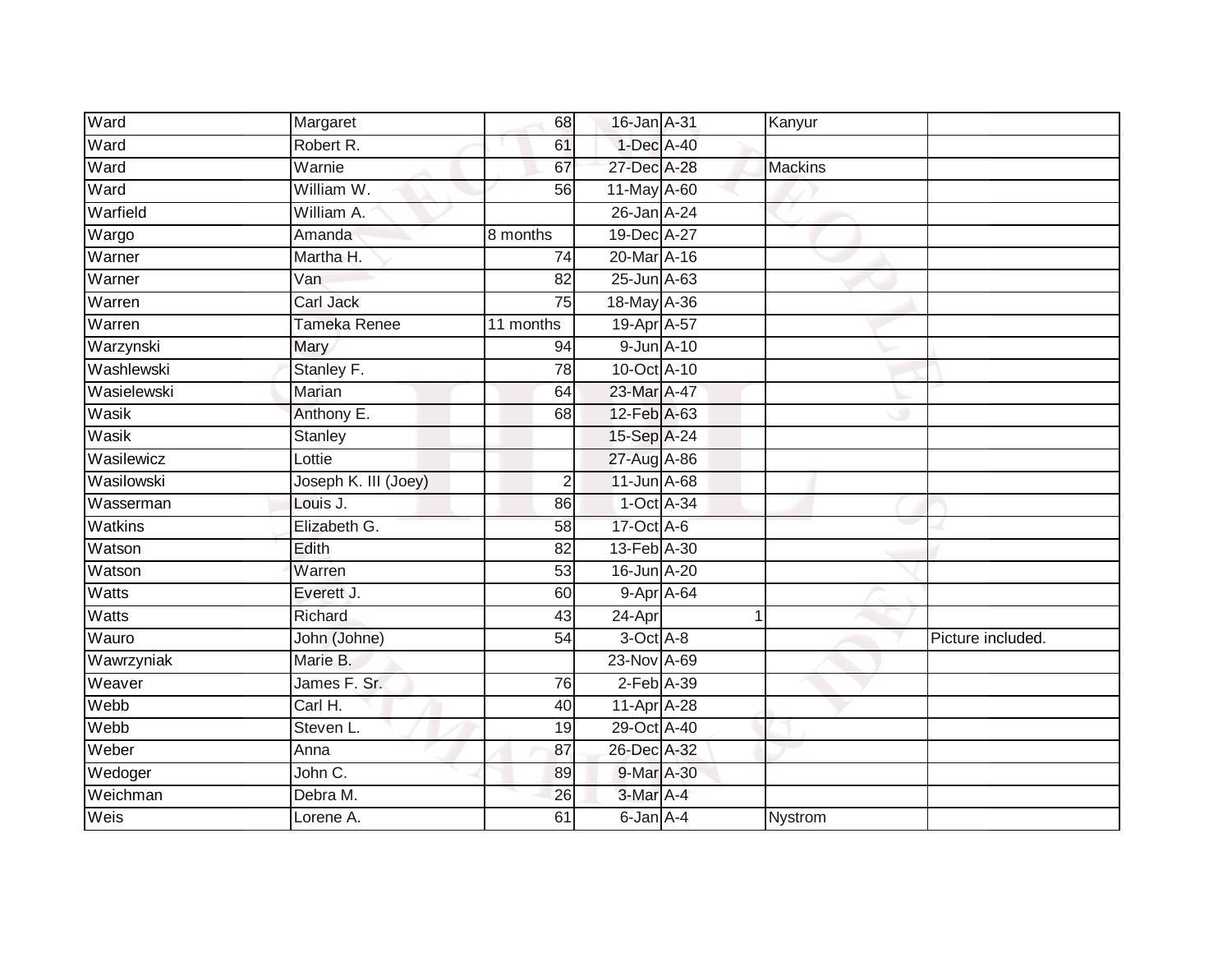| Welch      | Lorenzo G.             | 9               | 16-Aug A-24      |   |        |  |
|------------|------------------------|-----------------|------------------|---|--------|--|
| Weldele    | Walter A. Sr.          | 75              | 11-Oct A-71      |   |        |  |
| Wells      | Jean (Laddie)          | 51              | 19-Feb A-38      |   |        |  |
| Welsh      | Maude M.               | 82              | 6-Jan A-4        |   |        |  |
| Wemlinger  | Charles G.             | 62              | 11-Sep A-16      |   |        |  |
| Wenig      | James V.               | 75              | $25$ -Jul $A-6$  |   |        |  |
| Werth      | Mary E.                | $\overline{72}$ | 6-Oct A-55       |   |        |  |
| Wescott    | Michael J.             | 4               | 24-Dec A-49      |   |        |  |
| Wesley     | Melvin                 | 74              | 15-Sep A-24      |   |        |  |
| West       | Clifford F.            | 63              | 26-Nov A-38      |   |        |  |
| West       | Janine Kay             | 19              | 30-Mar A-22      |   | Viegut |  |
| Westbay    | Edward                 | 68              | 21-May A-80      |   |        |  |
| Westberg   | Jennie L.              | 91              | 21-Jul A-18      |   |        |  |
| Westbrook  | Willie                 | 32              | 26-Mar           | 1 |        |  |
| Westerhout | Harry                  | 76              | 15-Oct A-34      |   |        |  |
| Wetzel     | Martin E.              | 63              | 11-Oct A-71      |   |        |  |
| Wezlowski  | Stanley T.             | 64              | 30-Jan A-4       |   |        |  |
| Whalen     | Ann                    | 38              | 15-Mar A-58      |   |        |  |
| Wheeler    | Nathan Jeremy          | 5               | 30-Jun 1, A-8    |   |        |  |
| Whelan     | Joseph E.              | $\overline{75}$ | 9-Nov A-28       |   |        |  |
| Whitaker   | Sedelia                | 81              | 27-Dec A-28      |   |        |  |
| White      | Helen L.               | 69              | 22-Jun A-49      |   |        |  |
| White      | Irene                  | 58              | 16-Aug A-24      |   |        |  |
| White      | L.Z. (Shorty)          | 58              | 31-Jul A-14      |   |        |  |
| White      | Thomas H.              | 56              | $25$ -Jul $A$ -6 |   |        |  |
| White      | <b>Woodrow Francis</b> | 61              | 29-Dec A-18      |   |        |  |
| Whited     | <b>Frances Mary</b>    | 62              | 7-Sep A-47       |   |        |  |
| Whitehouse | Vara C.                | 53              | 6-Jan A-4        |   |        |  |
| Whitler    | Glen                   | 47              | 17-Aug A-28      |   |        |  |
| Whitler    | Thomas                 | 67              | 7-Sep A-47       |   |        |  |
| Whitmarsh  | Charles E.             | 83              | 19-Dec A-27      |   |        |  |
| Wiborg     | Roy                    | $\overline{72}$ | 5-May A-26       |   |        |  |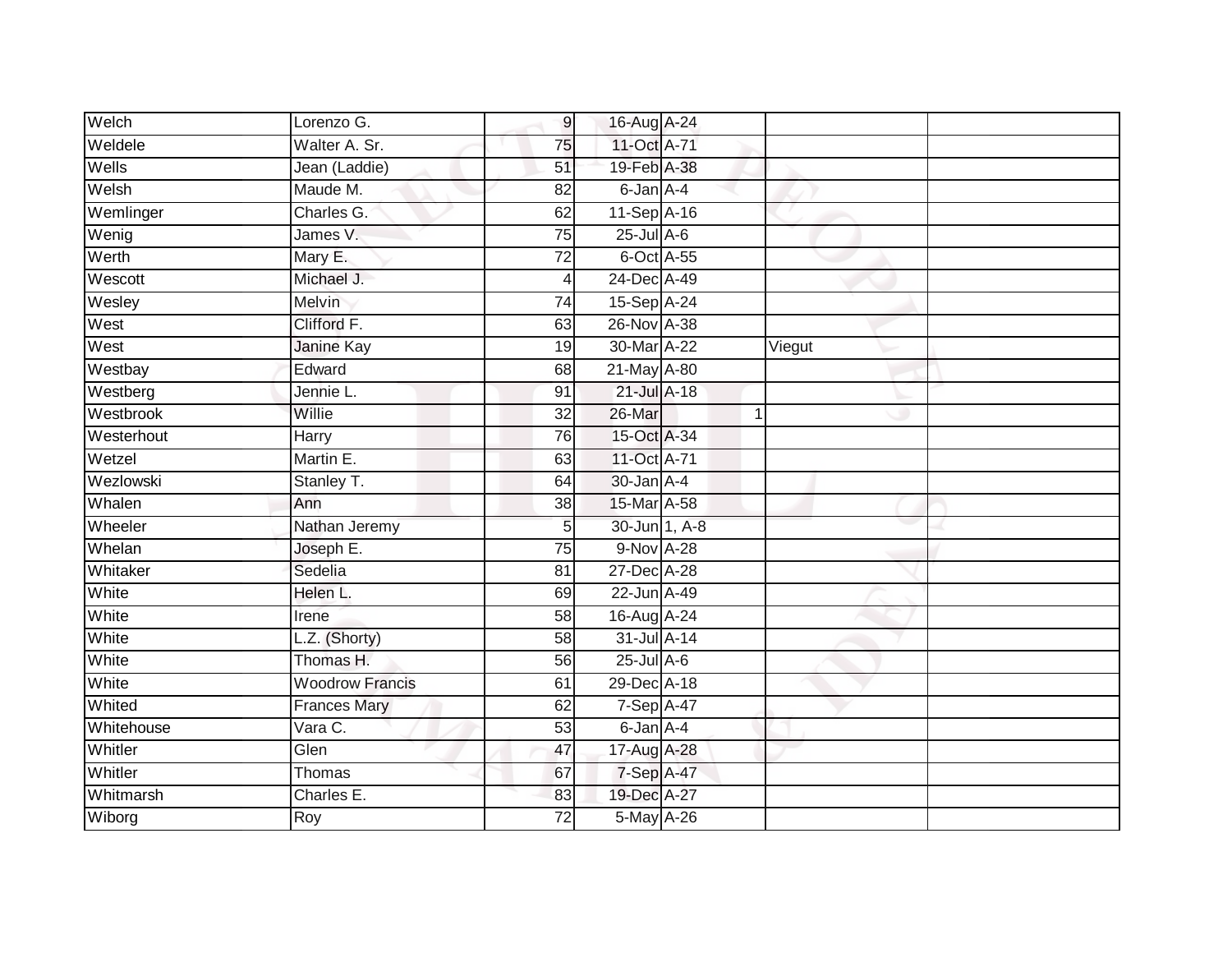| Wicinski        | Josephine              | 87              | 19-Feb A-38        |              |  |
|-----------------|------------------------|-----------------|--------------------|--------------|--|
| Wick            | Eugene P.              | 73              | 9-May A-28         |              |  |
| Wiencek         | Laura D.               | 58              | 26-Jun A-4         |              |  |
| Wiersbe         | Doris L.               | 55              | 3-May A-56         |              |  |
| Wilburn         | <b>Tillie</b>          | 61              | $16$ -Jul $A$ -68  |              |  |
| Wilcox          | Ray U.                 | 61              | 1-Mar A-47         |              |  |
| Wilding         | Edward E.              | 58              | 20-Jul A-59        |              |  |
| Wiley           | Robert L.              | 44              | 6-Jul A-24         |              |  |
| Wilhelm         | <b>Berthal</b>         | 84              | 19-Jun A-30        |              |  |
| Wilhelm         | Myrtle Jean            | $\overline{31}$ | $1-Feb$ A-44       |              |  |
| Wilhite         | <b>Charles Russell</b> | 66              | 22-Sep A-23        |              |  |
| Wilinski        | John M.                | 61              | 26-Feb A-32        |              |  |
| Wilkinson       | Edith                  | 84              | 21-Nov A-31        |              |  |
| Willams         | Charles (Pat)          | 39              | 23-Feb A-33        |              |  |
| <b>Williams</b> | Agusta                 | 52              | 27-Dec A-28        |              |  |
| Williams        | Charles (Lugan)        | 67              | $7 - Aug$ $A - 25$ |              |  |
| Williams        | Clyde                  | 3               | 56 Decmeber        | $A-98$       |  |
| Williams        | Corena                 |                 |                    |              |  |
|                 |                        | 89              | 9-May A-28         |              |  |
| Williams        | Edna M.                | 73              | $25$ -Apr $A$ -5   |              |  |
| Williams        | Essie Lena             | 90              | $2$ -Nov $A-34$    |              |  |
| Williams        | <b>Francis Marie</b>   | 79              | 7-Dec A-58         |              |  |
| Williams        | Harry J. (Jimmy)       | 60              | 24-Jul A-18        |              |  |
| Williams        | Hezekial               | 22              | 26-Nov             | 1            |  |
| Williams        | Madison L.             | 63              | 24-Feb A-22        |              |  |
| <b>Williams</b> | Margaret               | 69              | 14-Mar A-29        |              |  |
| Williams        | Marguerite E.          |                 | $3-May$ $A-56$     |              |  |
| Williams        | Mary Ann               |                 | $26 - Nov$         | $\mathbf{1}$ |  |
| Williams        | <b>Mattie Mae</b>      | 79              | 24-Apr A-8         |              |  |
| Williams        | Paulette               |                 | 26-Nov             |              |  |
| Williams        | Robert A.              | 25              | 1-Sep A-21         |              |  |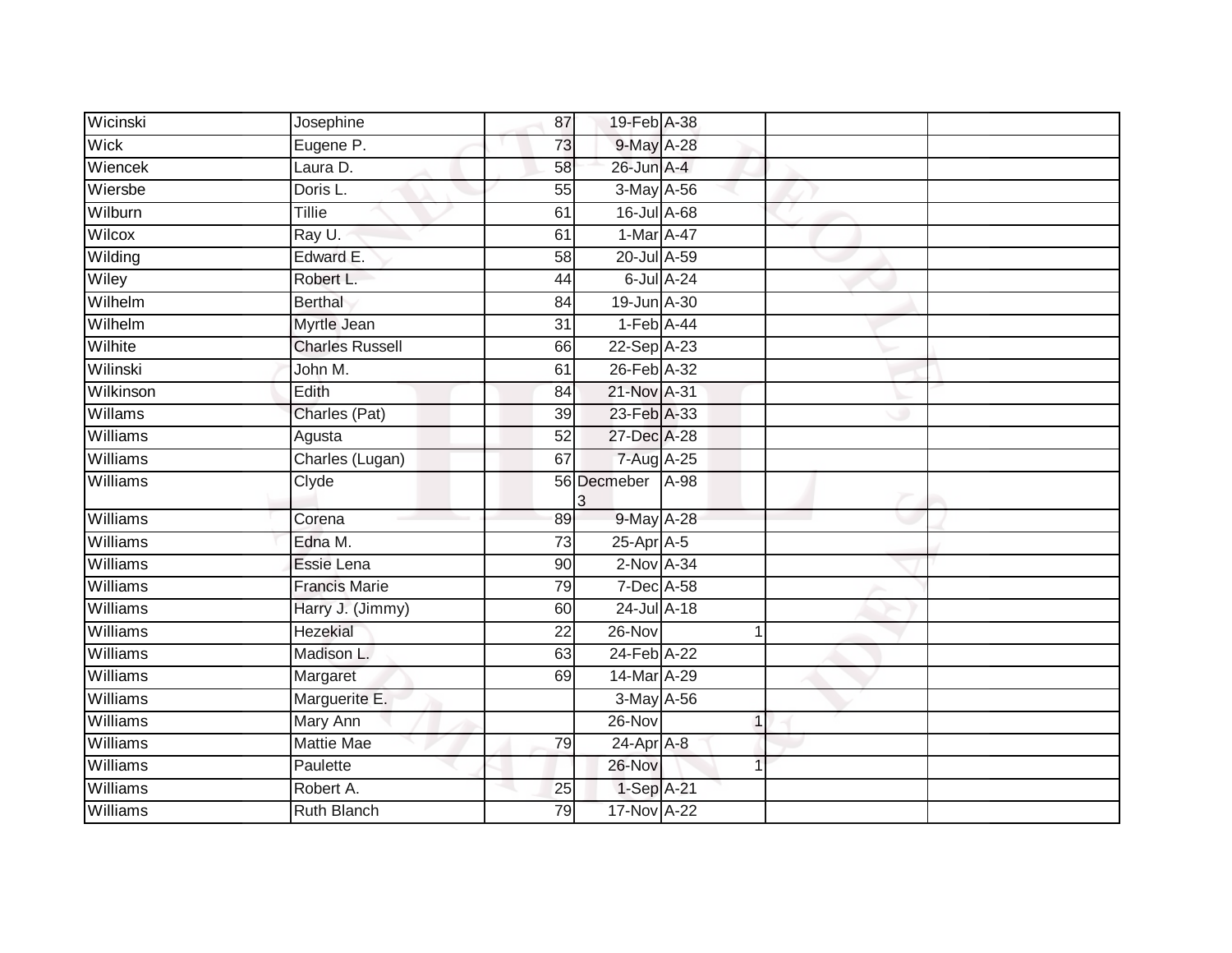| <b>Williams</b> | <b>Yvonne Marie</b>   | 29              | 30-May            |            |  |
|-----------------|-----------------------|-----------------|-------------------|------------|--|
| Williamson      | <b>Eddie Lee</b>      | 59              | 13-Jul A-59       |            |  |
| Williamson      | <b>Millie</b>         | 59              | 5-Sep A-16        |            |  |
| Willis          | <b>Stacey</b>         | $\overline{c}$  | 30-May            |            |  |
| Willison        | Betty M.              | 53              | 30-Jun A-8        |            |  |
| Willison        | Sylvia                | 90              | 1-Nov A-47        |            |  |
| Wills           | George W.             | 73              | 21-Sep A-60       |            |  |
| Wilson          | Bosie H.              | 60              | 9-Oct A-8         |            |  |
| Wilson          | Carl Earl             | 62              | 25-Apr A-5        |            |  |
| Wilson          | Charles D.            | 80              | 8-Jun A-27        |            |  |
| Wilson          | Dale M.               | 54              | $15$ -Aug $A$ -15 |            |  |
| Wilson          | Erma                  | 63              | 18-Jul A-4        |            |  |
| Wilson          | Harold E.             | 58              | 17-Jan A-30       |            |  |
| Wilson          | Harold S. (Bud)       | 67              | 29-Nov A-18       |            |  |
| Wilson          | Helen J.              | 88              | 12-Apr A-47       |            |  |
| Wilson          | John Edward           | 49              | 20-Apr A-24       |            |  |
| Wilson          | Louise McNear         | 52              | 26-Jan A-24       |            |  |
| Wilson          | <b>Mary Catherine</b> | 48              | 12-Feb A-63       |            |  |
| Wilson          | Nathaniel N.          | 72              | 3-Aug A-26        |            |  |
| Wilson          | Sam                   |                 | $25-Sep$          |            |  |
| Wilson          | Walter J.             | 62              | $11$ -Jan $A-8$   |            |  |
| Wimberly        | George R.             | 53              | $26-SepA-6$       |            |  |
| Winston         | Ernest                | 50              | 4-Oct A-50        |            |  |
| Winters         | Byron E.              | 78              | 30-Apr A-26       |            |  |
| Winters         | Simnola               | $\overline{72}$ |                   | 6-Jul A-24 |  |
| Wirtz           | Joyce                 | 37              | 18-May A-36       |            |  |
| Wislocki        | Edward (Ret. Comdr.)  | 53              | 30-Oct A-16       |            |  |
| Wisneski        | Charles C.            | 67              | $26$ -May $A$ -14 |            |  |
| Wisniewski      | Edward J.             | 64              | 30-Jun A-8        |            |  |
| Wisniewski      | Jennie J.             | 60              | 6-Feb A-18        |            |  |
| Witte           | Charles J.            | 84              | 18-Jan A-39       |            |  |
| Witte           | Russell C.            | 59              | $11$ -Dec $A$ -8  |            |  |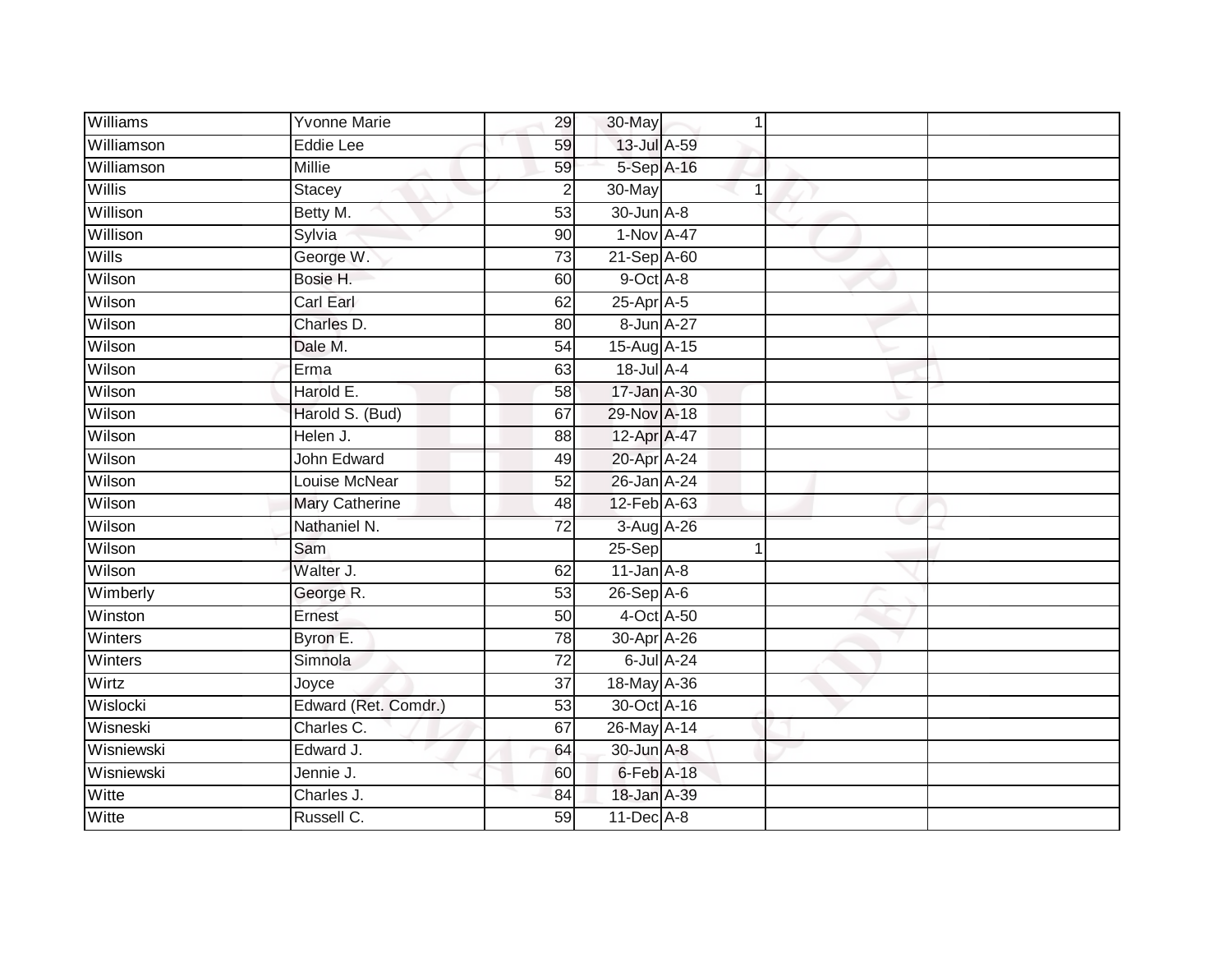| Witvliet      | Martha                | 70              | 31-Jul A-14            |            |  |
|---------------|-----------------------|-----------------|------------------------|------------|--|
| Wodjula       | Joseph                | $\overline{71}$ | 18-Sep A-16            |            |  |
| Wojcicki      | Edward J.             | 54              | 3-Aug A-26             |            |  |
| Wojciechowski | Edward F.             | 69              | 23-Jan A-36            |            |  |
| Wojcik        | Magdalena             | $\overline{83}$ | 16-Jun A-20            |            |  |
| Wojnarowicz   | Sophie                | 82              | 17-Apr <sub>A-17</sub> |            |  |
| Wolfe         | Agnes O.              | 67              | 5-Mar A-94             |            |  |
| Wolfe         | Walter L. Sr.         | 82              | 23-Aug A-49            |            |  |
| Wolff         | Elmer F.              | 50              | $11$ -Jan $A-8$        |            |  |
| Wolynes       | Evelyn                |                 | 28-Aug A-4             | Etter      |  |
| Wood          | Charles H.            | 74              | 13-Apr A-44            |            |  |
| Wood          | Earl (Kayo)           | 67              | 6-Mar A-30             |            |  |
| Wood          | Faye                  | 66              | 31-Oct A-6             |            |  |
| Wood          | Jeanette M.           | 61              | 20-Oct A-22            | Swanson    |  |
| Woods         | Tony                  | $\overline{41}$ | 5-Oct A-10             |            |  |
| Woodward      | William V.            |                 | 5-Jun A-4              |            |  |
| Woolf         | Margaret E.           | 67              | 28-Aug A-4             |            |  |
| Woolridge     | John F. Sr.           | 88              | 29-Dec A-18            |            |  |
| Worthington   | Emma                  | 74              | 20-Jun A-4             |            |  |
| Wozniak       | Michael F.            | 78              | $30 - Jan$ A-4         |            |  |
| Wozniczka     | Felix S.              | 71              | 21-Feb A-14            |            |  |
| Wozniczka     | <b>Joseph Clement</b> | 43              | $24$ -Jan $A-4$        |            |  |
| Wray          | Donald F.             | 42              | 12-Jul A-24            |            |  |
| Wrenford      | Dave P.               | 83              | 31-Oct A-6             |            |  |
| Wright        | Faye I.               | 74              | 16-Jul A-68            |            |  |
| Wright        | Howard W.             | $\overline{74}$ | 23-Oct A-16            |            |  |
| Wright        | Lois L.               | $\overline{74}$ | $5$ -Jun $A-4$         |            |  |
| Wright        | <b>Rachel Austin</b>  |                 | 3-Aug A-26             |            |  |
| Wrona         | Helen T.              | 64              | $9$ -Oct $A$ -8        | Piechowski |  |
| Wrona         | Rose                  |                 | 4-Dec A-30             |            |  |
| Wrzalinski    | Stanley J.            |                 | 8-Dec A-24             |            |  |
| Wydra         | John                  | $\overline{72}$ | 13-Mar A-29            |            |  |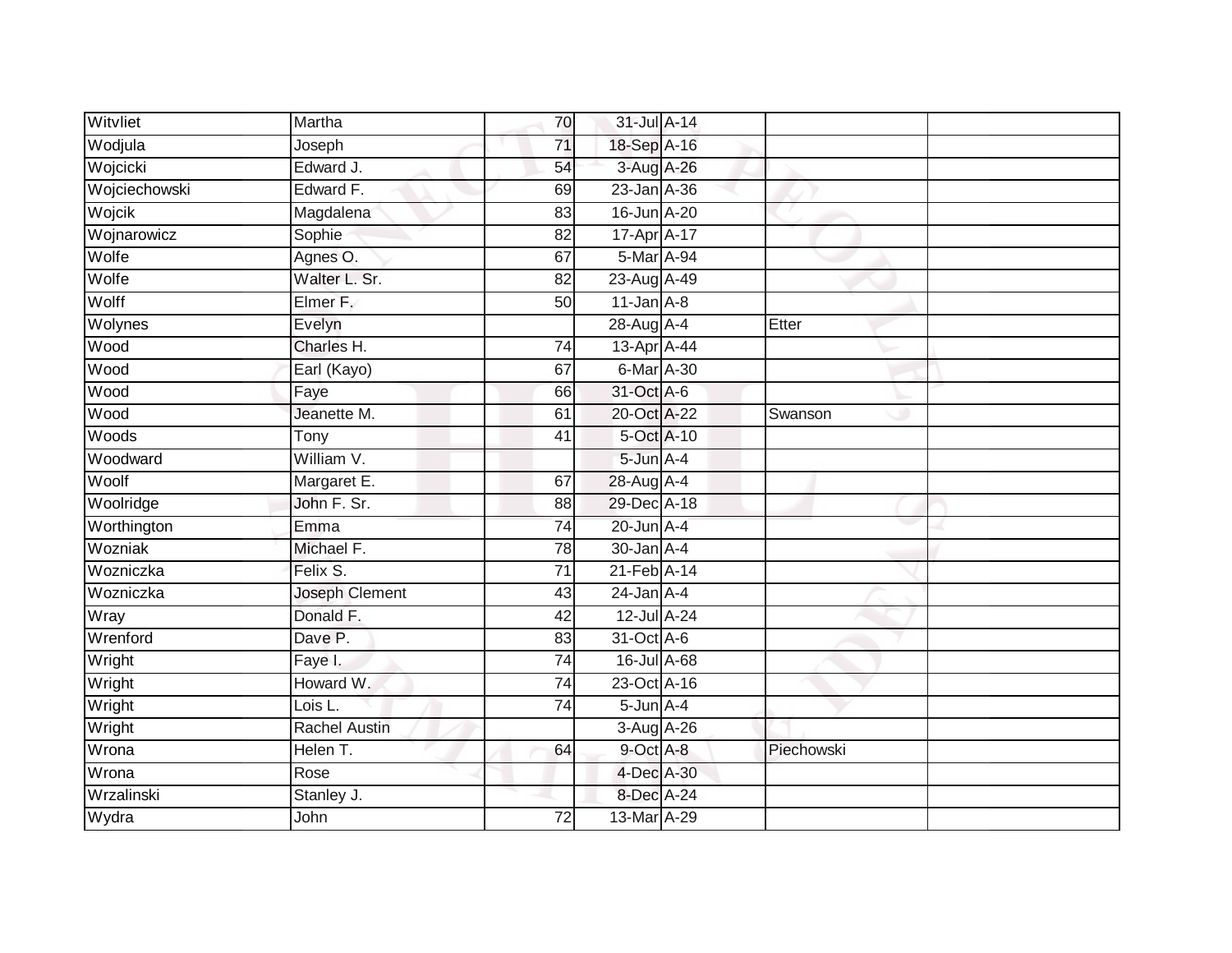| Wysock      | Cecelia              |                 | 26-Apr A-55      |                  |              |  |
|-------------|----------------------|-----------------|------------------|------------------|--------------|--|
| Yaeger      | Mary F.              | 59              | 15-Aug A-15      |                  |              |  |
| Yakimow     | Michael              | 75              | $24$ -Jan $A-4$  |                  |              |  |
| Yancy       | Florence             | 90              | 26-Feb A-32      |                  |              |  |
| Yasko       | John Sr.             | 70              | $31$ -Jan $A-4$  |                  |              |  |
| Yeaw        | James J.             | 83              | 28-May A-44      |                  |              |  |
| Yedinak     | Julia                | 89              | $31$ -Jul $A-14$ |                  |              |  |
| Yedinak     | Margaret             | 77              | 19-Dec A-27      |                  |              |  |
| Yercha      | Marie Dymora (Busia) | 78              | 9-Aug A-34       |                  |              |  |
| Yercine     | John J.              | $\overline{71}$ |                  | 9-Jul A-59       |              |  |
| Yohnke      | Ogden F.             |                 | 30-Mar A-22      |                  |              |  |
| Yothment    | Wilma                | 79              | 24-Apr A-8       |                  |              |  |
| Young       | Clara W.             | 92              | 25-Aug A-47      |                  |              |  |
| Young       | Harold               | 56              | 27-Nov A-16      |                  |              |  |
| Young       | Nyeita C.            | 69              | 22-May A-20      |                  |              |  |
| Young       | Ralph L.             | 54              | 18-Aug A-10      |                  |              |  |
| Yurchak     | Anne M.              | $\overline{72}$ | 19-Jan A-22      |                  | <b>Navta</b> |  |
| Zabrecky    | John G.              | 59              | 19-Mar A-72      |                  |              |  |
| Zaczkiewicz | Stanley              | 67              | 10-Sep A-32      |                  |              |  |
| Zagorac     | Djuro                | 68              | 23-Oct A-16      |                  |              |  |
| Zagrovic    | Michael (Zager)      | 63              | 10-Sep A-32      |                  |              |  |
| Zahora      | Joseph               | 58              | 21-Nov A-31      |                  |              |  |
| Zaiko       | Ann R.               | 59              | 21-May A-80      |                  |              |  |
| Zaiko       | Katherine            | 81              | 17-Oct A-6       |                  |              |  |
| Zajac       | Mary V.              | 95              |                  | $2$ -Jul $A$ -54 |              |  |
| Zaleski     | James A.             | 33              | 27-Feb A-35      |                  |              |  |
| Zaleta      | Harry                | 67              | 22-Oct A-74      |                  |              |  |
| Zaleta      | Michael G. (Mickey)  | 76              | 22-Mar A-38      |                  |              |  |
| Zambo       | John J.              | 68              | 17-Feb A-35      |                  |              |  |
| Zarndt      | Shannon K.           | $\overline{2}$  |                  | 17-Jul 1, A-35   |              |  |
| Zasada      | Joseph P.            | 66              |                  | 8-Oct 1, A-44    |              |  |
| Zemrowski   | Loraine              | 74              | 13-Sep A-70      |                  |              |  |